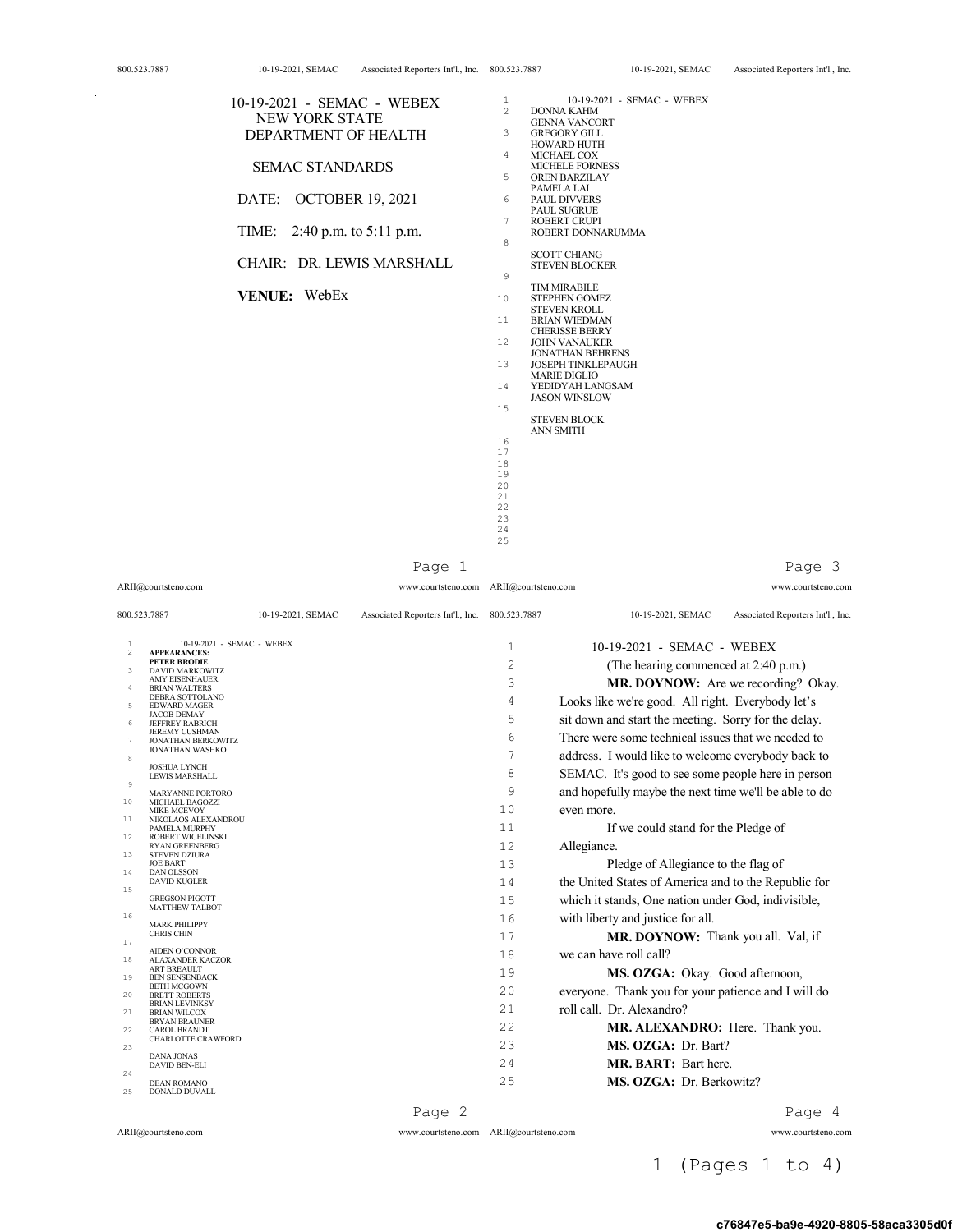| 1              | 10-19-2021 - SEMAC - WEBEX               | 1    | 10-19-2021 - SEMAC - WEBEX                        |
|----------------|------------------------------------------|------|---------------------------------------------------|
| $\overline{c}$ | <b>MR. BERKOWITZ: Here.</b>              | 2    | present.                                          |
| 3              | MS. OZGA: Dr. Berry? Is Dr. Berry        | 3    | MS. OZGA: Mike McEvoy?                            |
| 4              | on? Cherisse Berry? Dr. Bombard is here. | 4    | MR. MCEVOY: McEvoy is here.                       |
| 5              | <b>MS. BOMBARD:</b> Here.                | 5    | MS. OZGA: Steve Kroll?                            |
| 6              | MS. OZGA: Dr. Cooper?                    | 6    | MR. KROLL: Present.                               |
| 7              | MR. COOPER: Here.                        | 7    | MS. OZGA: Mark Philippy?                          |
| 8              | MS. OZGA: Dr. Cushman?                   | 8    | MR. PHILIPPY: Present.                            |
| 9              | MR. CUSHMAN: Cushman here.               | 9    | MS. OZGA: And Dr. Rabrich?                        |
| 10             | MS. OZGA: Dr. Dailey?                    | 10   | MR. RABRICH: Here.                                |
| 11             | MR. DAILEY: Dailey here.                 | 11   | MS. OZGA: Roll call is complete, and              |
| 12             | MS. OZGA: Dr. Detraglia? Dr.             | 12   | we have quorum.                                   |
| 13             | Detraglia? Dr. Doynow?                   | 13   | MR. DOYNOW: Excellent. Thank you.                 |
| 14             | MR. DOYNOW: Here.                        | 14   | We have approval of the -- it's about twenty-five |
| 15             | MS. OZGA: Dr. Gomez?                     | 15   | minutes. Anybody want to make a motion?           |
| 16             | MR. GOMEZ: Here.                         | 16   | MR. KUGLER: Kugler.                               |
| 17             | MS. OZGA: Dr. Kugler?                    | 17   | <b>MR. DOYNOW:</b> Who is that?                   |
| 18             | MR. KUGLER: Dr. Kugler here.             | 18   | MR. KUGLER: David Kugler.                         |
| 19             | MS. OZGA: Dr. Lynch?                     | 19   | MR. DOYNOW: Motion from Dr. Kugler.               |
| 20             | MR. LYNCH: Here.                         | 20   | How about a second?                               |
| 21             | MS. OZGA: Dr. Markowitz?                 | 21   | MR. PHILIPPY: I second.                           |
| 22             | MR. MARKOWITZ: Dave Mar -- Dave          | 2.2. | <b>MR. DOYNOW:</b> And that was from?             |
| 23             | Markowitz here.                          | 23   | <b>MR. PHILIPPY: Mark Philippy.</b>               |
| 24             | MS. OZGA: Dr. Marshall?                  | 2.4  | MR. DOYNOW: Okay. All in favor.                   |
| 25             | MR. MARSHALL: Dr. Marshall here.         | 25   | ALL: Aye.                                         |

Page 5

ARII@courtsteno.com www.courtsteno.com ARII@courtsteno.com www.courtsteno.com

Page 7

| 800.523.7887   | Associated Reporters Int'l., Inc. 800.523.7887<br>10-19-2021, SEMAC |                | Associated Reporters Int'l., Inc.<br>10-19-2021, SEMAC |
|----------------|---------------------------------------------------------------------|----------------|--------------------------------------------------------|
| 1              | 10-19-2021 - SEMAC - WEBEX                                          | 1              | 10-19-2021 - SEMAC - WEBEX                             |
| $\overline{c}$ | MS. OZGA: Dr. Maynard?                                              | $\overline{c}$ | MR. DOYNOW: Motion passes.                             |
| 3              | MR. MAYNARD: Dr. Maynard here.                                      | 3              | MS. OZGA: I just need to -- I forgot                   |
| 4              | MS. OZGA: Dr. Murphy?                                               | 4              | one non-voting member, John Washko.                    |
| 5              | MS. MURPHY: Dr. Murphy here.                                        | 5              | MR. WASHKO: Present.                                   |
| 6              | MS. OZGA: Dr. Olsson?                                               | 6              | MS. OZGA: I think he's on?                             |
| 7              | MR. OLSSON: Olsson here.                                            | 7              | MR. WASHKO: Yes, present.                              |
| 8              | MS. OZGA: Dr. Pigott?                                               | 8              | MR. DOYNOW: He's present.                              |
| 9              | MR. PIGGOT: Dr. Piggot here                                         | 9              | MS. OZGA: Okay. Sorry about that,                      |
| 10             | virtually, but Suffolk County should be well                        | 10             | John.                                                  |
| 11             | represented in the room.                                            | 11             | MR. WASHKO: Okay.                                      |
| 12             | MS. OZGA: Thank you.                                                | 12.            | MR. DOYNOW: If we can have the bureau                  |
| 13             | MR. DOYNOW: They are.                                               | 13             | staff report?                                          |
| 14             | MS. OZGA: Dr. Walters?                                              | 14             | MR. GREENBERG: Sure. Thank you.                        |
| 15             | <b>MR. WALTERS:</b> Walters here.                                   | 15             | Just a reminder for everybody too all the voting       |
| 16             | MS. OZGA: And Dr. Wicelinski?                                       | 16             | members, please remain on camera whenever possible     |
| 17             | <b>MR. WICELINSKI: Robert Wicelinski</b>                            | 17             | with the -- I would say with the exception of Dr.      |
| 18             | here.                                                               | 18             | Piggot right now as -- I think you're driving, I want  |
| 19             | MS. OZGA: And our non-voting members.                               | 19             | you to be safe.                                        |
| 20             | Aiden O'Connor?                                                     | 2.0            | So thanks for being here, and thanks                   |
| 21             | MR. O'CONNOR: Good afternoon,                                       | 2.1            | everybody for the patience today. It's nice to see     |
| 22             | present.                                                            | 2.2.           | some -- some of you back in person and some of you     |
| 23             | MS. OZGA: Welcome, Aiden. Oren                                      | 23             | virtually, but as we move towards this and having      |
| 24             | Barzilay? Maryanne Portoro?                                         | 24             | this option to be hybrid, like I said, thank you to -  |
| 25             | <b>MS. PORTORO:</b> Maryanne Portoro                                | 25             | - to everybody including deputy chief  back there      |

Page 6

ARII@courtsteno.com www.courtsteno.com

Page 8

ARII@courtsteno.com www.courtsteno.com

2 (Pages 5 to 8)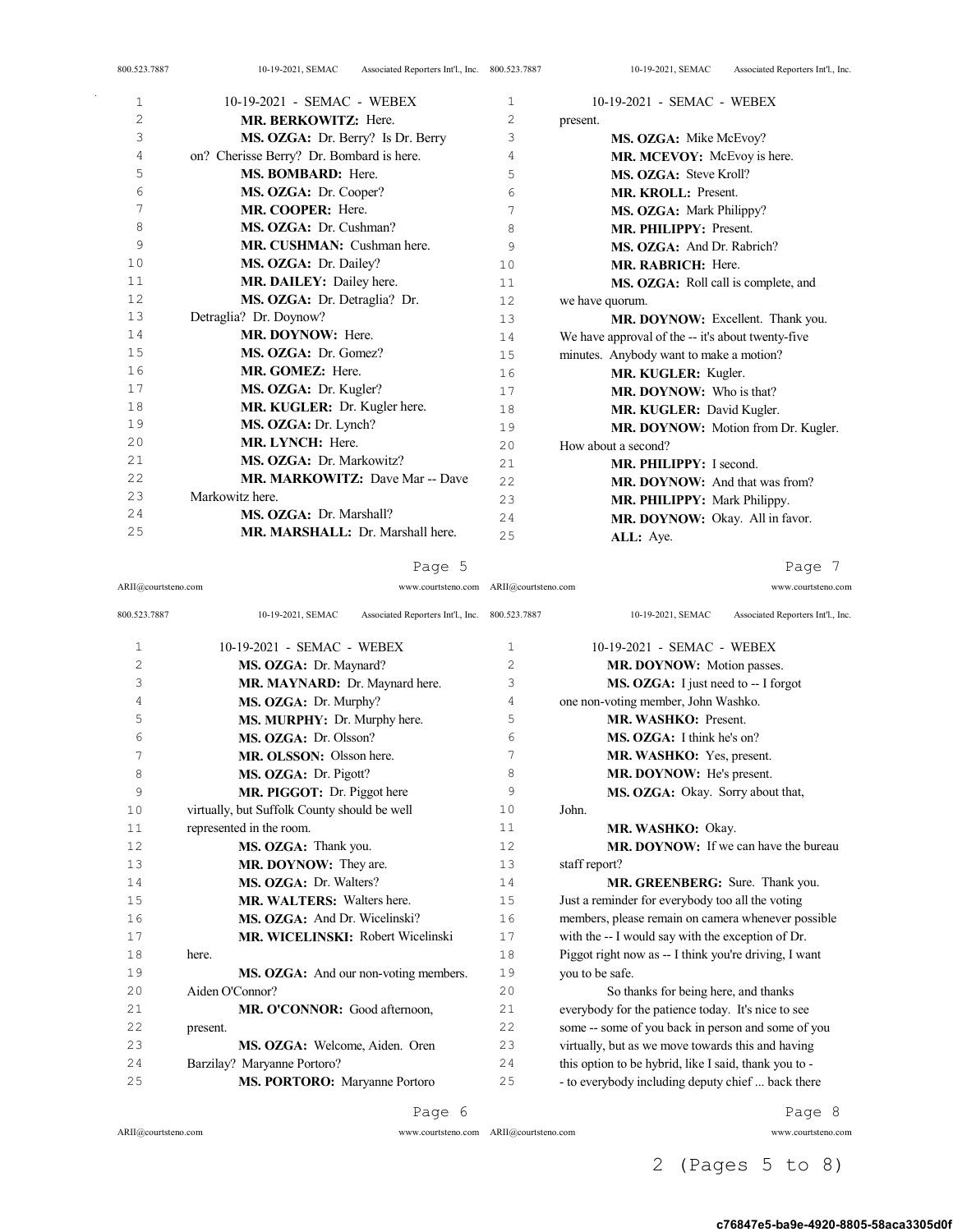| $\mathbf{1}$ | 10-19-2021 - SEMAC - WEBEX                            | $\mathbf{1}$ | 10-19-2021 - SEMAC - WEBEX                            |
|--------------|-------------------------------------------------------|--------------|-------------------------------------------------------|
| 2            | on team who helped make this possible today.          | 2            | Buffalo regions, extended delays in hospitals.        |
| 3            | So staff report on what's going on.                   | 3            | And we understand that many of the                    |
| 4            | You know, as many of you know, we still continue      | 4            | E.M.S. agencies have expressed their concerns on why  |
| 5            | within the Bureau highly operating in COVID           | 5            | is -- hospital issues becoming an E.M.S. issue. I --  |
| 6            | operations. We still are out at many of the sites,    | 6            | I think it's important here to stress that we are an  |
| 7            | the vaccination sites, and different COVID            | 7            | ecosystem within the healthcare system and -- and the |
| 8            | activities. And that is taking up a great deal of     | 8            | healthcare system E.M.S. plays a key role of that     |
| 9            | our -- our bandwidth at the moment.                   | 9            | component, but it's one piece.                        |
| 10           | However, we are starting to align back                | 10           | And as one part of the healthcare                     |
| 11           | to some of our core functions. So thank you for       | 11           | system is affected, it has a domino effect on others. |
| 12           | being patient with us. Our field investigations and   | 12           | And one of those things that we need to do, and I     |
| 13           | responses and some of the other daily activities      | 13           | think this counsel does on a regular basis. I think   |
| 14           | still continue on.                                    | 14           | some of our committees do an excellent job of is      |
| 15           | From the operations' point of view or                 | 15           | communicating when those concerns are in trying to    |
| 16           | from the operations and our deputy chiefs of          | 16           | find resolutions.                                     |
| 17           | operations, they wanted to express -- they are        | 17           | I will tell you that we've had lots of                |
| 18           | hearing a lot more concerns about offload times at    | 18           | new ideas and different things come up to try and     |
| 19           | hospitals. They also wanted to just touch on some of  | 19           | combat and work with some of those delays and issues  |
| 20           | the different areas and some of the different regions | 20           | that have -- that have -- that seemed to be more      |
| 21           | as state that are having D.O.H. diversions.           | 21           | regular right now and -- and I appreciate and applaud |
| 22           | So many of you may have seen from your                | 22           | everybody for that and working towards it.            |
| 23           | program agencies or we send them out at D.O.H.        | 23           | Just a reminder. Please make sure,                    |
| 24           | diversion hospitals within a given area that are      | 24           | you know, to be open and forth front as we start with |
| 25           | having problems, capacity wise or other reasons that  | 25           | those different alternatives, to make sure that they  |

ARII@courtsteno.com www.courtsteno.com ARII@courtsteno.com www.courtsteno.com

Page 11

| 800.523.7887   | 10-19-2021, SEMAC<br>Associated Reporters Int'l., Inc. 800.523.7887 |                | Associated Reporters Int'l., Inc.<br>10-19-2021, SEMAC |
|----------------|---------------------------------------------------------------------|----------------|--------------------------------------------------------|
| $\mathbf 1$    | 10-19-2021 - SEMAC - WEBEX                                          | $\mathbf 1$    | 10-19-2021 - SEMAC - WEBEX                             |
| $\overline{c}$ | need to go on diversion would call the search and                   | $\overline{2}$ | are within compliance and regulations both on the      |
| 3              | flex operation center within the Department of Health               | 3              | hospital side and the E.M.S. side.                     |
| 4              | and the search and flex operation center would put                  | 4              | On the administration side of the                      |
| 5              | out notifications of that diversion.                                | 5              | house, lots going on, particularly in processing just  |
| 6              | Normally, either in two or four-hour                                | 6              | invoices both in COVID and non-COVID related. And      |
| $\overline{7}$ | increments. We have -- if things -- we're looking a                 | 7              | we're excited to be adding hopefully some new staff    |
| 8              | little bit better particularly in the Syracuse area.                | 8              | in -- in the administration unit of the Bureau by the  |
| 9              | And then we have seen lately more diversions going on               | 9              | end of the year.                                       |
| 10             | for a series of different reasons and we continue to                | 10             | On the community paramedic side, we're                 |
| 11             | monitor that.                                                       | 11             | over fifty agencies and community paramedicine. We     |
| 12             | Also working with D.O.H. leadership to                              | 12             | cover over just about forty counties right now.        |
| 13             | work on some resolutions with those hospitals. And                  | 13             | We're just nearing forty counties. The ultimate goal   |
| 14             | also want to say just thank you to the -- the                       | 14             | is to have one community paramedic agency per County   |
| 15             | hospital leadership in relation to this diversion to                | 15             | at minimum.                                            |
| 16             | have been very communi -- have -- have been working                 | 16             | We have some counties like Saratoga,                   |
| 17             | with search and flex and talking on a regular basis                 | 17             | who have really done wonders in working as a           |
| 18             | trying to make sure that, you know, the hospitals                   | 18             | collaborative and so that each agency doesn't have to  |
| 19             | that need to go on diversion that there's still                     | 19             | do it on their own. But that they can work under a     |
| 20             | capacity at the other hospitals and -- and can do it                | 20             | county kind of model, but working, you know, in -- in  |
| 21             | in organized manner.                                                | 21             | where they really developed a county kind of plan and  |
| 22             | And that is one of the benefits of                                  | 22             | then each agency rolled out and participate in that    |
| 23             | those diversions going through the search and flex                  | 23             | county plan.                                           |
| 24             | operation center. We are seeing again in some other                 | 24             | If any of the counties or any of the                   |
| 25             | regions, particularly in the Rochester region and the               | 25             | Docs in this room are -- are looking to possibly       |
|                | Page 10                                                             |                | Page 12                                                |

 $\bar{\gamma}$ 

ARII@courtsteno.com www.courtsteno.com

Page 12

ARII@courtsteno.com www.courtsteno.com

3 (Pages 9 to 12)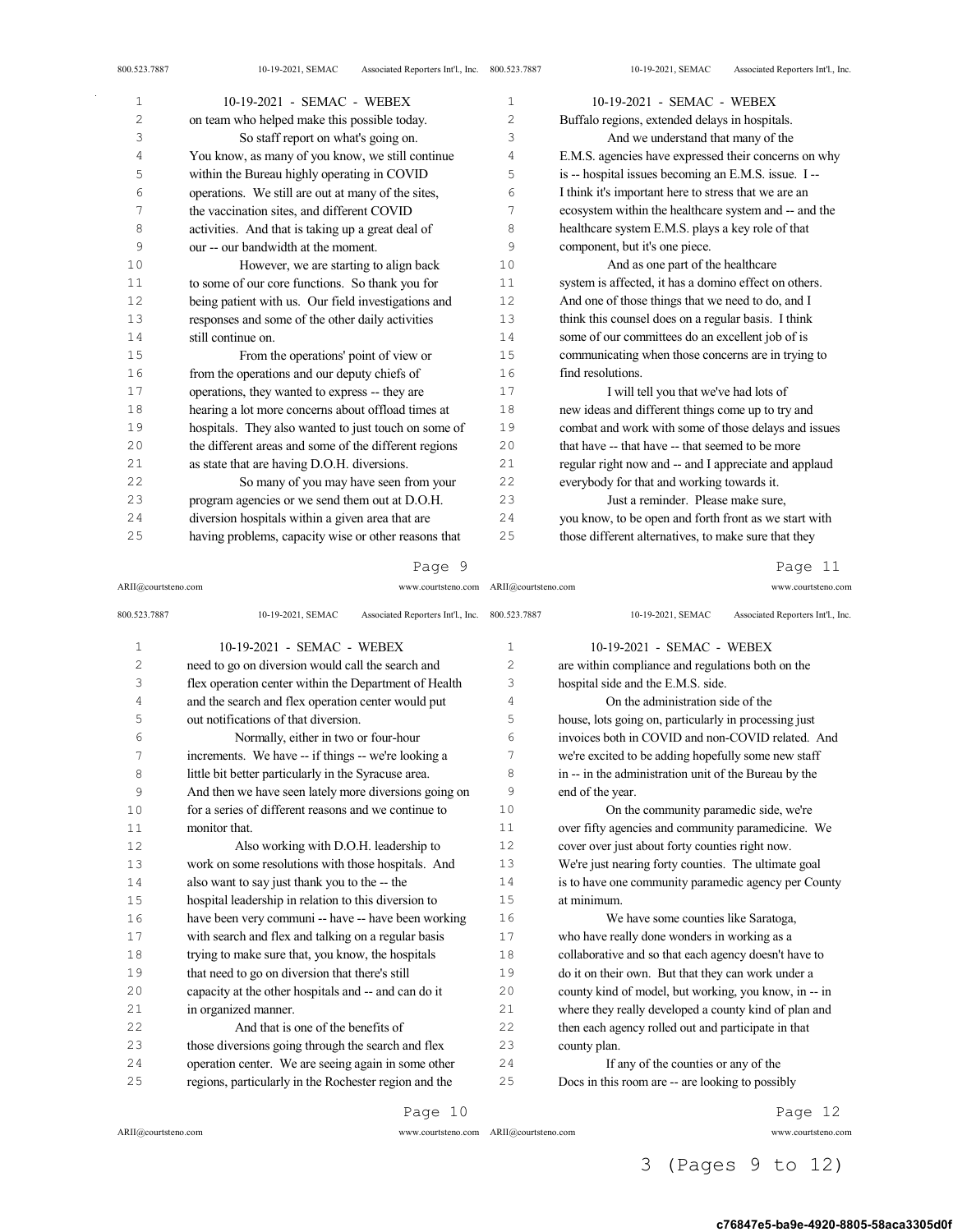| 1  | 10-19-2021 - SEMAC - WEBEX                            | 1  | 10-19-2021 - SEMAC - WEBEX                            |
|----|-------------------------------------------------------|----|-------------------------------------------------------|
| 2  | bring that into their county, please feel free to     | 2  | event medicine was another one that came up as a --   |
| 3  | reach out to us. We're happy to share information.    | 3  | as a suggestion from the instructors. So really       |
| 4  | We're happy to share the templates in order to try    | 4  | excited to see that expansion.                        |
| 5  | and achieve our goal of having at least one community | 5  | On the data side, obviously -- not                    |
| 6  | paramedic program per county.                         | 6  | obviously, but you know, Peter is continuing to send  |
| 7  | The other good part on that one is our                | 7  | out lots of emails. But definitely from the last      |
| 8  | current executive orders, which we'll get to in a     | 8  | meeting to now, the biggest thing that we have is all |
| 9  | little bit, does now allow for community              | 9  | patient care reports are coming in in some shape,     |
| 10 | paramedicine. There was a brief period of time where  | 10 | way, or form electronically.                          |
| 11 | community paramedicine was back to where our current  | 11 | So agencies that are charting on paper                |
| 12 | regs are, but the executive order today does allow    | 12 | now have a portal to submit to scan and submit their  |
| 13 | that.                                                 | 13 | paperwork as well as a -- we've seen a nice increase  |
| 14 | On the education front, there are --                  | 14 | in the number of agencies that are actually charting  |
| 15 | we are printing cards again and the new cards are     | 15 | electronically.                                       |
| 16 | actually being issued. And the other thing is, there  | 16 | This helps us in getting paperwork in                 |
| 17 | are two new policy statements that if we're not up    | 17 | -- in a timely manner. Just to give you an idea that  |
| 18 | already, we'll be up probably by early tomorrow       | 18 | the paper P.C.R.s prior to this would take twelve to  |
| 19 | morning.                                              | 19 | eighteen months to get back to the Bureau. So we      |
| 20 | One is related to distance learning                   | 20 | wouldn't even be able to accurately report on call    |
| 21 | and -- and coursework in that sense. We have seen     | 21 | volume until twelve to eighteen months after that     |
| 22 | some great models come up during the pandemic and we  | 22 | date had passed in order to tell you. Well, this is   |
| 23 | want to encourage agencies and -- and co-sponsors to  | 23 | what our call volume was for previous year. So happy  |
| 24 | continue that excellent work.                         | 24 | to see that part.                                     |
| 25 | Part of continuing that is having a                   | 25 | On the E.M.S. for children program, we                |

ARII@courtsteno.com www.courtsteno.com ARII@courtsteno.com www.courtsteno.com Page 15

| 800.523.7887 | Associated Reporters Int'l., Inc. 800.523.7887<br>10-19-2021, SEMAC |                | Associated Reporters Int'l., Inc.<br>10-19-2021, SEMAC |
|--------------|---------------------------------------------------------------------|----------------|--------------------------------------------------------|
| $\mathbf{1}$ | 10-19-2021 - SEMAC - WEBEX                                          | 1              | 10-19-2021 - SEMAC - WEBEX                             |
| 2            | clear understanding of different terms and                          | $\overline{c}$ | continue to grow our PACK programs and -- and our      |
| 3            | definitions related to distance learning, so that                   | 3              | PACK coordinators and Amy has asked that -- oops,      |
| 4            | everybody can be on the same page. And so that is                   | 4              | she's not over there right now. Amy has asked that     |
| 5            | one of the policy statements that has come up.                      | 5              | we remind people that there's an E.M.S. for children   |
| 6            | Second to that is the expansion of                                  | 6              | pre con at vital signs that actually registrations     |
| 7            | B.L.S. clinical hours for all the positions. I'm                    | 7              | zoom very well for, and so take a look at that when    |
| 8            | sure you know that our -- in our E.M.T. side, you                   | 8              | you have the opportunity.                              |
| 9            | have to do a certain number of hours in -- normally                 | 9              | On the trauma side, we have a new                      |
| 10           | in an E.R. Well, we've looked at that. We know that                 | 10             | trauma program manager who will be starting by the     |
| 11           | many hospitals right now are hard to get into,                      | 11             | end of the year. So we'll have more information on     |
| 12           | particularly for an E.M.T. student who's only going                 | 12             | that by our next meeting. Site visits for trauma       |
| 13           | to do a short period of time.                                       | 13             | center verifications continue virtually and the new    |
| 14           | Thank you to all the hospitals who've                               | 14             | data dictionary has been released.                     |
| 15           | really been helping in getting paramedic students in.               | 15             | There's also a super chair committee                   |
| 16           | But as part of that clinical and we do -- educators                 | 16             | that continues to meet the super chair committee       |
| 17           | in the state feel that, that those clinical hours are               | 17             | includes the STAC, the SEMSCO, the SEMAC and the       |
| 18           | important that we are moving towards an opportunity                 | 18             | E.M.S. for children programs, and really excited to    |
| 19           | for other ways to receive those ten patient contacts                | 19             | see this move forward. I would say that probably not   |
| 20           | and actually moving towards ten patient contacts                    | 20             | moving at the pace that we wanted to but               |
| 21           | opposed to ours.                                                    | 21             | understanding with everything going on.                |
| 22           | So going forward with the new policy,                               | 2.2.           | But I think this -- this group and the                 |
| 23           | they'll be able to get those ten patient contacts,                  | 23             | group of chairs coming together to talk and talk       |
| 24           | whether it be in a doctor's office an E.R. and E.M.S.               | 24             | about how things look around the state in the future   |
| 25           | agency a number of different things. Hopefully,                     | 25             | of emergency response and trauma around the state      |
|              | Page 14                                                             |                | Page 16                                                |

 $\mathrm{ARII}\xspace$  @courtsteno.com

ARII@courtsteno.com www.courtsteno.com

Page 16

# 4 (Pages 13 to 16)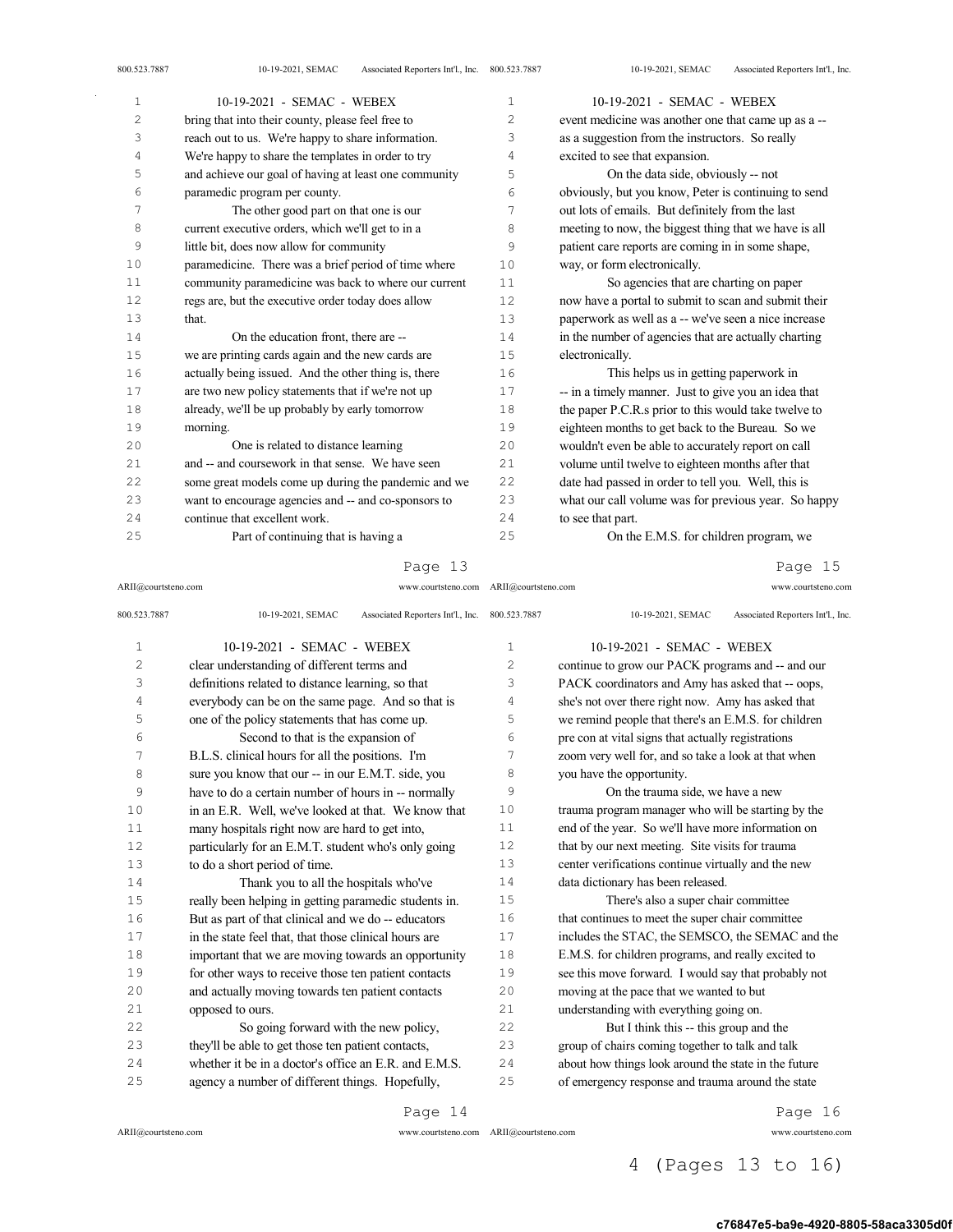| 800.523.7887 | Associated Reporters Int'l., Inc. 800.523.7887<br>10-19-2021, SEMAC |                | 10-19-2021, SEMAC<br>Associated Reporters Int'l., Inc. |
|--------------|---------------------------------------------------------------------|----------------|--------------------------------------------------------|
| $\mathbf{1}$ | 10-19-2021 - SEMAC - WEBEX                                          | $\mathbf{1}$   | 10-19-2021 - SEMAC - WEBEX                             |
| 2            | really can be beneficial as they continue their                     | $\overline{c}$ | was pretty much almost right as we were about to have  |
| 3            | workload.                                                           | 3              | to read the names.                                     |
| 4            | Vital signs -- vital signs conference.                              | 4              | It looked like the sky was just going                  |
| 5            | So vital signs is November 11th through the 14th. It                | 5              | to open up and -- and -- and rain and I don't under -  |
| 6            | is a hybrid this year. So if you have the                           | 6              | - it was just kind of one of those amazing moments.    |
| 7            | opportunity to join us in person in Saratoga, that'd                | 7              | The sky did open up, but the clouds moved to the side  |
| 8            | be wonderful. If you don't, then you can join us up                 | 8              | and the sun literally came down for the time where we  |
| 9            | as Val shows the pamphlet. If not, you can join us                  | 9              | shared those names and got to present those family     |
| 10           | virtually, whether it be just for pre con or for the                | 10             | members with the memorial items.                       |
| 11           | main sessions.                                                      | 11             | This year, we did do something a                       |
| 12           | There is a vaccine mandate. So you do                               | 12             | little bit different. We added not only with the       |
| 13           | have to be vaccinated in order to attend the                        | 13             | family member get a star of life, get -- get a star,   |
| 14           | conference. And everybody who does attend would need                | 14             | which is the same as what goes up onto the tree. But   |
| 15           | to show proof of vaccination when you pick up your                  | 15             | we also added a flag ceremony to it, which was a flag  |
| 16           | event credentials.                                                  | 16             | that was flown over the Capitol in -- with the name    |
| 17           | But also, just want to -- there's just                              | 17             | of the individual who had lost their life -- life in   |
| 18           | a lot of great things going on. And one of the                      | 18             | the line of duty.                                      |
| 19           | things I really wanted to highlight particularly to                 | 19             | And so thank you to everybody who                      |
| 20           | this group and -- and a thank you to everybody who's                | 20             | helped make that possible and -- and a special thank   |
| 21           | participating. But the New York and -- M.S.P. pre-                  | 21             | you to our on the guard this year from the Bureau who  |
| 22           | conference innovations in medical oversight.                        | 22             | put that all together and made it run so smoothly.     |
| 23           | This is a panel of twelve different                                 | 23             | So from the director's office from seeing myself,      |
| 24           | physicians from around the state talking about                      | 24             | weekly E.M.S. leadership calls continue.               |
| 25           | medical oversight and talking about innovation in                   | 25             | They operate on the -- or they happen                  |

ARII@courtsteno.com www.courtsteno.com ARII@courtsteno.com www.courtsteno.com

Page 19

| 800.523.7887   | 10-19-2021, SEMAC<br>Associated Reporters Int'l., Inc. 800.523.7887 |                | 10-19-2021, SEMAC<br>Associated Reporters Int'l., Inc. |
|----------------|---------------------------------------------------------------------|----------------|--------------------------------------------------------|
| $\mathbf{1}$   | 10-19-2021 - SEMAC - WEBEX                                          | $\mathbf{1}$   | 10-19-2021 - SEMAC - WEBEX                             |
| $\overline{c}$ | E.M.S. and where we can go in the future. And -- and                | $\overline{c}$ | on the first and third Thursday of every month.        |
| 3              | just to emphasize for, you know, the Docs here who                  | 3              | There's a few occasions where they do get postponed    |
| 4              | are -- are helping in presenting, thank you. For                    | 4              | or cancelled. But we encourage everybody to please,    |
| 5              | those who aren't, who can join and -- and maybe take                | 5              | you know, have your E.M.S. leaders be a part of that.  |
| 6              | away some of those ideas excellent.                                 | 6              | It also gives them the opportunity to ask questions    |
| 7              | But also that this is really an                                     | 7              | and interact with Bureau staff and all the             |
| 8              | excellent opportunity for -- for leaders and for                    | 8              | leadership, you know, in one centralized place.        |
| 9              | paramedics and -- and E.M.T.s. who, within their                    | 9              | There also is going to be scheduled                    |
| 10             | organization, they're trying to determine, well,                    | 10             | starting in September, I believe, once a month an      |
| 11             | what's the next steps we can take. We want something                | 11             | education session, I think that will either happen on  |
| 12             | more advanced.                                                      | 12             | the second or fourth Thursday, was at the two -- no,   |
| 13             | And so again, vital signs just trying                               | 13             | on the third. So sorry. Lined up with leadership       |
| 14             | to take things to that next level and share those                   | 14             | but I think the hour before.                           |
| 15             | ideas. And here's an excellent opportunity. We're                   | 15             | So on the third Thursday of every                      |
| 16             | going to have shared ideas. So if you're -- maybe                   | 16             | month, there's an education update as well. There's    |
| 17             | someone from your agency, if not you, can join.                     | 17             | two new committees that, I think, they'll be talking   |
| 18             | Again, just another example of some things going on                 | 18             | a little bit today about the quality metrics in the    |
| 19             | at vital signs.                                                     | 19             | E.M.S. innovation -- innovation committees. Just       |
| 20             | The memorial just happened. This was                                | 20             | want to thank both of those chairs for starting up     |
| 21             | one that was delayed several times. There were                      | 21             | this committees and starting to get the work moving    |
| 22             | seventeen names that went up on the memorial this                   | 22             | forward on them, really exciting stuff coming from     |
| 23             | year. It's a really nice event. The weather was                     | 23             | that.                                                  |
| 24             | held out for us. I will tell you there was a point                  | 24             | The search and flex operation center                   |
| 25             | in there where we thought it was going to rain and it               | 25             | that I mentioned before, that is something it's a      |
|                |                                                                     |                |                                                        |

ARII@courtsteno.com www.courtsteno.com ARII@courtsteno.com www.courtsteno.com

Page 18

Page 20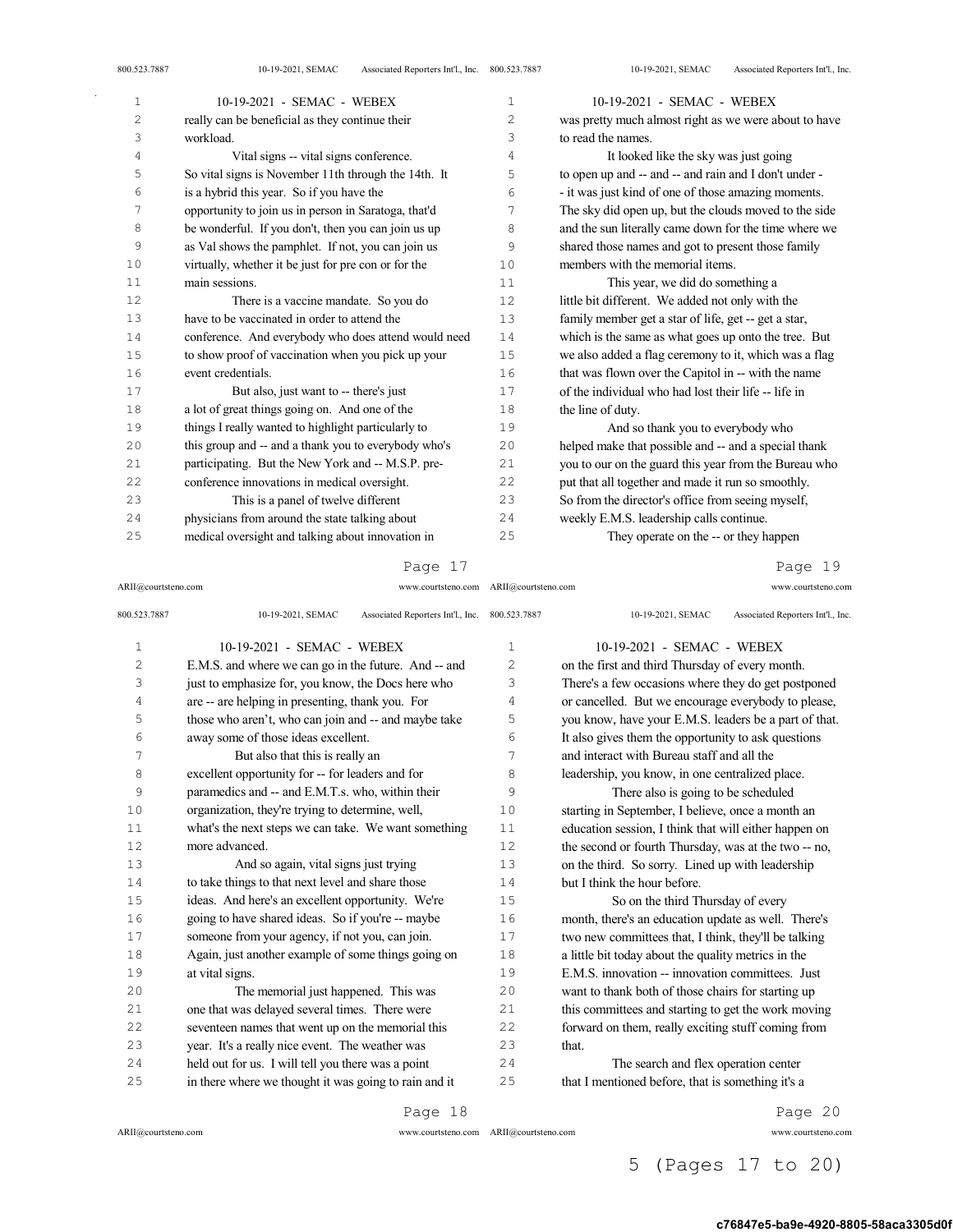| $\mathbf 1$    | 10-19-2021 - SEMAC - WEBEX                            | $\mathbf{1}$ | 10-19-2021 - SEMAC - WEBEX                            |
|----------------|-------------------------------------------------------|--------------|-------------------------------------------------------|
| $\overline{c}$ | little bit -- it's been going on now for close to two | 2            | recently and as many of you know, there are several   |
| 3              | years is -- is across the Department of Health, but   | 3            | things on there that affect E.M.S. The first one      |
| 4              | it is run by the department -- by the Bureau of       | 4            | that's on there is E.M.S. providers being able to     |
| 5              | E.M.S. and trauma systems at the direction for the    | 5            | work in non-traditional environments. This is         |
| 6              | most part of Deputy Director                          | 6            | something that that was put in there to try and help  |
| 7              | And that center is really there as a                  | 7            | the E.M.S. community as well as the -- the workflow   |
| 8              | centralized point for any hospitals, nursing homes,   | 8            | and -- and some of the problems that we're seeing in  |
| 9              | facilities that are having problems that need to      | 9            | some of the regions offload times in decreasing       |
| 10             | either alert us to something or looking for           | 10           | offload times and some other the things.              |
| 11             | assistance, looking for a return-to-work waivers.     | 11           | I know that some E.M.S. agencies and                  |
| 12             | So there is a portion, a large                        | 12           | hospitals have shared with the Bureau some of their   |
| 13             | portion, of work that goes into that in staffing.     | 13           | postings for having those E.M.S. providers work in    |
| 14             | And that is another role that the Bureau has taken on | 14           | non-traditional environments. Our community           |
| 15             | over this -- over the pandemic. Regulations, we       | 15           | paramedicine continues because the executive orders,  |
| 16             | weren't due or we were trying for some emergency      | 16           | if anybody would like to move forward with the        |
| 17             | regulations related to some issues that were going    | 17           | community paramedic agency and they're not one now    |
| 18             | on.                                                   | 18           | and they want to find out more information, feel free |
| 19             | And they are currently on hold mainly                 | 19           | to reach out to Deputy Chief Negozi. If you don't     |
| 20             | because the executive orders that came out achieved   | 20           | have his contact information, feel free to reach out  |
| 21             | most of the items that were going to be covered under | 21           | to me and I'd be happy to connect you.                |
| 22             | the emergency regulations. So we are moving forward   | 22           | The executive order -- orders also                    |
| 23             | on, you know, putting those into a regulate --        | 23           | allow for telemedicine and treatment in place as well |
| 24             | regulation packet. But right now, with the executive  | 24           | as there's a number of things in there for education  |
| 25             | order in place, that was a resolution to it in a      | 25           | and certification. National registry is currently --  |
|                |                                                       |              |                                                       |

## Page 21

### ARII@courtsteno.com www.courtsteno.com Page 23

| 800.523.7887   | Associated Reporters Int'l., Inc. 800.523.7887<br>10-19-2021, SEMAC |     | Associated Reporters Int'l., Inc.<br>10-19-2021, SEMAC |
|----------------|---------------------------------------------------------------------|-----|--------------------------------------------------------|
| $\mathbf{1}$   | 10-19-2021 - SEMAC - WEBEX                                          | 1   | 10-19-2021 - SEMAC - WEBEX                             |
| $\overline{c}$ | shorter period of time.                                             | 2   | as long as the executive orders in place, national     |
| 3              | From a training point of view, there                                | 3   | registry is accepted. There are some forms that you    |
| 4              | are two new classes that just got released. We just                 | 4   | need to fill out in order to submit your national      |
| 5              | had our beta program for our two-day E.M.S.                         | 5   | registry to get your state form.                       |
| 6              | supervisor leadership training. It's a statewide                    | 6   | We will be turning back on the                         |
| 7              | class. It was developed through a grant. We're very                 | 7   | electronic portal to submit that. That is not fully    |
| 8              | excited about that one. We just did the beta test in                | 8   | operational yet, but we'll get that back on the same   |
| 9              | the train, the trainer that will be being expanded                  | 9   | way it was in the first go round. And that will be     |
| 10             | and hopefully brought out around the state.                         | 10  | going to John McMillan.                                |
| 11             | If there are medical directors around                               | 11  | One of the biggest questions I                         |
| 12             | here who would like to see it in their particular                   | 12  | probably got when the executive orders went out was,   |
| 13             | area coming next, we're going to try and find some                  | 13  | are we extending certifications for another year?      |
| 14             | additional funding to take that on the road. There                  | 14  | Just reminded everybody and we've shared this once     |
| 15             | was also a one-day mental health and substance abuse                | 15  | before and there will be policy guidance and all the   |
| 16             | class that just had two beta -- beta tests in that                  | 16  | executive orders. But the executive order that came    |
| 17             | class.                                                              | 17  | out said to the extent necessary.                      |
| 18             | Finished, it is a grant that was                                    | 18  | At this time, we are not extending.                    |
| 19             | through the -- in partnership with Oasis, and that                  | 19  | We are not extending. We are not extending             |
| 20             | grant is actually being extended this year as well.                 | 20  | certifications in additional year. But it is there.    |
| 21             | And that one -- that class will go on -- on the road                | 21  | Should something happen, should the pandemic take a    |
| 22             | and be around the state and happy to bring it into                  | 22  | different pathway and we need to reevaluate things     |
| 23             | agencies and hopefully do a collaborative within                    | 23  | that is there so that it is a pathway should it be     |
| 24             | regions but posted at local agencies.                               | 2.4 | needed.                                                |
| 25             | The executive orders did come out                                   | 25  | And the last executive order's related                 |

Page 22

ARII@courtsteno.com

ARII@courtsteno.com www.courtsteno.com

Page 24

# 6 (Pages 21 to 24)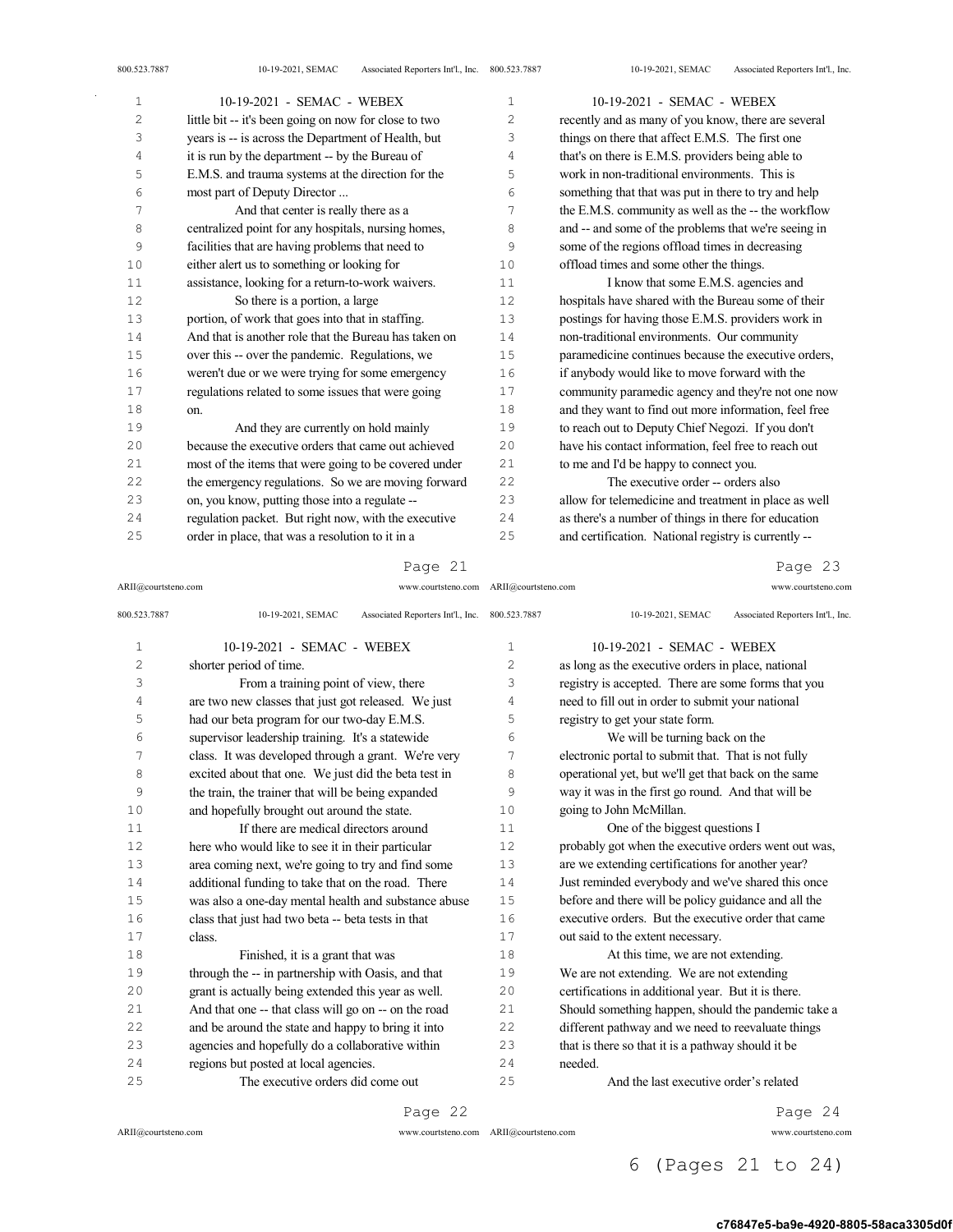| 1  | 10-19-2021 - SEMAC - WEBEX                            | 1  | 10-19-2021 - SEMAC - WEBEX                            |
|----|-------------------------------------------------------|----|-------------------------------------------------------|
| 2  | to alternative medical control where under the        | 2  | flex operation center is really watching, is giving   |
| 3  | supervision of a physician, other practitioners would | 3  | us real time data, real time issues to be able to     |
| 4  | be able to provide medical control to the -- to       | 4  | immediately direct it. And -- and I will tell you.    |
| 5  | E.M.S. providers in the field.                        | 5  | There -- there's a number of those forms that come in |
| 6  | Last, but far from least, I just want                 | 6  | that we look at and we go okay, you had to wait       |
| 7  | to say we're excited to say that we are growing the   | 7  | thirty-two minutes, probably not addressing that one. |
| 8  | Bureau a little bit. And hopefully our -- the people  | 8  | But we've also had some that come in                  |
| 9  | that we bring in will, you know, exceed the number of | 9  | that whether it be trauma or strokes or other things  |
| 10 | people who are retiring for wonderful reasons one way | 10 | that -- that had prolonged periods, or just longer    |
| 11 | or another.                                           | 11 | than we would like that we've been able to -- to, you |
| 12 | But -- but the -- so we have new                      | 12 | know, immediately address.                            |
| 13 | positions. So we have a new trauma program manager.   | 13 | And we address some -- with hospitals                 |
| 14 | We have two new district chiefs or unit chiefs that   | 14 | and facilities in real time which allows them to      |
| 15 | are coming in. We have one new support person coming  | 15 | really, you know, come back or, you know, identify    |
| 16 | in as -- as well as we are in the process of hiring a | 16 | things as well.                                       |
| 17 | new part time data person for the E.M.S. for children | 17 | MR. KUGLER: Ryan, it's David Kugler.                  |
| 18 | program.                                              | 18 | Another question?                                     |
| 19 | So nice to see some additional growth                 | 19 | MR. GREENBERG: Dr. Cooper?                            |
| 20 | of, you know, four or five people in the next couple  | 20 | MR. KUGLER: It's David Kugler, not                    |
| 21 | months or possibly by the end of the year. And, you   | 21 | Dr. Cooper, sorry. Thank you. It's -- I'm not the     |
| 22 | know, to continue to move forward to be able to meet  | 22 | handsome one. He is. Quick question about the         |
| 23 | our missions and meet the needs of our councils.      | 23 | alternative medical control under supervision of a    |
| 24 | including this council on many of the requests that   | 24 | physician. How does this affect the New York State    |
| 25 | we have.                                              | 25 | regulations and policies on regional -- regional      |

Page 25

ARII@courtsteno.com www.courtsteno.com ARII@courtsteno.com www.courtsteno.com

Page 27

| 800.523.7887   | 10-19-2021, SEMAC<br>Associated Reporters Int'l., Inc. 800.523.7887 |      | Associated Reporters Int'l., Inc.<br>10-19-2021, SEMAC |
|----------------|---------------------------------------------------------------------|------|--------------------------------------------------------|
| 1              | 10-19-2021 - SEMAC - WEBEX                                          | 1    | 10-19-2021 - SEMAC - WEBEX                             |
| $\overline{c}$ | Happy to take any questions or answer                               | 2    | policies of medical control?                           |
| 3              | anything otherwise, end of report.                                  | 3    | <b>MR. GREENBERG:</b> So this is $a - as$              |
| 4              | MR. DOYNOW: Okay. Thank you, Ryan.                                  | 4    | it's a very new thing for us and the goal would be is  |
| 5              | Anybody have any questions real quick?                              | 5    | that it would go through the region. So this will      |
| 6              | <b>UNIDENTIFIED SPEAKER:</b> Have one quick                         | 6    | give the ability for a region to use it under          |
| 7              | question. The -- the state was collecting data                      | 7    | permission and -- and with the guidance of the         |
| 8              | through a website on hospital wait times. Is that                   | 8    | Bureau.                                                |
| 9              | data that's produced any information?                               | 9    | But it would still go through. We                      |
| 10             | MR. GREENBERG: It hasn't been -- it                                 | 10   | would want the region to recognize and determine how   |
| 11             | hasn't produced any wait times. What it does is                     | 11   | that's going to happen and overly work into a system   |
| 12             | really helped us in being able to work with those                   | 12.  | for it. We've only had one region reach out and        |
| 13             | hospitals. We've identified hospitals that we didn't                | 13   | request or have interest in this being used.           |
| 14             | realize were problem areas and -- and that's helped                 | 14   | So it hasn't done that yet. During we                  |
| 15             | facilitate us in discussions of trying to figure out                | 1.5  | -- you know, during some of the earlier waves, it      |
| 16             | why it's happening. Are there other things that we                  | 16   | looked like it was going to be more of a thing. It     |
| 17             | can do to help navigate those problems or wait to it.               | 17   | didn't end up actually being a thing. But since then   |
| 18             | We have not formally analyzed that                                  | 18   | and -- and more recently, it looks like it -- it       |
| 19             | data. It's been more. What we were facing before                    | 19   | could be. But we would work with those regions for     |
| 20             | that -- that form was put together was, well, I had                 | 20   | it. We wouldn't do it  from the regions.               |
| 21             | to wait three hours three weeks ago. Well, I can't                  | 2.1  | MR. KUGLER: Okay. Thank you for the                    |
| 22             | help you with that because you can't even tell me,                  | 2.2. | clarification.                                         |
| 23             | you know, for the most part when it was or why it                   | 2.3  | MR. GREENBERG: Yeah. I mean -- and                     |
| 24             | was.                                                                | 24   | the other thing I would say and -- and Don, maybe      |
| 25             | And what that does, and the search and                              | 25   | this is, you know, for you if there is maybe guidance  |

Page 26

 $\mathrm{ARII}\xspace$  @courtsteno.com

ARII@courtsteno.com www.courtsteno.com

Page 28

7 (Pages 25 to 28)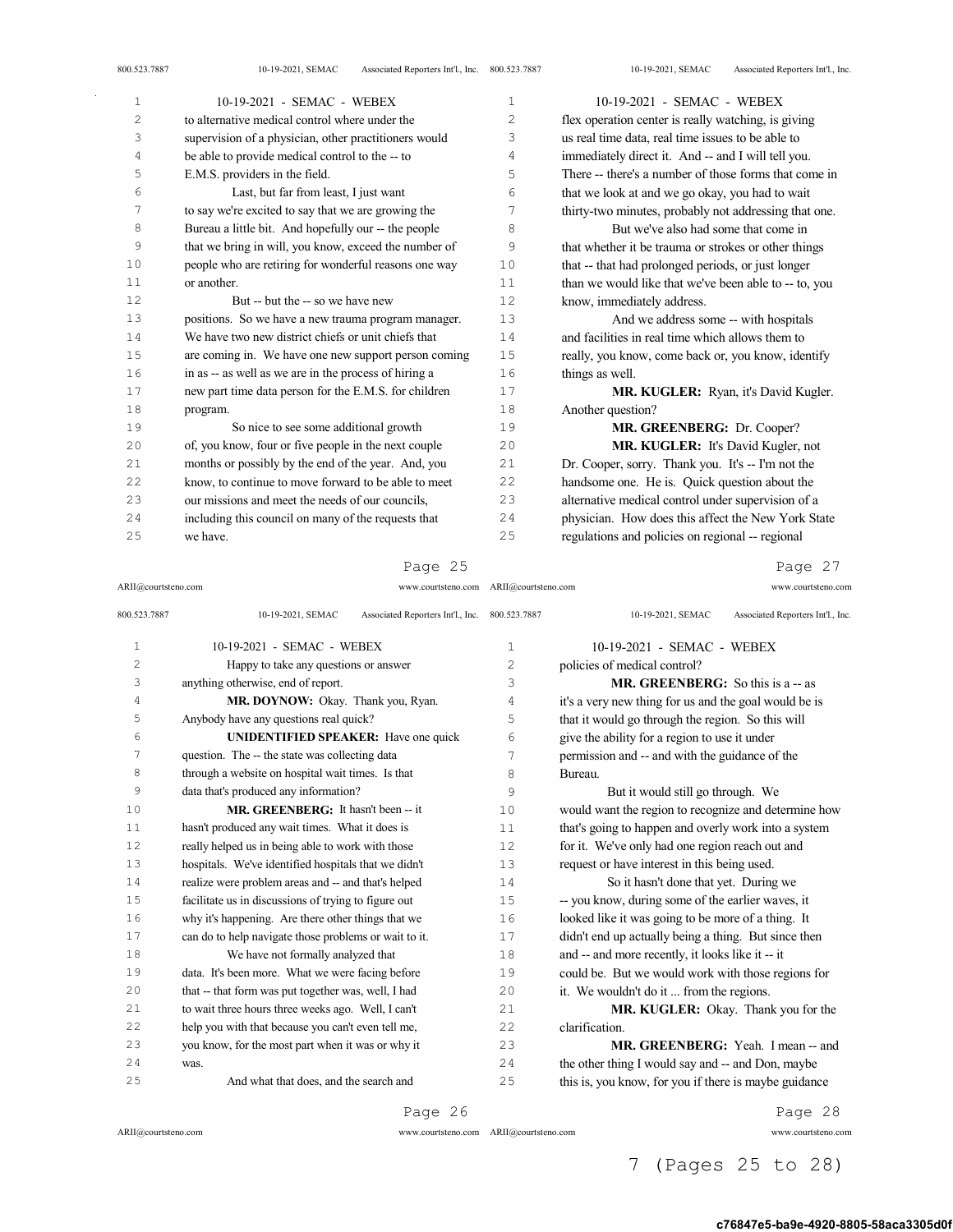| $\mathbf 1$    | 10-19-2021 - SEMAC - WEBEX                            | 1              | 10-19-2021 - SEMAC - WEBEX                            |
|----------------|-------------------------------------------------------|----------------|-------------------------------------------------------|
| $\overline{c}$ | that the -- the State Council would like to come out, | $\overline{c}$ | Okay. Moving on to the standing                       |
| 3              | the SEMAC would like to come out related to something | 3              | subcommittee's education, Dr. McEvoy?                 |
| 4              | like that, that could be a good thing, maybe between  | 4              | MR. MCEVOY: Yes, I'm Mike McEvoy.                     |
| 5              | now and January if it doesn't get done before.        | 5              | And education met this afternoon actually, few things |
| 6              | MR. DOYNOW: Certainly, something we                   | 6              | that were on our agenda that we discussed. The        |
| 7              | can look into. Any other questions for the director?  | 7              | Bureau staff report talked about some retirements     |
| 8              | <b>MR. DAILEY:</b> Yes, please. Director              | 8              | that are coming up, and we'll hope to delay some of   |
| 9              | Greenberg, just a quick question if you don't mind, I | 9              | those as long as we can.                              |
| 10             | apologize. So you had -- you had said that there was  | 10             | They're holding a C.I.U. a Certified                  |
| 11             | going to be a new pathway for assuring that protocols | 11             | Instructor Update at vital signs. So the C.L.I.       |
| 12             | were going to be reviewed by the commissioner's       | 12             | C.I.C.s who need hours per instructor recertification |
| 13             | office in a timely manner.                            | 13             | can get those virtually or in person at vital signs,  |
| 14             | And since mid-standards today actually                | 14             | very short forms.                                     |
| 15             | approved some protocols for the fire department in    | 15             | So co-sponsors who are on the E.M.T.,                 |
| 16             | the city of New York that they want to implement in   | 16             | A.M.T. and paramedic programs have to file a short    |
| 17             | January. And you were just telling us that the        | 17             | form every other certification period and a long form |
| 18             | protocols that the collaborative had brought to you   | 18             | every other one this year at the end of the year,     |
| 19             | nearly a year ago had finally been almost approved.   | 19             | December 31st. All of them have to file a short       |
| 20             | I just wanted to make sure that                       | 20             | form.                                                 |
| 21             | indeed, this is going to work out in a timely manner  | 21             | And short forms have gone out to                      |
| 22             | for the -- for the city of New York. Would you mind   | 22             | everybody. So if there's co-sponsors out there that   |
| 23             | just reviewing that for us, please?                   | 23             | didn't get one, they should contact the Bureau to get |
| 24             | MR. GREENBERG: Absolutely. So the                     | 24             | the form. Instructor portal there is an email that    |
| 25             | new process, I do believe, would actually get both    | 25             | has been created to send the instructor paperwork in. |

## Page 29

ARII@courtsteno.com www.courtsteno.com ARII@courtsteno.com www.courtsteno.com

Page 31

| 800.523.7887   | 10-19-2021, SEMAC<br>Associated Reporters Int'l., Inc. 800.523.7887 |                | 10-19-2021, SEMAC<br>Associated Reporters Int'l., Inc. |
|----------------|---------------------------------------------------------------------|----------------|--------------------------------------------------------|
| $\mathbf{1}$   | 10-19-2021 - SEMAC - WEBEX                                          | $\mathbf{1}$   | 10-19-2021 - SEMAC - WEBEX                             |
| $\overline{c}$ | the collaborative backlog that was there out as well                | $\overline{c}$ | The email is ems.instructors@health.ny.gov.            |
| 3              | as the new protocols especially considering there                   | 3              | So C.M.E. paperwork audit, that sort                   |
| 4              | were no changes. It would be a little bit more                      | 4              | of thing that needed to go into the Bureau can all go  |
| 5              | concerning if the changes and those -- we've talking                | 5              | through that one single email address. There was a     |
| 6              | about academy and then rates and things like that,                  | 6              | discussion about the retention of C.I.C.s and we       |
| 7              | that would become more problematic.                                 | 7              | talked about this at the last meeting.                 |
| 8              | But I do think that there'll be able                                | 8              | I proposed some language that we                       |
| 9              | to get out. And the ultimate goal is to have that                   | 9              | floated around on the boardable site. And what was     |
| 10             | done within -- I mean, sort of formatting and -- and                | 10             | settled on was it seemed reasonable to the Bureau      |
| 11             | components of that, you know, for documents that we                 | 11             | from their perspective of tracking C.I.C.s for their   |
| 12             | need to work on. But from a commissioner approval                   | 12             | recertification, and for the necessity of having some  |
| 13             | within six -- roughly about sixty days from the point               | 13             | duplication of C.I.C.s and courses as well as to       |
| 14             | of the meeting, if not sooner.                                      | 14             | facilitate opportunities for C.I.C.s to teach, so      |
| 15             | And -- and again, Dr. Dailey, the goal                              | 15             | that they can recertify to make a sixty-forty split    |
| 16             | will be is that this process that was created now in                | 16             | in courses, so that there could be a C.I.C. of record  |
| 17             | order to move this forward would maintain and is a                  | 17             | for the class and a second C.I.C. who would be the     |
| 18             | good one, and then so going forward in future                       | 18             | assisting C.I.C.                                       |
| 19             | collaborative things, we'd still be in a good place.                | 19             | That seemed to sit well with the                       |
| 20             | MR. DAILEY: Thank you very much.                                    | 20             | committee, seemed to sit well with the Bureau. And I   |
| 21             | MR. DOYNOW: Any other questions for                                 | 21             | think we really didn't need a motion to do that.       |
| 22             | the director? Also, just to remind folks, when you                  | 22             | That's up to the Bureau to do the implementation of    |
| 23             | do speak, if you could just say who's speaking.                     | 23             | probably the most complicated part of which will be    |
| 24             | Sometimes we don't recognize the voice, and it will                 | 24             | changing a form that needs to be submitted to apply    |
| 25             | help with the transcription.                                        | 25             | for a class.                                           |
|                |                                                                     |                |                                                        |

 $\mathrm{ARII}\xspace$  @courtsteno.com

Page 30

ARII@courtsteno.com www.courtsteno.com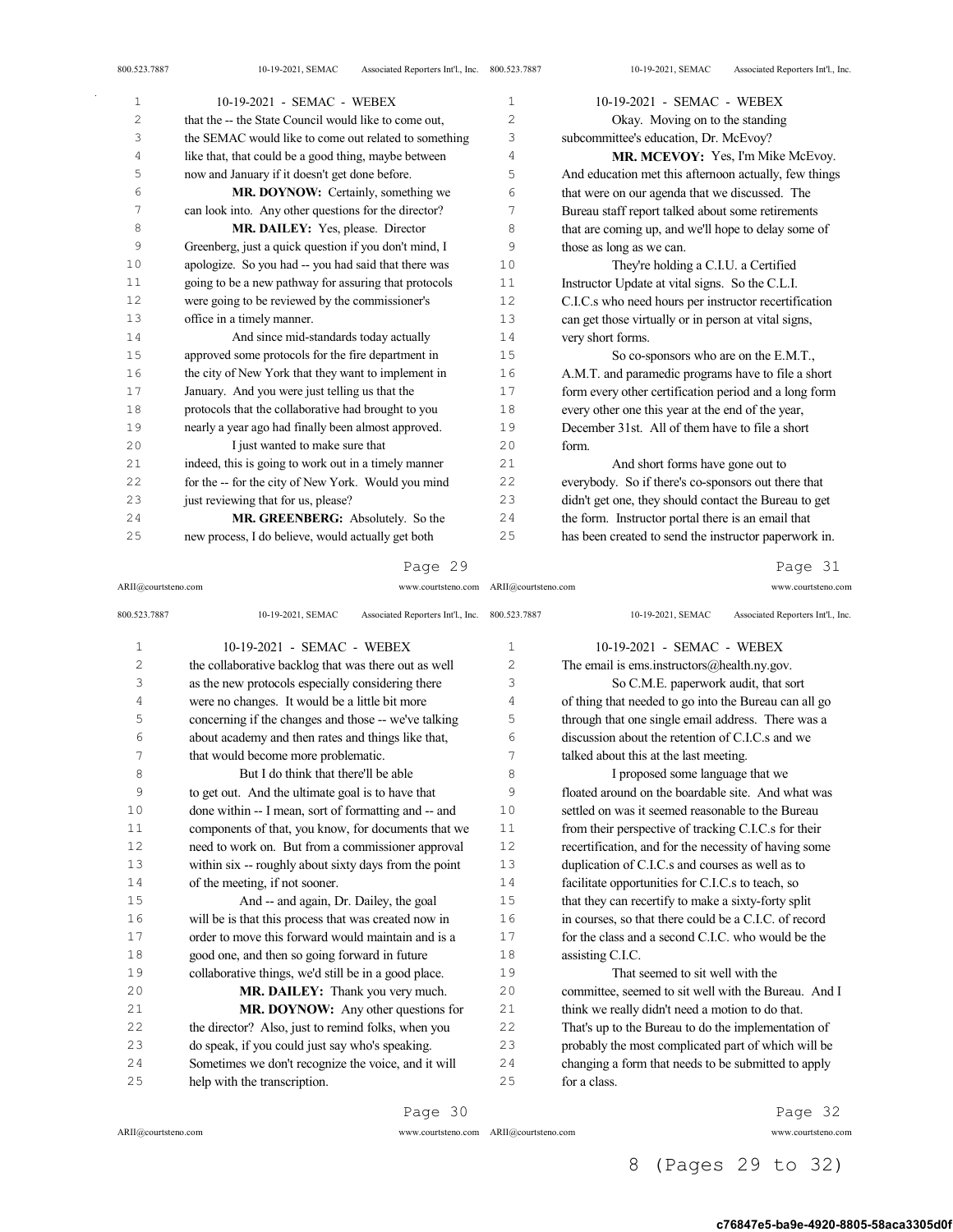| 800.523.7887 | Associated Reporters Int'l., Inc. 800.523.7887<br>10-19-2021, SEMAC |    | Associated Reporters Int'l., Inc.<br>10-19-2021, SEMAC |
|--------------|---------------------------------------------------------------------|----|--------------------------------------------------------|
| $\mathbf{1}$ | 10-19-2021 - SEMAC - WEBEX                                          | 1  | 10-19-2021 - SEMAC - WEBEX                             |
| 2            | So that will be helpful because I                                   | 2  | you're there, any report on the E.M.S.?                |
| 3            | think that will markedly improve retention of                       | 3  | MR. COOPER: Indeed, yes. It's Dr.                      |
| 4            | certified instructor coordinators. I think that was                 | 4  | Cooper. And again, I'd like to thank Amy Eisenhower,   |
| 5            | about it. We ran out of time for a meeting, so we're                | 5  | our phenomenal E.M.S. the children program manager     |
| 6            | going to work on a mission statement and committee                  | 6  | coordinator for all her incredible work in keeping     |
| 7            | description through boardable.                                      | 7  | things on track.                                       |
| 8            | We did throw onto our agenda for a                                  | 8  | In our recent meeting a week ago from                  |
| 9            | future discussion a little bit more about the scope                 | 9  | today, we addressed three issues of importance. The    |
| 10           | of practice of A.M.G.s. So unless there's any                       | 10 | first has to do with the reportable workgroup, which   |
| 11           | questions, those are pretty much the things that we                 | 11 | we had established to look at the treatment of --      |
| 12           | discussed. I think Ryan mentioned two policy                        | 12 | agitation of pediatric patients in the field.          |
| 13           | statements that came out. They're going up on the                   | 13 | This group did an enormous amount of                   |
| 14           | bureau website. They were on boardable for people                   | 14 | work with, a huge tremendous amount of literature and  |
| 15           | who are in this meeting.                                            | 15 | is in the process of finalizing a potential approach   |
| 16           | One is on clinical rotations and talks                              | 16 | to agitation of pediatric patients in the field, just  |
| 17           | a little bit about patient contacts as opposed to                   | 17 | based largely upon a document that is in circulation   |
| 18           | hours. And so people would be required at the E.M.T.                | 18 | with the American Academy of Child and Adolescent      |
| 19           | level to have ten patient contacts of any sort. I                   | 19 | Psychiatry.                                            |
| 20           | think you could do those anywhere there's humans,                   | 20 | Hopefully, we will have that                           |
| 21           | probably not in a vet clinic, but in any human                      | 21 | information for you  SEMAC January meeting for         |
| 22           | opportunity to see patients.                                        | 22 | consideration. The second issue that we deal with is   |
| 23           | And then the distance learning policy                               | 23 | another workgroup established to look at pediatric     |
| 24           | is, pertains to defining things, like for example,                  | 24 | sepsis issues. As you all are aware, recognition or    |
| 25           | this meeting that we're in right now would be                       | 25 | -- or early recognition of sepsis appealed the         |
|              |                                                                     |    |                                                        |

ARII@courtsteno.com www.courtsteno.com ARII@courtsteno.com www.courtsteno.com

Page 35

| 800.523.7887   | Associated Reporters Int'l., Inc. 800.523.7887<br>10-19-2021, SEMAC |                | Associated Reporters Int'l., Inc.<br>10-19-2021, SEMAC |
|----------------|---------------------------------------------------------------------|----------------|--------------------------------------------------------|
| $\mathbf 1$    | 10-19-2021 - SEMAC - WEBEX                                          | 1              | 10-19-2021 - SEMAC - WEBEX                             |
| $\overline{c}$ | considered while you might be virtual on it, there's                | $\overline{2}$ | challenging for adults and children, but especially    |
| 3              | the ability to interact. And so they would consider                 | 3              | for children.                                          |
| 4              | that synchronous learning as though you were actually               | 4              | And that is looking to recommend                       |
| 5              | sitting in a classroom.                                             | 5              | potentially the changes to the -- to the protocol in   |
| 6              | And that has been ill defined and sort                              | 6              | terms of early recognition sepsis, more on that after  |
| 7              | of during COVID, we needed to get some grip on what                 | 7              | the January meeting as well after those                |
| 8              | we're calling what, what's distance learning, what's                | 8              | recommendations are finalized. And last but not        |
| 9              | not. That policy spells that out to the best of the                 | 9              | least, perhaps most importantly, I think in many       |
| 10             | ability right now.                                                  | 10             | ways, well, certainly equally important in many ways,  |
| 11             | And it was noted that there are some                                | 11             | was a discussion about the potential need for our      |
| 12             | concerns about augmented reality, virtual reality and               | 12             | E.M.S. providers to be vaccinated against COVID.       |
| 13             | CAPCE the accreditation group for the national                      | 13             | So after a very, very lengthy                          |
| 14             | registry is working on definitions along those lines,               | 14             | discussion, the committee voted to unanimously send a  |
| 15             | and we expect that that will eventually get folded                  | 15             | letter to the commissioner asking that the             |
| 16             | into this policy.                                                   | 16             | commissioner strongly recommend to all E.M.S.          |
| 17             | But it's the beginning of helping to                                | 17             | providers in New York State that they be vaccinated.   |
| 18             | define that what is what when you're talking about                  | 18             | We're particularly concerned as an E.M.S. committee    |
| 19             | hybrid and synchronous and asynchronous learning.                   | 19             | about this because, of course, the great majority of   |
| 20             | MR. GREENBERG: So those policies same                               | 20             | adolescents at this point still, and all children      |
| 21             | instruction now up on the website.                                  | 21             | under the age of -- under the age of twelve who are    |
| 22             | MR. MCEVOY: See, Valerie's amazing.                                 | 22             | not yet permitted to get the vaccine are potentially   |
| 23             | Thank you.                                                          | 23             | at risk.                                               |
| 24             | MR. DOYNOW: Excellent. Thank you.                                   | 24             | If -- if a -- an E.M.S. provider,                      |
| 25             | Any questions for Dr. McEvoy? Okay. Dr. Cooper, if                  | 25             | unbeknownst to him or her is -- because he or she may  |
|                | Page 34                                                             |                | Page 36                                                |

ARII@courtsteno.com www.courtsteno.com

ARII@courtsteno.com www.courtsteno.com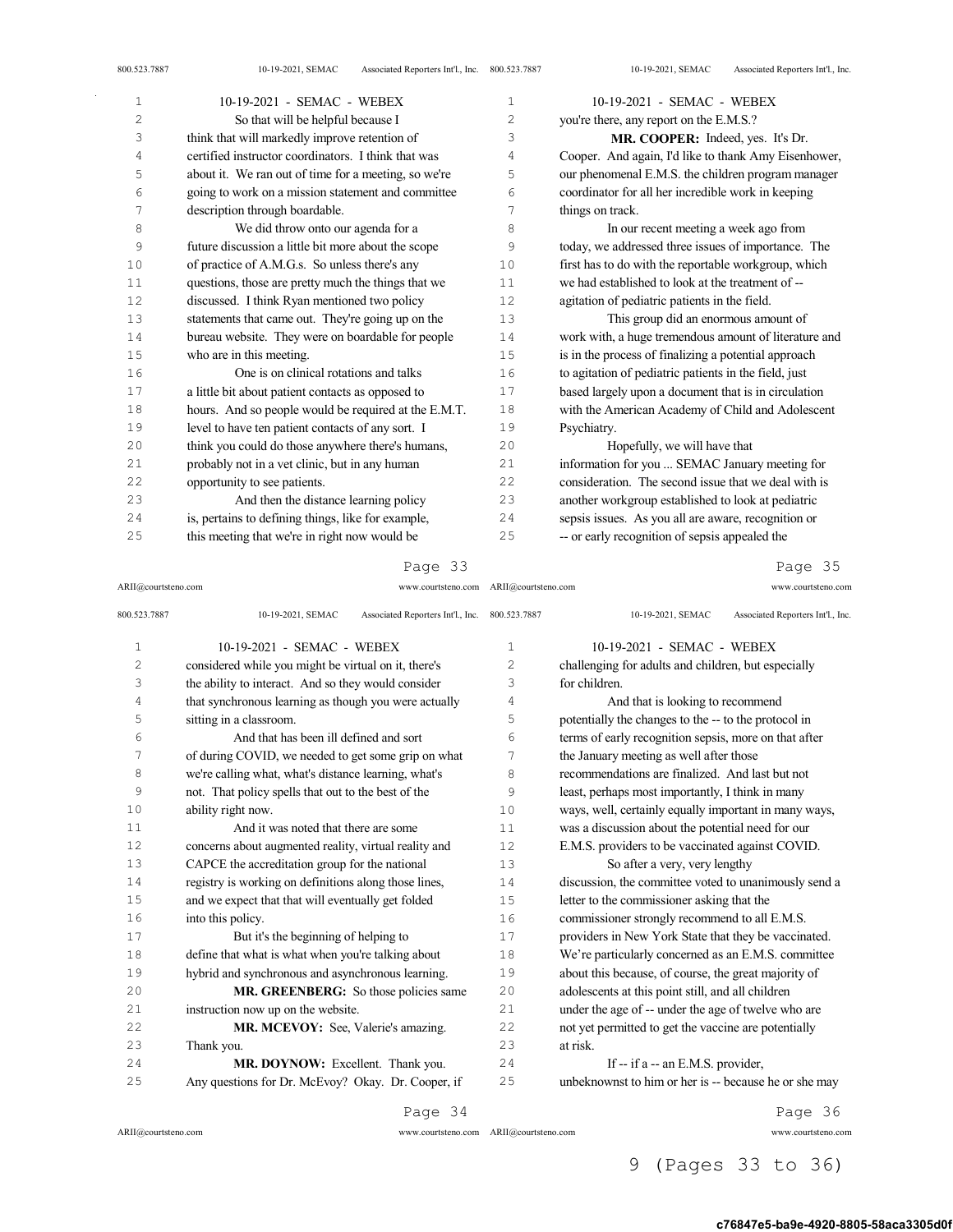| 800.523.7887 | Associated Reporters Int'l., Inc. 800.523.7887<br>10-19-2021, SEMAC |    | 10-19-2021, SEMAC<br>Associated Reporters Int'l., Inc. |
|--------------|---------------------------------------------------------------------|----|--------------------------------------------------------|
| 1            | 10-19-2021 - SEMAC - WEBEX                                          | 1  | 10-19-2021 - SEMAC - WEBEX                             |
| 2            | be — may be asymptomatic, but actively be                           | 2  | <b>MR. BERKOWITZ: Yes.</b>                             |
| 3            | transmitting the virus. That letter is in transit, I                | 3  | MS. OZGA: Dr. Berry?                                   |
| 4            | am told. And I mentioned it this time because our                   | 4  | <b>MS. BERRY: Yes.</b>                                 |
| 5            | sister committee SEMAC may wish to make a similar                   | 5  | MS. OZGA: Dr. Bombard?                                 |
| 6            | recommendation.                                                     | 6  | <b>MS. BOMBARD: Yes.</b>                               |
| 7            | But I will leave that to the chair to                               | 7  | MS. OZGA: Dr. Cooper?                                  |
| 8            | potentially open discussion about that either now or                | 8  | MR. COOPER: Yes.                                       |
| 9            | at a later point during the meeting. I will -- that                 | 9  | MS. OZGA: Dr. Cushman?                                 |
| 10           | concludes my -- my report and we will be happy to                   | 10 | MR. CUSHMAN: Cushman, yes.                             |
| 11           | answer any questions you might have. Thank you.                     | 11 | MS. OZGA: Dr. Dailey?                                  |
| 12           | MR. DOYNOW: Thank you, Dr. Cooper.                                  | 12 | MR. DAILEY: Dailey, yes.                               |
| 13           | Does anybody have any questions for Dr. Cooper?                     | 13 | MS. OZGA: Dr. Detraglia, did he get                    |
| 14           | Okay. Nothing heard. Let's move to Dr. Marshall,                    | 14 | on? Dr. Doynow?                                        |
| 15           | Med Standards, which I suspect will have an open                    | 15 | <b>MR. DOYNOW:</b> Yes.                                |
| 16           | discussion.                                                         | 16 | MS. OZGA: Dr. Gomez?                                   |
| 17           | MR. MARSHALL: Thank you, Dr. Doynow.                                | 17 | MR. GOMEZ: Gomez, yes.                                 |
| 18           | MR. DOYNOW: You're welcome.                                         | 18 | MS. OZGA: Dr. Kugler?                                  |
| 19           | MR. MARSHALL: Thank you, Dr. Doynow.                                | 19 | <b>MR. KUGLER: Yes.</b>                                |
| 20           | Good afternoon, everyone. Medical Standards met                     | 20 | MS. OZGA: Dr. Lynch?                                   |
| 21           | immediately prior to SEMAC, and we have three action                | 21 | MR. LYNCH: Lynch, yes.                                 |
| 22           | items to bring forward. And then I'll mention a                     | 22 | MS. OZGA: David Markowitz, Dr.                         |
| 23           | couple of discussion items. The first action item is                | 23 | Markowitz?                                             |
| 24           | a motion to approve the New York City HASTAC                        | 24 | MR. MARKOWITZ: Markowitz, yes.                         |
| クら           | Protocols                                                           | 25 | MS. OZGA: Dr. Marshall?                                |

Protocols.

Page 39

MS. OZGA: Dr. Marshall?

| ARII@courtsteno.com | www.courtsteno.com ARII@courtsteno.com                              |                | www.courtsteno.com                                     |
|---------------------|---------------------------------------------------------------------|----------------|--------------------------------------------------------|
| 800.523.7887        | 10-19-2021, SEMAC<br>Associated Reporters Int'l., Inc. 800.523.7887 |                | 10-19-2021, SEMAC<br>Associated Reporters Int'l., Inc. |
| $\mathbf{1}$        | 10-19-2021 - SEMAC - WEBEX                                          | 1              | 10-19-2021 - SEMAC - WEBEX                             |
| $\overline{c}$      | As discussed, the changes to these                                  | $\overline{c}$ | MR. MARSHALL: Marshall, yes.                           |
| 3                   | protocols -- there was some dosing changes to bring                 | 3              | MS. OZGA: Dr. Maynard?                                 |
| 4                   | the protocol into agreement with the unified                        | 4              | MR. MAYNARD: Maynard, yes.                             |
| 5                   | protocols in New York City. Until other formatting                  | 5              | MS. OZGA: Dr. Murphy?                                  |
| 6                   | changes were made that didn't substantially affect                  | 6              | MS. MURPHY: Murphy, yes.                               |
| 7                   | the protocol itself. And there was a change in the                  | 7              | MS. OZGA: Dr. Olsson?                                  |
| 8                   | cyanide and organophosphate protocols.                              | 8              | MR. OLSSON: Olsson, yes.                               |
| 9                   | If you recall, in the past, use of                                  | 9              | MS. OZGA: Dr. Pigott, are you still                    |
| 10                  | these protocols required a class order for an N.C.O.                | 10             | on? Brian Walt -- Dr. Walters.                         |
| 11                  | the use requirement for a class order was removed to                | 11             | <b>MR. WALTERS: Yes.</b>                               |
| 12                  | allow the HASTAC units to utilize the protocols in                  | 12.            | MS. OZGA: And Dr. Wicelinski?                          |
| 13                  | smaller settings. And that was -- that came, passed                 | 13             | MR. WICELINSKI: Rob Wicelinski, yes.                   |
| 14                  | unanimously and comes as a second in motion to this                 | 14             | MS. OZGA: Okay. Motion passes.                         |
| 15                  | body.                                                               | 15             | MR. DOYNOW: Okay. Thank you. Dr.                       |
| 16                  | MR. DOYNOW: Okay. Thank you, Dr.                                    | 16             | Marshall, if you'd like to go with the second action   |
| 17                  | Marshall. So we'll need a roll call vote on that.                   | 17             | item.                                                  |
| 18                  | Val, if we can.                                                     | 18             | <b>MR. MARSHALL:</b> Yeah. So the second               |
| 19                  | MS. OZGA: Okay. I think Brian's                                     | 19             | action item comes as a second in motion to approve     |
| 20                  | going to bring it up on the screen. Okay. All                       | 20             | the New York City rescue paramedic protocols. These    |
| 2.1                 | right. So Dr. Alexandrou?                                           | 21             | rescue paramedic protocols have been in place for      |
| 22                  | MR. ALEXANDROU: Yes.                                                | 22             | quite a number of years. And there were some dosing    |
| 23                  | MS. OZGA: Dr. Bart?                                                 | 23             | changes for benzodiazepines, opioids to be consistent  |
| 2.4                 | MR. BART: Yes.                                                      | 24             | with the unified protocols for regular paramedic       |
| 25                  | MS. OZGA: Dr. Berkowitz?                                            | 25             | protocols.                                             |
|                     |                                                                     |                |                                                        |

ARII@courtsteno.com

Page 38

ARII@courtsteno.com www.courtsteno.com

Page 40

## 10 (Pages 37 to 40)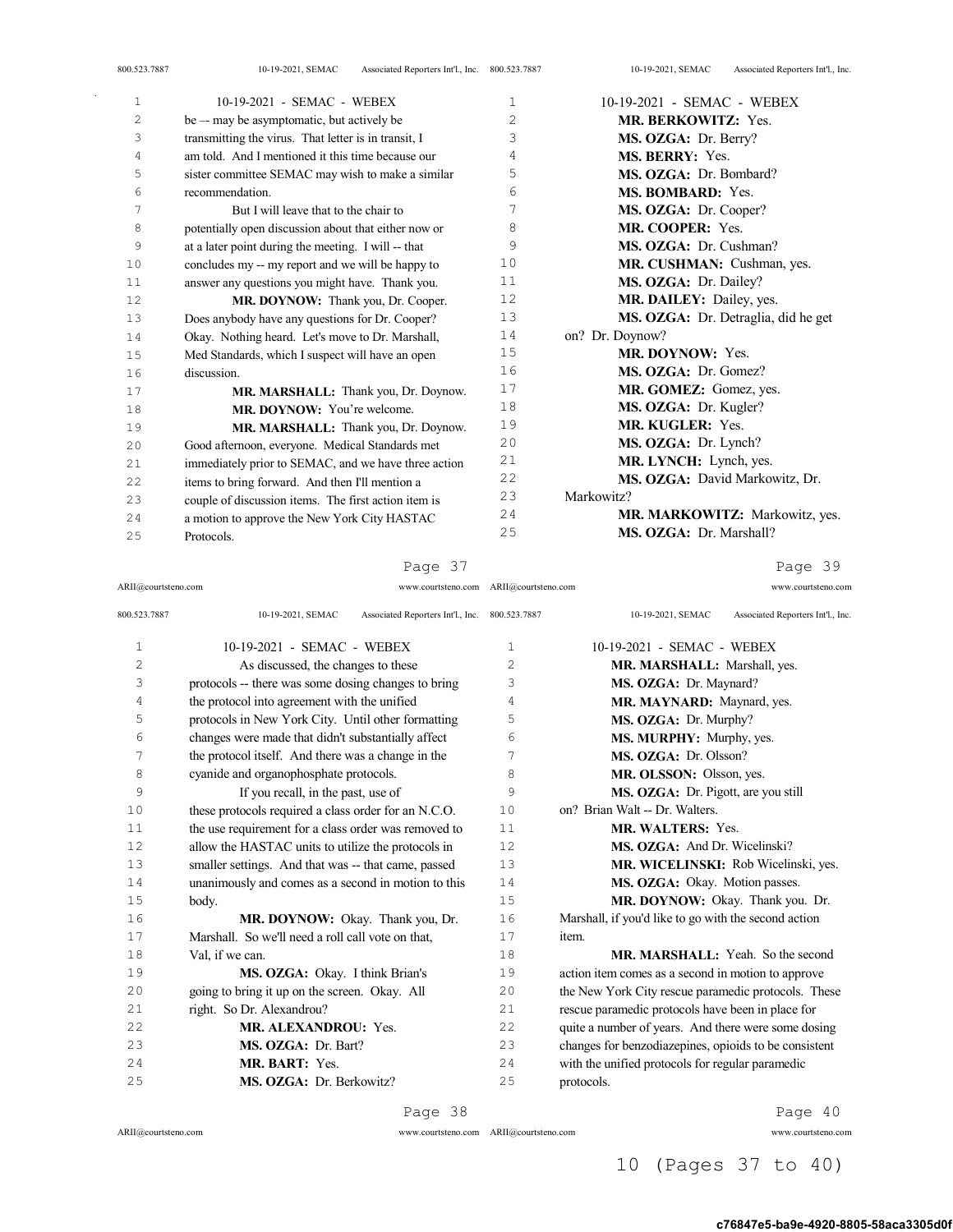| 1  | 10-19-2021 - SEMAC - WEBEX                            | $\mathbf{1}$ | 10-19-2021 - SEMAC - WEBEX                            |
|----|-------------------------------------------------------|--------------|-------------------------------------------------------|
| 2  | The addition is a repeat dosing for                   | 2            | MS. OZGA: Dr. Murphy?                                 |
| 3  | morphine understanding order, and dosages of Toradol  | 3            | MS. MURPHY: Murphy, yes.                              |
| 4  | and ketamine were also discussed. Toradol at 15       | 4            | MS. OZGA: Dr. Olsson?                                 |
| 5  | milligrams per kilogram -- I mean, fifteen milligrams | 5            | MR. OLSSON: Olsson, yes.                              |
| 6  | period and ketamine at point three milligrams per     | 6            | MS. OZGA: Dr. Pigott? Dr. Walters?                    |
| 7  | kilogram I.V. and one milligram per kilogram I.M.     | 7            | <b>MR. WALTERS:</b> Walters, yes.                     |
| 8  | There was some discussion about the                   | 8            | MS. OZGA: And Dr. Wicelinski?                         |
| 9  | one milligram per kilogram I.M. and it was felt that  | 9            | MR. WICELINSKI: Wicelinski, yes.                      |
| 10 | this is a dosage that's used by other organizations   | 10           | MS. OZGA: Motion passes.                              |
| 11 | and has actually been in the New York City current    | 11           | MR. DOYNOW: Okay. Thank you, Val.                     |
| 12 | rescue paramedic protocols for over a decade. And so  | 12           | Dr. Marshall, do you want to continue.                |
| 13 | this comes forward as a second motion. New York City  | 13           | <b>MR. MARSHALL:</b> Yes. So we have one              |
| 14 | Fire Department has agreed to supply the data on      | 14           | more action item and there was some discussion and    |
| 15 | ketamine use within the region.                       | 15           | this is item that will be familiar -- familiar to     |
| 16 | <b>MR. DOYNOW:</b> That will need a roll              | 16           | many. And the motion is that SEMAC respectfully       |
| 17 | call vote for this as well, please.                   | 17           | requests that the commissioner establish the position |
| 18 | MR. MARSHALL: Just to add that                        | 18           | of state F.M.S. Medical Director. This F.M.S.         |
| 19 | ketamine is a maximum dose, maximum of two doses.     | 19           | physician will report directly to the commissioner,   |
| 20 | MS. OZGA: Okay. Dr. Alexandrou?                       | 20           | advise the Bureau of E.M.S. and trauma and provides   |
| 21 | <b>MR. ALEXANDROU: Yes.</b>                           | 21           | subject matter expert guidance on the state to the    |
| 22 | MS. OZGA: Dr. Bart?                                   | 22           | state on issues of E.M.S. and pre-hospital care.      |
| 23 | MR. BART: Bart, yes.                                  | 23           | Notice comes forward as a second in motion.           |
| 24 | MS. OZGA: Dr. Berkowitz?                              | 24           | <b>MR. DOYNOW:</b> Okay. Thank you, Dr.               |
| 25 | MR. BERKOWITZ: Yes.                                   | 25           | Marshall. Val, roll call vote, please.                |

Page 41

ARII@courtsteno.com www.courtsteno.com ARII@courtsteno.com www.courtsteno.com

Page 43

| 800.523.7887 | Associated Reporters Int'l., Inc. 800.523.7887<br>10-19-2021, SEMAC |    | Associated Reporters Int'l., Inc.<br>10-19-2021, SEMAC |
|--------------|---------------------------------------------------------------------|----|--------------------------------------------------------|
| 1            | 10-19-2021 - SEMAC - WEBEX                                          | 1  | 10-19-2021 - SEMAC - WEBEX                             |
| 2            | MS. OZGA: Dr. Cherisse Berry?                                       | 2  | MS. OZGA: Dr. Alexandrou?                              |
| 3            | <b>MS. BERRY: Yes.</b>                                              | 3  | <b>MR. ALEXANDROU: Yes.</b>                            |
| 4            | MS. OZGA: Dr. Bombard?                                              | 4  | MS. OZGA: Dr. Bart?                                    |
| 5            | MS. BOMBARD: Yes.                                                   | 5  | MR. BART: Bart, yes.                                   |
| 6            | MS. OZGA: Dr. Cooper?                                               | 6  | MS. OZGA: Dr. Berkowitz?                               |
| 7            | MR. COOPER: Yes.                                                    | 7  | <b>MR. BERKOWITZ: Yes.</b>                             |
| 8            | MS. OZGA: Dr. Cushman?                                              | 8  | MS. OZGA: Dr. Berry?                                   |
| 9            | MR. CUSHMAN: Cushman, yes.                                          | 9  | <b>MS. BERRY: Yes.</b>                                 |
| 10           | MS. OZGA: Dr. Dailey?                                               | 10 | MS. OZGA: Dr. Bombard?                                 |
| 11           | MR. DAILEY: Dailey, yes.                                            | 11 | MS. BOMBARD: Absolutely, yes.                          |
| 12           | MS. OZGA: Dr. Doynow?                                               | 12 | MS. OZGA: Dr. Cooper?                                  |
| 13           | MR. DOYNOW: Yes.                                                    | 13 | MR. COOPER: Yes.                                       |
| 14           | MS. OZGA: Dr. Gomez?                                                | 14 | MS. OZGA: Dr. Cushman?                                 |
| 15           | MR. GOMEZ: Gomez, yes.                                              | 15 | MR. CUSHMAN: Cushman, yes.                             |
| 16           | MS. OZGA: Dr. Kugler?                                               | 16 | MS. OZGA: Dr. Dailey?                                  |
| 17           | <b>MR. KUGLER: Yes.</b>                                             | 17 | MR. DAILEY: Dailey, yes.                               |
| 18           | MS. OZGA: Dr. Lynch?                                                | 18 | MS. OZGA: Dr. Doynow?                                  |
| 19           | MR. LYNCH: Lynch, yes.                                              | 19 | <b>MR. DOYNOW:</b> Yes.                                |
| 20           | MS. OZGA: Dr. Markowitz?                                            | 20 | MS. OZGA: Dr. Gomez?                                   |
| 21           | MR. MARKOWITZ: Markowitz, yes.                                      | 21 | MR. GOMEZ: Gomez, yes.                                 |
| 22           | MS. OZGA: Dr. Marshall?                                             | 22 | MS. OZGA: Dr. Kugler?                                  |
| 23           | MR. MARSHALL: Marshall, yes.                                        | 23 | MR. KUGLER: Yes, please.                               |
| 24           | MS. OZGA: Dr. Maynard?                                              | 24 | MS. OZGA: Dr. Lynch?                                   |
| 25           | MR. MAYNARD: Maynard, yes.                                          | 25 | MR. LYNCH: Lynch, yes.                                 |
|              |                                                                     |    |                                                        |

 $\mathrm{ARII}\xspace$  @courtsteno.com

Page 42

ARII@courtsteno.com www.courtsteno.com

Page 44

11 (Pages 41 to 44)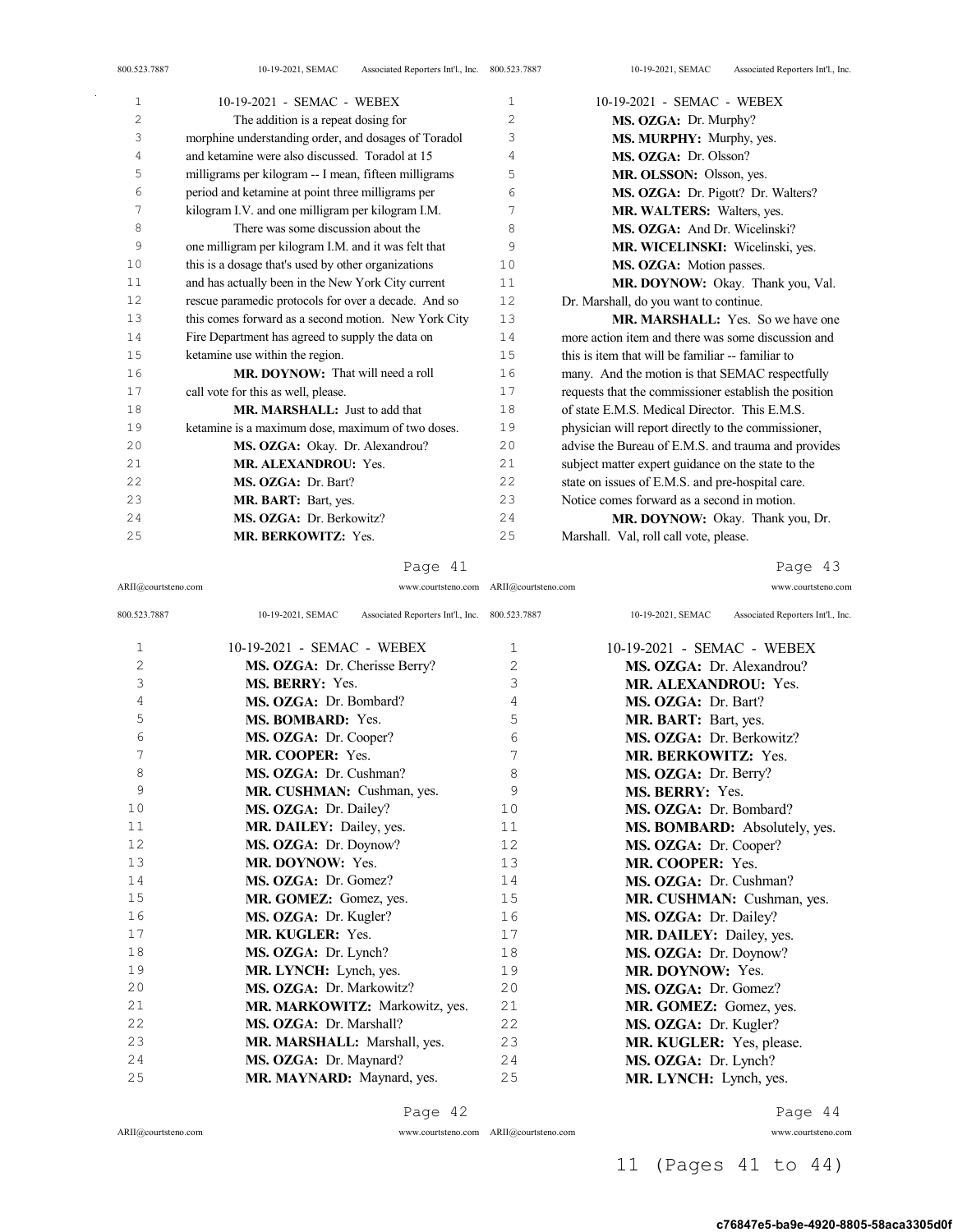| 800.523.7887 | Associated Reporters Int'l., Inc. 800.523.7887<br>10-19-2021, SEMAC |                | Associated Reporters Int'l., Inc.<br>10-19-2021, SEMAC |
|--------------|---------------------------------------------------------------------|----------------|--------------------------------------------------------|
| $\mathbf{1}$ | 10-19-2021 - SEMAC - WEBEX                                          | 1              | 10-19-2021 - SEMAC - WEBEX                             |
| $\mathbf{2}$ | MS. OZGA: Dr. Markowitz?                                            | $\overline{c}$ | and fluid resuscitation in the field, based on some    |
| 3            | MR. MARKOWITZ: Markowitz, yes.                                      | 3              | comments that we may be fluid overloading patients in  |
| 4            | MS. OZGA: Dr. Marshall?                                             | 4              | the field prior to arrival at a burn center.           |
| 5            | MR. MARSHALL: Marshall, emphatically                                | 5              | And the last thing I want to mention                   |
| 6            | yes.                                                                | 6              | is that at the last meeting, we had talked about       |
| 7            | MS. OZGA: Dr. Maynard?                                              | 7              | developing disaster protocols for use in the state,    |
| 8            | MR. MAYNARD: Maynard, yes.                                          | 8              | implementable by region when -- when a region was in   |
| 9            | MS. OZGA: Dr. Murphy?                                               | 9              | need of these protocols. And we will put together a    |
| 10           | MS. MURPHY: Murphy, yes.                                            | 10             | group and Ryan Greenberg will reach out to his         |
| 11           | MS. OZGA: Dr. Olsson?                                               | 11             | colleagues in other states to help see what's          |
| 12           | MR. OLSSON: Olsson, yes.                                            | 12             | available.                                             |
| 13           | MS. OZGA: Dr. Walters?                                              | 13             | And we will come back to the January                   |
| 14           | MR. WALTERS: Walters, yes.                                          | 14             | meeting with some recommendations on moving forward    |
| 15           | MS. OZGA: And Dr. Wicelinski?                                       | 15             | with disaster protocols and I would ask that anybody   |
| 16           | MR. WICELINSKI: Yes, yes.                                           | 16             | who would like to participate, please send an email    |
| 17           | MS. OZGA: Motion passes.                                            | 17             | to myself, Ryan, and Val, and we will get that         |
| 18           | MR. DOYNOW: Okay. So with that                                      | 18             | scheduled as a call in the next several weeks. And     |
| 19           | motion. I will send a letter to the new Commissioner.               | 19             | we covered some old business.                          |
| 20           | And they will bring it up to SEMSCO as information.                 | 20             | The B.L.S. ideal study, we're still                    |
| 21           | I don't believe it needs to go there for a vote. If                 | 21             | waiting to hear from the commissioner to move forward  |
| 22           | anybody has any comment on that.                                    | 22             | on that. And the new committees, the Quality Metrics   |
| 23           | MR. LANGSAM: It doesn't need to go                                  | 23             | Committee, which meets tomorrow, and the E.M.S.        |
| 24           | for a vote to SEMSCO unless you want SEMSCO's                       | 24             | Innovations Committee, which is being scheduled.       |
| 25           | endorsement as well, which may not be the best idea                 | 25             | That's my report.                                      |

|  | ≏ר⊿ |  |  |
|--|-----|--|--|
|--|-----|--|--|

ARII@courtsteno.com www.courtsteno.com ARII@courtsteno.com www.courtsteno.com

Page 47

| 800.523.7887   | Associated Reporters Int'l., Inc. 800.523.7887<br>10-19-2021, SEMAC |                | Associated Reporters Int'l., Inc.<br>10-19-2021, SEMAC |
|----------------|---------------------------------------------------------------------|----------------|--------------------------------------------------------|
| $\mathbf{1}$   | 10-19-2021 - SEMAC - WEBEX                                          | 1              | 10-19-2021 - SEMAC - WEBEX                             |
| $\overline{c}$ | $but --.$                                                           | $\overline{c}$ | MR. DOYNOW: Okay. Thank you, Dr.                       |
| 3              | <b>UNIDENTIFIED SPEAKER:</b> I would agree                          | 3              | Marshall. Any questions for Dr. Marshall? There are    |
| 4              | with Dr. Langsam. I think this would be an excellent                | 4              | two other new committees. I think they were somewhat   |
| 5              | situation to get the SEMSCO's endorsement.                          | 5              | mentioned, E.M.S. Innovations moving E.M.S. forward,   |
| 6              | MR. DOYNOW: Okay. We'll bring it up                                 | 6              | and also Quality Metrics, which will hopefully be      |
| 7              | them for a vote for SEMSCO as well, and I will                      | 7              | reporting back to                                      |
| 8              | generate a letter as well. Okay. Dr. Marshall,                      | 8              | All right. Moving on to new business,                  |
| 9              | other items that were discussed.                                    | 9              | first is first responder P.C.R.s and documentation.    |
| 10             | MR. MARSHALL: Yeah. So there was                                    | 10             | Dr. Dailey, I don't know if you want to talk about     |
| 11             | another motion made and postponed till the January                  | 11             | this. I know there has been some significant issues    |
| 12             | meeting, and it was about Suboxone use in E.M.S. And                | 12.            | at Albany Med with the loss of data from P.C.R.s.      |
| 13             | the general feeling of the committee was that this is               | 13             | MR. DAILEY: I think this is a broad-                   |
| 14             | something that we definitely need to look into in                   | 14             | based issue. And I think that Mr. Brodie's been        |
| 15             | terms of providing our patients with appropriate                    | 15             | working diligently to try to assist people with it.    |
| 16             | services, and it may come in handy under the new                    | 16             | But the primary problem is that in the Albany area,    |
| 17             | E.M.S. innovations committee as they do their work on               | 17             | we have a significant number of advanced life support  |
| 18             | treat employees and telemedicine, so the motion was                 | 18             | first response agencies that transport with basic      |
| 19             | to add it to the state formulary.                                   | 19             | life support agencies.                                 |
| 20             | But that motion, as I mentioned, was                                | 20             | As a result, the documentation system                  |
| 21             | postponed until the January meeting. We also will be                | 21             | that we are using here is linked into the hospital     |
| 22             | requesting some data from the state in regard to                    | 22             | record at the trauma center primarily. And that data   |
| 23             | ketamine utilization in the state so we can evaluate                | 23             | is being lost due to some of the changes the Bureau    |
| 24             | safety. Also looking at pre-hospital press for use                  | 24             | has made in terms of how information is flowing. I     |
| 25             | across the state, and also in terms of burn patients                | 25             | believe that Mr. Brodie is actively working to try to  |
|                |                                                                     |                |                                                        |

Page 46

 $\bar{z}$ 

ARII@courtsteno.com www.courtsteno.com

Page 48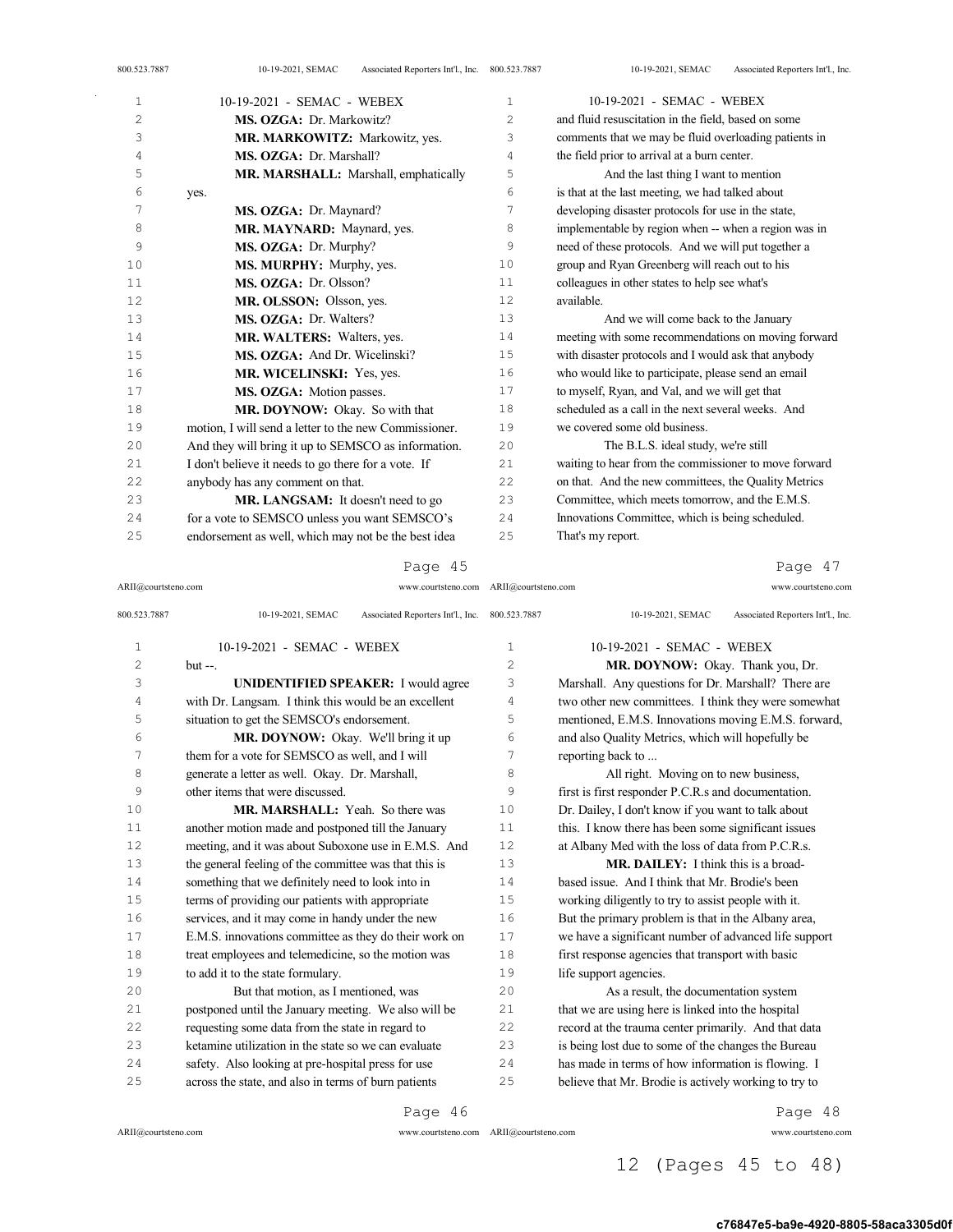| $\mathbf 1$    | 10-19-2021 - SEMAC - WEBEX                            | 1  | 10-19-2021 - SEMAC - WEBEX                            |
|----------------|-------------------------------------------------------|----|-------------------------------------------------------|
| $\overline{c}$ | find solutions to this that will leave us with the    | 2  | solution to the hospital problem. Yet, I think in     |
| 3              | ability to still have those charts to take care of    | 3  | some of our areas they're expecting us to be that     |
| 4              | patients.                                             | 4  | solution by waiting for extended periods of time when |
| 5              | However, that certainly is an ongoing                 | 5  | we know that they are legally responsible for those   |
| 6              | significant concern, because the A.L.S. interventions | 6  | patients. And again, I think we need to all be        |
| 7              | for our patients that are transported in is           | 7  | understanding and work together as a group. But I     |
| 8              | profoundly important for their continuing care in the | 8  | think we also need to try to take some proactive      |
| 9              | emergency department.                                 | 9  | measures to prevent our system, E.M.S. system, from   |
| 10             | MR. DOYNOW: Thank you, Mike. Does                     | 10 | becoming more strained.                               |
| 11             | anybody else have any comments or questions? I moved  | 11 | MR. GREENBERG: I couldn't agree more.                 |
| 12             | around a little bit here because we do have two       | 12 | And I would also say that, you know, our E.M.S.       |
| 13             | presentations. Let me just talk about E.D.            | 13 | system has its own series of crisis moments right     |
| 14             | overcrowding and wait times. I believe the director   | 14 | now. Everything from staffing to operations. And      |
| 15             | has already spoken about their surge, basically, as   | 15 | so, you know, as we look forward, especially around   |
| 16             | surge and flex, D.O.H. initiative.                    | 16 | this room, and you know, we know that we're seeing    |
| 17             | Does anybody have any suggestions that                | 17 | these -- these offload times in particular pockets    |
| 18             | they can pass along as to how to help unload our      | 18 | right now,  demand.                                   |
| 19             | E.M.S. providers? I know it's become a problem in     | 19 | But if there are other areas that have                |
| 20             | some of our local hospitals, simply because there is  | 20 | figured out best practices or things that can help    |
| 21             | just no room, and providers had to wait for some      | 21 | this, it would be important. I also think it's        |
| 22             | periods of time. But anybody have any suggestions     | 22 | important that right now we do take the opportunity   |
| 23             | how to perhaps resolve part of this issue?            | 23 | on the innovation side, an ET3 and different models   |
| 24             | All right. Nothing heard. If any of                   | 24 | from there, to figure out can that help the system    |
| 25             | you have any suggestions, please pass them along to   | 25 | without putting the burden on the E.M.S., as you said |
|                |                                                       |    |                                                       |

### Page 49

ARII@courtsteno.com www.courtsteno.com ARII@courtsteno.com www.courtsteno.com

Page 51

| 800.523.7887 | Associated Reporters Int'l., Inc. 800.523.7887<br>10-19-2021, SEMAC |    | Associated Reporters Int'l., Inc.<br>10-19-2021, SEMAC |
|--------------|---------------------------------------------------------------------|----|--------------------------------------------------------|
| 1            | 10-19-2021 - SEMAC - WEBEX                                          | 1  | 10-19-2021 - SEMAC - WEBEX                             |
| 2            | me, and I'll pass them along on to the committee.                   | 2  | Doc. And I think in a positive way, so you know, is    |
| 3            | <b>UNIDENTIFIED SPEAKER: Dr. Doynow--</b>                           | 3  | there models within ET3, are there patients that       |
| 4            | MR. DOYNOW: I'm sorry. Go ahead.                                    | 4  | don't need to go to the hospital that can still --     |
| 5            | <b>UNIDENTIFIED SPEAKER: -- I don't</b>                             | 5  | that not only would help the hospital, it would help   |
| 6            | necessarily have a specific recommendation. But I                   | 6  | the E.M.S. system as well. And the E.M.S. providers,   |
| 7            | think this body, I think it's important, we all know                | 7  | you know, if we can reduce the number of transports    |
| 8            | the delays we're seeing in the hospitals, and I think               | 8  | that we have to transport -- number of patients we     |
| 9            | we all sympathize, since most of us work in the                     | 9  | have to transport, number of patients we have to       |
| 10           | hospitals and know what it's like in the emergency                  | 10 | carry down a flight of stairs who may not need to go   |
| 11           | room. And we know what some of the bottlenecks are,                 | 11 | to hospital, but can be seen via telemedicine, that,   |
| 12.          | especially getting patients out to nursing homes, et                | 12 | you know, hopefully, we would start to be able to add  |
| 13           | cetera.                                                             | 13 | longevity to some of our providers as well, because    |
| 14           | But I think it's important for us and                               | 14 | it helps them. And so I think this is the time where   |
| 15           | for the Bureau and the Department of Health to                      | 15 | especially this group, as the physicians and the       |
| 16           | recognize that this, as Ryan put it, as part of it --               | 16 | leaders within the E.M.S., need to really look at      |
| 17           | we're part of an ecosystem. And I'm just concerned                  | 17 | some of these models and say this works, this          |
| 18           | that the hospital crisis that we're seeing is going                 | 18 | doesn't.                                               |
| 19           | to start being pushed further and further into the                  | 19 | And also for this group to also look                   |
| 20           | E.M.S. And we're going to see further strains on our                | 20 | at, you know, working with their local E.R.s. I know   |
| 21           | E.M.S. system.                                                      | 21 | many of you are E.R. doctors, some of you, you know,   |
| 22           | And I think we need to be careful that                              | 22 | working in different roles. But to figure out what -   |
| 23           | while we work as a system, we need to be careful that               | 23 | - what helps or doesn't, you know, if you come back    |
| 24           | a hospital problem doesn't continue to become more of               | 24 | and say, telemedicine doesn't really help because our  |
| 25           | an E.M.S. problem. We are not necessarily the                       | 25 | system is using the docs and E.R. to do telemedicine   |
|              | Page 50                                                             |    | Page 52                                                |

ARII@courtsteno.com www.courtsteno.com

ARII@courtsteno.com www.courtsteno.com Page 52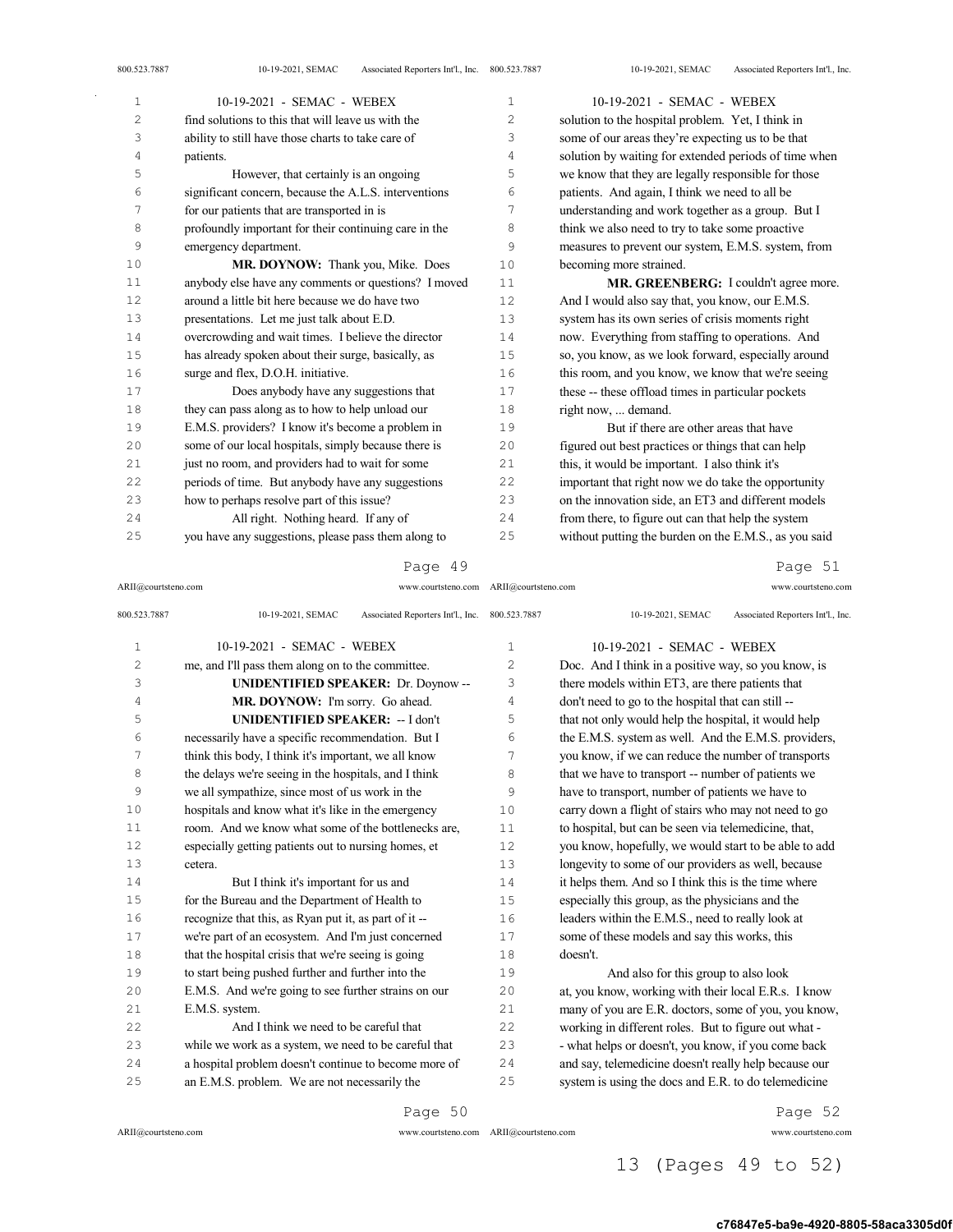| 1  | 10-19-2021 - SEMAC - WEBEX                            | $\mathbf{1}$ | 10-19-2021 - SEMAC - WEBEX                           |
|----|-------------------------------------------------------|--------------|------------------------------------------------------|
| 2  | and therefore it's still the same kind of problems,   | 2            | intercepted at the nine one one call level, rather   |
| 3  | it's just in a different way.                         | 3            | than sending an ambulance. We've heard about         |
| 4  | Well, then, you know, not to focus on                 | 4            | telemedicine, and I think telemedicine is a great    |
| 5  | that but to hopefully have the SEMAC come out with    | 5            | opportunity, as has been discovered by the state     |
| 6  | some best practices on things that are going to help  | 6            | government looking at as ways to open that up to us  |
| 7  | both from a clinical point of view, from an E.M.S.    | 7            | through the governor's Executive Orders.             |
| 8  | point of view and an operational point of view. And   | 8            | But there's a lot to that and there                  |
| 9  | you know, if there is any opportunity for, you know,  | 9            | are a lot of pieces that how that system is going to |
| 10 | SEMAC to look at that and come out with some best     | 10           | work and integrate with your local operations. What  |
| 11 | practices, I think there are lots of parts, there are | 11           | are the protocols, who is going to be the ones to    |
| 12 | many parts of the state that either through a lower   | 12           | commit those visits. So there is a lot to answer     |
| 13 | call volume or other things may not know some of      | 13           | there. But I think there is an opportunity that both |
| 14 | those best practices or see it. And you, as a group,  | 14           | at the regional local level and also through this    |
| 15 | you have the opportunity to really share that and     | 15           | body need to be discussed.                           |
| 16 | move that forward and see what makes the biggest      | 16           | And as we move toward January, it's                  |
| 17 | impact.                                               | 17           | not that far away, if we have meetings in January,   |
| 18 | MR. PHILIPPY: Dr. Doynow, if I may?                   | 18           | which I'm hopeful we will. I would encourage the     |
| 19 | MR. DOYNOW: Sure.                                     | 19           | physicians of this body in our subcommittees to      |
| 20 | <b>MR. PHILIPPY:</b> Mark Philippy. So one            | 20           | please look at these closely and start to have some  |
| 21 | of the things that the region that I represent has    | 21           | of these in between WebEx meetings to discuss ways   |
| 22 | engaged in some high-level discussions with a number  | 22           | that we can move this forward because I do fear for  |
| 23 | of stakeholders in our community, not limited to the  | 23           | the state of our system come January.                |
| 24 | ambulance services themselves, but local government   | 24           | It's not that far away, but yet, we                  |
| 25 | hospital systems and local health department and so   | 25           | have some opportunities. Alternative destinations    |

## Page 53

ARII@courtsteno.com www.courtsteno.com ARII@courtsteno.com www.courtsteno.com

Page 55

| 800.523.7887 | Associated Reporters Int'l., Inc. 800.523.7887<br>10-19-2021, SEMAC |                | Associated Reporters Int'l., Inc.<br>10-19-2021, SEMAC |
|--------------|---------------------------------------------------------------------|----------------|--------------------------------------------------------|
| $\mathbf{1}$ | 10-19-2021 - SEMAC - WEBEX                                          | 1              | 10-19-2021 - SEMAC - WEBEX                             |
| 2            | on.                                                                 | $\overline{c}$ | has been mentioned, but as we start to see systems     |
| 3            | As we start to explore a number of                                  | 3              | start to  their closing ranks, and by that I also      |
| 4            | different options and something for the members of                  | 4              | mean their -- in some cases, closing some of those     |
| 5            | this body to consider are probably four or five ideas               | 5              | alternative destinations. So whereas that may have     |
| 6            | that some of which may be short term, some of which                 | 6              | been an alternative six or eight or ten months ago,    |
| 7            | may be longer term solutions to some of these issues.               | 7              | those opportunities are closing.                       |
| 8            | They're all somewhat small starting steps, but they                 | 8              | However, that doesn't mean that we                     |
| 9            | can have, I believe, an impact over time as we start                | 9              | can't engage some of our primary care practices and    |
| 10           | to re-educate and realign our healthcare system and                 | 10             | potentially divert some of those patients there,       |
| 11           | as the director mentioned, this is a healthcare                     | 11             | which is where I think some systems like nurse         |
| 12           | system crisis. We can no longer refer to this as an                 | 12             | navigation can be helpful. So I think there are a      |
| 13           | E.M.S. system crisis as I did back in May.                          | 13             | lot of opportunities here. I do want to implore and    |
| 14           | This is truly a healthcare system and                               | 14             | encourage our hospital partners to look at the         |
| 15           | is a complete throughput, front to back system                      | 15             | overall system.                                        |
| 16           | problem. And some of those solutions include such                   | 16             | We do tend to have the emergency                       |
| 17           | things as reimagining how we deal with inter facility               | 17             | department as its primary care role in many of our     |
| 18           | transfer work. Are there opportunities for non-                     | 18             | urban communities, find themselves being overwhelmed.  |
| 19           | traditional services to do inter facility transfer                  | 19             | I've heard some stories as nurse-to-patient ratios as  |
| 20           | work to relieve that bottleneck at the back end,                    | 20             | high as ten, fifteen, twenty or even higher, whereas   |
| 21           | getting those patients out of the hospital to allow                 | 21             | inpatient nurse ratios may not be quite so high.       |
| 22           | beds to be opened up for patients coming in.                        | 22             | So balancing that load and balancing                   |
| 23           | Are there opportunities for                                         | 23             | those responsibilities also may be around for our      |
| 24           | communities to consider things such as nurse                        | 24             | physicians, as they influence their hospital systems   |
| 25           | navigation systems, where those calls may be                        | 25             | and have discussions with those. Something that we     |
|              |                                                                     |                |                                                        |

Page 54

 $\mathrm{ARII}\xspace$  @courtsteno.com

ARII@courtsteno.com www.courtsteno.com

Page 56

# 14 (Pages 53 to 56)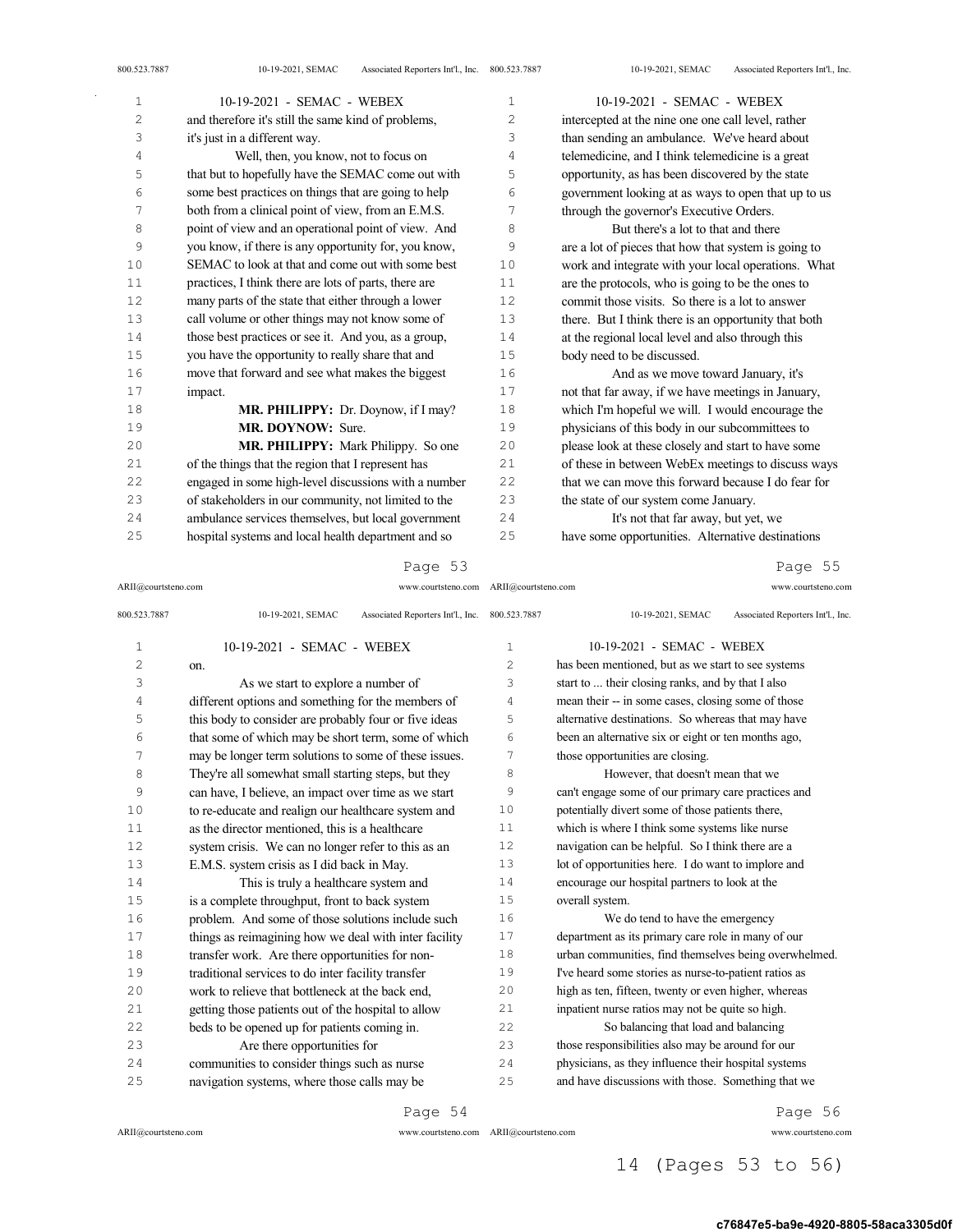| 800.523.7887   | Associated Reporters Int'l., Inc. 800.523.7887<br>10-19-2021, SEMAC |             | 10-19-2021, SEMAC<br>Associated Reporters Int'l., Inc. |
|----------------|---------------------------------------------------------------------|-------------|--------------------------------------------------------|
| $\mathbf{1}$   | 10-19-2021 - SEMAC - WEBEX                                          | $\mathbf 1$ | 10-19-2021 - SEMAC - WEBEX                             |
| $\overline{c}$ | in the E.M.S. end of things may not have those                      | 2           | through the next twelve months, the next twenty-four   |
| 3              | opportunities, but you folks may so I ask that that                 | 3           | months, till the pipeline perhaps reestablishes.       |
| 4              | be something you consider as we go back for this                    | 4           | How can we extend your view to                         |
| 5              | meeting today.                                                      | 5           | incorporate us the the Medical Directors for pre-      |
| 6              | MR. DOYNOW: Thanks, Mark. Any other                                 | 6           | hospital care in New York State, and the pre-hospital  |
| 7              | comments?                                                           | 7           | care community, because they're -- they're in a no --  |
| 8              | MR. KROLL: Dr. Doynow.                                              | 8           | they're in a situation where they have to come up      |
| 9              | MR. DOYNOW: Hi, Steve.                                              | 9           | with choices that they're going to have to make, and   |
| 10             | MR. KROLL: Hi, Steven Kroll. I think                                | 10          | I would like to see when they're thinking about those  |
| 11             | most of us are probably seeing the New England                      | 11          | choices, are us being part of that, because those      |
| 12             | Journal Article canary in a coal mine that tells us                 | 12          | choices have implications for us.                      |
| 13             | that this was entirely predictable, and that it's                   | 13          | And I think we can contribute to those                 |
| 14             | going to be with us for a while. So it's probably                   | 14          | choices. So perhaps something that the SEMAC could     |
| 15             | going to get worse for the hospital industry before                 | 15          | do is make a statement or send a letter to the         |
| 16             | it gets better.                                                     | 16          | hospital associations, to the commissioner, to the     |
| 17             | And that means it's probably going to                               | 17          | chair of the state hospital review and planning        |
| 18             | get worse for the E.M.S. industry and field before it               | 18          | Council and say, hey, will you include us in these     |
| 19             | gets better. Hospital industry leaders are -- and I                 | 19          | conversations?                                         |
| 20             | agree with all the suggestions about things that we                 | 20          | MR. DOYNOW: Thanks, Steve, would you                   |
| 21             | need to try in our local communities, with hospitals                | 21          | like to head up the committee doing it?                |
| 22             | and stakeholders and E.M.S. community working                       | 22          | MR. KROLL: I'm a non-voting member,                    |
| 23             | together.                                                           | 23          | but I would be glad to help draft something for the    |
| 24             | But I think there is also a statewide                               | 24          | folks to look at.                                      |
| 25             | conversation that I'd like to encourage the SEMAC to                | 25          | MR. DOYNOW: That way we can use your                   |
|                |                                                                     |             |                                                        |

ARII@courtsteno.com 800.523.7887 10-19-2021, SEMAC Associated Reporters Int'l., Inc. 10-19-2021 - SEMAC - WEBEX be part of. Hospital industry leaders are meeting regularly statewide, which is the Chief Executives, the board chairs, throughout the state to talk about what we're going to do, how we're going to come up with ideas, what kind of policies can be put in place that might assist. Because of first a quirk in how we're regulated and we're regulated a little differently than the hospitals, but also people's perceptions. Today, I think the view of the hospital is about how we look at the hospital system and the things that are encompassed inside the hospital system. We're kind of outside of that view. So while at a local level, I have no question that members of the SEMAC see this as a systemic problem 17 that involves E.M.S. agencies in our community. 18 I think we ought to reach out to the hospital community, whether through the regulatory apparatus, like the state hospital review and planning council, or whether to the hospital associations, like Greater New York, and HANYS. And ARII@courtsteno.com www.courtsteno.com 10-19-2021, SEMAC Associated Reporters Int'l., Inc. 10-19-2021 - SEMAC - WEBEX expertise so that'd be -- that'd be well appreciated. I would also suggest that we do set up a WebEx maybe in another month or so of all the committee members just to discuss how things are going and any ideas folks have as to how to resolve the problem, rather than just having a few people on the committee. Everybody's in agreement with that. MR. GREENBERG: Steve, I think that's a good idea. And I think part of that discussion, and Ryan, I would think from the Bureau and the Department of Health, I think there needs to be an acknowledgement that -- that it's not appropriate or a good utilization of resources to hold E.M.S. providers with a patient in the hospital for two to three hours for offload times. And I think that that's part of what a 18 lot of our hospitals see as a solution. And I understand they don't have beds, I understand its lack of staffing, I understand all of that. But looking at resource management, especially coming from a rural area where we don't have that many

 I think the SEMAC would be a great group to do that and say, hey, we know you're having these large conversations about what we're going to do to get

Page 58

ARII@courtsteno.com www.courtsteno.com

ARII@courtsteno.com www.courtsteno.com

Page 60

Page 59

### 15 (Pages 57 to 60)

 ambulances available, it creates quite the downstream effect for availability for response in the nine one one system to the public. And so I think that that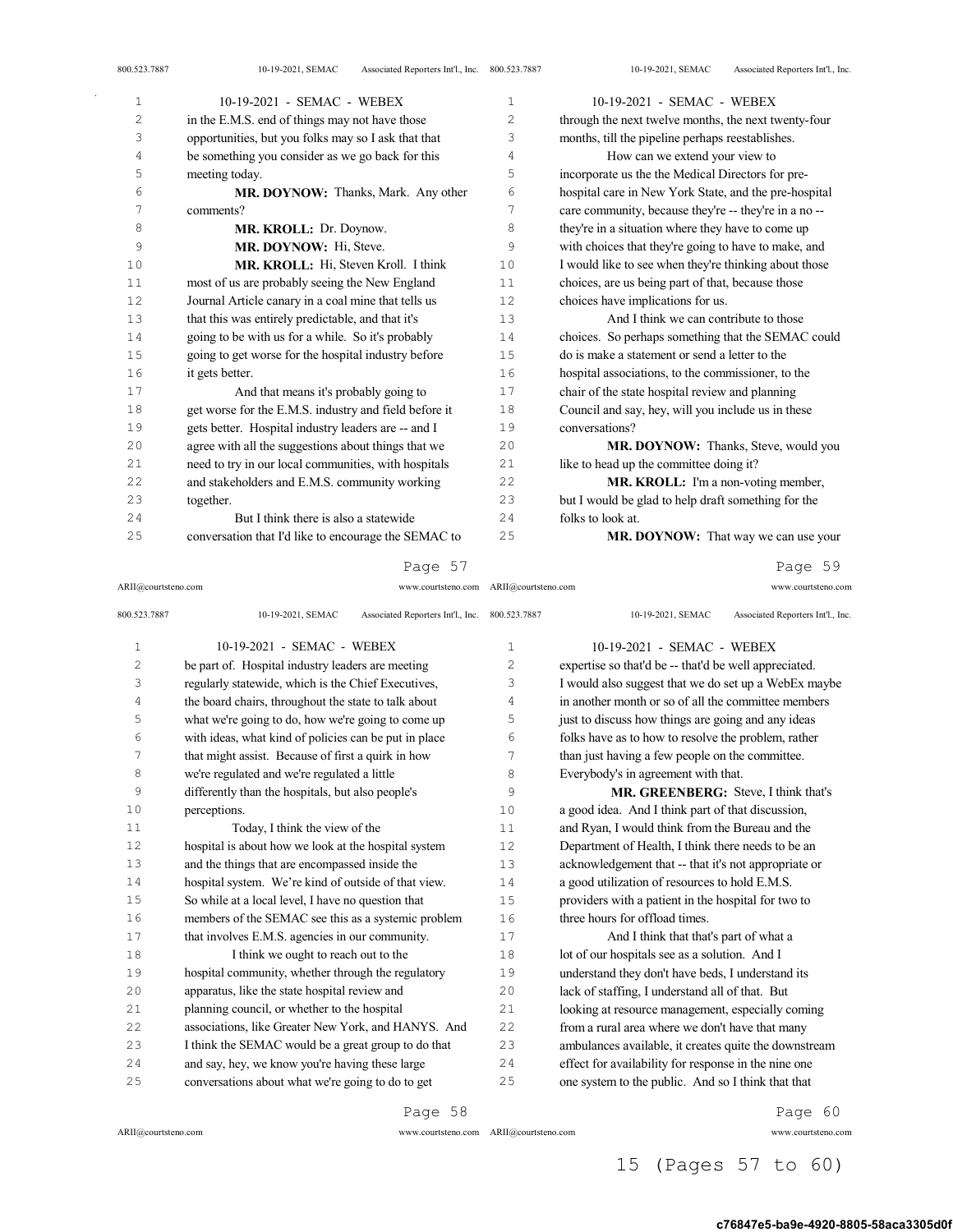| $\mathbf{1}$ | 10-19-2021 - SEMAC - WEBEX                            | 1   | 10-19-2021 - SEMAC - WEBEX                            |
|--------------|-------------------------------------------------------|-----|-------------------------------------------------------|
| $\mathbf{2}$ | needs to be an acknowledgement.                       | 2   | crews too. Particularly as we look at a system that   |
| 3            | I think as we go forward that we're                   | 3   | is, you know, significantly volunteer based. And as   |
| 4            | going to need the support of the Bureau and the       | 4   | these delays come up, it's not a situation if only,   |
| 5            | Department of Health as we deal with the hospitals to | 5   | you know, well, I don't want to stand there, it's a   |
| 6            | say that they support our E.M.S. agencies when we say | 6   | situation of, well, if I need to, you know, attend to |
| 7            | we cannot wait that long. The patient is here,        | 7   | a family matter and I'm volunteering what I know is   |
| 8            | you're going to have to find a way or find a bed or   | 8   | an hour, an hour-and-a-half, of my time in order to   |
| 9            | bring in some beds that we used at these mobile       | 9   | be able to do a call. And now all of a sudden, I'm    |
| 10           | hospitals last year that we're not using now. We're   | 10  | volunteering four hours of my time. That's a          |
| 11           | going to need that support from the Bureau and I      | 11  | significant impact.                                   |
| 12           | think that needs to be an acknowledgement.            | 12  | So, you know, we are trying new                       |
| 13           | MR. GREENBERG: I think you definitely                 | 13  | things. It's one of the executive orders that came    |
| 14           | have that support. I can tell you that, you know,     | 14  | out in part to help with some of those offload times. |
| 15           | again, especially being, you know, having the search  | 15  | And, you know, I'm happy to sit and discuss some of   |
| 16           | and flex operation center under the Bureau of E.M.S., | 16  | the other things. The one thing I would bring to you  |
| 17           | we do hear all -- all those things.                   | 17  | from, you know, from this counsel to is, as we do     |
| 18           | And it is incredible to me the -- the                 | 18  | start to look at some of these other alternatives     |
| 19           | -- the amount of cooperation and coordination, you    | 19  | like telemedicine and treatment in place, I do think  |
| 20           | know, all the way up to the commissioner's office     | 20  | there should be, you know, some sort of guidelines    |
| 21           | and, you know, regular meetings with the Executive    | 2.1 | coming out of the SEMAC in order to how to facilitate |
| 22           | Deputy Commissioner and our first Deputy Commissioner | 22  | that, how to work with that within a region.          |
| 23           | related to items like this and trying to find what    | 23  | And I think, you know, as -- as that                  |
| 24           | can we do.                                            | 24  | continues on the  program. We've seen New York        |
| 25           | Although, you know, slightly                          | 25  | City very, you know, specific kind of outlines on how |
|              |                                                       |     |                                                       |

### Page 61

ARII@courtsteno.com www.courtsteno.com

Page 63

| 800.523.7887   | 10-19-2021, SEMAC<br>Associated Reporters Int'l., Inc. 800.523.7887 |                | 10-19-2021, SEMAC<br>Associated Reporters Int'l., Inc. |
|----------------|---------------------------------------------------------------------|----------------|--------------------------------------------------------|
| $\mathbf{1}$   | 10-19-2021 - SEMAC - WEBEX                                          | $\mathbf{1}$   | 10-19-2021 - SEMAC - WEBEX                             |
| $\overline{c}$ | controversial, the executive order that's in place                  | $\overline{2}$ | they want to move forward. But the other areas, I      |
| 3              | right now that allows the E.M.S. providers to work in               | 3              | think it's important to outline now so that the        |
| 4              | non-traditional environments was feedback from both                 | 4              | E.M.S. providers know, well, what are my resources     |
| 5              | the E.M.S. community as well as the hospital                        | 5              | and how do I approach that and what's the best path    |
| 6              | community to try and help combat with some of this,                 | 6              | to it.                                                 |
| 7              | to say, can we, you know, bring in additional                       | 7              | MR. DOYNOW: Any other comments?                        |
| 8              | resources in that triage area that would, you know,                 | 8              | MR. BART: Don, it's Joe Bart, if I                     |
| 9              | possibly be a more stationed situation, to allow for                | 9              | might? Can you hear me?                                |
| 10             | those E.M.S. resources that need to get back out onto               | 10             | <b>MS. BERRY:</b> Just to be explicit, Ryan,           |
| 11             | the road to be able to get out there.                               | 11             | when you say non-traditional environments, you are     |
| 12             | And so that if it does take forty-five                              | 12             | saying that people can work in the emergency           |
| 13             | minutes or -- or something for that bid to free up in               | 13             | department? Is that correct?                           |
| 14             | the E.R., that there's a resource there that can work               | 14             | MR. GREENBERG: Correct. Right now,                     |
| 15             | with the nurse and the providers and the physicians                 | 1.5            | through an executive order, E.M.S. providers can work  |
| 16             | to offload that patient, so the E.M.S. crew and the                 | 16             | up to the level of their certification within a non-   |
| 17             | ambulance can get back into their service area.                     | 17             | traditional environment.                               |
| 18             | While at the same time understanding                                | 18             | MS. BERRY: I just wanted to clarify.                   |
| 19             | that there may not be a place for them to go within                 | 19             | Thank you.                                             |
| 20             | five minutes that we walk in the door. In some                      | 20             | MR. DOYNOW: Any other comments?                        |
| 21             | hospitals, they -- they don't even let you walk in                  | 21             | MR. BART: Don, it's Joe Bart. Can                      |
| 22             | the door. They say, okay, well, wait in the                         | 22             | you hear me?                                           |
| 23             | ambulance and we'll call you in ten minutes, or call                | 23             | MR. DOYNOW: Dr. Bart, go ahead.                        |
| 24             | back in in ten minutes.                                             | 2.4            | MR. BART: I -- I mean, thanks,                         |
| 25             | And that's frustrating for the E.M.S.                               | 25             | everybody for  I am applauding the efforts here of     |

Page 62

 $ARII@{\mbox{conrtsteno.com}}$ 

ARII@courtsteno.com

ARII@courtsteno.com www.courtsteno.com

Page 64

## 16 (Pages 61 to 64)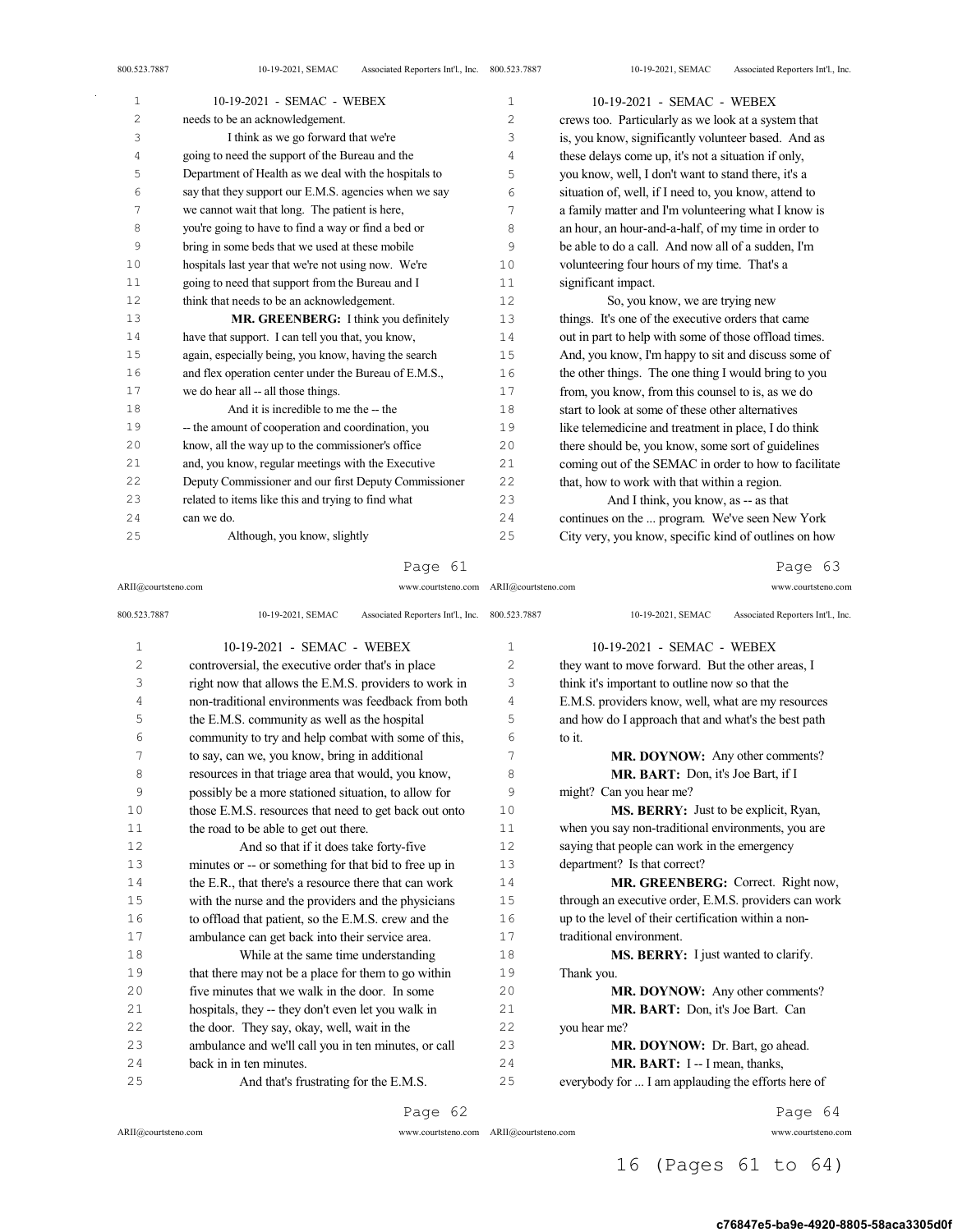$\bar{\gamma}$ 

| 1      | 10-19-2021 - SEMAC - WEBEX                            | 1  | 10-19-2021 - SEMAC - WEBEX                            |
|--------|-------------------------------------------------------|----|-------------------------------------------------------|
| 2      | recognizing that we need to do some innovations on    | 2  | diversion.                                            |
| 3      | behalf of this. But E.M.S., in general, has -- has    | 3  | So I -- I do think that it's helped to                |
| 4      | been the cargo pants wearers to all of emergency      | 4  | facilitate more communication and to make sure that   |
| 5      | medicine problems. And quite honestly, our pockets    | 5  | the leadership of the hospital is aware of what's     |
| 6      | are full.                                             | 6  | going on diversion to hopefully that they can work    |
| 7      | And the burdens within the hospital                   | 7  | towards reducing their diversion.                     |
| 8      | systems, just they can't spill out into the E.M.S.    | 8  | Again, in some areas, we've seen                      |
| 9      | community any further than they are. I -- I think     | 9  | tremendous collaboration and cooperation in trying to |
| 10     | this might be from the Bureau and I don't think this  | 10 | ensure that not all hospitals are on diversion at --  |
| 11     | is your direction in the first place.                 | 11 | at the same time and what would happen, should that   |
| 12     | But it -- it seems like the pathway                   | 12 | happen. We've, you know, gotten to that point as      |
| 13     | perhaps for ambulance diversion has become maybe a -- | 13 | well, including, you know, having the commissioner on |
| 14     | a crutch for some emergency departments when there is | 14 | the phone to discuss what would happen if we got      |
| $1\,5$ | either staffing issues or frankly labor negotiations  | 15 | there.                                                |
| 16     | or that they're just too busy for the day to handle   | 16 | And so -- but $I - I$ definitely think                |
| 17     | patients. The diversion ends up being their -- their  | 17 | that you're noticing it more now because we are       |
| 18     | choice and their mechanism.                           | 18 | sending out statewide notifications. And part of the  |
| 19     | And obviously the spillover to that to                | 19 | reason why we send out statewide notifications is     |
| 20     | the E.M.S. community and what that means to us, I     | 20 | just not sure where, you know, where that line is, in |
| 21     | don't have to explain to anybody on this call, but I  | 21 | which direction someone may go.                       |
| 22     | was wondering, is there an easy answer to that for    | 22 | And so it is, you know, more                          |
| 23     | the Bureau perhaps of who makes those decisions and   | 23 | reasonable for us to send out the statewide           |
| 24     | are they just more frequent, or are we just now privy | 24 | notifications than to send out, you know, just to a   |
| 25     | to the emails a little more commonly?                 | 25 | given region where the region next door could still   |

Page 65

ARII@courtsteno.com www.courtsteno.com ARII@courtsteno.com www.courtsteno.com

Page 67

| 800.523.7887   | Associated Reporters Int'l., Inc. 800.523.7887<br>10-19-2021, SEMAC |                | Associated Reporters Int'l., Inc.<br>10-19-2021, SEMAC |
|----------------|---------------------------------------------------------------------|----------------|--------------------------------------------------------|
| 1              | 10-19-2021 - SEMAC - WEBEX                                          | $\mathbf{1}$   | 10-19-2021 - SEMAC - WEBEX                             |
| $\overline{c}$ | <b>MR. GREENBERG:</b> I think it's a little                         | $\overline{c}$ | be transporting to, you know, a regional trauma        |
| 3              | bit of a combination of both. I -- I think it is                    | 3              | center that's bigger than, say, the E.M.S. region      |
| $\overline{4}$ | currently right now in the current dynamic, it's a                  | 4              | that they're going to.                                 |
| 5              | little bit more frequent than what we've seen before.               | 5              | <b>MS. EISENHAUER:</b> Excuse me for one               |
| 6              | But if you talk to some people in some regions, it's                | 6              | moment, this is Amy Eisenhauer. I just want to         |
| 7              | actually less than it is before.                                    | 7              | remind everybody, please state your name before you    |
| 8              | And that's in part because of search                                | 8              | speak. The court reporter can't always see             |
| 9              | and flex and the department health where we have                    | 9              | particularly if you are attending virtually, and they  |
| 10             | turned and said you need to, you know, present to us                | 10             | do need it for the record. Thank you.                  |
| 11             | why you're going on diversion. We look at NEDOCS                    | 11             | MR. DOYNOW: Any other comments?                        |
| 12             | scores. We make sure that the leadership of the                     | 12             | <b>MR. COLE:</b> This is Steve Cole. Just              |
| 13             | organization is aware of it.                                        | 13             | to follow up with Ryan, and what you just said is --   |
| 14             | We were seeing, you know, frequent                                  | 14             | is alarming. If hospital C.E.O.s don't know that       |
| 15             | situations before where an E.R. would go on                         | 15             | their E.R.s are on diversion, that means that the      |
| 16             | diversion. And when we contacted the hospital to                    | 16             | people that are in command of the largest piece of     |
| 17             | find out why you're going on diversion so often that                | 17             | our health care system aren't paying attention to our  |
| 18             | are -- and there're things thing that are -- that --                | 18             | existence.                                             |
| 19             | that we can help with and -- and the return would be                | 19             | So even though those of you that are                   |
| 20             | like, well, what do you mean we're on diversion.                    | 20             | the heads of pre-hospital medicine for your hospital,  |
| 21             | And so senior leadership wasn't aware                               | 21             | or who may be the head of an emergency department, if  |
| 22             | of some of those diversions within the institution                  | 22.2           | our situation only rises to that level, we're in a     |
| 23             | that the -- the E.R. for whatever reason, maybe as a                | 23             | very bad place.                                        |
| 24             | charge nurse, or whoever was in charge of that                      | 24             | And I think that reinforces why we                     |
| 25             | we're at capacity, you know, we -- we need to go on                 | 25             | need the top-level leaders in the hospital industry    |
|                | Page 66                                                             |                | Page 68                                                |

ARII@courtsteno.com www.courtsteno.com

ARII@courtsteno.com www.courtsteno.com

17 (Pages 65 to 68)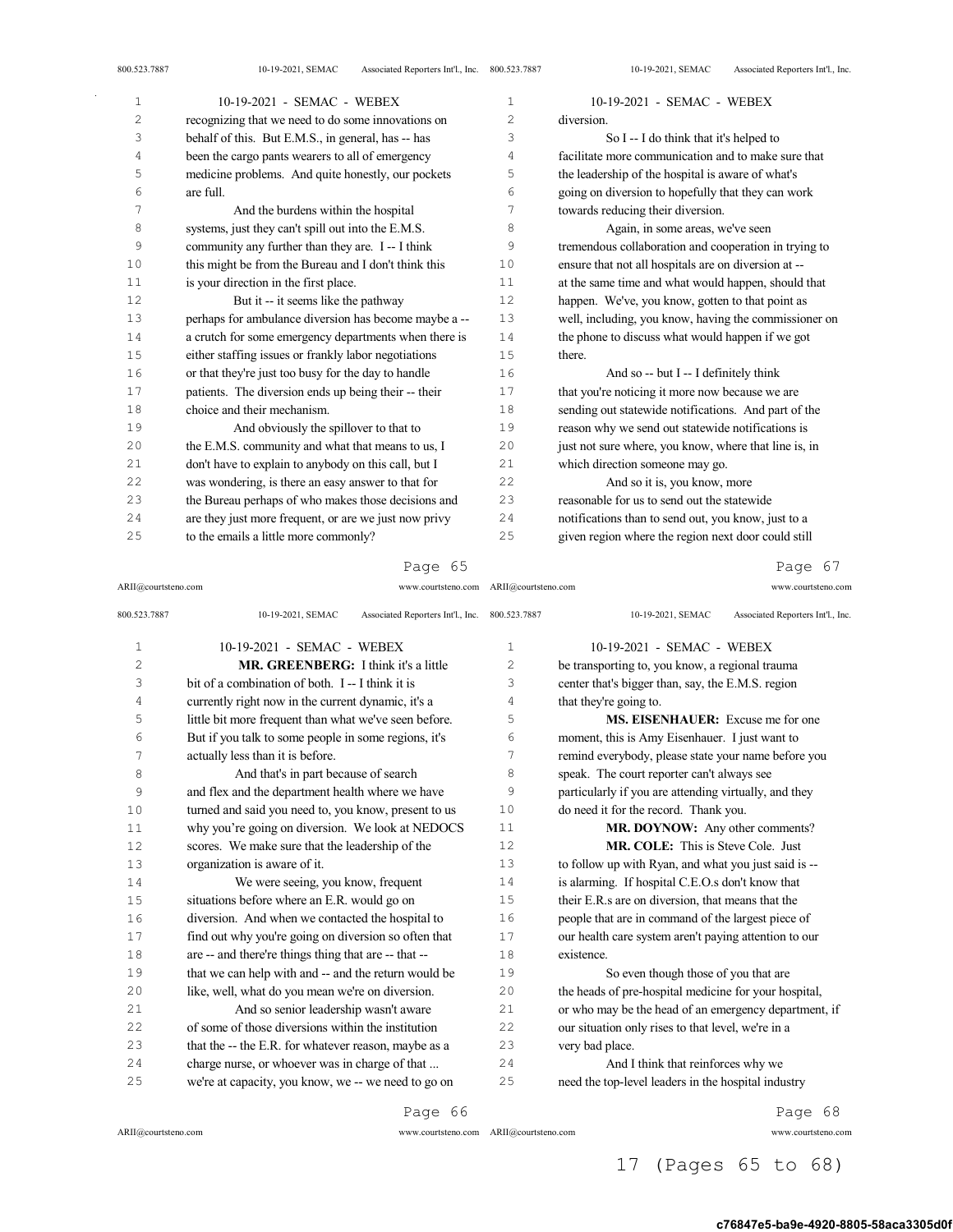| 1              | 10-19-2021 - SEMAC - WEBEX                            | 1              | 10-19-2021 - SEMAC - WEBEX                            |
|----------------|-------------------------------------------------------|----------------|-------------------------------------------------------|
| $\overline{c}$ | to see their envelope go out past the doors all the   | $\overline{c}$ | entire healthcare system.                             |
| 3              | way to where 911 is called.                           | 3              | We've started that initiative down in                 |
| 4              | MR. GREENBERG: And I will say with --                 | 4              | New York City because of many issues with E.M.S.      |
| 5              | you know, with this, you know, with the hospital      | 5              | mostly dealing with unavailable ambulances to get     |
| 6              | diversions and the requirements that we've had --     | 6              | patients out of the hospital on the discharge side,   |
| 7              | and -- and -- and you can look on four zero five one  | 7              | which are now backing up patients in the emergency    |
| 8              | nine which is the hospital diversion regulations on   | 8              | room, which are now backing up into longer hospital   |
| 9              | what needs to happen and -- and what we collect       | 9              | drop times.                                           |
| 10             | related to that, making sure that leadership of that  | 10             | So you know, we're working to solve                   |
| $1\,1$         | institution is aware of it, and what plans are doing  | 11             | some of those problems and we're doing that through a |
| 12             | to mitigate it and work with it.                      | 12             | regional approach where we're all looking to try to   |
| 13             | There's only so much, you know, it's                  | 13             | solve the problem as a healthcare system, not just as |
| 14             | sometimes the things that can be done, but you know,  | 14             | an emergency room and separate E.M.S. agencies.       |
| 15             | those are all things that are -- that are moving that | 15             | We'd be happy to join any committee or                |
| 16             | forward.                                              | 16             | group that wants to work on this Steve, if you're     |
| 17             | MR. DOYNOW: Any other comments?                       | 17             | going to be working on something, I'm happy to help   |
| 18             | MR. WASHKO: Yeah, hi, this is                         | 18             | you, you know, to try to figure out ways to come up   |
| 19             | Jonathan Washko. I agree that everything that's been  | 19             | with some solutions to this. Thank you.               |
| 20             | said so far, I think are good ways to mitigate. But   | 20             | MR. DOYNOW: Thank you.                                |
| 21             | ultimately, it's going to take a combination of       | 21             | MR. GREENBERG: Just one more thing to                 |
| 22             | everything we talked about. We need to pre can't,     | 22             | bring up for everybody here. Some of the regions      |
| 23             | you know, and -- and do treat in place and have       | 23             | have a program where they're using a software called  |
| 24             | alternative destinations.                             | 24             | E.M. resource, which helps them manage diversion and  |
| 25             | We have to have the ability to load                   | 25             | at least, so that the E.M.S. providers and the        |

## Page 69

ARII@courtsteno.com www.courtsteno.com ARII@courtsteno.com www.courtsteno.com

## Page 71

| 800.523.7887   | Associated Reporters Int'l., Inc. 800.523.7887<br>10-19-2021, SEMAC |                | Associated Reporters Int'l., Inc.<br>10-19-2021, SEMAC |
|----------------|---------------------------------------------------------------------|----------------|--------------------------------------------------------|
| $\mathbf{1}$   | 10-19-2021 - SEMAC - WEBEX                                          | $\mathbf{1}$   | 10-19-2021 - SEMAC - WEBEX                             |
| $\overline{c}$ | balance, you know, in a -- in a regionally                          | $\overline{c}$ | dispatch centers can see when the facility is on       |
| 3              | coordinated way. And then we have to have a                         | 3              | diversion, off diversion.                              |
| 4              | diversion management system and regional diversion                  | 4              | The Bureau of E.M.S. and trauma system                 |
| 5              | management system, so that everyone knows when                      | 5              | says -- made a considerable investment in some         |
| 6              | everyone else is on diversion and, you know, so that                | 6              | technology. And actually, we are bringing -- we'll     |
| 7              | -- so things can be coordinated amongst all the                     | 7              | be bringing on statewide E.M.S. resource as well as    |
| 8              | different entities.                                                 | 8              | some other technology, which is -- comes from a        |
| 9              | Now there's potential where you need                                | 9              | software platform called Jabbari to help with system   |
| 10             | to be looking at load balancing for some of these                   | 10             | awareness, diversions and to be able to track it, so   |
| 11             | facilities if they're at a point where they can no                  | 11             | we can see trending and histories and things of that   |
| 12             | longer, you know, get patients in. Because                          | 12             | nature.                                                |
| 13             | ultimately it will back up into the 911 system.                     | 13             | So that is another step that we're                     |
| 14             | I mean, Canada's are great case study                               | 14             | trying to do moving forward, so that you won't just    |
| 15             | of where we don't want to go. If you're not familiar                | 15             | be receiving a, you know, another email with another   |
| 16             | with what goes on out there, they have ambulances                   | 16             | P.D.F. that, you know, has a saying, this is what's    |
| 17             | that can wait twenty-four hours before offloading a                 | 17             | on divert and why they're on divert.                   |
| 18             | patient and that's been going on for years.                         | 18             | So that is one of the things that's                    |
| 19             | And I don't think we want to end up                                 | 19             | happening. In addition, I think it's important, and    |
| 20             | there and they've put many of these things in place                 | 20             | hopefully we'll have more information at this next     |
| 21             | and -- and are still suffering from that. So I think                | 21             | meeting, that if there's lots of conversations         |
| 22             | -- and I also agree that you've got to engage your                  | 22             | related to data, and how do we get more data back out  |
| 23             | medical leadership at the hospitals, at the -- and                  | 23             | to our committees and to our agencies and such -- and  |
| 24             | probably, you know, not just at the E.M.S. agency in                | 24             | such.                                                  |
| 25             | the single hospital entity approach, but with the                   | 25             | And so we did -- we are now working                    |

Page 70

ARII@courtsteno.com www.courtsteno.com

Page 72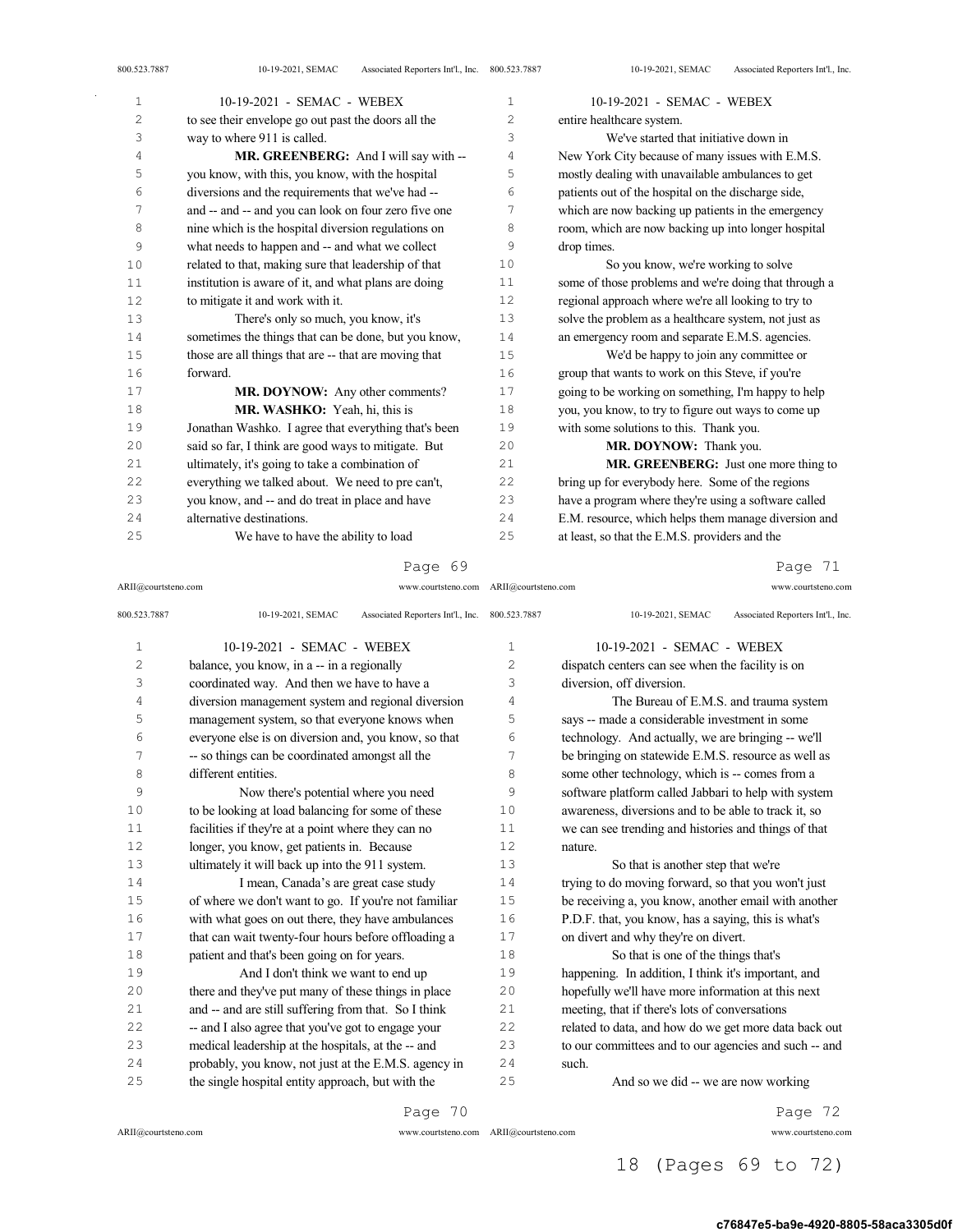800.523.7887 10-19-2021, SEMAC Associated Reporters Int'l., Inc.

| 1  | 10-19-2021 - SEMAC - WEBEX                            | $\mathbf{1}$   | 10-19-2021 - SEMAC - WEBEX                            |
|----|-------------------------------------------------------|----------------|-------------------------------------------------------|
| 2  | with an analytic platform that we're working on       | 2              | diversions from a state and from search and flex are  |
| 3  | getting the data into that platform, and then         | 3              | done via a P.D.F. where we confirm it and then send   |
| 4  | hopefully the goal is, is that that information would | $\overline{4}$ | it out.                                               |
| 5  | then be able to be shared with our council members,   | 5              | <b>MR. DOYNOW:</b> Ryan, when will that be            |
| 6  | with our committees to be able to -- to work on       | 6              | up and running?                                       |
| 7  | whether it be system performance things, offload      | 7              | MR. GREENBERG: The goal is by the Jan                 |
| 8  | times, as well as clinical performance and metrics    | 8              | -- you know, by January. So for first -- first        |
| 9  | from that side, both in the trauma and the E.M.S.     | 9              | quarter next year, we're already working with the     |
| 10 | side.                                                 | 10             | software platform. It's been purchased and            |
| 11 | And so again, we -- we hope to have                   | 11             | operational. It could be much sooner. But like I      |
| 12 | that platform at least to some scale up and           | 12             | said the goal, I think realistic, is first quarter    |
| 13 | operational by the January meeting where we'll be     | 13             | next year.                                            |
| 14 | able to report out and show some of the work that     | 14             | MR. DOYNOW: Okay. Any other                           |
| 15 | they can do.                                          | 15             | comments? I appreciate everybody's thoughts and       |
| 16 | MR. DOYNOW: Okay. Thank you. Any                      | 16             | hopefully together we'll -- we'll be able to make a   |
| 17 | other comments?                                       | 17             | change or -- all right. Two more things to get to     |
| 18 | MR. DAILEY: Ryan, just in the -- for                  | 18             | before we get to our presentations.                   |
| 19 | the present time, who gets that distribution of       | 19             | Last time we met -- the state brought                 |
| 20 | diversion notices? It seems like a lot of the         | 20             | forward the bullet policy and it was decided to table |
| 21 | medical directors and people on this committee don't  | 21             | that until this meeting. After Dr. David, Dr. Cooper  |
| 22 | get those. Do you know how those go out? Where they   | 22             | and Dr. -- Dr. Alexandrou had time to look at ethics  |
| 23 | go to? Or are they posted online anywhere like        | 23             | that were involved. Any of the three, do you have     |
| 24 | updated forms that people can just go and check and   | 24             | any comments to make on that?                         |
| 25 | see what the status is?                               | 25             | MR. CUSHMAN: Cushman, I can kind of                   |

## Page 73

ARII@courtsteno.com www.courtsteno.com ARII@courtsteno.com www.courtsteno.com Page 75

| 800.523.7887   | 10-19-2021, SEMAC<br>Associated Reporters Int'l., Inc. 800.523.7887 |             | 10-19-2021, SEMAC<br>Associated Reporters Int'l., Inc. |
|----------------|---------------------------------------------------------------------|-------------|--------------------------------------------------------|
| 1              | 10-19-2021 - SEMAC - WEBEX                                          | $\mathbf 1$ | 10-19-2021 - SEMAC - WEBEX                             |
| $\overline{c}$ | <b>MR. GREENBERG:</b> Sure. So currently,                           | 2           | speak to that. All right. Jack and I had a meeting.    |
| 3              | right now, every time there's a diversion that goes                 | 3           | It was just the two of us. We talked through some      |
| 4              | out, there's a distribution list. But in that                       | 4           | concepts. They were emailed out and there's been no    |
| 5              | distribution list also includes all of the program                  | 5           | action since. Given that he's left the state, I        |
| 6              | agencies who are supposed to distribute it locally                  | 6           | think we have to find a different band to get          |
| 7              | beyond that. I believe it's also the E.M.S.                         | 7           | together to address that issue.                        |
| 8              | coordinators and things.                                            | 8           | MR. DOYNOW: Okay. We can maybe get a                   |
| 9              | And -- and we can add to that                                       | 9           | WebEx together to do that. I would -- would hate to    |
| 10             | distribution list, and we're all for sharing that                   | 10          | table it to the next meeting, not sure that anything   |
| 11             | information. But the bulk of it is shared through                   | 11          | would happen at that point. Would you want to end up   |
| 12             | the program agencies that should be distributing it                 | 12.         | setting something up or how would you want to do       |
| 13             | to the appropriate parties in the region.                           | 13          | that?                                                  |
| 14             | MR. DAILEY: And is there an ongoing                                 | 14          | MR. CUSHMAN: I guess that means that                   |
| 15             | list of what hospitals like statewide are on                        | 15          | I'm now the chair of -- based on succession of         |
| 16             | diversion, or something that you can easily access on               | 16          | someone leaving. So I'll connect with you offline.     |
| 17             | the website?                                                        | 17          | This -- this is stuff that quite frankly should be     |
| 18             | <b>MR. GREENBERG:</b> There's not. That's                           | 18          | handled offline to the Bureau in the -- in the         |
| 19             | the goal of E.M.S. resource, --not the goal. That is                | 19          | stadium as medical director, so.                       |
| 20             | the $-$ will be the function of E.M.S. resource or $E -$            | 20          | MR. DOYNOW: Okay. Thank you, Dr.                       |
| 2.1            | - sorry, E.M. resource is to be able to, you'd be in                | 21          | Cushman. We'll -- we'll talk about it. Let's see       |
| 2.2            | one central place, you'd be able to see everything in               | 22          | the project we talked about under med standards. The   |
| 23             | the state or you narrowed it down into your region to               | 23          | only last thing to bring up before we get to our       |
| 24             | be able to immediately see it at a local level.                     | 24          | presentations is something Dr. Cooper brought up and   |
| 25             | Currently, right now, literally                                     | 25          | I don't know if he wants to make a motion              |
|                |                                                                     |             |                                                        |

Page 74

 $ARII@{\mbox{conrtsteno.com}}$ 

ARII@courtsteno.com www.courtsteno.com

Page 76

# 19 (Pages 73 to 76)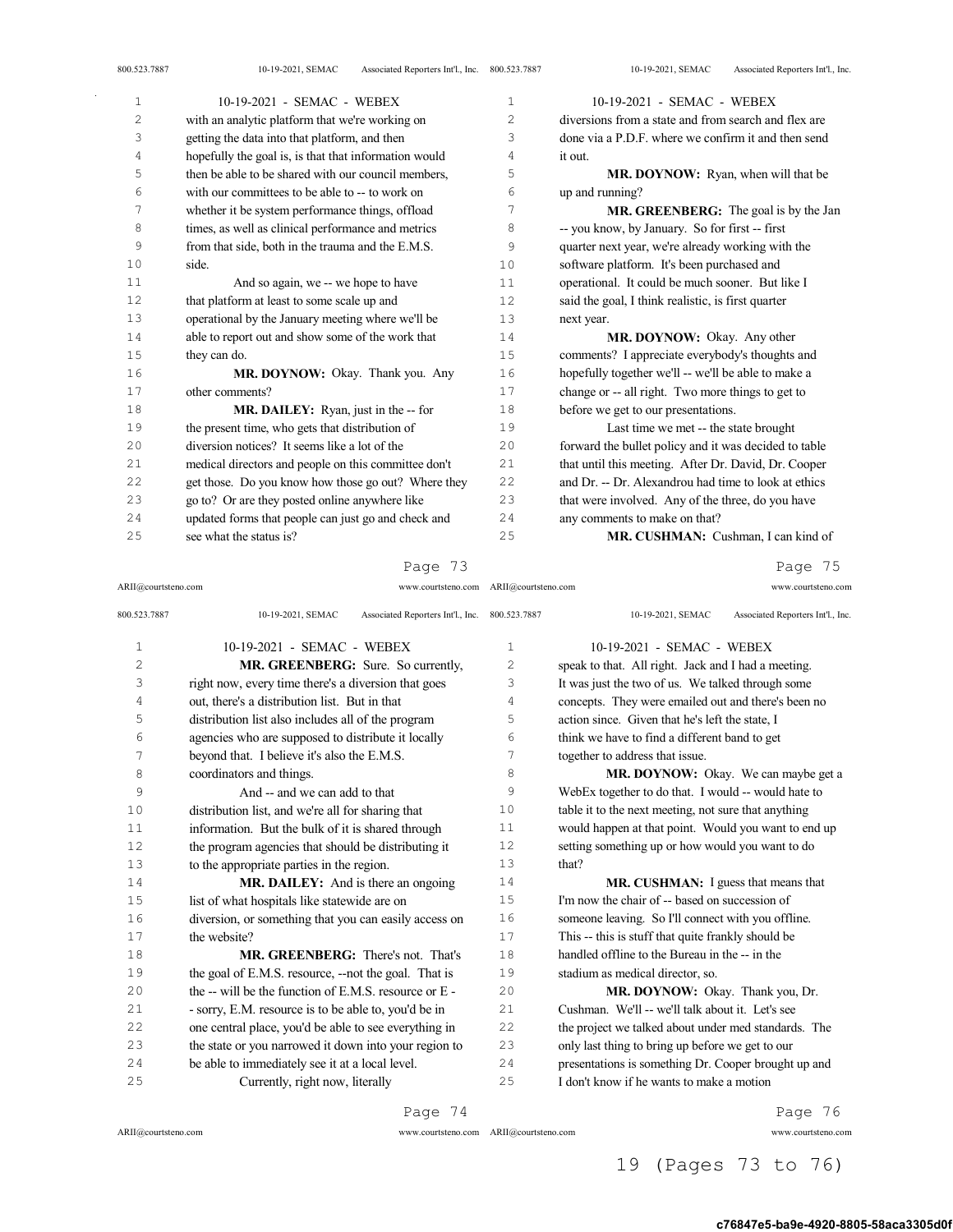| 1  | 10-19-2021 - SEMAC - WEBEX                            | $\mathbf{1}$   | 10-19-2021 - SEMAC - WEBEX                            |
|----|-------------------------------------------------------|----------------|-------------------------------------------------------|
| 2  | specifically and recommending to the commissioner     | $\overline{c}$ | MR. DOYNOW: Thank you, Dr. Walters.                   |
| 3  | that our E.M.S. providers be vaccinated.              | 3              | Any other comments?                                   |
| 4  | Dr. Cooper, would you want to do that?                | 4              | MR. COOPER: Dr. Doynow, if I might --                 |
| 5  | MR. COOPER: I would -- I -- I would                   | 5              | if I might just respond to that. The E.M.S.           |
| 6  | do this, Dr. Doynow, me as an individual. I -- but I  | 6              | committee did extensively discuss that very issue.    |
| 7  | do think it's an issue worthy of discussion. I do     | 7              | We were particularly focused on the potential impact  |
| 8  | not have leave from the E.M.S. the advisory committee | 8              | on voluntary E.M.S. was that are -- are having enough |
| 9  | to do any more than bring this as an informational    | 9              | trouble recruiting members to serve their             |
| 10 | item. They did not vote explicitly to ask that SEMAC  | 10             | communities.                                          |
| 11 | and SEMSCO join with us.                              | 11             | It was for that reason, very reason,                  |
| 12 | But for purposes of discussion, I will                | 12             | in fact, the E.M.S. committee did not recommend that  |
| 13 | make the motion that the -- the SEMAC strongly        | 13             | E.M.S. ever be mandated to accept vaccination. But    |
| 14 | recommend that the commissioner advice all E.M.S.     | 14             | indeed, instead, based upon the scientific evidence   |
| 15 | personnel to become vaccinated against SARS-CoV-2,    | 15             | that was available which all of us, I -- I -- I'm     |
| 16 | the virus that causes COVID-19. Thank you.            | 16             | sure are intimately familiar with, you know, that --  |
| 17 | MR. DOYNOW: Thank you, Dr. Cooper.                    | 17             | that -- that the vaccine should be part of the -- the |
| 18 | Any second on that?                                   | 18             | plan for any healthcare provider that interacts on a  |
| 19 | MS. BERRY: Second.                                    | 19             | regular basis with the public.                        |
| 20 | MR. DOYNOW: Who was that?                             | 20             | So this issue was considered and                      |
| 21 | MS. BERRY: Cherisse Berry, sorry.                     | 21             | discussed at length, the very reason that we stopped  |
| 22 | MR. DOYNOW: Okay. Thank you. Do we                    | 22             | short of recommending a mandate, recommend or -- that |
| 23 | have any discussion on that motion?                   | 23             | recommended only a strong recommendation to the       |
| 24 | MR. WALTERS: Dr. Doynow, I --                         | 24             | commission to the E.M.S. personnel of our state.      |
| 25 | Walters, I have a comment. I -- first of all, I'll    | 25             | Thank you.                                            |

ARII@courtsteno.com www.courtsteno.com ARII@courtsteno.com www.courtsteno.com

## Page 79

| 800.523.7887   | Associated Reporters Int'l., Inc. 800.523.7887<br>10-19-2021, SEMAC |              | Associated Reporters Int'l., Inc.<br>10-19-2021, SEMAC |
|----------------|---------------------------------------------------------------------|--------------|--------------------------------------------------------|
| $\mathbf{1}$   | 10-19-2021 - SEMAC - WEBEX                                          | $\mathbf{1}$ | 10-19-2021 - SEMAC - WEBEX                             |
| $\overline{c}$ | just say that, you know, while I'm supportive of the                | 2            | MR. DOYNOW: Thank you, Dr. Cooper.                     |
| 3              | vaccine, I think we need to be careful about                        | 3            | Any the other comments, Dr. Walters?                   |
| $\sqrt{4}$     | mandates. I think especially given the discussions                  | 4            | MR. WALTERS: It's Walters again. And                   |
| 5              | that we've just had. I know we're not mandating it,                 | 5            | Dr. Cooper, I -- I understand the -- the distinction   |
| 6              | but I think that a statement like that from this body               | 6            | and I -- I respect that. I still think that            |
| 7              | could then be used as fuel for a vaccine mandate for                | 7            | something strong statement from this body then can be  |
| 8              | E.M.S. providers.                                                   | 8            | used as fuel for someone to -- to employ a mandate in  |
| 9              | And I think that given the discussion                               | 9            | the future. That's all that I'm saying.                |
| 10             | we just had on our resources, on the crisis, our                    | 10           | MR. DOYNOW: Thank you. Any other                       |
| 11             | hospitals, and our E.M.S. providers are in knowing                  | 11           | comments? Any other comments before we vote?           |
| 12             | the, you know, strain they're already under, I think                | 12           | MR. BART: Could you repeat and                         |
| 13             | that we want to be careful in something like that                   | 13           | clearly state the -- the motion here?                  |
| 14             | that could then be used as a mandate or support for a               | 14           | MR. DOYNOW: Dr. Bart, go ahead.                        |
| 15             | mandate which would just, you know, add to the crisis               | 15           | MR. BART: I don't -- I don't think                     |
| 16             | that we're seeing.                                                  | 16           | I've understood the motion. Just wondering if we       |
| 17             | I think when you start to look at                                   | 17           | could repeat the motion to understand if we're voting  |
| 18             | what's happened in our nursing homes in the state                   | 18           | on something.                                          |
| 19             | after a vaccine mandate. When you look at some of                   | 19           | MR. DOYNOW: Val, can you repeat it                     |
| 20             | the other cities, police departments and -- and other               | 20           | back, or do you need Dr. Cooper to -- Dr. Cooper, can  |
| 21             | workers across the country who are facing these man -               | 21           | you repeat it slowly and so Val can write it?          |
| 22             | - these mandates and that -- and the shortages                      | 2.2.         | <b>MR. COOPER:</b> The motion is to                    |
| 23             | they're seeing, I think we'd be -- we have to be very               | 23           | recommend the Commissioner of Health that he later --  |
| 24             | careful from this body to come out with a statement                 | 24           | she strongly recommend that all E.M.S. providers in    |
| 25             | like that.                                                          | 25           | the state of New York be vaccinated against SARS-CoV-  |

Page 78

ARII@courtsteno.com www.courtsteno.com ARII@courtsteno.com www.courtsteno.com

Page 80

# 20 (Pages 77 to 80)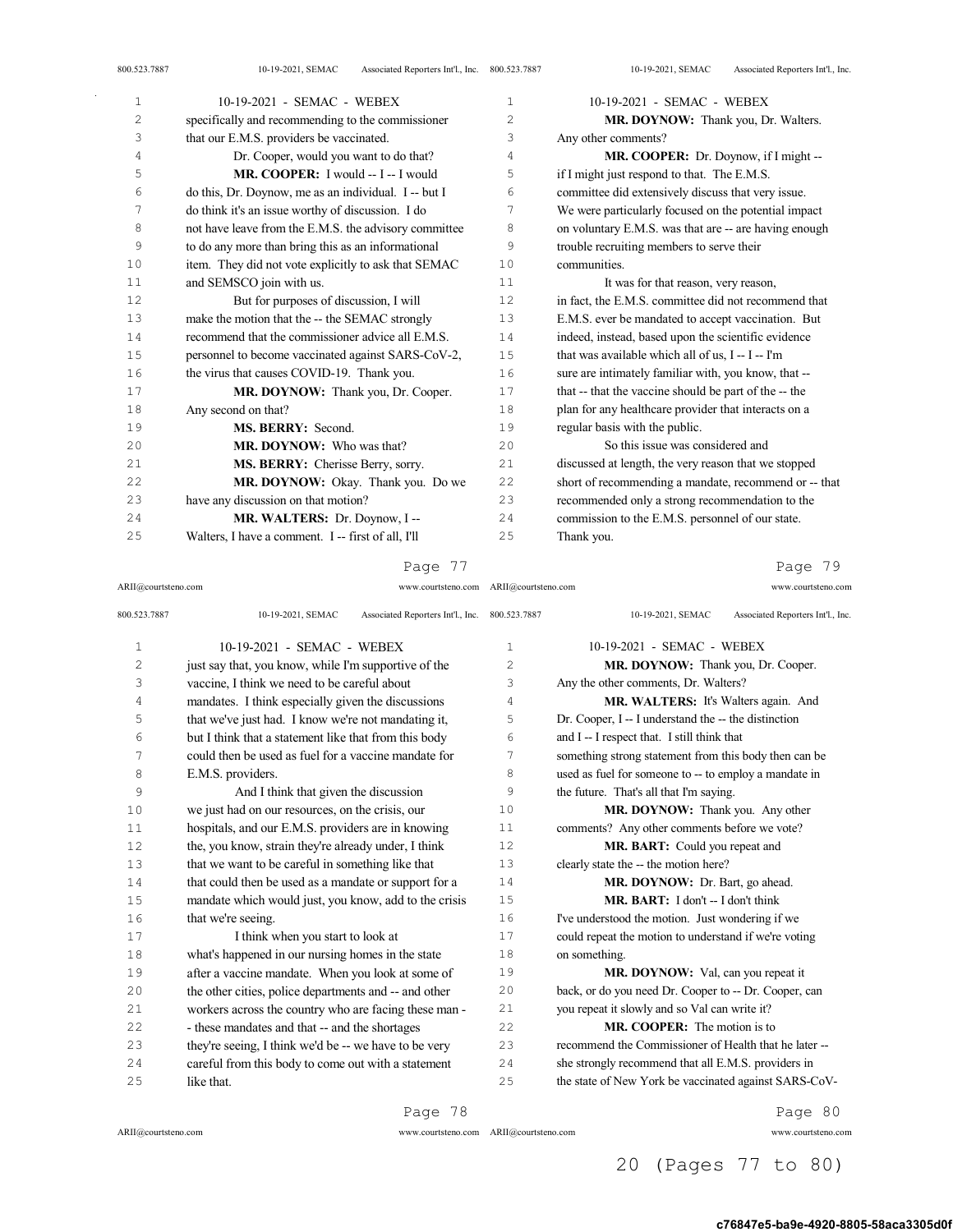| $\mathbf{1}$   | 10-19-2021 - SEMAC - WEBEX                            |                | 10-19-2021 - SEMAC - WEBEX                            |
|----------------|-------------------------------------------------------|----------------|-------------------------------------------------------|
| $\overline{2}$ | 2, the virus that causes COVID-19.                    | $\overline{2}$ | MR. GOMEZ: This is Dr. Gomez.                         |
| 3              | MR. DOYNOW: Any questions on that?                    | 3              | MR. DOYNOW: Well, go ahead.                           |
| 4              | MR. COOPER: Dr. Doynow, before we                     | 4              | MR. GOMEZ: The Southern Tier region,                  |
| 5              | vote on this, I would just like to, you know, go on   | 5              | I -- I would support what Dr. Berry said. I think we  |
| 6              | record in saying that a -- a vote not to support this | 6              | need to be very proactive in -- in stating how        |
| 7              | motion, you know, could be seen as an equally         | 7              | important we think this is for our E.M.S. providers.  |
| 8              | negative like that SEMAC does not believe that E.M.S. | 8              | <b>MR. WICELINSKI:</b> This is Dr.                    |
| 9              | providers, you know, should be vaccinated.            | 9              | Wicelinski, also from the Southern Tier, just a       |
| 10             | If it is the sense of SEMAC that --                   | 10             | little bit more West. I would also speak in support.  |
| 11             | that this motion would go down to the feet, we're     | 11             | Just as we're seeing a surge right now of people with |
| 12             | only -- and we're speaking again as a strong          | 12             | potentially preventable illness. So I would speak in  |
| 13             | recommendation that I would withdraw that motion      | 13             | support of it as well.                                |
| 14             | because the last thing we want to do is -- is give    | 14             | <b>MR. BERKOWITZ:</b> It's Dr. Berkowitz.             |
| 15             | any sense that the emergency medicine leadership in   | 15             | And I am also very supportive. I've had a lot of      |
| 16             | New York State does not believe in -- in vaccinations | 16             | tough conversations with our crews, but that doesn't  |
| 17             | for emergency medical providers, whether they are in  | 17             | mean that this isn't important. This is a -- that     |
| 18             | hospital emergency medicine physician, and nurses, or | 18             | actually means, it's even that much more important.   |
| 19             | pre-hospital, emergency medical personnel.            | 19             | MR. PHILIPPY: Dr. Doynow?                             |
| 20             | MR. DOYNOW: So Dr. Cooper, are you                    | 20             | MR. DOYNOW: Yes, go ahead.                            |
| 21             | rescinding your motion or -- or not?                  | 21             | <b>MR. PHILIPPY:</b> Mark Philippy. So one            |
| 22             | MR. COOPER: Well, honestly, I would                   | 22             | of the discussions that we did have during the        |
| 23             | like to hear more discussion as to how others feel.   | 23             | E.M.S.C. discussion was the idea that many of our     |
| 24             | If others are -- are -- are also against this motion, | 24             | health care providers, particularly in the E.M.S.     |
| 25             | then I -- then I will definitely withdraw it. I       | 25             | field, may not feel that they have sufficient         |

ARII@courtsteno.com www.courtsteno.com ARII@courtsteno.com www.courtsteno.com

Page 83

| 800.523.7887 | 10-19-2021, SEMAC<br>Associated Reporters Int'l., Inc. 800.523.7887 |                | 10-19-2021, SEMAC<br>Associated Reporters Int'l., Inc. |
|--------------|---------------------------------------------------------------------|----------------|--------------------------------------------------------|
| 1            | 10-19-2021 - SEMAC - WEBEX                                          | $\mathbf{1}$   | 10-19-2021 - SEMAC - WEBEX                             |
| 2            | don't want on record, on the SEMAC record, a, you                   | $\overline{2}$ | information to make the informed decisions there       |
| 3            | know, we had motion to strongly recommend vaccines,                 | 3              | we're asking them to make.                             |
| 4            | you know, and it went down to the feet.                             | 4              | And that regardless of the hot button                  |
| 5            | I think that -- that could be                                       | 5              | item that we're talking about here, I think that part  |
| 6            | amazingly counterproductive to, you know -- you know,               | 6              | of any move by this body to make such an               |
| 7            | the issue at hand.                                                  | 7              | encouragement should be accompanied by directions,     |
| 8            | MR. DOYNOW: Okay. Thank you. I'm                                    | 8              | the proper educational resources, so people can make   |
| 9            | not sure how we can get more of a feel of what the                  | 9              | informed decisions about this.                         |
| 10           | committee is going to vote without voting.                          | 10             | There was a -- a cite that was shared                  |
| 11           | Mr. LANGSAM: You don't have a second.                               | 11             | during the M.S.C. and perhaps Chief Eisenhauer would   |
| 12           | You don't have a second yet. So there's no motion on                | 12             | have access to that. There was a, I believe, a         |
| 13           | the floor.                                                          | 13             | Southern Tier informational session that was held.     |
| 14           | <b>MR. DOYNOW:</b> I believe we did have a                          | 14             | Things like that as we push this forward, as the       |
| 15           | second.                                                             | 15             | physicians in this group push this forward should it   |
| 16           | MS. BERRY: I second it. Cherisse                                    | 16             | happen. I think it needs to be accompanied by an       |
| 17           | Berry. I second it. I -- and -- and if we can bring                 | 17             | educational component.                                 |
| 18           | it up for discussion, I, you know, we're all                        | 18             | MR. COOPER: Dr. Doynow, I want to                      |
| 19           | healthcare professionals who believe in science, and                | 19             | state for the record that the letter of tran -- of     |
| 20           | we've been -- we have experienced this pandemic over                | 20             | transmittal to the commissioner gets called for        |
| 2.1          | the last eighteen months. I just can't imagine that                 | 21             | education on this -- on this issue.                    |
| 22           | we would not be supportive of recommending that                     | 22             | MS. EISENHAUER: This is Amy                            |
| 23           | E.M.S. providers be vaccinated. Yeah, this is not                   | 23             | Eisenhauer. Just to speak to Mark's point and Dr.      |
| 24           | about politics. This is about public health.                        | 24             | Cooper's comment. So Southern Tier Health Care         |
| 25           | MR. DOYNOW: Any other discussion?                                   | 25             | Services had a regional event with one of their        |

Page 82

 $\bar{z}$ 

ARII@courtsteno.com www.courtsteno.com

Page 84

## 21 (Pages 81 to 84)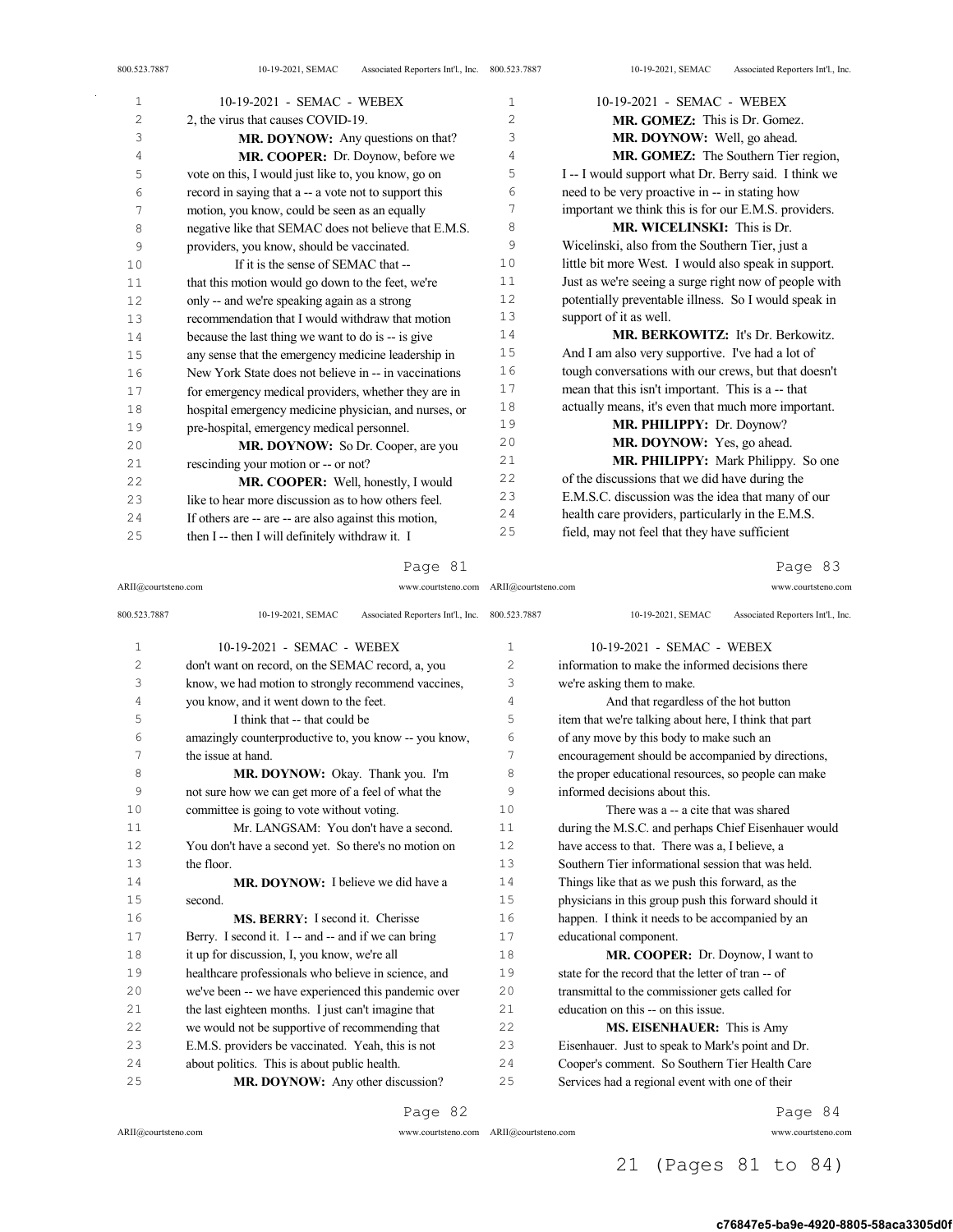| 1  | 10-19-2021 - SEMAC - WEBEX                            | $\mathbf{1}$   | 10-19-2021 - SEMAC - WEBEX                            |
|----|-------------------------------------------------------|----------------|-------------------------------------------------------|
| 2  | medical directors from their local hospital, just     | $\overline{c}$ | Although I do certainly support the                   |
| 3  | having an informal WebEx conversation with providers. | 3              | science behind the vaccination. I'm concerned about   |
| 4  | So basic information and then                         | 4              | the humans that are involved.                         |
| 5  | conversation answering questions. Some of those       | 5              | MR. DOYNOW: Thank you, Dr. Dailey.                    |
| 6  | questions had been submitted in advance. In case,     | 6              | Any other comments?                                   |
| 7  | you know, there was necessity to find specific        | 7              | <b>MR. RABRICH:</b> Dr. Doynow, I just want           |
| 8  | scientific resources. But essentially, it was         | 8              | to clarify. It's Rabrich. Point of clarification.     |
| 9  | education and conversation in allaying any concerns   | 9              | I don't believe this motion is calling for a mandate. |
| 10 | about vaccines, not just COVID-19.                    | 10             | So I understand that the downstream consequences are  |
| 11 | And people were free to bring whatever                | 11             | that it could result in such an effort, but it's not  |
| 12 | questions they might have without judgement.          | 12             | what we're discussing now, I belief.                  |
| 13 | MR. DOYNOW: Okay. Thank you.                          | 13             | <b>MR. DOYNOW:</b> That is correct. It's a            |
| 14 | MR. DAILEY: If I may. Sorry, it's                     | 14             | recommendation, not a mandate.                        |
| 15 | Dailey. So I'm very troubled by this. First, I        | 15             | MR. COOPER: Let me -- Dr. Doynow,                     |
| 16 | agree we should follow the science. But at the same   | 16             | this is Dr. Cooper. Let me just say that -- that,     |
| 17 | time as following the science, E.M.S. has never been  | 17             | you know that, you know, SEMAC is in a very strong    |
| 18 | included in any of the vaccine mandates from the --   | 18             | position to stand on science in strongly making this  |
| 19 | from the department before.                           | 19             | recommendation.                                       |
| 20 | In particular, we've asked for E.M.S.                 | 20             | However, the commission is under no --                |
| 21 | to be included in the flu mandate before, a flu       | 21             | no, you know, you know -- shall we say no obligation  |
| 22 | vaccine mandate before. And the department didn't do  | 22             | to follow its recommendation. It's -- the             |
| 23 | that. I've had a significant number of conversations  | 23             | commissioner feels that, you know, as Dr. Dailey      |
| 24 | with Law Enforcement and fire members of the E.M.S.   | 24             | does, that, you know, that -- that this could         |
| 25 | community over the course of the last year since we   | 25             | potentially be the two that are upheld for our pre-   |

Page 85

ARII@courtsteno.com www.courtsteno.com ARII@courtsteno.com www.courtsteno.com

Page 87

| $\mathbf 1$<br>2 | 10-19-2021 - SEMAC - WEBEX<br>got the access to the vaccine.<br>And as we've seen in the general | 1<br>2 | 10-19-2021 - SEMAC - WEBEX<br>hospital colleagues to follow, I'm sure the |
|------------------|--------------------------------------------------------------------------------------------------|--------|---------------------------------------------------------------------------|
|                  |                                                                                                  |        |                                                                           |
|                  |                                                                                                  |        |                                                                           |
| 3                |                                                                                                  | 3      | commissioner will not -- not adopt the                                    |
| 4                | population, there's a dichotomy between the people                                               | 4      | recommendation.                                                           |
| 5                | who will or will not get the -- the vaccination. I                                               | 5      | But I think as -- as the E.M.S.                                           |
| 6                | would caution us while I support people getting the                                              | 6      | medical leadership of New York State, I personally                        |
| 7                | vaccine, that at this point, there is an extremely                                               | 7      | believe that -- that based on the science, I -- I                         |
| 8                | almost violent opposition in some elements of                                                    | 8      | think it would be almost -- almost a  on our part                         |
| 9                | society.                                                                                         | 9      | not to -- not to make this recommendation to our --                       |
| 10               | And we have large numbers of people                                                              | 10     | to our own colleagues. Thank you.                                         |
| 11               | that participate in public safety who may support,                                               | 11     | MR. DAILEY: Dr. Cooper, if I may. So                                      |
| 12               | who may not be supportive of -- of a vaccine. And I                                              | 12     | there's an alternative that's being used in some                          |
| 13               | think right now we are in a tenuous enough staffing                                              | 13     | spaces, which is vaccination or regular testing. Now                      |
| 14               | situation that if we were to lose a significant                                                  | 14     | regular testing is clearly expensive. But making                          |
| 15               | proportion of our responders, that may further damage                                            | 15     | sure that we're keeping our workforce safe, both                          |
| 16               | an extremely difficult situation that we already are                                             | 16     | amongst each other and for the patients they serve, I                     |
| 17               | living in.                                                                                       | 17     | think is important.                                                       |
| 18               | If the religious mandate is upheld, I                                                            | 18     | So that may potentially be something                                      |
| 19               | believe the current number is approximately fifteen                                              | 19     | to add into a recommendation letter. But I agree                          |
| 20               | hundred healthcare professionals will be lost in the                                             | 20     | with comments from earlier that anything coming from                      |
| 2.1              | greater Capital District of New York. I can only                                                 | 2.1    | this body will likely be interpreted as suggesting a                      |
| 22               | imagine what that number would be across the rest of                                             | 22     | mandate.                                                                  |
| 23               | the state. And I would anticipate something similar                                              | 23     | MR. DOYNOW: There's no--.                                                 |
| 24               | happening with the E.M.S. I'm not sure we can afford                                             | 24     | MR. DAILEY: I'll add -- I'll add to                                       |
| 25               | that.                                                                                            | 25     | that a comment that came across to me and I just put                      |

 $ARII@{\mbox{conrtsteno.com}}$ 

Page 86

ARII@courtsteno.com www.courtsteno.com

Page 88

## 22 (Pages 85 to 88)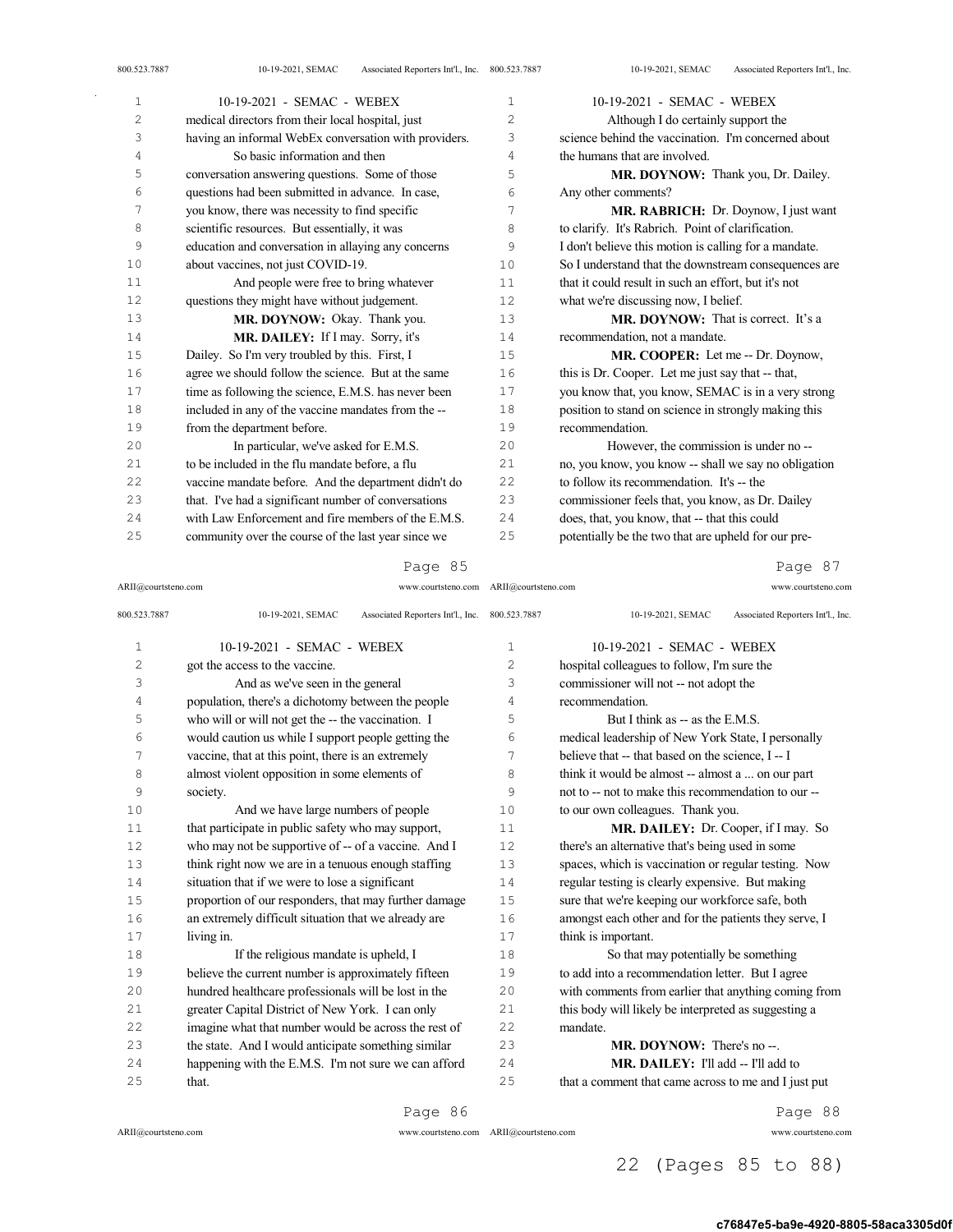| 800.523.7887 | Associated Reporters Int'l., Inc. 800.523.7887<br>10-19-2021, SEMAC |                | Associated Reporters Int'l., Inc.<br>10-19-2021, SEMAC |
|--------------|---------------------------------------------------------------------|----------------|--------------------------------------------------------|
| $\mathbf{1}$ | 10-19-2021 - SEMAC - WEBEX                                          | 1              | 10-19-2021 - SEMAC - WEBEX                             |
| 2            | in the chat, which is, if we are going to suggest                   | $\overline{c}$ | duty? Or are we perhaps just kind of wandering over    |
| 3            | COVID vaccination, we should certainly include                      | 3              | into some place that's been clearly stated by the      |
| 4            | influenza vaccination.                                              | 4              | C.D.C. and the Department of Health and everybody      |
| 5            | <b>MR. KROLL:</b> Dr. Doynow, this is Steve                         | 5              | else on behalf of what individuals should be doing?    |
| 6            | Kroll.                                                              | 6              | Do we need to send this letter?                        |
| 7            | MR. DOYNOW: Go ahead, Steve.                                        | 7              | <b>MR. DOYNOW:</b> It is because                       |
| 8            | MR. KROLL: I want to just make an                                   | 8              | MR. LANGSAM: I think we should. And                    |
| 9            | observation. We have a governor who supports a                      | 9              | I think we should make ourselves available as a        |
| 10           | mandate for healthcare workers and has talked about                 | 10             | source of information to the E.M.S. communities that   |
| 11           | expansion of mandates. The American Medical                         | 11             | we direct.                                             |
| 12           | Association and the Medical Society of State of New                 | 12             | MR. DOYNOW: Dr. Donna --.                              |
| 13           | York have come out in support of a mandate for health               | 13             | MR. LANGSAM: All right, Dr. Olsson, I                  |
| 14           | care workers.                                                       | 14             | think was there.                                       |
| 15           | The -- the American Hospital                                        | 15             | MR. OLSSON: Yeah, please. Thank you.                   |
| 16           | Association and the Healthcare Association of New                   | 16             | I understand the concept of this, I believe. I've      |
| 17           | York State have come out in support of the mandate                  | 17             | always had trouble not -- I've always had trouble      |
| 18           | for health care workers. So I -- I point that out                   | 18             | understanding why healthcare professionals don't get   |
| 19           | because we are stepping into territory where the                    | 19             | vaccinated? I mean, E.M.S. providers see this every    |
| 20           | health care system or at least the establishment in                 | 20             | day. And they see the deaths that are related to it.   |
| 21           | the health care system has clearly come out                         | 21             | As Mr. Kroll pointed out, there have been mandates,    |
| 22           | supportive of a mandate for whatever the reasons                    | 22             | there's been individuals going on and on and on about  |
| 23           | they've chosen, and not said, we're going to put the                | 23             | how we have to do this.                                |

ARII@courtsteno.com www.courtsteno.com ARII@courtsteno.com www.courtsteno.com

 I'm not convinced that our stepping into this, as Dr. Barton mentioned, is the right

Page 91

| 800.523.7887   | Associated Reporters Int'l., Inc. 800.523.7887<br>10-19-2021, SEMAC |                | Associated Reporters Int'l., Inc.<br>10-19-2021, SEMAC |
|----------------|---------------------------------------------------------------------|----------------|--------------------------------------------------------|
| 1              | 10-19-2021 - SEMAC - WEBEX                                          | 1              | 10-19-2021 - SEMAC - WEBEX                             |
| $\overline{c}$ | that statement enters into that political context.                  | 2              | idea. We don't know what is going to happen            |
| 3              | And I just thought that was worth pointing out.                     | 3              | politically with this, as much as we would like to     |
| 4              | <b>MR. BART:</b> It's an excellent thing to                         | $\overline{4}$ | think this does not -- does not have the potential     |
| 5              | point out here in -- in -- in -- let me just call it                | 5              | for -- potential for political football being          |
| 6              | out that this -- because this is such a hot button                  | 6              | dropped, it can. And I think that when we venture      |
| 7              | topic and to say it's not political, it's not going                 | 7              | out into immunizations and things that we think are a  |
| 8              | to be interpreted that way where this body and the                  | 8              | good idea about smoking, lose weight, et cetera, we    |
| 9              | subcommittee of these bodies are talking about                      | 9              | have to tread very carefully. And I just think we      |
| 10             | E.M.S., the medicine and the protocols we deliver.                  | 10             | need a lot of caution on this. So thank you.           |
| 11             | Are we wandering into this territory                                | 11             | MR. DOYNOW: Any other comments? So                     |
| 12             | providing this recommendation because we feel                       | 12             | it would appear we have perhaps three options here,    |
| 13             | necessary as physicians, and perhaps we've lost the                 | 13             | vote on the initial motion by Dr. Cooper, amend that   |
| 14             | battle of having that conversation publicly? Because                | 14             | motion to include -- recommend vaccination and/or      |
| 15             | as an advocate for my patients, I'm a hundred percent               | 15             | frequent testing, or Dr. Cooper removes the motion.    |
| 16             | for this. As an advocate on behalf of E.M.S.                        | 16             | Since it's Dr. Cooper's motion I will leave it up to   |
| 17             | professionals, as individuals, we may be overstepping               | 17             | him as to where he'd like to go.                       |
| 18             | our bounds here.                                                    | 18             | MR WALTERS: Dr. Don Doynow -- sorry,                   |
| 19             | Would we like to include a letter that                              | 19             | it's Walters. I think there's another option here,     |
| 20             | says nobody should smoke anymore? Because I-- I                     | 20             | too. I mean, just hearing the discussion, I think a    |
| 21             | think as we talk about the risk for healthcare                      | 2.1            | lot of us are supportive of vaccines and have had      |
| 22             | providers, there's larger risk for E.M.S. providers                 | 22             | that discussion with our providers. I think we're      |
| 23             | as individuals as well. Are we making                               | 23             | also being realistic in looking at the implications    |
| 2.4            | recommendations on behalf of Emergency Medical                      | 24             | on public health and the delivery of emergency         |
| 25             | Services and the protocols as a committee, as our                   | 25             | medicine in the field or in the prehospital arena.     |

Page 90

-- keeping our staff robust first.

So whatever this body does, you are --

ARII@courtsteno.com www.courtsteno.com ARII@courtsteno.com www.courtsteno.com

Page 92

### c76847e5-ba9e-4920-8805-58aca3305d0f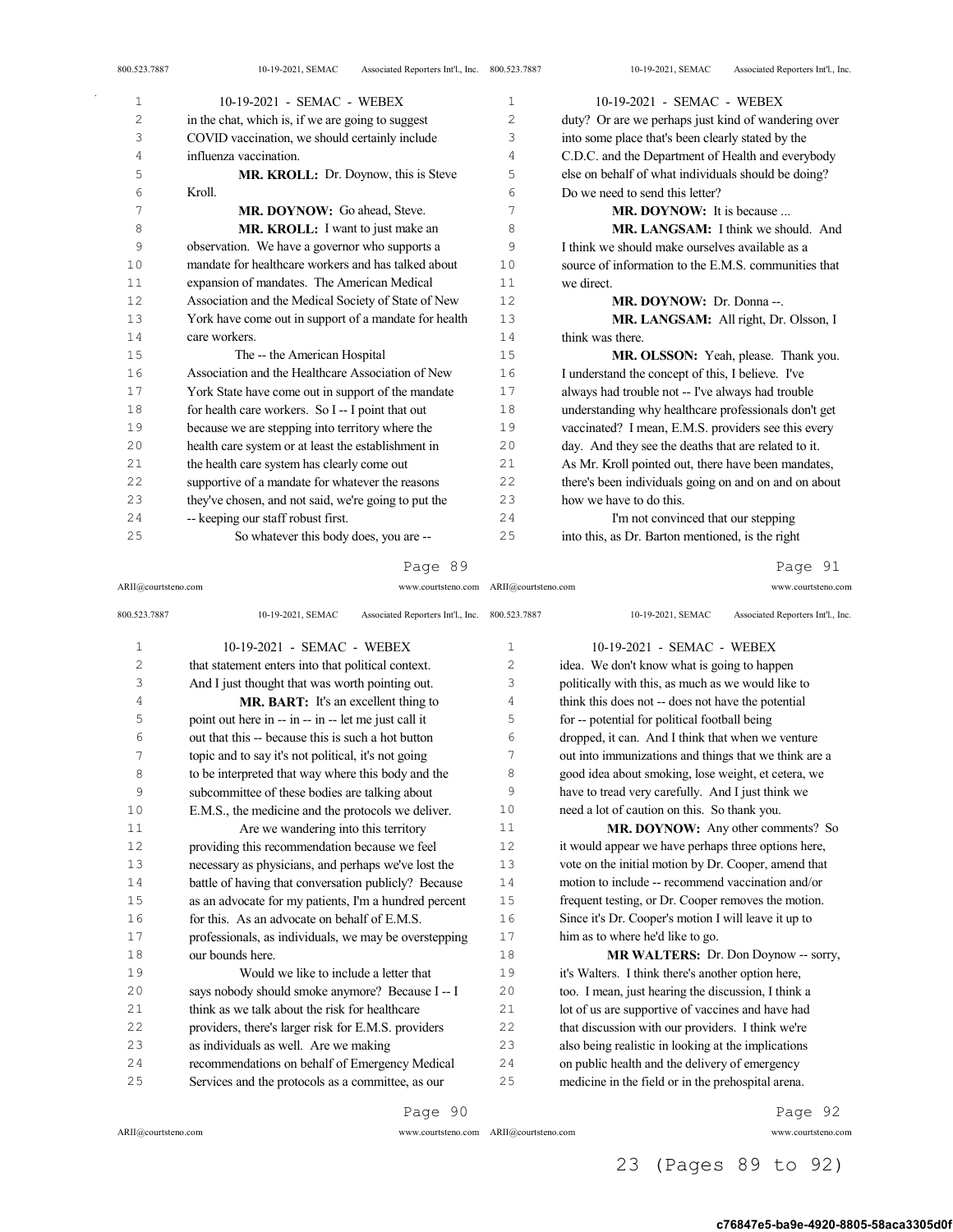| 1  | 10-19-2021 - SEMAC - WEBEX                                | 1              | 10-19-2021 - SEMAC - WEBEX                            |
|----|-----------------------------------------------------------|----------------|-------------------------------------------------------|
| 2  | And I think that's what I hear, you know, Dr. Dailey      | $\overline{c}$ | as well. I would support Dr. Walters' amendment for   |
| 3  | and others saying, and that's my concern as well.         | 3              | making the recommendation, but also recommending that |
| 4  | I think the other option is, we -- if                     | 4              | we're not making it a mandate, and I represent the    |
| 5  | we felt strongly that we should encourage providers       | 5              | county region, which recently made national news      |
| 6  | or put out a statement to get vaccinated, we could        | 6              | because one of our hospitals had to close their       |
| 7  | put out a statement that says, we believe it's safe,      | 7              | ob/gyn department because of mass exodus due to the   |
| 8  | effective and encourage E.M.S. providers to be            | 8              | vaccine mandate.                                      |
| 9  | vaccinated. However, we are not supportive of             | 9              | And that crippled obstetrics care in                  |
| 10 | vaccine mandates for E.M.S. providers at this time.       | 10             | an entire county of our state. And so I -- I think    |
| 11 | And that's another option.                                | 11             | that putting it off to a workgroup, I think it's just |
| 12 | Now to Dr. Bart and Dr. Olsson's                          | 12             | kicking the can down the road. I think we should      |
| 13 | point, that we're getting into a political discussion     | 13             | make statements say, yes, we believe in the science   |
| 14 | -- and I don't know if we want to take that stance.       | 14             | and want to do this, but if we were to -- to make     |
| 15 | But I think some of the hesitancy of -- of this           | 15             | this a mandate, it could potentially cripple an       |
| 16 | conversation is based on the misconstruing of             | 16             | already extremely stressed system.                    |
| 17 | statements to be used as ammunition for a mandate in      | 17             | MR. DOYNOW: So Dr. Cooper, would you                  |
| 18 | the future. And I think that that would -- would          | 18             | like to amend your initial motion that recommends but |
| 19 | alleviate that concern.                                   | 19             | does not mandate vaccine?                             |
| 20 | MR. DOYNOW: Thank you, Dr. Walters.                       | 20             | MR. COOPER: Yes, sir, I will.                         |
| 21 | MR. COOPER: Dr. Doynow, this is --                        | 21             | MR. DOYNOW: All right. So can we                      |
| 22 | this is Dr. Cooper again. Since you have asked me to      | 22             | restate it for the record so that we can vote on it?  |
| 23 | choose which of the actions I would, you know, rather     | 23             | MR. COOPER: Val, could you -- could                   |
| 24 | suggest, I think the -- I think Dr. Walters'              | 24             | you read what I had previously moved, so we don't     |
| 25 | suggestion is $-$ is $-$ is a good one. It's $-$ it's $-$ | 25             | make a mistake?                                       |

ARII@courtsteno.com www.courtsteno.com

### Page 95

800.523.7887 10-19-2021, SEMAC Associated Reporters Int'l., Inc. 10-19-2021 - SEMAC - WEBEX - it misses as much in how the issue is phrased as in -- as in its content. And by -- by adding, you know, the language to the -- to the form of emotion indicating that we are not recommending a mandate at this time. I think -- I think that would strongly, you know, aid the -- the concept. I might also add that given the diversity of opinion on this subject, I'd also be open to withdrawing the motion in favor of a workgroup of SEMAC to consider the issue and come back with a definitive recommendation next time. But I -- once again, I think for us to walk away from the science of the E.M.S. medical leadership of New York state will send a terrible, terrible message to our -- to our prehospital colleagues. So I guess I would favor either adding language explicitly stating that we are not seeking a mandate and/or forming a workgroup to phrase a motion that we can all live with. In which case, if the group supports the latter direction, then I withdraw the original motion. **MR. MAYNARD:** This is Dr. Maynard. I would just like to put a little perspective on this 10-19-2021, SEMAC Associated Reporters Int'l., Inc. 10-19-2021 - SEMAC - WEBEX 2 MS. OZGA: Yeah, I can read what I -- I think I got most of it. The first motion was for the Commissioner of Health to strongly recommend that 5 providers in New York State be mandated to -- to mandate the vaccination against COVID SARS. MR. COOPER: Okay. Let me try to restate it again. Okay? **MS. OZGA: Okay. MR. COOPER: SEMAC -- I'll speak**  slowly now. SEMAC recommends that the Commissioner of Health strongly recommend but not mandate vaccination of E.M.S. personnel against SARS-CoV-2, the virus that causes COVID-19. And I will further add to that motion a request that in crafting the letter to the commissioner the -- the notion that widespread education of the safety of the vaccine be made available to all E.M.S. personnel. **MR. DOYNOW:** That's well-phrased. Any comments before we vote on that? **MR. KROLL:** This is Steve Kroll. I'm going to speak strongly in opposition to this motion. I'm not a voting member, but I guess I get to speak. You're making a statement that can be misconstrued just like making a statement around a mandate, now

ARII@courtsteno.com www.courtsteno.com

ARII@courtsteno.com

Page 94

ARII@courtsteno.com www.courtsteno.com

Page 96

### 24 (Pages 93 to 96)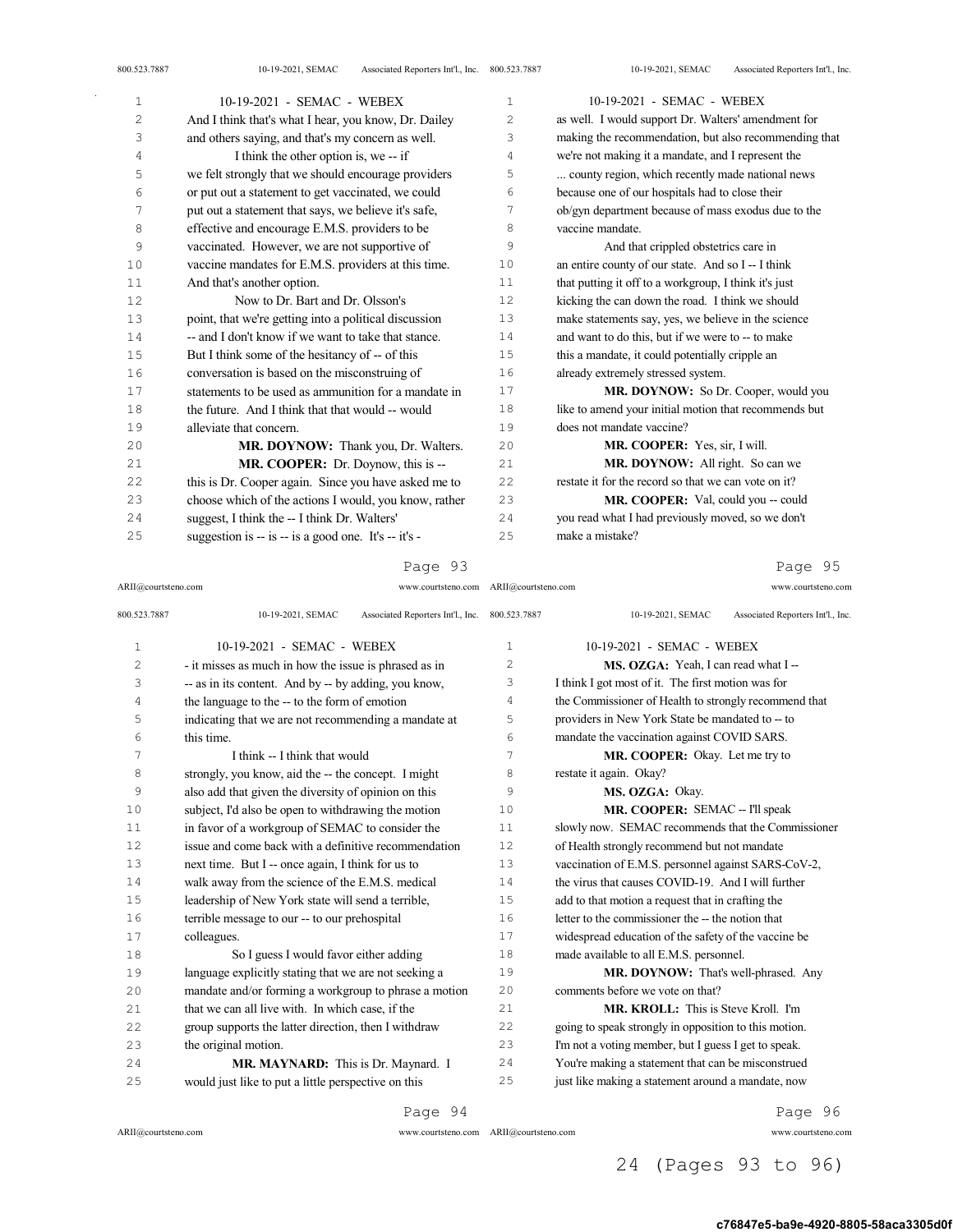| 1  | 10-19-2021 - SEMAC - WEBEX                            | $\mathbf{1}$   | 10-19-2021 - SEMAC - WEBEX                            |
|----|-------------------------------------------------------|----------------|-------------------------------------------------------|
| 2  | you're making a statement around it not a mandate.    | $\overline{c}$ | But that's pretty close. And the second part to that  |
| 3  | There, you will be sending a letter to the            | 3              | motion was that -- that the -- that the commissioner  |
| 4  | commissioner who has strongly spoken out in favor of  | 4              | provide extensive educational materials on the safety |
| 5  | healthcare workers being mandatory vaccination with a | 5              | of the vaccine.                                       |
| 6  | hospital system that has just gone through that over  | 6              | MR. DOYNOW: All right. Any other                      |
| 7  | the last couple of weeks saying not us.               | 7              | comments before we vote? All right, Val we'll need a  |
| 8  | Now -- now if that's your intent,                     | 8              | roll call vote.                                       |
| 9  | that's okay. But you are absolutely putting yourself  | 9              | MS. OZGA: Okay, Dr. Alexandrou?                       |
| 10 | into a political dialogue that will -- will be        | 10             | <b>MR. ALEXANDROU: No.</b>                            |
| 11 | noticed. Again, if that's what we want to do that's   | 11             | MS. OZGA: I'm sorry, that was no?                     |
| 12 | okay. But I am not sure that we want to be played     | 12             | MR. ALEXANDROU: That's correct. No.                   |
| 13 | that way by either -- either position on this issue.  | 13             | MS. OZGA: Okay. Dr. Bart?                             |
| 14 | MR. LANGSAM: Just want to point out                   | 14             | MR. BART: Bart, no.                                   |
| 15 | that the seconder of the original motion has to       | 15             | MS. OZGA: Bart was no?                                |
| 16 | accept this change. Otherwise, it's still not a       | 16             | MR. BART: That was, no.                               |
| 17 | seconded motion.                                      | 17             | MS. OZGA: Jonathan Berkowitz -- Dr.                   |
| 18 | MS. BERRY: I accept that change. And                  | 18             | Berkowitz? Is Dr. Berkowitz still on?                 |
| 19 | I -- I will say that our focus really should be on    | 19             | <b>MR. BERKOWITZ: No.</b>                             |
| 20 | what is in the best interest of our patients and we   | 20             | MS. OZGA: These aren't --.                            |
| 21 | need to keep politics out of it.                      | 21             | MR. DOYNOW: Dr. Berkowitz, can you                    |
| 22 | MR. GOMEZ: The problem I have -- this                 | 22             | repeat that, please?                                  |
| 23 | is Gomez. The problem I have with that change is now  | 23             | MR. BERKOWITZ: Sure. Berkowitz, no.                   |
| 24 | I've got to go to my staff -- I'm also the medical    | 24             | MS. OZGA: Thank you, Dr. Berkowitz.                   |
| 25 | director of my E.R.s. Gomez, why are you supporting   | 25             | Dr. Berry?                                            |

### Page 97

Page 99

| ARII@courtsteno.com |                                                                     | www.courtsteno.com ARII@courtsteno.com | www.courtsteno.com                                     |
|---------------------|---------------------------------------------------------------------|----------------------------------------|--------------------------------------------------------|
| 800.523.7887        | 10-19-2021, SEMAC<br>Associated Reporters Int'l., Inc. 800.523.7887 |                                        | 10-19-2021, SEMAC<br>Associated Reporters Int'l., Inc. |
| $\mathbf{1}$        | 10-19-2021 - SEMAC - WEBEX                                          | $\mathbf{1}$                           | 10-19-2021 - SEMAC - WEBEX                             |
| 2                   | that they shouldn't have a mandate. And, you know,                  | 2                                      | MS. BERRY: Yes.                                        |
| 3                   | you lost nurses, and you were supporting the mandate                | 3                                      | MS. OZGA: Dr. Bombard?                                 |
| 4                   | and where E.R. staffs -- I like the original motion.                | 4                                      | MS. BOMBARD: Bombard, no.                              |
| 5                   | MR. DOYNOW: Well, one other                                         | 5                                      | MS. OZGA: Dr. Cooper?                                  |
| 6                   | suggestion was what Dr. Cooper just said, but perhaps               | 6                                      | MR. COOPER: Yes.                                       |
| 7                   | adding recommending, testing, if not vaccinated.                    | 7                                      | MS. OZGA: Dr. Cushman?                                 |
| 8                   | Anybody have comments on that?                                      | 8                                      | MR. DOYNOW: I think he left.                           |
| 9                   | MR. LANGSAM: Testing is great if                                    | 9                                      | MS. OZGA: Dr. Dailey?                                  |
| 10                  | their infrastructure is in place to do that                         | 1 <sub>0</sub>                         | MR. DAILEY: Dailey, no.                                |
| 11                  | effectively.                                                        | 11                                     | MS. OZGA: Dr. Doynow?                                  |
| 12                  | MR. DOYNOW: All right. Well, we have                                | 12                                     | MR. DOYNOW: Yes.                                       |
| 13                  | a motion on the floor, we have a seconded on the                    | 13                                     | MS. OZGA: Dr. Gomez?                                   |
| 14                  | floor. Is there any other comment before we vote?                   | 14                                     | MR. GOMEZ: Yes.                                        |
| 15                  | MR. COOPER: Could you just reread                                   | 15                                     | MS. OZGA: Dr. Kugler?                                  |
| 16                  | that one more time, Val? I'm sorry.                                 | 16                                     | <b>MR. KUGLER: Yes.</b>                                |
| 17                  | MS. OZGA: Okay, I'll give it a shot.                                | 17                                     | MS. OZGA: Dr. Lynch?                                   |
| 18                  | Dr. Cooper, please add, if I did not get everything,                | 18                                     | MR. LYNCH: No.                                         |
| 19                  | I'm not the best at stenographic  I guess. All                      | 19                                     | MS. OZGA: Dr. Markowitz?                               |
| 20                  | right, SEMAC recommends to the Commissioner of Health               | 20                                     | <b>MR. MARKOWITZ: No.</b>                              |
| 21                  | to strongly recommend but not mandate that E.M.S.                   | 2.1                                    | MS. OZGA: Dr. Marshall.                                |
| 22                  | personnel get vaccinated against the COVID SARS                     | 22                                     | <b>MR. DOYNOW:</b> I believe -- I believe he           |
| 23                  | virus.                                                              | 23                                     | left.                                                  |
| 24                  | MR. COOPER: Yeah, it was actually                                   | 24                                     | MS. OZGA: He left. Okay. Dr.                           |
| 25                  | again, SARS-CoV-2 the virus that causes COVID-19.                   | 25                                     | Maynard?                                               |
|                     |                                                                     |                                        |                                                        |

Page 98

ARII@courtsteno.com www.courtsteno.com ARII@courtsteno.com www.courtsteno.com

Page 100

25 (Pages 97 to 100)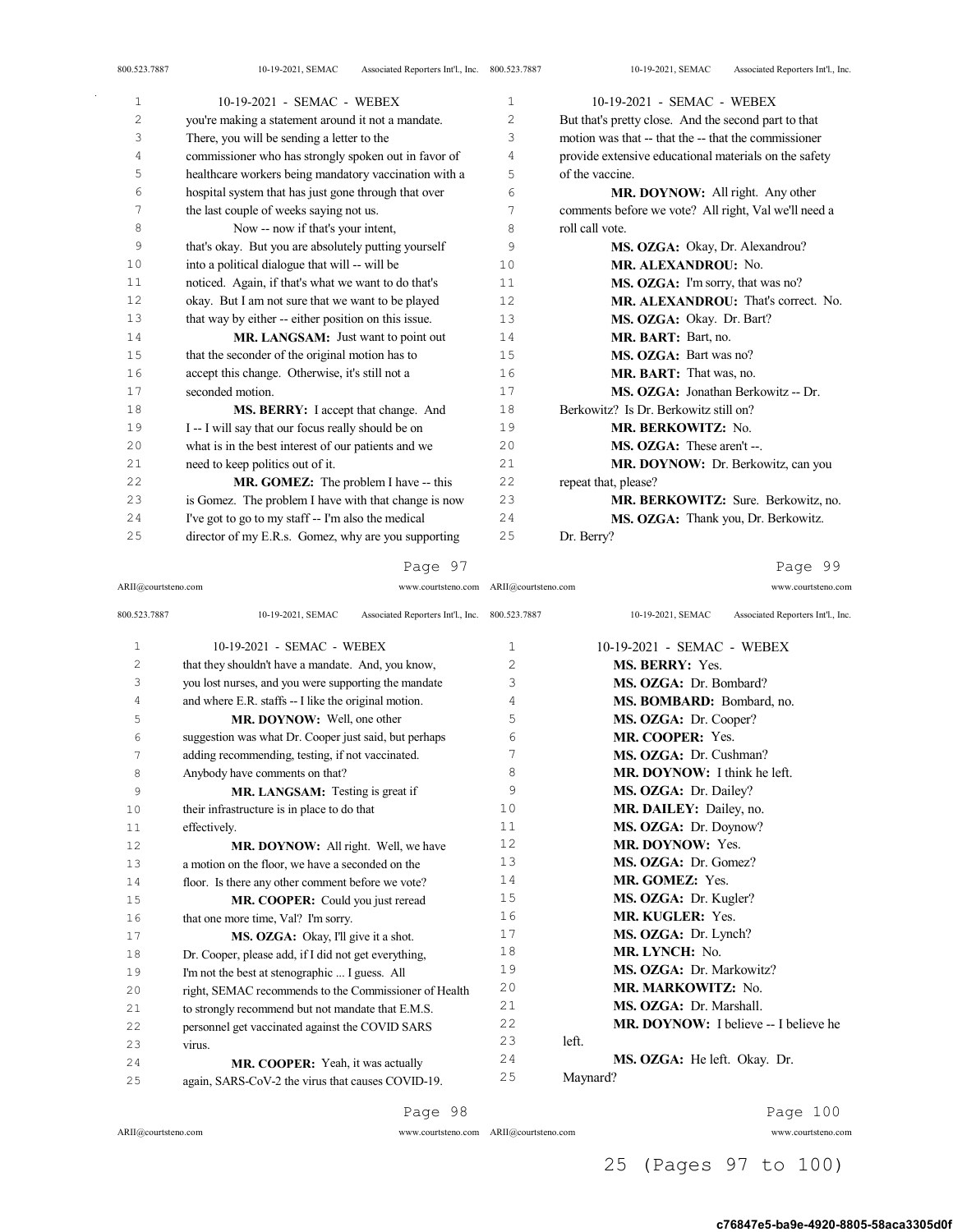| 1              | 10-19-2021 - SEMAC - WEBEX                            | $\mathbf{1}$ | 10-19-2021 - SEMAC - WEBEX                            |
|----------------|-------------------------------------------------------|--------------|-------------------------------------------------------|
| $\overline{c}$ | MR. MAYNARD: Maynard, yes.                            | 2            | adolescents, who are again, among the highest number  |
| 3              | MS. OZGA: Dr. Murphy? I think she                     | 3            | of unvaccinated patients. I'm -- I'm -- I will halt   |
| 4              | left also. Dr. Olsson?                                | 4            | my -- my comments at this time. Thank you.            |
| 5              | MR. OLSSON: Olsson, no.                               | 5            | MR. DOYNOW: Okay. Thank you, Dr.                      |
| 6              | MS. OZGA: Dr. Pigott is -- he left?                   | 6            | Cooper. What I would recommend is that we suggest     |
| 7              | Is Dr. Pigott on? No? Dr. Walters?                    | 7            | the Commissioner make available education for E.M.S.  |
| 8              | MR. WALTERS: Walters, yes.                            | 8            | providers about the current vaccinations and perhaps  |
| 9              | MS. OZGA: And Dr. Wiscelinski?                        | 9            | that will encourage folks to get vaccinated who       |
| 10             | MR. WISCELINSKI: Wiscelinski, yes.                    | 10           | otherwise had concerns. All right, let's move on      |
| 11             | MR. DOYNOW: Val. do we still have a                   | 11           | because we have kept our two presenters here a long   |
| 12             | quorum with those folks?                              | 12           | time and we're actually running over. Suffolk         |
| 13             | MS. OZGA: Yeah, I'm just checking                     | 13           | County, would you like to present your data on the    |
| 14             | now. Yes, we still have quorum. I'm just double       | 14           | R.S.I.? There you go.                                 |
| 15             | checking my -- the votes. And we have a tie           | 15           | MR. WINSLOW: Okay, that's better.                     |
| 16             | according to my records. Let me just double check     | 16           | All right. Thank you, Dr. Doynow. I was asked to      |
| 17             | one more time.                                        | 17           | give a presentation on our R.S.I. program in Suffolk  |
| 18             | MS. LANGSAM: First of all. if a                       | 18           | County. I am going to put my email in the chat,       |
| 19             | motion has a tie, it didn't pass, because you vote    | 19           | because I did not submit my slides previously to have |
| 20             | affirmatively. Secondly, since I'm not officially a   | 20           | them vetted, so I'm not allowed to show my            |
| 21             | parliamentarian, I suggest you consult your lawyer.   | 21           | presentation. I have a fourteen slide R.S.I.          |
| 22             | But according to the New York State Open Meeting Law, | 22           | presentation on PowerPoint with the actual protocol   |
| 23             | the general construction law of New York state, you   | 23           | and some of the information here. If you want it,     |
| 24             | need not just a simple majority to pass a motion. But | 24           | please send me an email and I will email it to        |
| 25             | you need a majority of the whole, which means the     | 25           | whoever would like it.                                |

ARII@courtsteno.com www.courtsteno.com ARII@courtsteno.com www.courtsteno.com

## Page 103

| 800.523.7887 | 10-19-2021, SEMAC<br>Associated Reporters Int'l., Inc. 800.523.7887 |                | Associated Reporters Int'l., Inc.<br>10-19-2021, SEMAC |
|--------------|---------------------------------------------------------------------|----------------|--------------------------------------------------------|
| $\mathbf{1}$ | 10-19-2021 - SEMAC - WEBEX                                          | 1              | 10-19-2021 - SEMAC - WEBEX                             |
| 2            | number of members that are -- the number of REMAC                   | 2              | <b>MR. DAILEY:</b> I'm sorry, forgive me for           |
| 3            | members, the majority of them whether they're here or               | 3              | interrupting. It's Dailey. So you have a               |
| 4            | not. So I don't think the motion passes either way                  | 4              | presentation with your data on it so we can see it.    |
| 5            | you look at it.                                                     | 5              | And all of the participants will be able to see it,    |
| 6            | MR. DOYNOW: Okay, and then we'll                                    | 6              | will be able to review it and record it, but you       |
| 7            | accept that as it did not pass. Does anybody want to                | 7              | can't present it because those slides have not been    |
| 8            | make another motion at this time or table this until                | 8              | vetted?                                                |
| 9            | the next meeting?  and not bring it up again?                       | 9              | MR. GREENBERG: Correct. They weren't                   |
| 10           | MR. COOPER: Dr. Doynow, this is Dr.                                 | 1 <sub>0</sub> | submitted prior to.                                    |
| 11           | Cooper. I just want to say that I believe that --                   | 11             | <b>MR. DAILEY:</b> May we table this                   |
| 12           | that once bylaws of an organization have been                       | 12             | presentation until the slides have been vetted, so we  |
| 13           | accepted by the -- by the legal counsel for the                     | 13             | can see this presented appropriately so we can really  |
| 14           | department that -- that -- that is what stands. The                 | 14             | review what this person is attempting to do?           |
| 15           | -- so I'm not sure Dr. Langsam is entirely correct                  | 15             | MR. GREENBERG: That's up to                            |
| 16           | about this. I don't recall exactly what the bylaws                  | 16             | MR. DOYNOW: Yeah, I'll leave that up                   |
| 17           | say. But certainly if it does say a majority of the                 | 17             | to our presenter if he wants to come back in January,  |
| 18           | whole number, then it is a majority of the whole                    | 18             | or no.                                                 |
| 19           | number.                                                             | 19             | MR. WINSLOW: Well, I'd be happy to.                    |
| 20           | I don't recall that it does. But                                    | 20             | I would like to just give you the information that     |
| 21           | that's something for the future in any motion that --               | 21             | was requested as we are the largest R.S.I. program in  |
| 22           | that we should -- you know, that we should consider.                | 22             | the state, in case other regions are interested in     |
| 23           | I'm not going to make any other motion at this time.                | 23             | adopting it. And as I said, I'll be happy to share     |
| 24           | The E.M.S.C. committee felt strongly about this                     | 24             | this with anyone that wants to send me an email. And   |
| 2.5          | because of the -- of the risk to children and                       | 25             | I'll email you the presentation I was going to give.   |
|              |                                                                     |                |                                                        |

Page 102

ARII@courtsteno.com www.courtsteno.com

Page 104

ARII@courtsteno.com www.courtsteno.com

## 26 (Pages 101 to 104)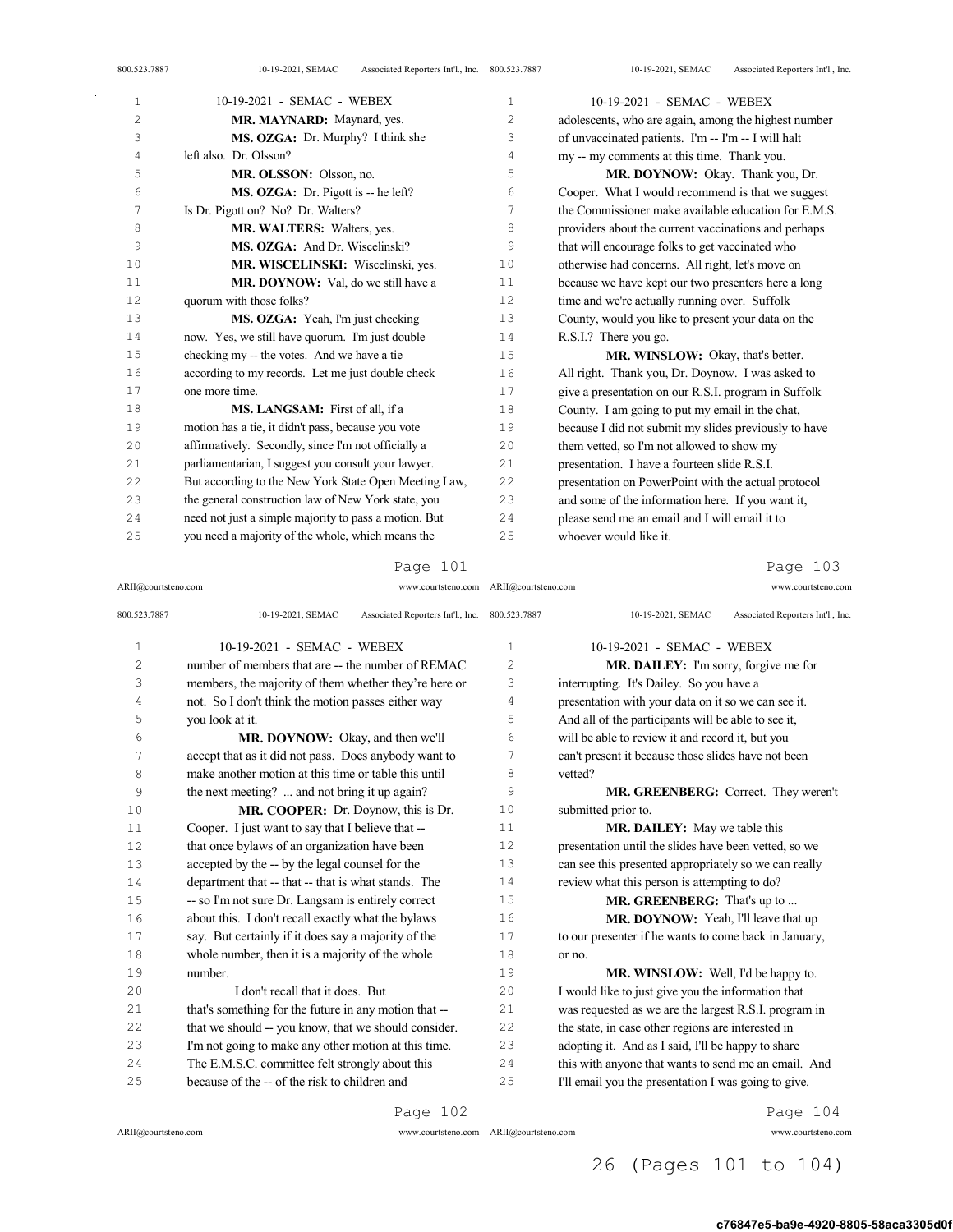| $\mathbf{1}$ | 10-19-2021 - SEMAC - WEBEX                            | 1  | 10-19-2021 - SEMAC - WEBEX                            |
|--------------|-------------------------------------------------------|----|-------------------------------------------------------|
| 2            | I also would request to the state that I be vetted as | 2  | jason.winslow@suffolkcountynewyork.gov. I'm the       |
| 3            | a member of SEMAC.                                    | 3  | regional E.M.S. system medical director of Suffolk    |
| 4            | My application has been with the state                | 4  | County. I'm also the director of the program agency   |
| 5            | since May of last year. And I'm not a vetted member   | 5  | for Suffolk County and the Director of Public Health  |
| 6            | of SEMAC, so currently, Suffolk County does not have  | 6  | and Emergency Preparedness for the Department of      |
| 7            | a vote on the committee. But if you would like to     | 7  | Health for Suffolk County. So we've -- we've had a    |
| 8            | hear the presentation, I leave that at chair's        | 8  | ten-year anniversary. We started as a pilot program   |
| 9            | discretion. I'd be happy to share the                 | 9  | with our assign Suffolk in 2011 with a very small     |
| 10           | <b>UNIDENTIFIED SPEAKER: Dr. Greenberg -</b>          | 10 | group of three agencies and three involved agency     |
| 11           | - I'm sorry, can I just ask a question about -- if    | 11 | medical directors and fire paramedics.                |
| 12           | he's presenting his data and protocols, what is there | 12 | It began as a two A.L.S. provider                     |
| 13           | to vet in these slides? Are we vetting his research   | 13 | skill, one R.S.I. medic credential then another       |
| $1\,4$       | or his data?                                          | 14 | A.L.S. provider either a paramedic or a C.C. to       |
| $1\,5$       | <b>MR. GREENBERG:</b> All the materials that          | 15 | assist. Now, after years of progress as a standalone  |
| 16           | are presented in an open meeting go through vetting   | 16 | R.S.I. paramedic understanding orders that can        |
| $17$         | process. So it's not that it would be changing        | 17 | provide as a sole provider of this skill. We began    |
| $1\,8$       | things like that but it has to go through the vetting | 18 | with just etomidate and succinylcholine as the only   |
| 19           | process, that's the process. That's why we also send  | 19 | medication choices. Now we've added ketamine and      |
| 20           | out the information prior to anybody who wants to     | 20 | rocuronium as alternative choices.                    |
| 21           | present during materials that has to go forward and   | 21 | Also, we have added the use if they                   |
| 22           | it goes through the process.                          | 22 | wish to train and equip and purchase the automatic    |
| 23           | <b>UNIDENTIFIED SPEAKER:</b> But you put              | 23 | transport ventilator. A lot of providers like that    |
| 24           | them on the agenda, correct?                          | 24 | after they are assigned someone to put them on A.T.V. |
| 25           | MR. GREENBERG: He is on the agenda.                   | 25 | to save your hands. We have now over a hundred and    |

ARII@courtsteno.com www.courtsteno.com ARII@courtsteno.com www.courtsteno.com

Page 107

| 800.523.7887 | Associated Reporters Int'l., Inc. 800.523.7887<br>10-19-2021, SEMAC |                | Associated Reporters Int'l., Inc.<br>10-19-2021, SEMAC |
|--------------|---------------------------------------------------------------------|----------------|--------------------------------------------------------|
| $\mathbf{1}$ | 10-19-2021 - SEMAC - WEBEX                                          | 1              | 10-19-2021 - SEMAC - WEBEX                             |
| 2            | We did not know that there was a PowerPoint to it.                  | $\overline{2}$ | fifty credentialed R.S.I. paramedics in twenty-six     |
| 3            | So there are many things that go on an agenda to have               | 3              | different R.S.I. agencies. For everyone who may not    |
| 4            | it to conversation. If there's a presentation that                  | $\overline{4}$ | know, Suffolk County is a very large system with a     |
| 5            | goes with it, the communications that go out have to                | 5              | hundred and fifty-five thousand annual calls, a        |
| 6            | be associated with it.                                              | 6              | hundred and four E.M.S. agencies and fire departments  |
| 7            | <b>MR. BART:</b> Let's have a conversation.                         | 7              | that participated in nine one one.                     |
| 8            | He's come a long way.                                               | 8              | And we have a total of seven hundred                   |
| 9            | <b>MR. WINSLOW:</b> I can just give a five-                         | 9              | and twenty credentialed paramedics. So it's about      |
| 10           | minute presentation verbally. And then if anyone                    | 10             | twenty-five percent of the system. R.S.I. agencies     |
| 11           | wants it, they're welcome to email me and I'll email                | 11             | are approved by our Suffolk County REMAC, so the       |
| 12           | them the presentation. If you would like at a future                | 12             | agencies are approved by REMAC. We have an R.S.I.      |
| 13           | meeting to have it formally vetted and represented,                 | 13             | subcommittee which is a subcommittee of REMAC that     |
| 14           | I'll be happy to do that again.                                     | 14             | involves physician and non-physician members. A        |
| 15           | MR. DOYNOW: I'd like you to go ahead.                               | 15             | provider that wishes to be credentialed as R.S.I. in   |
| 16           | I mean, you've been here a long time --                             | 16             | the county is credentialed by the subcommittee.        |
| 17           | <b>MR. WINSLOW: Thanks.</b>                                         | 17             | We have a very involved paramedical                    |
| 18           | <b>MR. DOYNOW:</b> -- so. And if anybody                            | 18             | flight program from Stony Brook University Hospital    |
| 19           | wants the -- the presentation, if you want to offline               | 19             | and we have merged ground and air R.S.I. We sit on     |
| 2.0          | give your email address, not sure you want to do                    | 20             | the same committee and we have the same procedure.     |
| 2.1          | that.                                                               | 2.1            | Today we've had more than five hundred total           |
| 22           | MR. WINSLOW: I put it in the chat,                                  | 22             | performances of R.S.I. in ten years. Now we average    |
| 23           | but yes.                                                            | 23             | between eighty and ninety cases per year. Up in        |
| 2.4          | MR. DOYNOW: Okay.                                                   | 24             | 2021, we've already had fifty-five cases. In 2020,     |
| 25           | MR. WINSLOW: My email is                                            | 25             | there were ninety total cases, sixty-eight by ground,  |
|              |                                                                     |                |                                                        |

Page 106

ARII@courtsteno.com www.courtsteno.com

Page 108

ARII@courtsteno.com www.courtsteno.com

27 (Pages 105 to 108)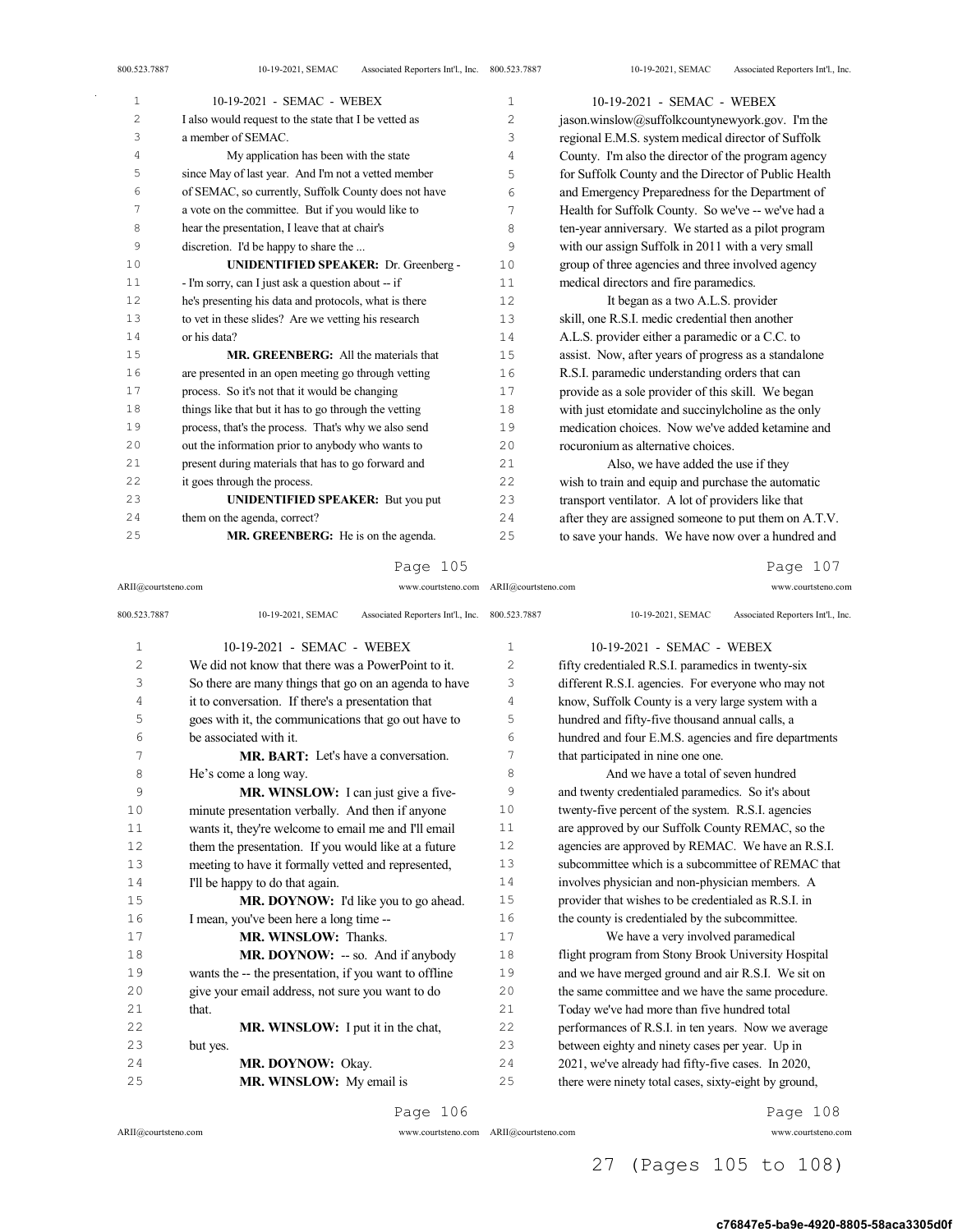| 800.523.7887 | Associated Reporters Int'l., Inc. 800.523.7887<br>10-19-2021, SEMAC |              | Associated Reporters Int'l., Inc.<br>10-19-2021, SEMAC |
|--------------|---------------------------------------------------------------------|--------------|--------------------------------------------------------|
| $\mathbf{1}$ | 10-19-2021 - SEMAC - WEBEX                                          | 1            | 10-19-2021 - SEMAC - WEBEX                             |
| 2            | twenty-two by air.                                                  | $\mathbf{2}$ | You have someone who's about to go                     |
| 3            | There are eighty-two endotracheal                                   | 3            | down, but they're still, you know, somewhere in that   |
| 4            | placement successes of the procedure, seven                         | 4            | twelve, thirteen, fourteen range. We also only allow   |
| 5            | supraglottic airway placements and only one patient                 | 5            | for two attempts of endotracheal at -- attempting to   |
| 6            | was an unsuccessful procedure who had to be bagged.                 | 6            | place an airway before stating that we place a         |
| 7            | This was a patient who had a completely impacted                    | 7            | supraglottic airway. The collaborator protocol says    |
| 8            | airway full of meat that even emergency physicians at               | 8            | three attempts and then consider insertion of an       |
| 9            | the hospital weren't able to integrate this patient.                | 9            | alternate airway device. Those are really the two      |
| 10           | That gives you an overall success rate of ninety-nine               | 10           | main differences that I saw and I would recommend you  |
| 11           | percent, with ninety-one percent being endotracheal                 | 11           | consider that.                                         |
| 12           | placement.                                                          | 12           | That's the end of my presentation. I                   |
| 13           | We use sixty percent of the time                                    | 13           | appreciate you letting me speak to you. And like I     |
| 14           | etomidate and forty percent of the time ketamine as                 | 14           | said before, if anyone liked the entire presentation,  |
| 15           | the induction agent. Succinylcholine is used ninety                 | 15           | I'll be happy to share it with you.                    |
| 16           | percent of the time and rocuronium ten percent of the               | 16           | MR. DOYNOW: Well, thank you very                       |
| 17           | time as the paramedic choice. We have a very robust                 | 17           | much. Thank for your patience. And we'll certainly     |
| 18           | five step process for quality improvement.                          | 18           | look into what the holdup is with your application.    |
| 19           | I don't want to get into every detail,                              | 19           | MR. WINSLOW: Thank you.                                |
| 20           | but the two main keys are, one, they post call                      | 20           | MR. DOYNOW: Not a problem. We have                     |
| 21           | notification to medical control the flag to call in                 | 21           | one more presentation for a MURU app. Mr. Bart, if     |
| 22           | the system and two, there's an audit form that we ask               | 22           | you're still here.                                     |
| 23           | each R.S.I. medic to have the physician at the                      | 23           | <b>MR. BART:</b> Could I ask a couple quick            |

 questions about Suffolk County? MR. DOYNOW: Sure.

Page 109

 receiving facility visually verify or listen to the breath sounds, in some way document where the tube

Page 111

| ARII@courtsteno.com | www.courtsteno.com ARII@courtsteno.com                              |                | www.courtsteno.com                                     |
|---------------------|---------------------------------------------------------------------|----------------|--------------------------------------------------------|
| 800.523.7887        | 10-19-2021, SEMAC<br>Associated Reporters Int'l., Inc. 800.523.7887 |                | 10-19-2021, SEMAC<br>Associated Reporters Int'l., Inc. |
| $\mathbf{1}$        | 10-19-2021 - SEMAC - WEBEX                                          | $\mathbf{1}$   | 10-19-2021 - SEMAC - WEBEX                             |
| $\overline{2}$      | was and then sign the form. The other thing that's a                | $\overline{c}$ | MR. BART: Do you -- do you                             |
| 3                   | success of the program is each R.S.I. medic has                     | 3              | differentiate between D.L. and V.L.? Do you collect    |
| 4                   | seventy-two hours to call their agency medical                      | 4              | data on first pass ?                                   |
| 5                   | director to discuss the call in real time in case                   | 5              | MR. WINSLOW: So ninety percent of                      |
| 6                   | there are any issues or any teachable moments.                      | 6              | them are video.                                        |
| 7                   | All R.S.I. cases are formally peer-                                 | 7              | <b>MR. BART:</b> And you have first pass               |
| 8                   | reviewed at the agency level and then secondarily                   | 8              | rates?                                                 |
| 9                   | peer-reviewed by Suffolk County E.M.S. And just a                   | 9              | MR. WINSLOW: Ninety.                                   |
| 10                  | note on pediatrics, there have only been two                        | 10             | <b>MR. BART:</b> And then how about                    |
| 11                  | incidences of pediatric R.S.I. in Suffolk County in                 | 11             | desaturation and hypotension?                          |
| 12                  | the last five years, none in the last two. It is                    | 12.            | <b>MR. WINSLOW:</b> We don't collect that              |
| 13                  | made a medical control option as the paramedics in                  | 13             | data because they're actually giving us the entire     |
| 14                  | the system feel that having an online physician                     | 14             | chart when we see the -- we can actually see the       |
| 15                  | consultant while they do this, especially with                      | 15             | waveform capnography as well as the pulse ox the       |
| 16                  | pediatric medication choices and dosage is important.               | 16             | entire call.                                           |
| 17                  | I will also mention that our protocol                               | 17             | <b>MR. BART:</b> Okay, thank you.                      |
| 18                  | is slightly different than the New York State                       | 18             | MR. WINSLOW: Yeah.                                     |
| 19                  | collaborative protocol in just two main areas. And I                | 19             | MR. DOYNOW: Any other questions                        |
| 20                  | recommend that the SEMAC consider this considering we               | 20             | before we move on? Okay, let's do our last             |
| 21                  | have ten years of data one piece. We don't require a                | 21             | presentation on MURU.                                  |
| 22                  | G.C.S. less than eight to perform the R.S.I. I                      | 22             | MR. BLOCK: Hi, thanks for having me.                   |
| 23                  | audited the last twenty-five charts of successful                   | 23             | I'm Steven Block, I'm the C.E.O. of Euro. I            |
| 24                  | R.S.I. and forty-four percent of them were G.C.S.                   | 24             | appreciate everyone coming up. I'm just here to        |
| 25                  | greater than eight patients.                                        | 25             | answer questions on how the rollout's been going and   |
|                     |                                                                     |                |                                                        |

ARII@courtsteno.com www.courtsteno.com ARII@courtsteno.com www.courtsteno.com

Page 110

Page 112

## 28 (Pages 109 to 112)

### c76847e5-ba9e-4920-8805-58aca3305d0f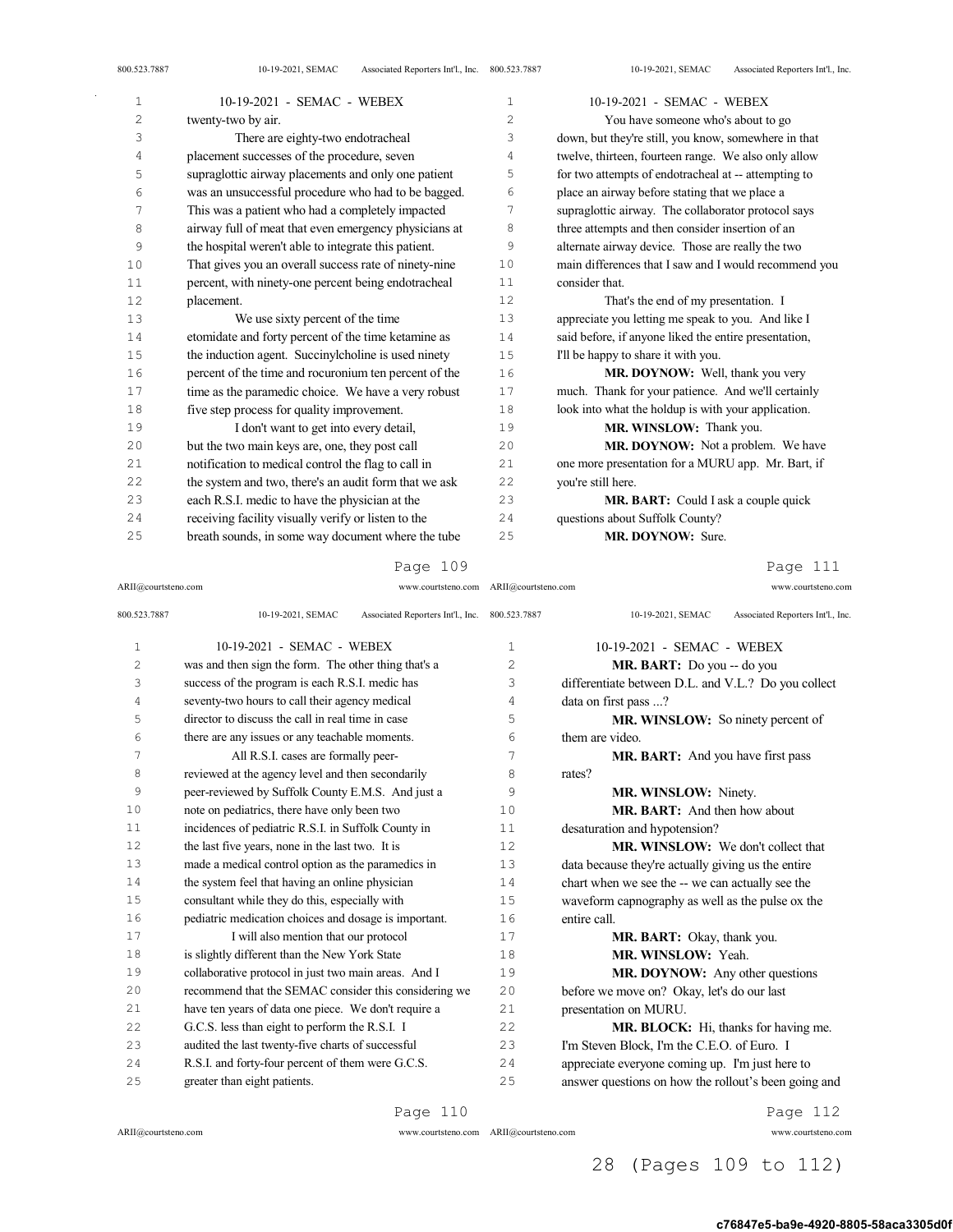| 1              | 10-19-2021 - SEMAC - WEBEX                            | $\mathbf{1}$ | 10-19-2021 - SEMAC - WEBEX                            |
|----------------|-------------------------------------------------------|--------------|-------------------------------------------------------|
| $\overline{c}$ | you know anything -- questions you have about the     | 2            | until we create a different feature that allows you   |
| 3              | products. Quick update from where we are now. We're   | 3            | to rapidly switch between them.                       |
| 4              | at about seventy-five hundred users across the state. | 4            | <b>MR. DOYNOW:</b> Are there any other                |
| 5              | We mean every one of them is activated is accessing   | 5            | questions?                                            |
| 6              | the app ninety-five percent of them accessing the app | 6            | MR. PHILIPPY: Mr. Block, I'm Mark                     |
| 7              | at least once a month.                                | 7            | Philippi. Thanks for coming and speaking with us      |
| 8              | And we find that organizations at this                | 8            | again today. Back in May, when we had met and had     |
| 9              | point are mainly doing it in batches, so we'll see    | 9            | these initial discussions, there was two things that  |
| 10             | very small signups and then all of a sudden, a huge   | 10           | we had discussed at that time. One was the            |
| 11             | spike in signups when we see other agencies join. A   | 11           | capability of the MURU app to do some research and    |
| 12             | few other small pieces that I'm sure this committee   | 12           | data collection and -- and to report back potentially |
| 13             | would be interested in. It has been an even split     | 13           | or how the application was being used. Has there      |
| 14             | between B.L.S. and A.L.S. I know that the dosing      | 14           | been any effort to get that information out?          |
| 15             | calc on the A.L.S. side is something that a lot of    | 15           | Who is using it if anyone? And is                     |
| 16             | A.L.S. providers love.                                | 16           | there a way potentially we could see some of those    |
| 17             | But we're seeing a lot of B.L.S.                      | 17           | results so we can see what the activity is on that?   |
| 18             | providers use it to find the correct protocol quickly | 18           | And then the -- well I'll let you answer that first   |
| 19             | in a specific situation. And so we've been seeing     | 19           | one. Thank you.                                       |
| 20             | the same amount of use, obviously, different ways,    | 20           | MR. BLOCK: So Steven Block again. So                  |
| 21             | but the same amount of use between B.L.S. and A.L.S.  | 21           | the answer is we are building it out but we have been |
| 22             | and kind of seeing that grow across the state. With   | 22           | dedicating an enormous amount of resources right now  |
| 23             | that, we're doing some other rollouts to just keep    | 23           | to be correct aggregation and correlation of all data |
| 24             | getting a go, to just keep growing just as much       | 24           | across the state. I can go into the details, but      |
| 25             | education we can get around the area. And yeah, I'm   | 25           | it's everything from agencies to everything else.     |

ARII@courtsteno.com www.courtsteno.com

ARII@courtsteno.com www.courtsteno.com Page 115

| 800.523.7887   | 10-19-2021, SEMAC<br>Associated Reporters Int'l., Inc. 800.523.7887 |              | 10-19-2021, SEMAC<br>Associated Reporters Int'l., Inc. |
|----------------|---------------------------------------------------------------------|--------------|--------------------------------------------------------|
| $\mathbf 1$    | 10-19-2021 - SEMAC - WEBEX                                          | $\mathbf{1}$ | 10-19-2021 - SEMAC - WEBEX                             |
| $\overline{c}$ | happy to answer any questions anyone has.                           | 2            | You will absolutely have access to that data. There    |
| 3              | <b>MR. DOYNOW:</b> Does anybody have any                            | 3            | is nothing holding that back except our ability to     |
| $\overline{4}$ | questions for Mr. Block?                                            | 4            | commit enough resources to it.                         |
| 5              | <b>MS. BOMBARD:</b> How can medical control                         | 5            | But we are collecting data on --                       |
| 6              | physicians access the app?                                          | 6            | without violating any individual user's interest on    |
| 7              | MR. BLOCK: I'm sorry, who is this?                                  | 7            | search terms, the certification level that the         |
| 8              | MS. BOMBARD: Dr. Bombard.                                           | 8            | provider is. As soon as we have the resources to       |
| 9              | MR. BLOCK: Okay. Hi, yeah, so one of                                | 9            | make a portal for you guys to easily view that, it is  |
| 10             | our big requests  has been about medical control                    | 10           | one of our top priorities once we finished the         |
| 11             | physicians not only accessing it, but being able to                 | 11           | rollout successful.                                    |
| 12             | access it in different ways, right. So for their                    | 12           | MR. PHILIPPY: Thank you. And the                       |
| 13             | ability to switch between paramedic and E.M.T.,                     | 13           | second question, as we had discussed back then, the    |
| 14             | A.M.T., so they can not only find the protocol, but                 | 14           | members of the SEMAC had expressed some interesting    |
| 15             | look at it as if they are a provider in that specific               | 15           | concern about pricing models and the paywalls such as  |
| 16             | set of  We are building out a feature for that                      | 16           | that. Has there been any further discussion on what    |
| 17             | now.                                                                | 17           | features may be continued under the current agreement  |
| 18             | What we are doing both for the                                      | 18           | with the state, or what may continue at some point     |
| 19             | schoolhouses and all medical control facilities this                | 19           | after the -- the -- the freeware goes away for that    |
| 20             | month, is they will all have their own agencies that                | 20           | section on what those costs may be?                    |
| 21             | they can log into. And then what we'll do since we                  | 21           | MR. BLOCK: Sure. We have kept the                      |
| 22             | don't need to  because the search data that                         | 22           | entire app without any paywalls open for the entire    |
| 23             | they're using isn't that important. Those agencies                  | 23           | state due to COVID since the beginning of our launch   |
| 24             | can then issue usernames and passwords to every                     | 24           | in New York. We plan to do that well through the end   |
| 25             | individual so they can do it in all different states                | 25           | of the year and into Q one of next year. The -- our    |
|                |                                                                     |              |                                                        |

Page 114

ARII@courtsteno.com www.courtsteno.com

Page 116

## 29 (Pages 113 to 116)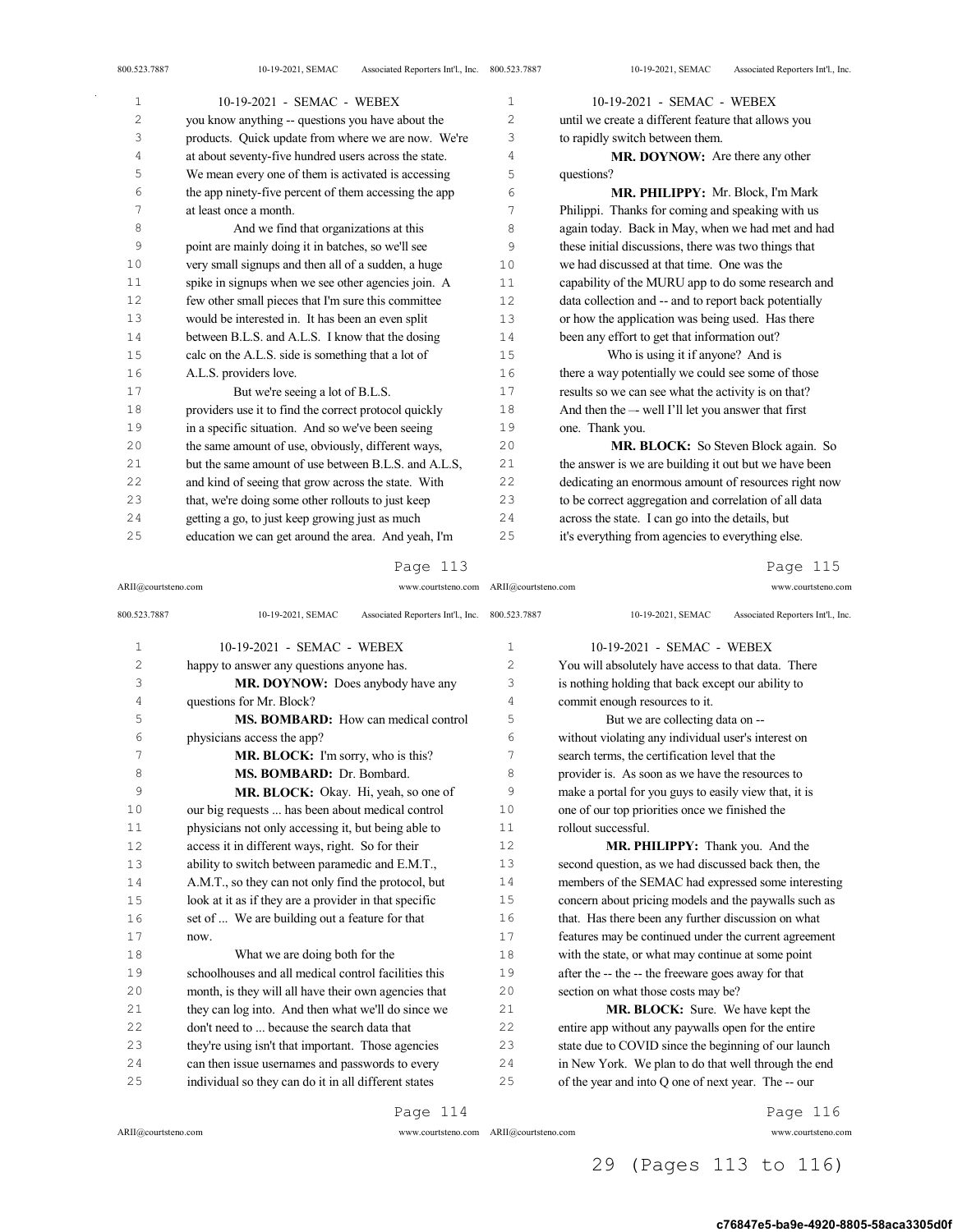800.523.7887 10-19-2021, SEMAC Associated Reporters Int'l., Inc.

| 1  | 10-19-2021 - SEMAC - WEBEX                            | 1  | 10-19-2021 - SEMAC - WEBEX                            |
|----|-------------------------------------------------------|----|-------------------------------------------------------|
| 2  | feedback so far has been and the language we've been  | 2  | agencies.                                             |
| 3  | saying is that it's probably going to be focused      | 3  | And I would suggest that if -- if this                |
| 4  | around not the correlation of all the data in one     | 4  | is something we feel is important that perhaps we     |
| 5  | place but the ability to access that data and do      | 5  | need to be looking at paying for this from -- at the  |
| 6  | other work with it.                                   | 6  | state level, whatever that would cost.                |
| 7  | So you'll be able to see all your                     | 7  | <b>MR. BLOCK:</b> The one thing I can, I              |
| 8  | protocols, hospitals, equipment, and meds in there no | 8  | guess, share is there have been large groups of       |
| 9  | matter what. But to be able to search using dosing    | 9  | organizations that have already approached us about   |
| 10 | calculators is something that will probably be behind | 10 | doing something along those lines within New York     |
| 11 | the paywall. And that's still our intention as of     | 11 | whether it was regional or large rotational bodies or |
| 12 | now. But with that, we will add faster ways to        | 12 | people who have grants that thought it was important  |
| 13 | scroll and find direct correct protocol. But that'll  | 13 | to.                                                   |
| 14 | be the -- that will be the breakdown. And then for    | 14 | MR. DOYNOW: Any other questions?                      |
| 15 | agency level, additional data and informatics is what | 15 | MR. PHILIPPY: Yeah, I think you --                    |
| 16 | we'll have extra features there.                      | 16 | you also -- you said something about re-organizing    |
| 17 | MS. BOMBARD: It's Dr. Bombard again.                  | 17 | the order of protocols that you say. I just didn't    |
| 18 | How much will the medication calculator cost?         | 18 | understand.                                           |
| 19 | MR. BLOCK: Sure. The entire thing is                  | 19 | MR. BLOCK: Oh, we're just done with                   |
| 20 | -- sorry, I forgot to answer that part of the         | 20 | these current scroll functionality within the         |
| 21 | question. The entire thing is eight dollars per user  | 21 | protocol section will be made better prior to any     |
| 22 | per month with no onboarding fee. So the agency will  | 22 | search functionality being taken away from the        |
| 23 | just pay based on the size of the agency and the      | 23 | individual users. Right now, when you scroll through  |
| 24 | number of providers on it. And the provider can use   | 24 | it -- it's just alphabetically listed. In the future  |
| 25 | it across multiple of their devices without any       | 25 | that will be broken down by, you know, cardiac        |

### Page 117

ARII@courtsteno.com www.courtsteno.com ARII@courtsteno.com www.courtsteno.com

Page 119

| 800.523.7887   | Associated Reporters Int'l., Inc.<br>10-19-2021, SEMAC | 800.523.7887   | Associated Reporters Int'l., Inc.<br>10-19-2021, SEMAC |
|----------------|--------------------------------------------------------|----------------|--------------------------------------------------------|
| $\mathbf 1$    | 10-19-2021 - SEMAC - WEBEX                             | 1              | 10-19-2021 - SEMAC - WEBEX                             |
| $\overline{c}$ | additional cost.                                       | $\overline{c}$ | protocols or trauma protocols, you know, a much        |
| 3              | If the agency chooses not to get it                    | 3              | easier way to scroll through it.                       |
| 4              | for the providers and the providers have to pay for    | 4              | So we are continuing to add new                        |
| 5              | it for themselves, that cost is eight dollars for the  | 5              | features to both the free version and what the paid    |
| 6              | user for the first organization, and then a dollar     | 6              | version would be.                                      |
| 7              | for every additional organization that they are part   | 7              | <b>MR. WALTERS:</b> I think that was one of            |
| 8              | of.                                                    | 8              | the features that the users have a collaborative       |
| 9              | MR. PHILIPPY: So -- I'm sorry. So                      | 9              | protocol app if -- it found useful and compared to     |
| 10             | it's essentially ninety-six dollars a year?            | 10             | the  app was the way they were structured and          |
| 11             | MR. BLOCK: Yeah, under a hundred                       | 11             | organized by adult pediatric, medical trauma things    |
| 12             | dollars a year. And we just give the option to allow   | 12.            | like that. And your cardiac arrest being pulled out.   |
| 13             | the -- if the agency passes on the ability to          | 13             | The other kind of criticism I hear,                    |
| 14             | purchase, we don't want to lock those features out     | 14             | and not to put you in the hot seat, just as a          |
| 15             | for the individual, so the individual has the option   | 15             | discussion, is that, you know, it's incredibly wrong.  |
| 16             | to purchase it.                                        | 16             | It's like a P.D.F. that's scanned in the  so you       |
| 17             | <b>MR. PHILIPPY:</b> So this -- I guess this           | 17             | have to blow up and kind of -- it's difficult to read  |
| 18             | isn't a question for you. But I guess I'll just say    | 18             | the size of the font is the feedback, I'm hearing      |
| 19             | to this body. I think one of the things that the       | 19             | from providers.                                        |
| 20             | medical directors that we had discussed was the        | 20             | So is there any discussion of in the                   |
| 21             | option for an online  dosing calculator built in       | 2.1            | future and having yet the protocols be easier to read  |
| 22             | the app. I think a requirement of a hundred dollars    | 2.2.           | in a more mobile type format as opposed to something   |
| 23             | per provider per year, whether that's paid by the      | 23             | that's tiny and has to be blown up and -- and takes    |
| 24             | agency or the provider is -- is a little cost          | 24             | more time for the end user in the back of the          |
| 25             | prohibitive, I think for a lot of people or a lot of   | 25             | ambulance.                                             |

ARII@courtsteno.com www.courtsteno.com

Page 120

ARII@courtsteno.com www.courtsteno.com

30 (Pages 117 to 120)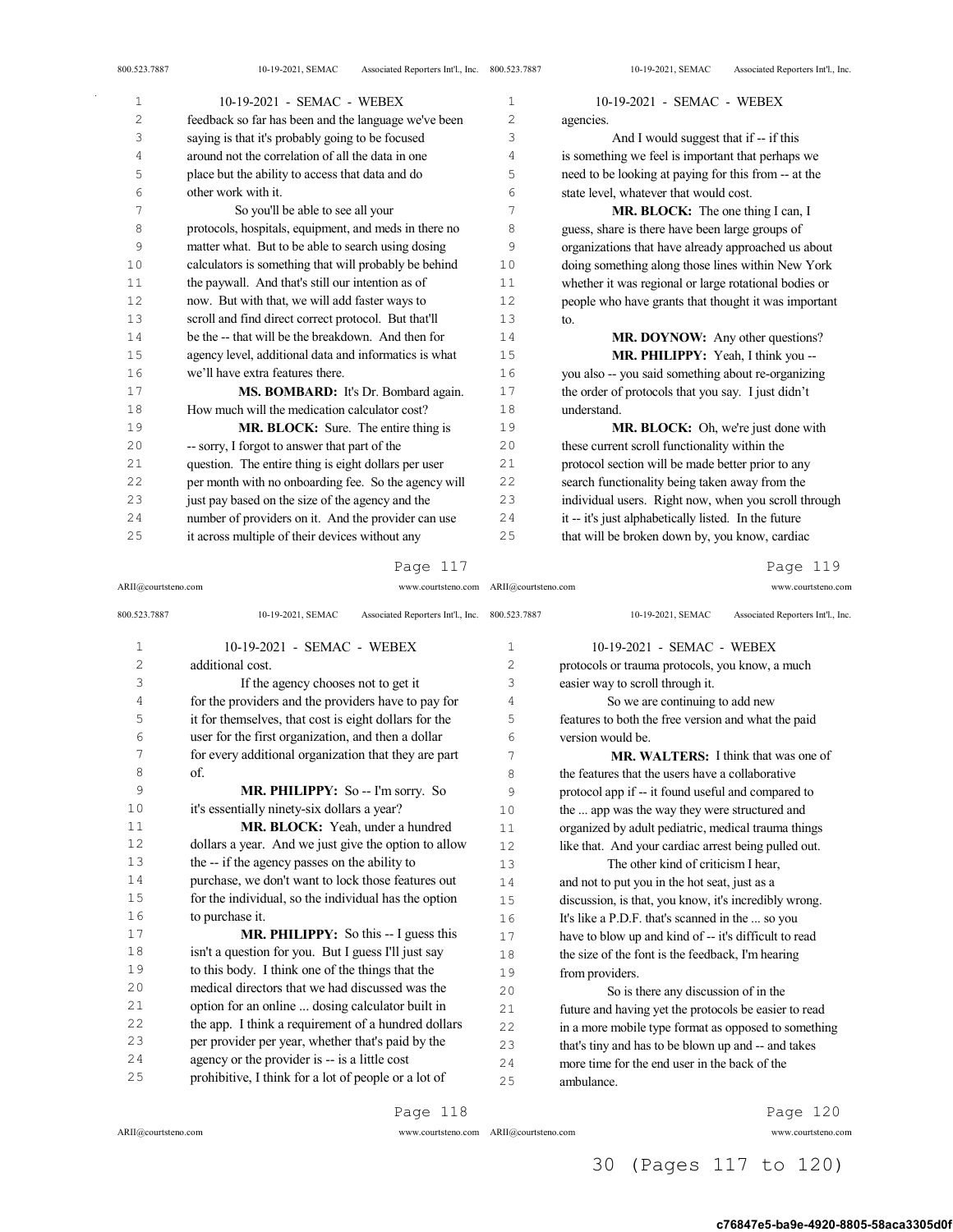| $\mathbf{1}$ | 10-19-2021 - SEMAC - WEBEX                            | $\mathbf{1}$   | 10-19-2021 - SEMAC - WEBEX                           |
|--------------|-------------------------------------------------------|----------------|------------------------------------------------------|
| 2            | MR. BLOCK: Yes, it's Steven, again.                   | $\overline{c}$ | So it's far more than just the -- the                |
| 3            | The answer to your question is one most people don't  | 3              | scanning. It's like coding the entire line by line   |
| 4            | realize is that if you just flip the phone sideways,  | 4              | into the system.                                     |
| 5            | it instantaneously blows up to the width of the       | 5              | MR. DOYNOW: Any other?                               |
| 6            | phone. And then you can read it very legibly. The     | 6              | MR. BLOCK: Sorry two --.                             |
| 7            | other part, because you touched on scroll and other   | 7              | MS. SMITH: Yeah.                                     |
| 8            | features.                                             | 8              | MR. BLOCK: Go ahead.                                 |
| 9            | Yes, we are continually and will                      | 9              | MS. SMITH: Yes, this is Ann Smith. I                 |
| 10           | continue to always develop new features. In the       | 10             | just had a quick question. So there are regional     |
| 11           | version of the application you have now, I joke is    | 11             | protocols in there -- or excuse me, not protocol -   |
| 12           | the worst version that will ever get. And that's      | 12             | protocols, policy statements. And I know we had      |
| 13           | true. The reason we have not -- one of the reasons    | 13             | discussed previously what is going to be your        |
| 14           | we've kept search open and we'll continue to keep     | 14             | mechanism to be able to update those as they change  |
| 15           | search open for now is because we realize that search | 15             | regionally because there is no given, you know, date |
| 16           | is the best way to find the protocol.                 | 16             | or time when they'll change. It could be any time.   |
| 17           | And until we have another version that                | 17             | MR. BLOCK: Sorry, Steven again. So                   |
| 18           | we are satisfied with within scrolling, like you      | 18             | two points, one, we enter in every protocol set, so  |
| 19           | mentioned from other apps until we implement that,    | 19             | all three across the state right now. Plus every     |
| 20           | we're not going to take away the providers' ability   | 20             | region's regional advisories, as of today, you will  |
| 21           | to find a protocol as rapidly as possible. We are --  | 21             | be getting an email as the program coordinators or   |
| 22           | we do not just scan the protocols in. The P.D.F. is   | 22             | regional chairs with a direct way to vet and enter   |
| 23           | the backup.                                           | 23             | all content you would like in the program going      |
| 24           | So that if any provider wants                         | 24             | forward.                                             |
| 25           | information, they can always reference the original   | 25             | It -- it should be emailed to -- to                  |
|              |                                                       |                |                                                      |

ARII@courtsteno.com www.courtsteno.com ARII@courtsteno.com www.courtsteno.com

Page 123

| 800.523.7887 | 10-19-2021, SEMAC<br>Associated Reporters Int'l., Inc. | 800.523.7887   | Associated Reporters Int'l., Inc.<br>10-19-2021, SEMAC |
|--------------|--------------------------------------------------------|----------------|--------------------------------------------------------|
| $\mathbf{1}$ | 10-19-2021 - SEMAC - WEBEX                             | 1              | 10-19-2021 - SEMAC - WEBEX                             |
| 2            | source where we pulled that content from. Right,       | $\overline{c}$ | you by tonight as soon as I get responses from who     |
| 3            | that doesn't just come from that. But it also comes    | 3              | I'm sending it to. And I think I answered both         |
| 4            | from hospitals where we allow providers to go          | 4              | questions there.                                       |
| 5            | straight. Right, we link directly to the website       | 5              | MR. LYNCH: Joshua Lynch, just so I                     |
| 6            | where that data is listed on the state. Other things   | 6              | understand that state would be providing the cover     |
| 7            | like that.                                             | 7              | and the cost for the basic application. And the        |
| 8            | So we always keep the protocol                         | 8              | calculator has a certain cost to it per month          |
| 9            | available within one click of any screen they're on.   | 9              | indefinitely. Can you -- I guess I'm just having a     |
| 10           | So they can always check the original source           | 10             | hard time understanding what type of support would     |
| 11           | material. But the way we put it in is we actually      | 11             | justify that cost on a monthly basis indefinitely for  |
| 12           | code in every protocol. Something a lot of providers   | 12.            | many, many users that would require the calculator,    |
| 13           | don't know or an example is if you search for the      | 13             | like what -- what support or what continual updates    |
| 14           | word diabetes, when you open up the P.D.F. of the      | 14             | would go into the calculator that would justify such   |
| 1.5          | state protocols, it says nothing found if you are on   | 1.5            | a cost across the state indefinitely?                  |
| 16           | the collaborative because it is written under the      | 16             | <b>MR. BLOCK:</b> So thanks for the                    |
| 17           | hypo and hyperglycemia protocol.                       | 17             | question.                                              |
| 18           | And the word diabetes is not listed                    | 18             | MR. LYNCH: We are not -- the current                   |
| 19           | anywhere. So when you use Muru and you search, it      | 19             | product is not the final product, just like your --    |
| 20           | recognizes the condition and then realizes what        | 20             | any other of the apps you have on your phone whether   |
| 21           | protocols you may be talking about. So until we have   | 21             | that's a social media product or another work          |
| 22           | a better way to -- so that is how we improve           | 22             | product. There are constantly new features added.      |
| 23           | protocols. It's -- we have to do, you know,            | 23             | The line is not for the calculator, although that is   |
| 24           | conditions of use and figure out what someone's        | 24             | the obvious biggest impact that we've released to      |
| 25           | looking for and all that.                              | 25             | date.                                                  |
|              |                                                        |                |                                                        |

Page 122

Page 124

ARII@courtsteno.com www.courtsteno.com

ARII@courtsteno.com www.courtsteno.com

31 (Pages 121 to 124)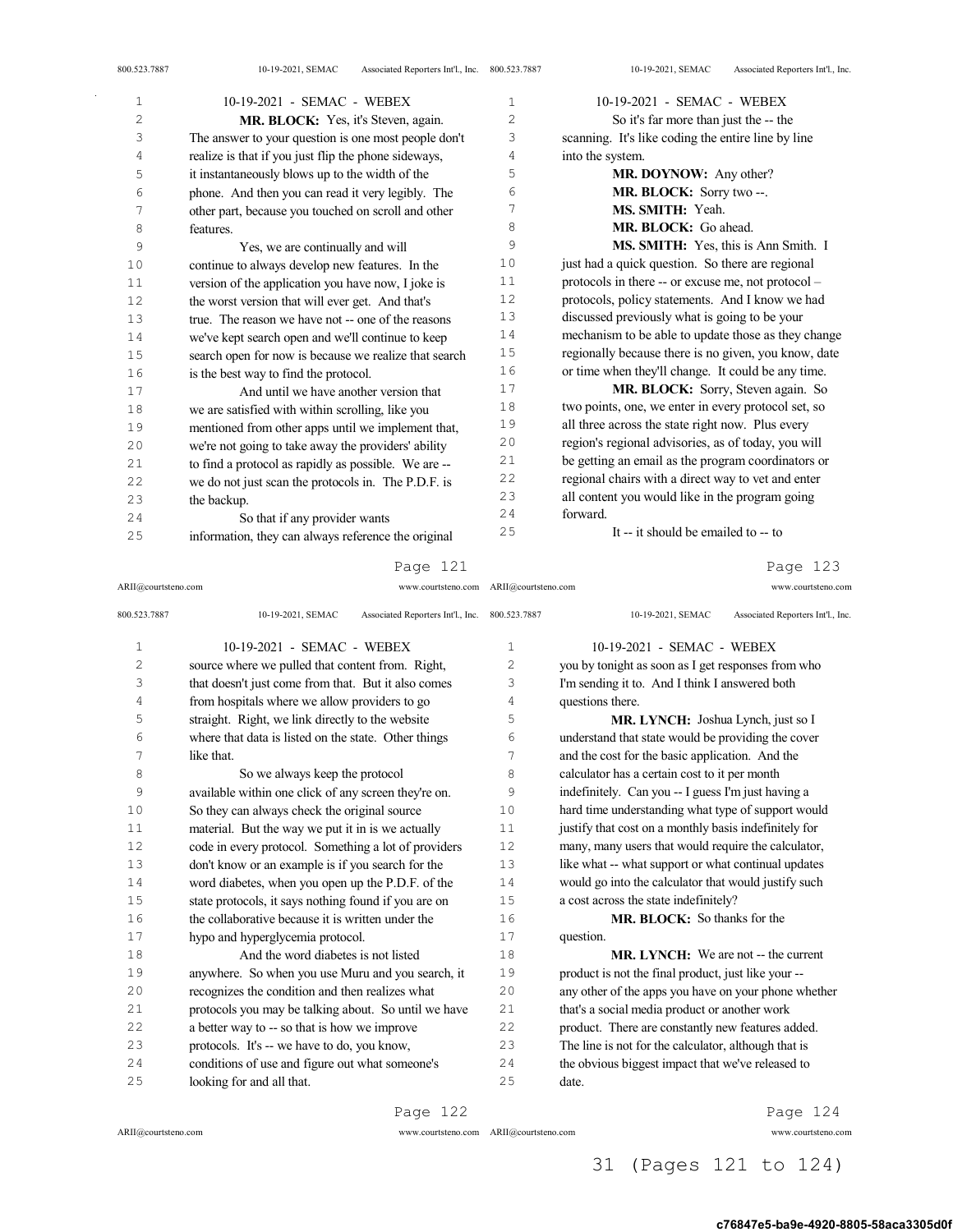| 1  | 10-19-2021 - SEMAC - WEBEX                            | 1   | 10-19-2021 - SEMAC - WEBEX                            |
|----|-------------------------------------------------------|-----|-------------------------------------------------------|
| 2  | And we're working on a ton of other                   | 2   | we're having a good track record so far of providing  |
| 3  | new features. And this includes support and           | 3   | features people love. So a lot of people have said    |
| 4  | everything else that we go along with its analytics   | 4   | that they were -- are happy to pay back costs, even   |
| 5  | and compliance and everything else that we're         | 5   | large-scale organizations so far just to increase     |
| 6  | planning to roll out and release going forward. So    | 6   | compliance across the organization for protocol work, |
| 7  | we have taken on a significant cost burden, to make   | 7   | SO.                                                   |
| 8  | sure that we can get this out to everyone.            | 8   | MR. WALTERS: I guess my question                      |
| 9  | And the state has been amazing, you                   | 9   | wasn't about what the features are and if they'll be  |
| 10 | know, working on making sure everyone has access.     | 10  | useful. I think they will be it was -- what if        |
| 11 | But the calculators not anywhere near the end goal    | 11  | people don't pay that cost. Are you still going to    |
| 12 | that we're providing, whether it's a different way to | 12  | be able to develop those features?                    |
| 13 | do the protocols, forums, notification compliance,    | 13  | MR. BLOCK: Yes, from our revenue                      |
| 14 | inboxes. There is a lot of other features coming out  | 14  | projections we continue to see that we'll be able to  |
| 15 | to help you as a body and the region's connect        | 15  | continue to add new features. Based on what we're     |
| 16 | directly with those providers and hospitals connect   | 16  | projecting is the total number of users across the    |
| 17 | directly with those providers. I'll plan to keep      | 17  | state that's going to buy it. In addition, there      |
| 18 | building those in as we go.                           | 18  | will be other new clients outside of New York.        |
| 19 | MR. WALTERS: Thanks. So the eight                     | 19  | And no matter what the feature is                     |
| 20 | dollars a month per user across the entire state get  | 20  | that's built, it gets delivered to all providers      |
| 21 | to the calculator today, but future functionality     | 21  | unless it's, you know, something military specific or |
| 22 | that is yet to be determined?                         | 22  | something like that.                                  |
| 23 | <b>MR. BLOCK:</b> That is yet to be                   | 23  | <b>MS. BOMBARD:</b> Instructor  my                    |
| 24 | announced, yes. But yeah, it's --and it's including   | 2.4 | question is actually for Ryan. I'm not sure how we    |
| 25 | -- there is other functions, right, the ability to    | 25  | started the partnership with Muru as a state entity.  |
|    |                                                       |     |                                                       |

ARII@courtsteno.com www.courtsteno.com

ARII@courtsteno.com www.courtsteno.com Page 127

| 800.523.7887   | 10-19-2021, SEMAC<br>Associated Reporters Int'l., Inc. 800.523.7887 |              | Associated Reporters Int'l., Inc.<br>10-19-2021, SEMAC |
|----------------|---------------------------------------------------------------------|--------------|--------------------------------------------------------|
| $\mathbf{1}$   | 10-19-2021 - SEMAC - WEBEX                                          | $\mathbf{1}$ | 10-19-2021 - SEMAC - WEBEX                             |
| $\overline{2}$ | call it those signs directly, the ability to enter                  | 2            | But my question is, particularly in the climate that   |
| 3              | any condition. And be able to find the exact                        | 3            | we're living in, in regard to ketamine and the         |
| 4              | protocol within a second even if that's slang or                    | 4            | controversy regarding dosing of ketamine.              |
| 5              | vernacular or something that is actually far more                   | 5            | And all of our other medications that                  |
| 6              | complex than the calculator built.                                  | 6            | are probably way more important than ketamine, how     |
| 7              | And something that we see is the                                    | 7            | are we as a state able to go forward with an app that  |
| 8              | reason why most providers are on it so much.                        | 8            | does not have a calculator at its baseline. So I       |
| 9              | MR. WALTERS: So I think that those --                               | 9            | guess I'm turning this a bit of -- a bit on its ear.   |
| 10             | those future features could be potentially very                     | 10           | I think that our responsibility as a state is to pay   |
| 11             | useful. But I guess my question is, what happens if                 | 11           | for that calculator.                                   |
| 12             | people say, I'm not going to pay a hundred dollars                  | 12           | It -- there may be other parts of this                 |
| 1.3            | per provider per year for this. And when you don't                  | 13           | app that we do not pay for. But I think at the very    |
| 14             | get that revenue, then are those features not going                 | 14           | least, if we're going to have a protocol app, it has   |
| 1.5            | to be available in the future?                                      | 1.5          | to have a dosage calculator in it. This is a huge      |
| 16             | MR. BLOCK: So we are charging for                                   | 16           | liability problem right. We all know this. And --      |
| 17             | some parts of our product, beyond our agreement with                | 17           | and above and beyond that this is a huge patient care  |
| 18             | the state. We are continually building out what we                  | 18           | problem.                                               |
| 19             | consider, you know, a really new way to interact with               | 19           | There is no excuse for us having an                    |
| 20             | protocols. And so we're testing a bunch of different                | 20           | app that does not add its baseline entity have a       |
| 21             | features to make sure that we can justify the price                 | 21           | calculator. That should not be an add on function.     |
| 22             | and the cost.                                                       | 2.2.         | And we should endorse that as a state and we should    |
| 23             | And so I don't know what happens if                                 | 23           | pay for it.                                            |
| 24             | every feature released in the future doesn't work or                | 24           | MR. WALTERS: I would agree with that,                  |
| 25             | no one particularly likes them. But it seems that                   | 25           | I think and -- and Ryan, I have no idea. We decided    |
|                | Page 126                                                            |              | Page 128                                               |

 $ARII@{\mbox{conrtsteno.com}}$ 

ARII@courtsteno.com www.courtsteno.com

32 (Pages 125 to 128)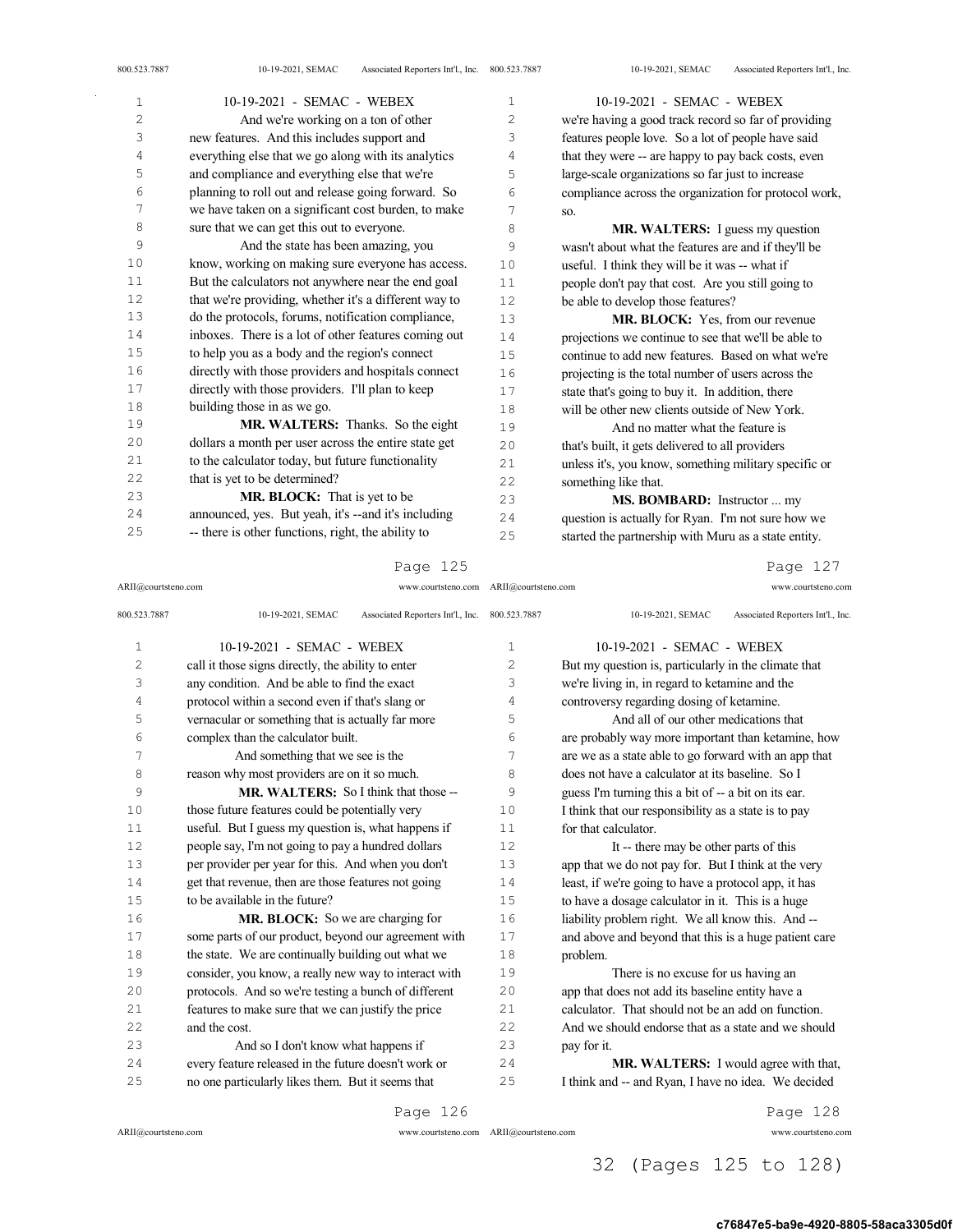| $\mathbf{1}$   | 10-19-2021 - SEMAC - WEBEX                            | 1              | 10-19-2021 - SEMAC - WEBEX                            |
|----------------|-------------------------------------------------------|----------------|-------------------------------------------------------|
| $\overline{c}$ | which app to go with and -- and no idea how much the  | $\overline{2}$ | happy to look at other things, happy to look at, you  |
| 3              | state is paying. But I think to report -- to -- to    | 3              | know, and -- and take this feedback. And -- and it's  |
| 4              | decide on utilizing an app, but then it's going to    | 4              | critical. And I will say many of the concerns that    |
| 5              | cost providers a hundred dollars a year for a basic   | 5              | you brought up is also echoed with the program        |
| 6              | feature that we think is important for calculations   | 6              | agencies that brought back. And I believe the         |
| 7              | and for the safety of our patients.                   | 7              | program agencies have brought back what the           |
| 8              | It seems like we've -- we've, you                     | 8              | individual providers and those that are out in the    |
| 9              | know, put this mandate -- unfunded mandate, right,    | 9              | field are saying.                                     |
| 10             | that's a term we always use, we essentially did that  | 10             | MR. DOYNOW: Any other comments?                       |
| 11             | by saying, here's the app. This is the only app you   | 11             | MR. CUSHMAN: Jeremy Cushman, Steve,                   |
| 12             | can use. And now it's going to cost you a hundred     | 12             | we -- we had met, I think it was back in June. And    |
| 13             | dollars a year, I think that that's, again for cause  | 13             | you had indicated that the program agencies would     |
| 14             | prohibitive for agencies.                             | 14             | soon have access to do those policies and so forth.   |
| 15             | And I would agree with Dr. Bombard                    | 15             | I want to confirm a date and time that the program    |
| 16             | that -- that if we're going down this road and we     | 16             | agencies will be able to upload and control the       |
| 17             | agree it is the best thing for our patients, then I   | 17             | policies and regional protocols that they have. When  |
| 18             | think that we should, as a state, pay for this        | 18             | will that he?                                         |
| 19             | calculator and this feature for all providers.        | 19             | MR. BLOCK: Sure, Steven again.                        |
| 20             | MR. GREENBERG: So I can tell you that                 | 20             | Today, you are -- you should be getting an email      |
| 21             | part of determination on -- on which route to go from | 21             | today from every program agency asking for a point of |
| 22             | the former collaborative to -- to this one, was       | 22             | contact, that will be -- have the authority to upload |
| 23             | looking at app development and long term              | 23             | and vet the application. There is a platform already  |
| 24             | sustainability to program and part of the problem     | 24             | built for it. And it's going out as soon as I get     |
| 25             | that we had with the -- not problem we had, but you   | 25             | those email contacts back from the bureau.            |

ARII@courtsteno.com www.courtsteno.com

### ARII@courtsteno.com www.courtsteno.com Page 131

| 800.523.7887   | Associated Reporters Int'l., Inc. 800.523.7887<br>10-19-2021, SEMAC |                | Associated Reporters Int'l., Inc.<br>10-19-2021, SEMAC |
|----------------|---------------------------------------------------------------------|----------------|--------------------------------------------------------|
| $\mathbf 1$    | 10-19-2021 - SEMAC - WEBEX                                          | 1              | 10-19-2021 - SEMAC - WEBEX                             |
| $\overline{c}$ | know, part of the -- some of the issues that came up                | $\overline{c}$ | It's already set and ready to go                       |
| 3              | with the collaborative app was sustainability                       | 3              | today. And we will -- we've been vetting all the       |
| $\overline{4}$ | development having a company that's actually focused                | 4              | sites and making sure everything was aligned with      |
| 5              | on maintaining the app opposed to where we ended up                 | 5              | your website. And so we are -- if there is any         |
| 6              | with frustrations in sometimes not being able to                    | 6              | issues, we will address them immediately.              |
| 7              | update the app as quickly as.                                       | 7              | MR. CUSHMAN: Okay. Again, I don't                      |
| 8              | Whether it be protocols updated, or                                 | 8              | understand the accountability part between MURU the    |
| 9              | just updates that need to happen because technology                 | 9              | state and our region who as -- as my colleague Dr.     |
| 10             | and app development. And so that was part of that                   | 10             | Bombard indicated that, you know, we -- we have an     |
| 11             | decision factor in, you know, when -- when we looked                | 11             | obligation to make sure that accurate information is   |
| 12             | at the three proposals that came in that evaluated                  | 12             | posted on that site that is being purchased and        |
| 13             | this one. We actually had a meeting right before                    | 13             | maintained in some extent by the bureau.               |
| 14             | this with the program agencies and got a lot of their               | 14             | And ultimately, the program agency and                 |
| 15             | feedback, who of course, our program agencies are an                | 15             | the REMAC statutory responsibility to promulgate       |
| 16             | extremely valuable resource to hear, you know, kind                 | 16             | accurate protocols. So given that it's seven months    |
| 17             | of what's going on in the field.                                    | 17             | since we had that conversation, I just -- we -- we     |
| 18             | And are taking a look at things from                                | 18             | just need to make sure that there is some              |
| 19             | their side as well, not the program agencies, but                   | 19             | accountability of this process given our               |
| 20             | each of the regions determine what is the best, you                 | 20             | responsibility under statute to promulgate those --    |
| 21             | know, long term scenario for the state and for the                  | 21             | those protocols. And only having one exclusive sole    |
| 22             | protocols. Keeping in mind prior to this, the only                  | 22             | source opportunity to do so.                           |
| 23             | thing that was available from the state was a P.D.F.                | 23             | MR. DOYNOW: Any other comments before                  |
| 24             | on our website.                                                     | 24             | we close?                                              |
| 25             | So that's what we've moved from. So                                 | 25             | MR. PHILIPPY: Mark -- yeah, sorry,                     |
|                |                                                                     |                |                                                        |

Page 130

ARII@courtsteno.com www.courtsteno.com

Page 132

ARII@courtsteno.com www.courtsteno.com

## 33 (Pages 129 to 132)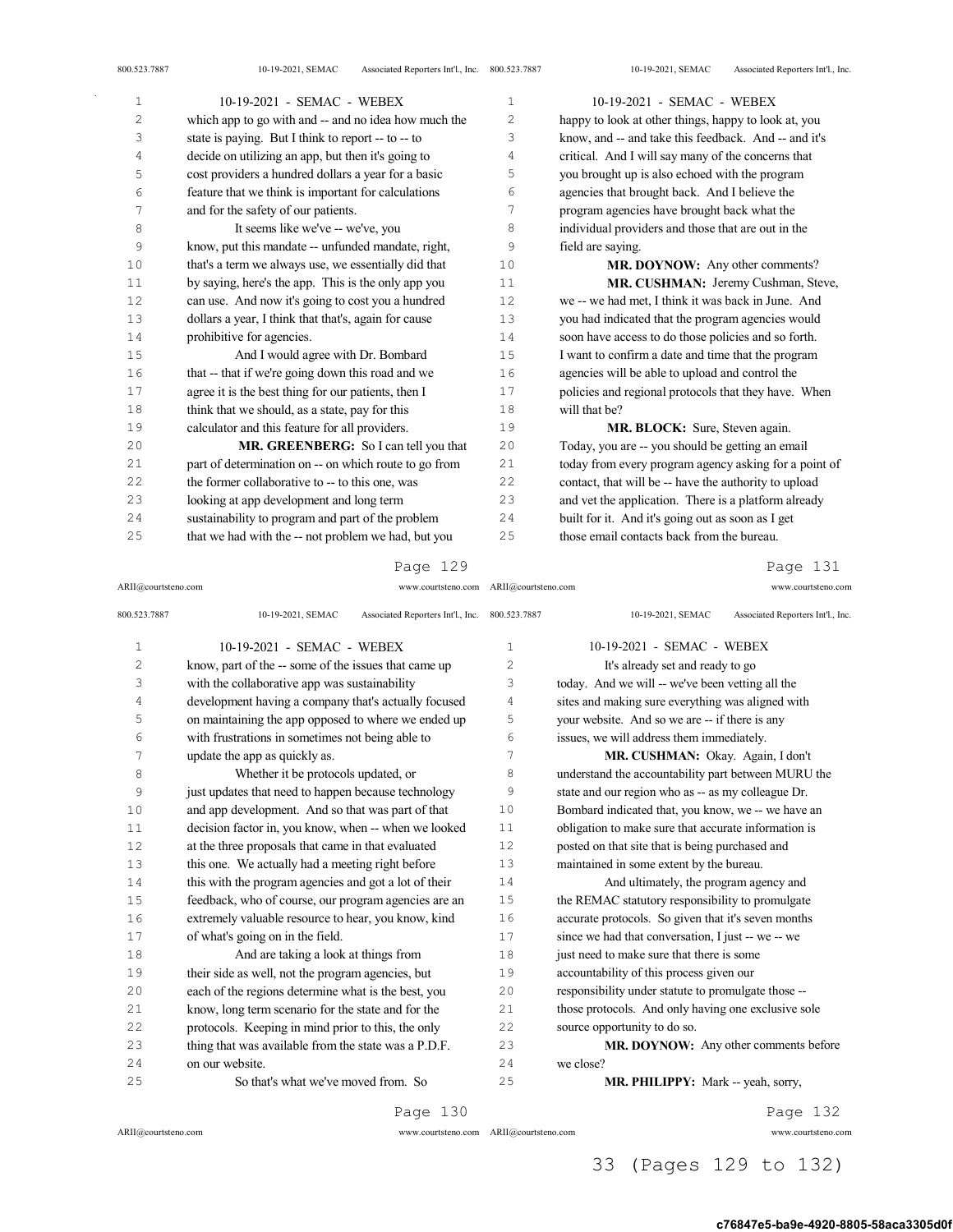| $\mathbf{1}$   | 10-19-2021 - SEMAC - WEBEX                            | 1              | 10-19-2021 - SEMAC - WEBEX                              |
|----------------|-------------------------------------------------------|----------------|---------------------------------------------------------|
| $\overline{c}$ | briefly, Mark Philippy. One of the things that had    | $\overline{c}$ | assigning to those hospitals, right.                    |
| 3              | come up in some -- prior discussions also was some of | 3              | And so all these -- these little                        |
| 4              | the information that had been drawn down from the     | 4              | pieces are also there. The last piece of this that I    |
| 5              | state website. So -- so what pro-form, I'm sure as    | 5              | should mention is there is a live chat in the app       |
| 6              | you were drawing information into the app, as I spoke | 6              | which allows people to ask questions directly back to   |
| 7              | with a number of physician colleagues in the system   | 7              | MURU. Usually it's about how to handle use of the       |
| 8              | have said that some of that information is not        | 8              | app. But we will be putting summaries and feeding       |
| 9              | entirely accurate or even useful.                     | 9              | that information back if it's anything other than how   |
| 10             | So for example, hospital capabilities                 | 10             | to technically use the app, back to the program         |
| 11             | I know is one hot button item. At that level that     | 11             | agencies and back to the state.                         |
| 12             | information is I remember - understand from speaking  | 12             | And that's all explained in the on                      |
| 13             | with you in the past is coming from the state         | 13             | boarding that we've included. So that way you will      |
| 14             | website. How do we curate that information? So        | 14             | be able to get that information sent back to you        |
| 15             | that's not program agency, that's not Regional        | 15             | whether or not we collected, whether or not just        |
| 16             | Medical Director, but some of that information is at  | 16             | stumbled upon to us rather than going straight to       |
| 17             | best misleading and potentially harmful.              | 17             | you.                                                    |
| 18             | MR. BLOCK: So I -- so I totally --                    | 18             | MR. PHILIPPY: Thank you, Steven, it -                   |
| 19             | it's Steven Block, again. I'm -- I totally agree      | 19             | - as a follow up for the director, who at the bureau    |
| 20             | with you, right. This is a -- this is a massive       | 20             | will be curator. Is that going to be you someone in     |
| 21             | undertaking to have all this data from all these site | 21             | the office, some direct person that -- that we can      |
| 22             | load or locations coming into one thing which is a    | 22             | discuss or $I - I$ just $- I$ guess for the $-$ for the |
| 23             | phenomenal resource to the provider. But only if we   | 23             | physicians here but also for the providers, is there    |
| 24             | can properly do it.                                   | 24             | a point of contact?                                     |
| 25             | The short answer is within the thing                  | 25             | MR. GREENBERG: So coming out from the                   |

ARII@courtsteno.com www.courtsteno.com ARII@courtsteno.com www.courtsteno.com

Page 135

| 800.523.7887   | Associated Reporters Int'l., Inc. 800.523.7887<br>10-19-2021, SEMAC |              | 10-19-2021, SEMAC<br>Associated Reporters Int'l., Inc. |
|----------------|---------------------------------------------------------------------|--------------|--------------------------------------------------------|
| $\mathbf{1}$   | 10-19-2021 - SEMAC - WEBEX                                          | $\mathbf{1}$ | 10-19-2021 - SEMAC - WEBEX                             |
| $\overline{c}$ | that we've been -- within the product we're sending                 | 2            | meeting prior to this, I would say that currently      |
| 3              | out today to all the program agencies includes a list               | 3            | right now it's going to be myself and Smith and we'll  |
| $\sqrt{4}$     | of every hospital within your region with a detailed                | 4            | coordinate with Steven Block. And Dr. Cushman to       |
| 5              | list. And if there is any errors in there, we log                   | 5            | your side you know, in -- in the soul app, this is     |
| 6              | them and immediately send them to the state.                        | 6            | the app that the state has chosen to go with.          |
| 7              | Obviously, different hospital data                                  | 7            | But it's not a soul app, if a region                   |
| 8              | will be able to be put in right was controlled by the               | 8            | chose to have their own or something different. This   |
| 9              | state or the region or the local -- or the local                    | 9            | is the same way the collaborative had theirs we        |
| 10             | hospital itself. And so we need to work through                     | 10           | wouldn't stop anything else. This is the choice that   |
| 11             | that. The real answer is -- is that it's been --                    | 11           | we took as a statewide initiative in order to have     |
| 12             | it's a real process that we're going to have to                     | 12           | all the protocols in all the different regions and     |
| 13             | continue to strengthen the partnership with in order                | 13           | everything in it.                                      |
| 14             | to make sure that every -- every resource that can                  | 14           | MR. DOYNOW: Any other comments?                        |
| 15             | help keep it all calm, you know, up to date and                     | 15           | Okay. I thank you all for being here. I apologize      |
| 16             | working is really hard.                                             | 16           | that we ran over here a considerable amount of time.   |
| 17             | I will say one additional piece of                                  | 17           | I do not have the January dates yet for our next       |
| 18             | that as an example, is the program agencies or                      | 18           | meeting. When we have them, the state will let us      |
| 19             | regions that border other states, right, with their                 | 19           | know. And hope to see everybody at vital signs. Can    |
| 20             | requests to get hospitals from just outside the                     | 20           | I have a motion to adjourn? So moved.                  |
| 21             | state, right. That's a process we have to discuss                   | 21           | MR. GREENBERG: Wait a second.                          |
| 22             | with the bureau now on how do we put those hospitals                | 22           | MR. DOYNOW: All right, everybody in                    |
| 23             | in without and also get some sort of indication from                | 23           | favor?                                                 |
| 24             | this board or the bureau, whoever is making the                     | 24           | <b>MR. GREENBERG:</b> I'm sure.                        |
| 25             | determination of what capabilities we should be                     | 25           | MR. DOYNOW: Right, have a good                         |
|                |                                                                     |              |                                                        |

Page 134

ARII@courtsteno.com www.courtsteno.com

Page 136

ARII@courtsteno.com www.courtsteno.com

## 34 (Pages 133 to 136)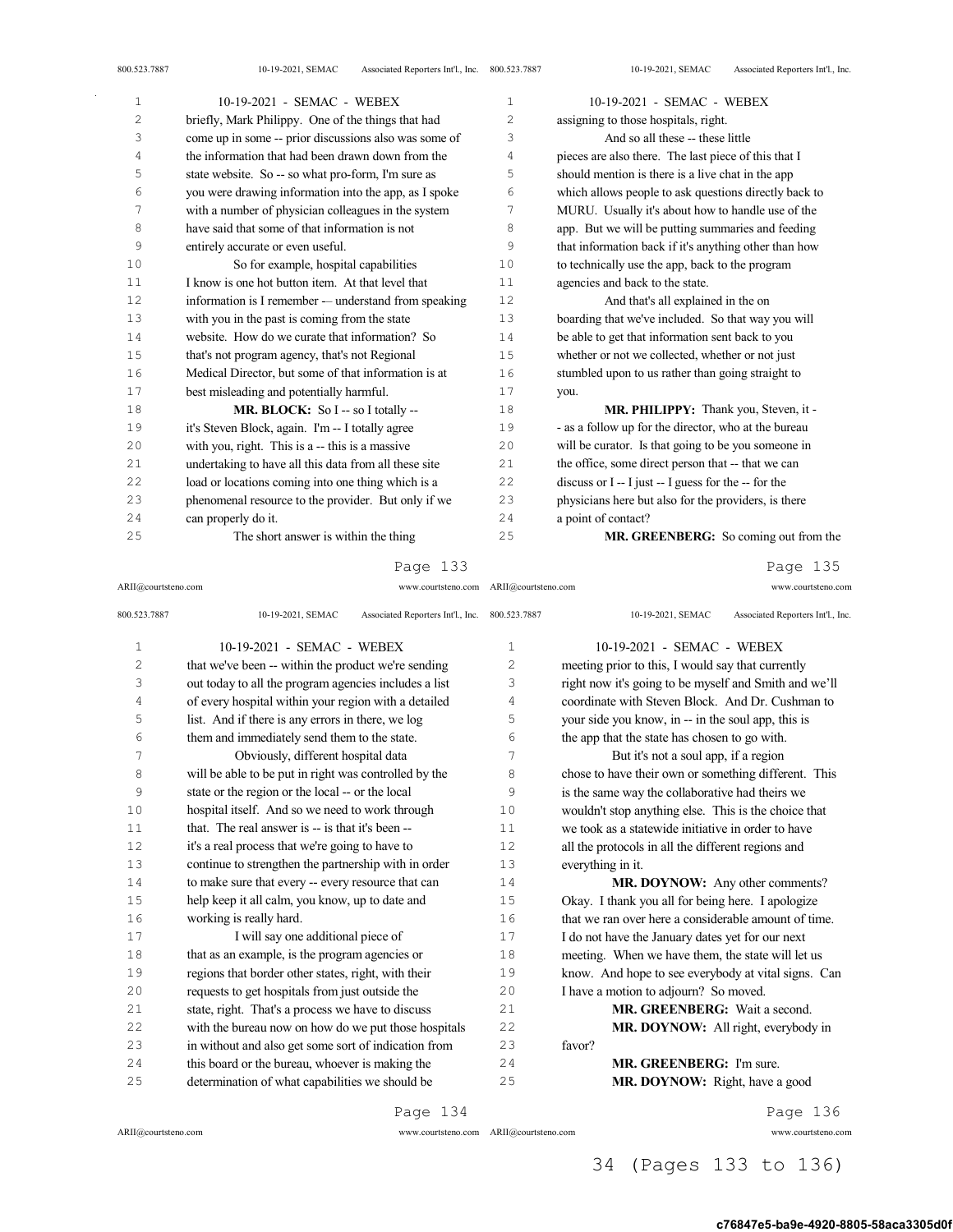| 1<br>$\overline{c}$<br>3<br>$\overline{4}$<br>5<br>$\sqrt{6}$<br>$\boldsymbol{7}$<br>$\,8\,$<br>$\mathsf 9$<br>$10$<br>11<br>12<br>13<br>14<br>15<br>16<br>17<br>18<br>19<br>20<br>21<br>22<br>23<br>24 | 10-19-2021 - SEMAC - WEBEX<br>evening.<br>(Off the record, 5:00 p.m.)<br>(The proceeding concluded.) | $\mathbf{1}$<br>$\overline{c}$<br>3<br>$\overline{4}$<br>5<br>6<br>$7\overline{ }$<br>8<br>9<br>10<br>11<br>12<br>13<br>14<br>15<br>16<br>17<br>18<br>19<br>20<br>21<br>22<br>23 | 10-19-2021 - SEMAC - WEBEX<br>STATE OF NEW YORK<br>I, BECKY FOSTER, do hereby certify that the foregoing was<br>reported by me, in the cause, at the time and place, as<br>stated in the caption hereto, at Page hereof; that the<br>foregoing typewritten transcription consisting of pages 1<br>through 138, is a true record of all proceedings had at<br>the hearing.<br>IN WITNESS WHEREOF, I have hereunto subscribed<br>my name, this the 9th day of November, 2021.<br>BECKY FOSTER |
|---------------------------------------------------------------------------------------------------------------------------------------------------------------------------------------------------------|------------------------------------------------------------------------------------------------------|----------------------------------------------------------------------------------------------------------------------------------------------------------------------------------|---------------------------------------------------------------------------------------------------------------------------------------------------------------------------------------------------------------------------------------------------------------------------------------------------------------------------------------------------------------------------------------------------------------------------------------------------------------------------------------------|
| 25                                                                                                                                                                                                      |                                                                                                      | 24<br>25                                                                                                                                                                         |                                                                                                                                                                                                                                                                                                                                                                                                                                                                                             |
|                                                                                                                                                                                                         | Page 137                                                                                             |                                                                                                                                                                                  | Page 139                                                                                                                                                                                                                                                                                                                                                                                                                                                                                    |
| ARII@courtsteno.com                                                                                                                                                                                     | www.courtsteno.com ARII@courtsteno.com                                                               |                                                                                                                                                                                  | www.courtsteno.com                                                                                                                                                                                                                                                                                                                                                                                                                                                                          |
| 800.523.7887                                                                                                                                                                                            | 10-19-2021, SEMAC<br>Associated Reporters Int'l., Inc.                                               |                                                                                                                                                                                  |                                                                                                                                                                                                                                                                                                                                                                                                                                                                                             |
| $\mathbf 1$<br>$\overline{c}$<br>$\mathfrak{Z}$<br>$\sqrt{4}$<br>5<br>6<br>7<br>8<br>9<br>10<br>$11\,$<br>12<br>13<br>14<br>15<br>16<br>$17$<br>18<br>19<br>20<br>21<br>22<br>23<br>24<br>25            | 10-19-2021 - SEMAC - WEBEX                                                                           |                                                                                                                                                                                  |                                                                                                                                                                                                                                                                                                                                                                                                                                                                                             |

800.523.7887 10-19-2021, SEMAC Associated Reporters Int'l., Inc. 800.523.7887 10-19-2021, SEMAC Associated Reporters Int'l., Inc.

 $\bar{z}$ 

Page 138

ARII@courtsteno.com www.courtsteno.com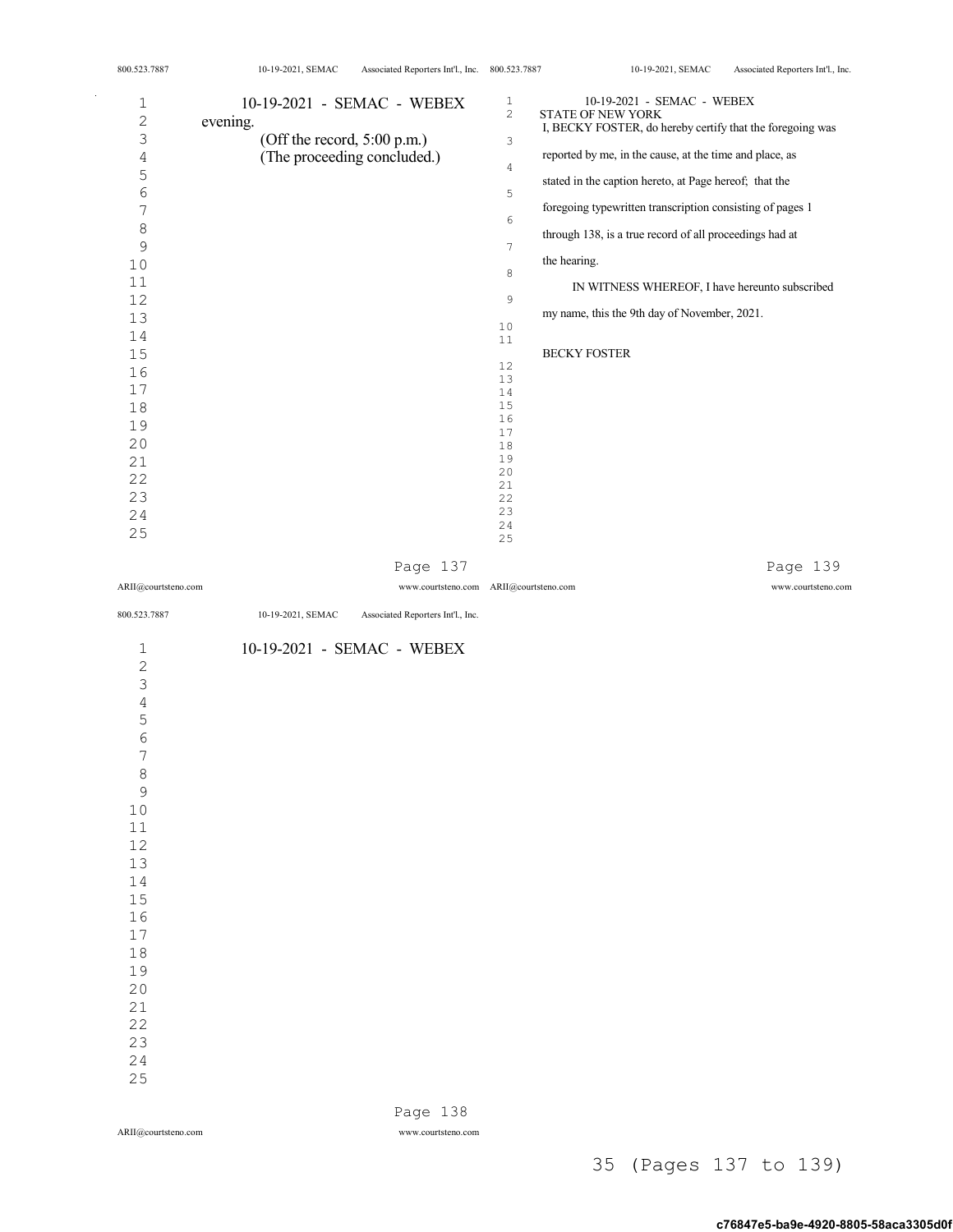|                                                  | additional 22:14 24:20 25:19                                      |
|--------------------------------------------------|-------------------------------------------------------------------|
| A                                                | 62:7 117:15 118:2,7 134:17                                        |
| A.L.S 49:6 107:12, 14 113:14, 15                 | address 4:7 27:12, 13 32:5 76:7                                   |
| 113:16,21                                        | 106:20 132:6                                                      |
| A.M.G.s 33:10                                    | addressed 35:9                                                    |
| <b>A.M.T</b> 31:16 114:14                        | addressing27:7                                                    |
| A.T.V107:24                                      | adjourn 136:20                                                    |
| ability 28:6 34:3, 10 49:3 69:25                 | administration $12:4$ , 8                                         |
| 114:13 116:3 117:5 118:13<br>121:20 125:25 126:2 | Adolescent 35:18                                                  |
| <b>able</b> 4:9 $14:23$ 15:20 23:4 25:4          | adolescents 36:20 103:2                                           |
| 25:22 26:12 27:3,11 30:8                         | $\texttt{adopt88:3}$                                              |
| 52:12 62:11 63:9 72:10 73:5,6                    | adopting 104:23                                                   |
| 73:14 74:21, 22, 24 75:16 104:5                  | adult120:11                                                       |
| 104:6 109:9 114:11 117:7,9                       | adults 36:2                                                       |
| 123:14 126:3 127:12,14 128:7                     | advance $85:6$                                                    |
| 130:6 131:16 134:8 135:14                        | <b>advanced</b> $18:12$ $48:17$                                   |
| absolutely $29:24$ $44:11$ $97:9$                | advice $77:14$                                                    |
| 116:2                                            | advise $43:20$                                                    |
| abuse $22:15$                                    | advisories 123:20                                                 |
| academy 30:6 35:18                               | advisory 77:8                                                     |
| accept 79:13 97:16,18 102:7                      | advocate $90:15,16$                                               |
| accepted 24:3 102:13                             | affect 23:3 27:24 38:6                                            |
| access 74:16 84:12 86:2 114:6                    | affirmatively 101:20                                              |
| 114:12 116:2 117:5 125:10                        | $\texttt{afford}\,86:24$                                          |
| 131:14                                           | afternoon 4:19 6:21 31:5 37:20                                    |
| accessing 113:5, 6 114:11                        | age 36:21,21                                                      |
| $\texttt{accompanied}\,84\!:\!7\text{,}16$       | agencies 9:23 11:4 12:11 13:23<br>15:11, 14 22:23, 24 23:11 48:18 |
| accountability 132:8, 19                         | 48:19 58:17 61:6 71:14 72:23                                      |
| accreditation 34:13                              | 74:6,12 107:10 108:3,6,10,12                                      |
| accurate 132:11, 16 133:9                        | 113:11 114:20,23 115:25 119:2                                     |
| accurately 15:20                                 | 129:14 130:14, 15, 19 131:6, 7                                    |
| achieve $13:5$<br>achieved 21:20                 | 131:13,16 134:3,18 135:11                                         |
| acknowledgement 60:13 61:2,12                    | agency 12:14, 18, 22 14:25 18:17                                  |
| action $37:21,23$ $40:16,19$ $43:14$             | 23:17 70:24 107:4,10 110:4,8                                      |
| 76:5                                             | 117:15, 22, 23 118:3, 13, 24                                      |
| actions 93:23                                    | 131:21 132:14 133:15                                              |
| activated 113:5                                  | agenda 31:6 33:8 105:24, 25                                       |
| $\texttt{actively} 37:2$ 48:25                   | 106:3                                                             |
| activities 9:8,13                                | agent109:15                                                       |
| activity 115:17                                  | aggregation 115:23                                                |
| actual 103:22                                    | agitation 35:12,16                                                |
| add $41:18$ $46:19$ $52:12$ $74:9$               | ago 26:21 29:19 35:8 56:6                                         |
| 78:15 88:19,24,24 94:9 96:15                     | agree 46:3 51:11 57:20 69:19                                      |
| 98:18 117:12 120:4 127:15                        | 70:22 85:16 88:19 128:24                                          |
| 128:20,21                                        | 129:15,17 133:19                                                  |
| added 19:12, 15 107:19, 21 124:22                | agreed $41:14$<br>agreement 38:4 60:8 116:17                      |
| adding 12:7 94:3, 18 98:7                        | 126:17                                                            |
| addition 41:2 72:19 127:17                       | <b>ahead</b> $50:4$ 64:23 80:14 83:3, 20                          |
|                                                  |                                                                   |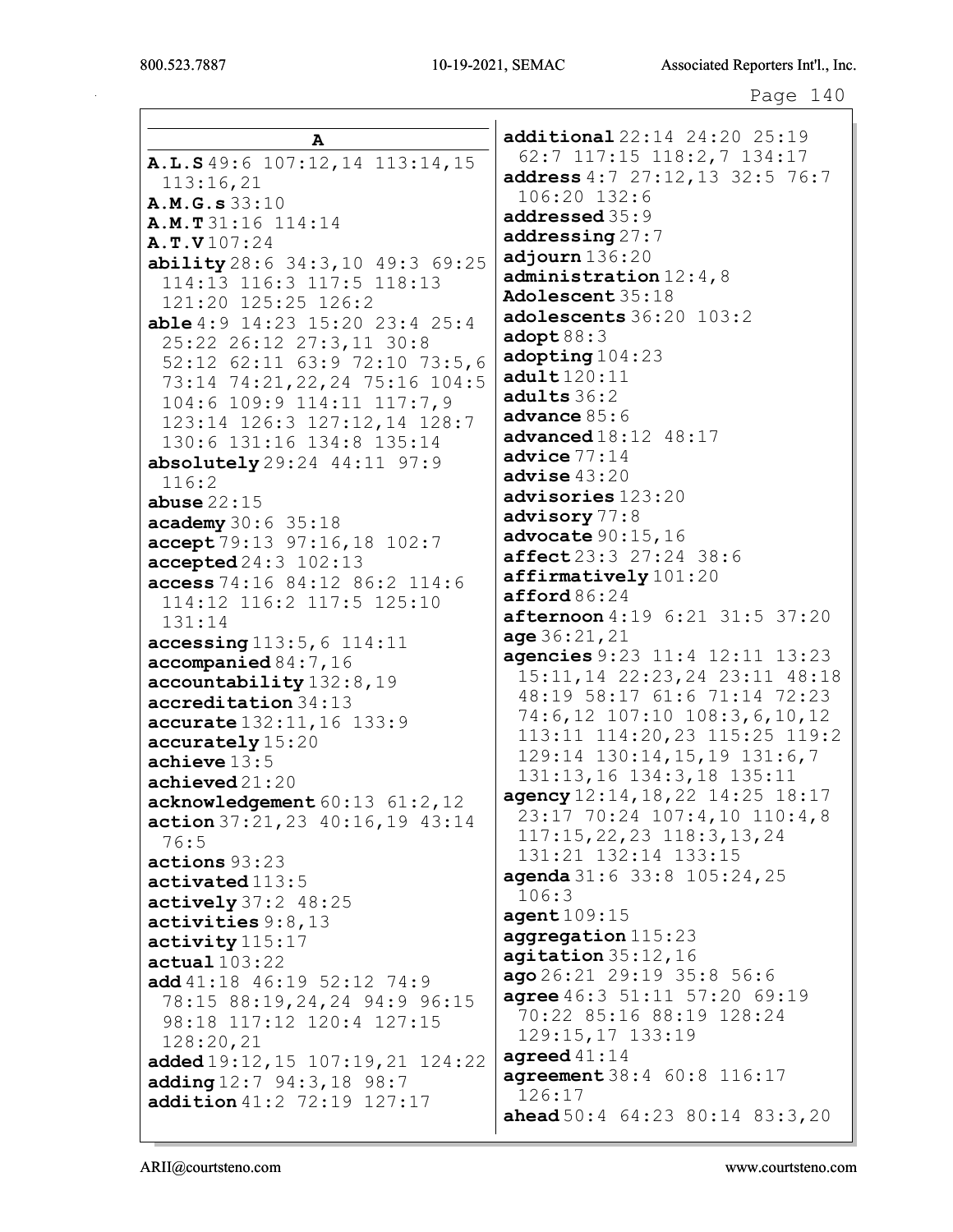800.523.7887

89:7 106:15 123:8 aid  $94:8$ **Aiden**  $2:17$  6:20,23  $air108:19 109:2$  $airway 109:5, 8 111:6, 7, 9$ alarming  $68:14$ **ALAXANDER 2:18** Albany 48:12, 16  $\texttt{alert21:10}$ Alexandro  $4:21,22$ Alexandrou 2:11 38:21, 22 41:20 41:21 44:2,3 75:22 99:9,10,12 align  $9:10$ aligned  $132:4$ allaying  $85:9$ Allegiance  $4:12,13$ alleviate  $93:19$ allow 13:9, 12 23:23 38:12 54:21 62:9 111:4 118:12 122:4 allowed  $103:20$ allows 27:14 62:3 115:2 135:6 alphabetically 119:24 alternate  $111:9$ **alternative**  $25:2$   $27:23$   $55:25$ 56:5,6 69:24 88:12 107:20 alternatives  $11:25$   $63:18$  $amazing 19:6 34:22 125:9$  $amazinqly82:6$ **ambulance**  $53:24$   $55:3$   $62:17$ , 23 65:13 120:25 ambulances  $60:23$  70:16 71:5 amend  $92:13$   $95:18$ amendment  $95:2$ America  $4:14$ **American** 35:18 89:11, 15 ammunition 93:17 amount  $35:13, 14$   $61:19$   $113:20, 21$ 115:22 136:16 **Amy** 2:3 16:3, 4 35:4 68:6 84:22 analytic 73:2 analytics  $125:4$ analyzed  $26:18$ and/or  $92:14$   $94:20$ Ann  $3:15$  123:9 anniversary  $107:8$ announced  $125:24$ annual  $108:5$ answer 26:2 37:11 55:12 65:22 112:25 114:2 115:18,21 117:20 121:3 133:25 134:11

answered  $124:3$ answering  $85:5$ anticipate 86:23 anybody 7:15 23:16 26:5 37:13 45:22 47:15 49:11, 17, 22 65:21 98:8 102:7 105:20 106:18  $114:3$ anymore  $90:20$ apologize 29:10 136:15 app 111:21 113:6, 6 114:6 115:11 116:22 118:22 120:9,10 128:7  $128:13, 14, 20$   $129:2, 4, 11, 11, 23$ 130:3,5,7,10 133:6 135:5,8,10  $136:5,6,7$ apparatus 58:20 appealed 35:25 appear  $92:12$ **APPEARANCES 2:2** applaud $11:21$  $applaudinq64:25$ application 105:4 111:18 115:13 121:11 124:7 131:23 apply  $32:24$ **appreciate**  $11:21$   $75:15$   $111:13$  $112:24$ appreciated  $60:2$ approach 35:15 64:5 70:25 71:12 approached 119:9 appropriate  $46:15$   $60:13$   $74:13$ appropriately 104:13  $approwal 7:14 30:12$ approve  $37:24$  40:19 approved 29:15, 19 108:11, 12 approximately 86:19 apps  $121:19$   $124:20$ area  $9:24$  10:8 22:13 48:16 60:22 62:8,17 113:25 areas  $9:20$  26:14 51:3,19 64:2 67:8 110:19  $\arcsin$ 't  $18:5$ arena  $92:25$  $\arcsin 120:12$  $\arrival$  47:4 ART  $2:18$ Article  $57:12$ asked 16:3, 4 85:20 93:22 103:16 **asking** 36:15 84:3 131:21 assign $107:9$ assigned  $107:24$ assigning  $135:2$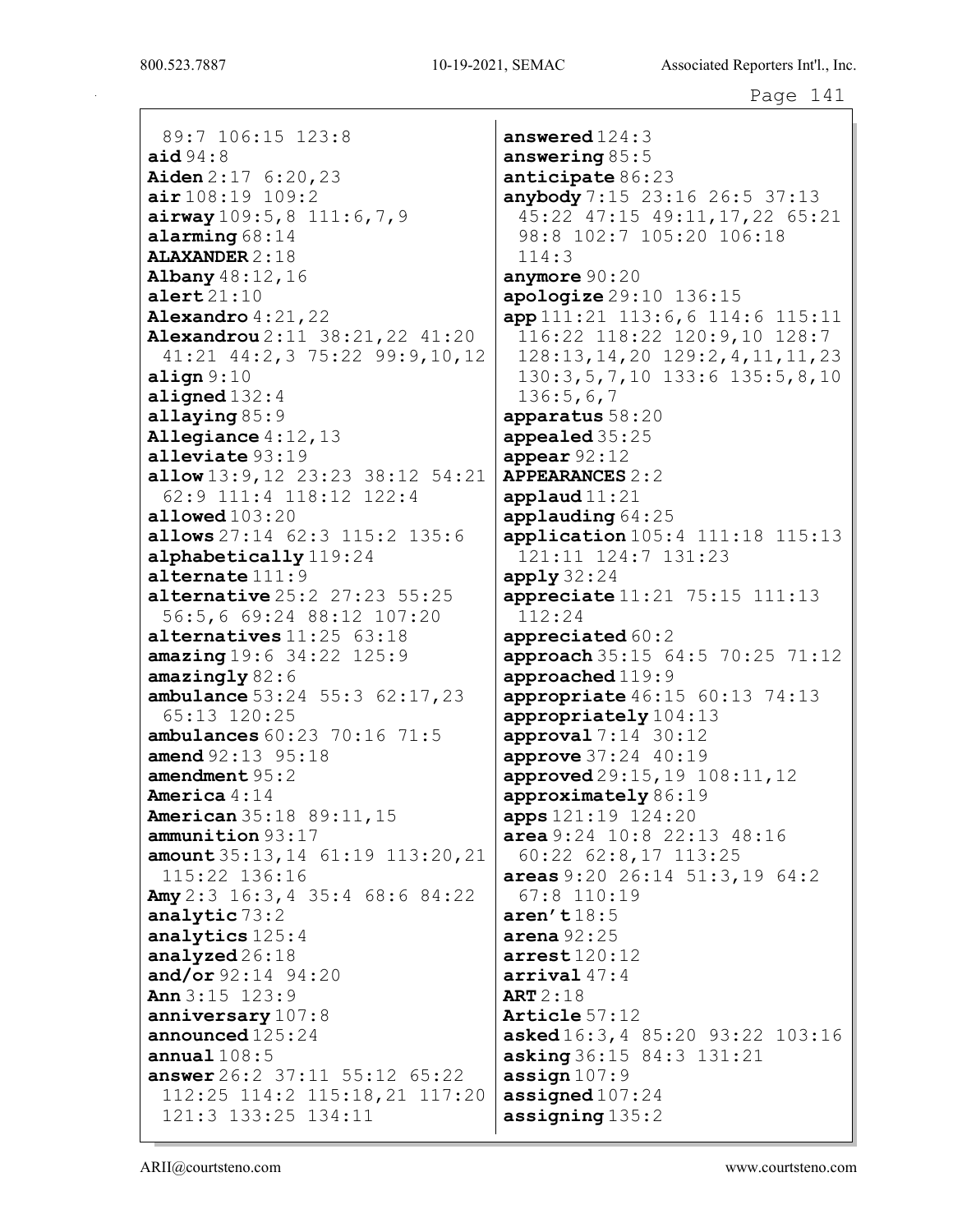assist 48:15 58:7 107:15 assistance 21:11 assisting 32:18 associated 106:6 Association 89:12,16,16 associations 58:22 59:16 assuring 29:11 asymptomatic 37:2 asynchronous 34:19 attempting 104:14 111:5 attempts  $111:5,8$ attend 17:13,14 63:6 attending 68:9 attention 68:17 audit 32:3 109:22 audited 110:23 augmented 34:12 authority 131:22 automatic 107:22 availability 60:24 available 47:12 60:23 79:15 91:9 96:18 103:7 122:9 126:15 130:23 average 108:22 aware 35:24 66:13,21 67:5 69:11 awareness 72:10 Aye 7:25

B B.L.S 14:7 47:20 113:14,17,21 back 4:7 8:22,25 9:10 13:11 15:19 24:6,8 27:15 47:13 48:7 52:23 54:13,15,20 57:4 62:10 62:17,24 70:13 72:22 80:20 94:12 104:17 115:8,12 116:3 116:13 120:24 127:4 131:6,7 131:12,25 135:6,9,10,11,14 backing  $71:7,8$ backlog 30:2 backup 121:23 bad 68:23 bagged  $109:6$ BAGOZZI 2:10 balance 70:2 **balancing** 56:22, 22 70:10 **band** 76:6 bandwidth 9:9 Bart 2:13 4:23,24,24 38:23,24 41:22,23,23 44:4,5,5 64:8,8 64:21,21,23,24 80:12,14,15

90:4 93:12 99:13,14,14,15,16 106:7 111:21,23 112:2,7,10,17 Barton 91:25 Barzilay 3:5 6:24 **based** 35:17 47:2 48:14 63:3 76:15 79:14 88:7 93:16 117:23 127:15 baseline 128:8,20 basic 48:18 85:4 124:7 129:5 basically 49:15 basis 10:17 11:13 79:19 124:11 batches 113:9 battle 90:14 BECKY 139:2,11 becoming  $11:5$   $51:10$ **bed** 61:8 **beds**  $54:22$   $60:19$   $61:9$ **began**  $107:12,17$ beginning 34:17 116:23 **behalf** 65:3 90:16,24 91:5 BEHRENS 3:12 belief 87:12 **believe** 20:10 29:25 45:21 48:25 49:14 54:9 74:7 81:8,16 82:14 82:19 84:12 86:19 87:9 88:7 91:16 93:7 95:13 100:22,22 102:11 131:6 BEN 2:19 BEN-ELI 2:23 beneficial 17:2 benefits 10:22 benzodiazepines 40:23 Berkowitz 2:7 4:25 5:2 38:25 39:2 41:24,25 44:6,7 83:14,14 99:17,18,18,19,21,23,23,24 Berry 3:11 5:3,3,4 39:3,4 42:2 42:3 44:8,9 64:10,18 77:19,21 77:21 82:16,17 83:5 97:18 99:25 100:2 best 34:9 45:25 51:20 53:6,10 53:14 64:5 97:20 98:19 121:16 129:17 130:20 133:17 beta 22:5,8,16,16 **BETH** 2:19 better 10:8 57:16,19 103:15 119:21 122:22 beyond 74:7 126:17 128:17 **bid** 62:13  $big 114:10$ bigger 68:3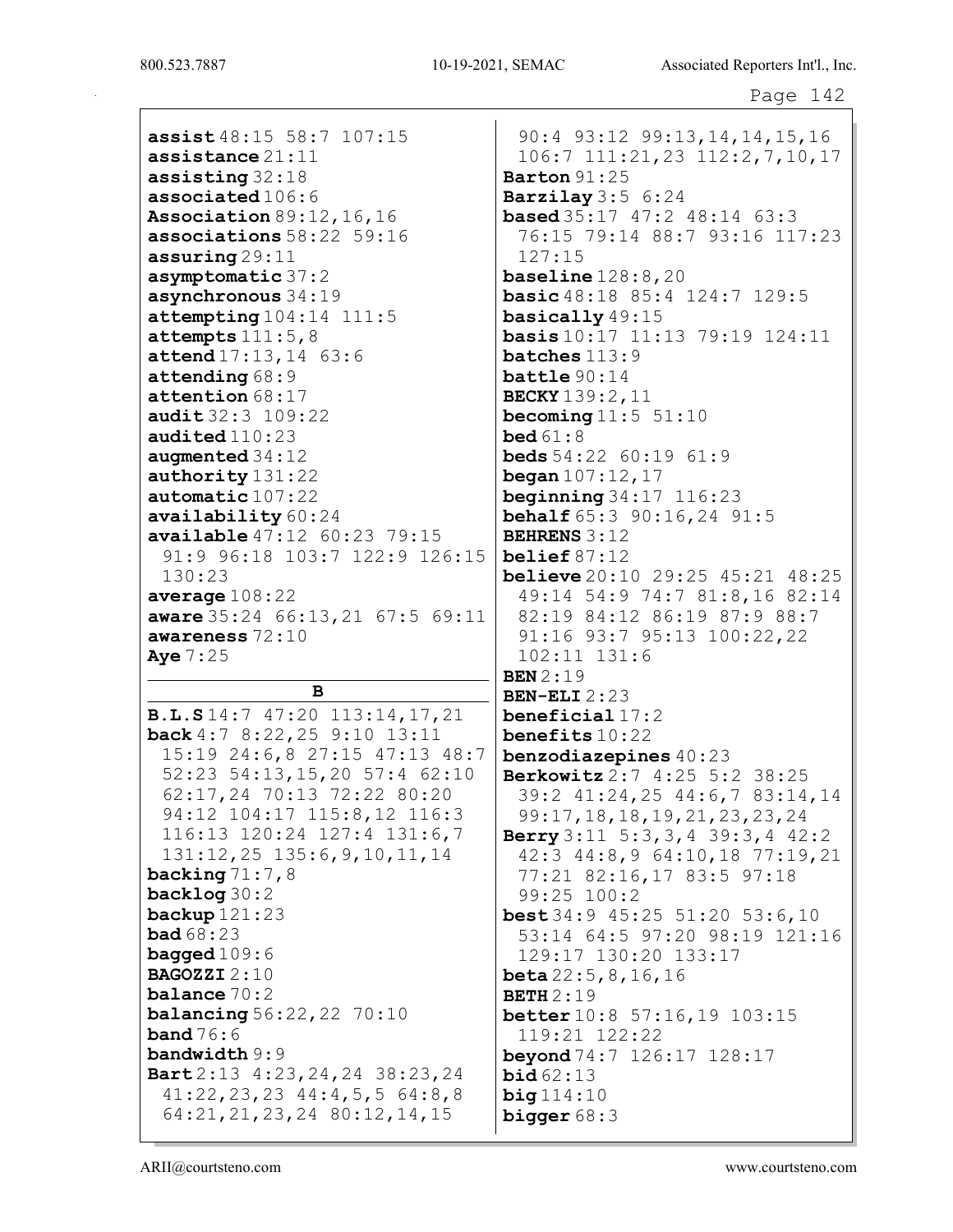| <b>biggest</b> $15:8$ 24:11 53:16 124:24<br>$bit10:8$ 13:9 19:12 20:18 21:2<br>25:8 30:4 33:9,17 49:12 66:3<br>66:5 83:10 128:9,9<br>Block $3:15$ 112:22, 23 114:4, 7, 9<br>115:6,20,20 116:21 117:19<br>118:11 119:7,19 121:2 123:6,8<br>123:17 124:16 125:23 126:16<br>127:13 131:19 133:18,19 136:4 | <b>BRYAN</b> 2:21<br>$\texttt{Buffalo11:2}$<br><b>building</b> 114:16 115:21 125:18<br>126:18<br><b>built</b> 118:21 126:6 127:20<br>131:24<br>bulk $74:11$<br>bullet 75:20<br>bunch $126:20$ |
|--------------------------------------------------------------------------------------------------------------------------------------------------------------------------------------------------------------------------------------------------------------------------------------------------------|-----------------------------------------------------------------------------------------------------------------------------------------------------------------------------------------------|
| <b>BLOCKER 3:8</b>                                                                                                                                                                                                                                                                                     | <b>burden</b> $51:25$ $125:7$                                                                                                                                                                 |
| blow $120:17$                                                                                                                                                                                                                                                                                          | burdens $65:7$                                                                                                                                                                                |
| blown $120:23$                                                                                                                                                                                                                                                                                         | <b>bureau</b> $8:12$ $9:5$ $12:8$ $15:19$                                                                                                                                                     |
| blows $121:5$                                                                                                                                                                                                                                                                                          | 19:21 20:7 21:4,14 23:12 25:8                                                                                                                                                                 |
| <b>board</b> $58:4$ $134:24$                                                                                                                                                                                                                                                                           | 28:8 31:7,23 32:4,10,20,22                                                                                                                                                                    |
| <b>boardable</b> $32:9$ $33:7,14$                                                                                                                                                                                                                                                                      | 33:14 43:20 48:23 50:15 60:11                                                                                                                                                                 |
| boarding $135:13$                                                                                                                                                                                                                                                                                      | $61:4, 11, 16$ $65:10, 23$ 72:4                                                                                                                                                               |
| <b>bodies</b> 90:9 119:11                                                                                                                                                                                                                                                                              | 76:18 131:25 132:13 134:22,24<br>135:19                                                                                                                                                       |
| <b>body</b> $38:15$ 50:7 54:5 55:15,19<br>78:6,24 80:7 84:6 88:21 89:25                                                                                                                                                                                                                                | <b>burn</b> $46:25$ $47:4$                                                                                                                                                                    |
| 90:8 118:19 125:15                                                                                                                                                                                                                                                                                     | business $47:19$ $48:8$                                                                                                                                                                       |
| <b>Bombard</b> $5:4, 5$ 39:5, 6 42:4, 5                                                                                                                                                                                                                                                                | busy $65:16$                                                                                                                                                                                  |
| $44:10, 11$ $100:3, 4, 4$ $114:5, 8, 8$                                                                                                                                                                                                                                                                | <b>button</b> 84:4 90:6 133:11                                                                                                                                                                |
| 117:17,17 127:23 129:15                                                                                                                                                                                                                                                                                | buy 127:17                                                                                                                                                                                    |
| 132:10                                                                                                                                                                                                                                                                                                 | bylaws 102:12, 16                                                                                                                                                                             |
| border $134:19$                                                                                                                                                                                                                                                                                        |                                                                                                                                                                                               |
|                                                                                                                                                                                                                                                                                                        |                                                                                                                                                                                               |
| bottleneck 54:20                                                                                                                                                                                                                                                                                       | C                                                                                                                                                                                             |
| bottlenecks 50:11                                                                                                                                                                                                                                                                                      | C.C107:14                                                                                                                                                                                     |
| bounds $90:18$                                                                                                                                                                                                                                                                                         | C.D.C91:4                                                                                                                                                                                     |
| <b>BRANDT</b> $2:22$                                                                                                                                                                                                                                                                                   | C.E.0112:23                                                                                                                                                                                   |
| <b>BRAUNER</b> $2:21$                                                                                                                                                                                                                                                                                  | C.E.O.s 68:14                                                                                                                                                                                 |
| breakdown $117:14$                                                                                                                                                                                                                                                                                     | C.I.C32:16, 17, 18                                                                                                                                                                            |
| breath $109:25$<br><b>BREAULT</b> $2:18$                                                                                                                                                                                                                                                               | C.I.C.s 31:12 32:6, 11, 13, 14<br>C.I.U31:10                                                                                                                                                  |
| BRETT $2:20$                                                                                                                                                                                                                                                                                           | C.L.I31:11                                                                                                                                                                                    |
| Brian 2:4, 20, 21 3:11 40:10                                                                                                                                                                                                                                                                           | C.M.E32:3                                                                                                                                                                                     |
| Brian's $38:19$                                                                                                                                                                                                                                                                                        | calc113:15                                                                                                                                                                                    |
| brief $13:10$                                                                                                                                                                                                                                                                                          | calculations 129:6                                                                                                                                                                            |
| briefly $133:2$                                                                                                                                                                                                                                                                                        | calculator 117:18 118:21 124:8                                                                                                                                                                |
| <b>bring</b> $13:2$ $22:22$ $25:9$ $37:22$                                                                                                                                                                                                                                                             | 124:12, 14, 23 125: 21 126: 6                                                                                                                                                                 |
| 38:3,20 45:20 46:6 61:9 62:7                                                                                                                                                                                                                                                                           | 128:8, 11, 15, 21 129:19                                                                                                                                                                      |
| 63:16 71:22 76:23 77:9 82:17                                                                                                                                                                                                                                                                           | calculators 117:10 125:11                                                                                                                                                                     |
| 85:11 102:9                                                                                                                                                                                                                                                                                            | call $4:18,21$ 7:11 $10:2$ 15:20,23<br>38:17 41:17 43:25 47:18 53:13                                                                                                                          |
| bringing $72:6,7$<br>broad- $48:13$                                                                                                                                                                                                                                                                    | 55:2 62:23,23 63:9 65:21 90:5                                                                                                                                                                 |
| <b>Brodie</b> $2:2$ 48:25                                                                                                                                                                                                                                                                              | 99:8 109:20,21 110:4,5 112:16                                                                                                                                                                 |
| <b>Brodie's</b> $48:14$                                                                                                                                                                                                                                                                                | 126:2                                                                                                                                                                                         |
| broken $119:25$                                                                                                                                                                                                                                                                                        | called 69:3 71:23 72:9 84:20                                                                                                                                                                  |
| <b>Brook</b> 108:18                                                                                                                                                                                                                                                                                    | calling 34:8 87:9                                                                                                                                                                             |
| brought $22:10$ 29:18 75:19 76:24<br>131:5,6,7                                                                                                                                                                                                                                                         | calls 19:24 54:25 108:5<br>$calm$ 134:15                                                                                                                                                      |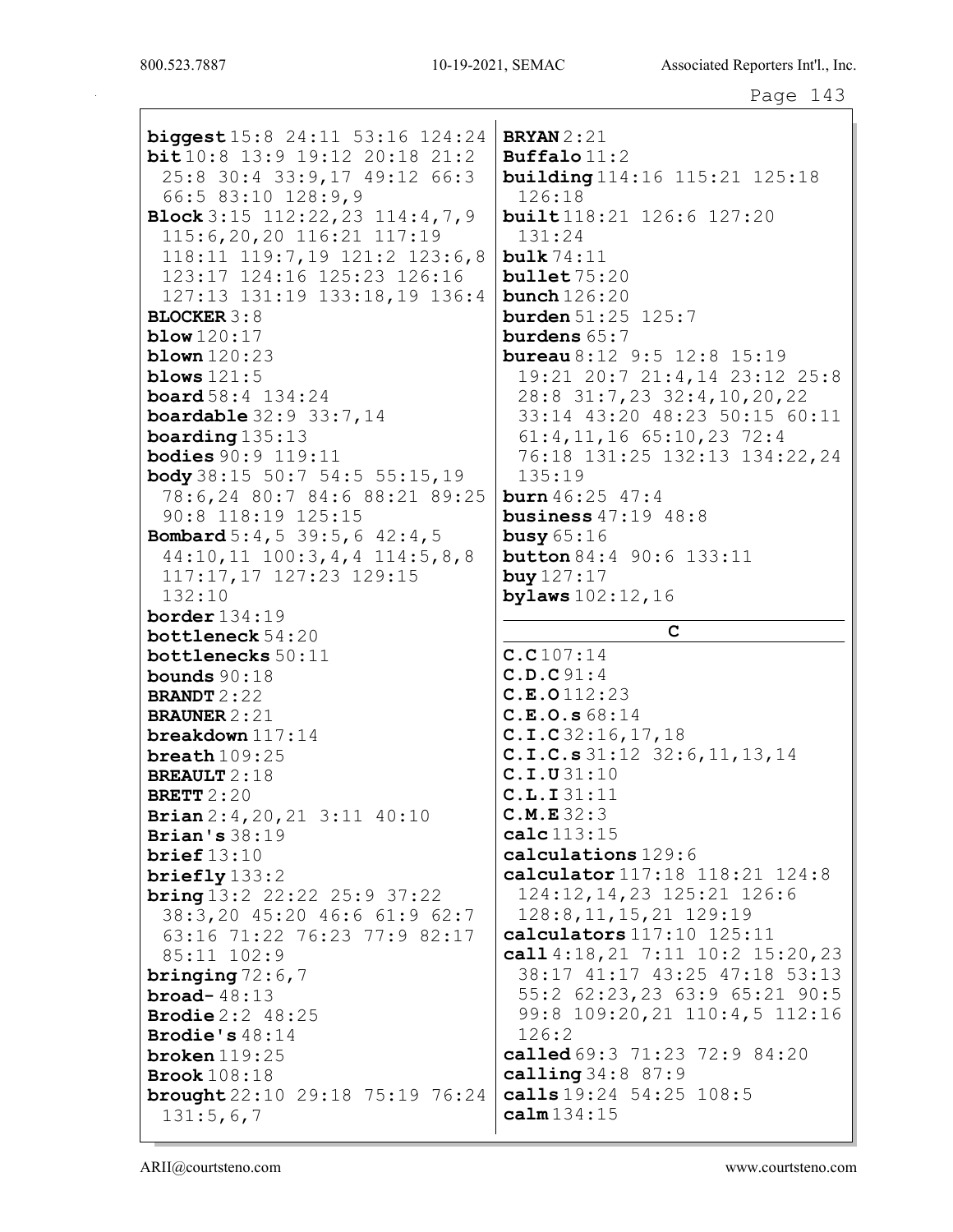camera 8:16 Canada's 70:14 canary 57:12 cancelled 20:4 capabilities 133:10 134:25 capability 115:11 capacity 9:25 10:20 66:25 CAPCE 34:13 Capital 86:21 Capitol 19:16 capnography 112:15 caption 139:4 cardiac 119:25 120:12 cards 13:15,15 care 15:9 43:22 49:3,8 56:9,17 59:6,7 68:17 83:24 84:24 89:14,18,20,21 95:9 128:17 careful 50:22,23 78:3,13,24 carefully 92:9 cargo 65:4 CAROL 2:22 carry 52:10 case 70:14 85:6 94:21 104:22 110:5 cases 56:4 108:23,24,25 110:7 cause 129:13 139:3 causes 77:16 81:2 96:14 98:25 caution 86:6 92:10 center 10:3,4,24 16:13 20:24 21:7 27:2 47:4 48:22 61:16 68:3 centers 72:2 central 74:22 centralized 20:8 21:8 ceremony 19:15 certain 14:9 124:8 certainly 29:6 36:10 49:5 87:2 89:3 102:17 111:17 certification 23:25 31:17 64:16 116:7 certifications 24:13,20 certified 31:10 33:4 certify 139:2 cetera 50:13 92:8 chair 1:8 16:15, 16 37:7 59:17 76:15 chair's 105:8 chairs 16:23 20:20 58:4 123:22 challenging 36:2 change 38:7 75:17 97:16, 18, 23

123:14,16 changes 30:4,5 36:5 38:2,3,6 40:23 48:23 changing 32:24 105:17 charge  $66:24,24$ charging 126:16 CHARLOTTE 2:22 chart 112:14 charting  $15:11,14$ charts 49:3 110:23 chat  $89:2$  103:18 106:22 135:5 check  $73:24$   $101:16$   $122:10$ checking  $101:13$ ,  $15$ Cherisse 3:11 5:4 42:2 77:21 82:16 CHIANG 3:8 chief 8:25 23:19 58:3 84:11 chiefs 9:16 25:14,14 Child 35:18 children 15:25 16:5,18 25:17 35:5 36:2,3,20 102:25 CHIN 2:16 choice 65:18 109:17 136:10 choices 59:9,11,12,14 107:19,20 110:16 choose 93:23 chooses 118:3  $$ chosen 89:23 136:6 CHRIS 2:16 circulation 35:17  $cite84:10$ cities 78:20 city 29:16,22 37:24 38:5 40:20 41:11,13 63:25 71:4 clarification 28:22 87:8 clarify 64:18 87:8 class  $22:7,16,17,21$   $32:17,25$ 38:10,11 classes 22:4 classroom 34:5 clear  $14:2$ clearly 80:13 88:14 89:21 91:3  $click122:9$ clients 127:18 climate  $128:2$ clinic 33:21 clinical 14:7,16,17 33:16 53:7 73:8 close 21:2 95:6 99:2 132:24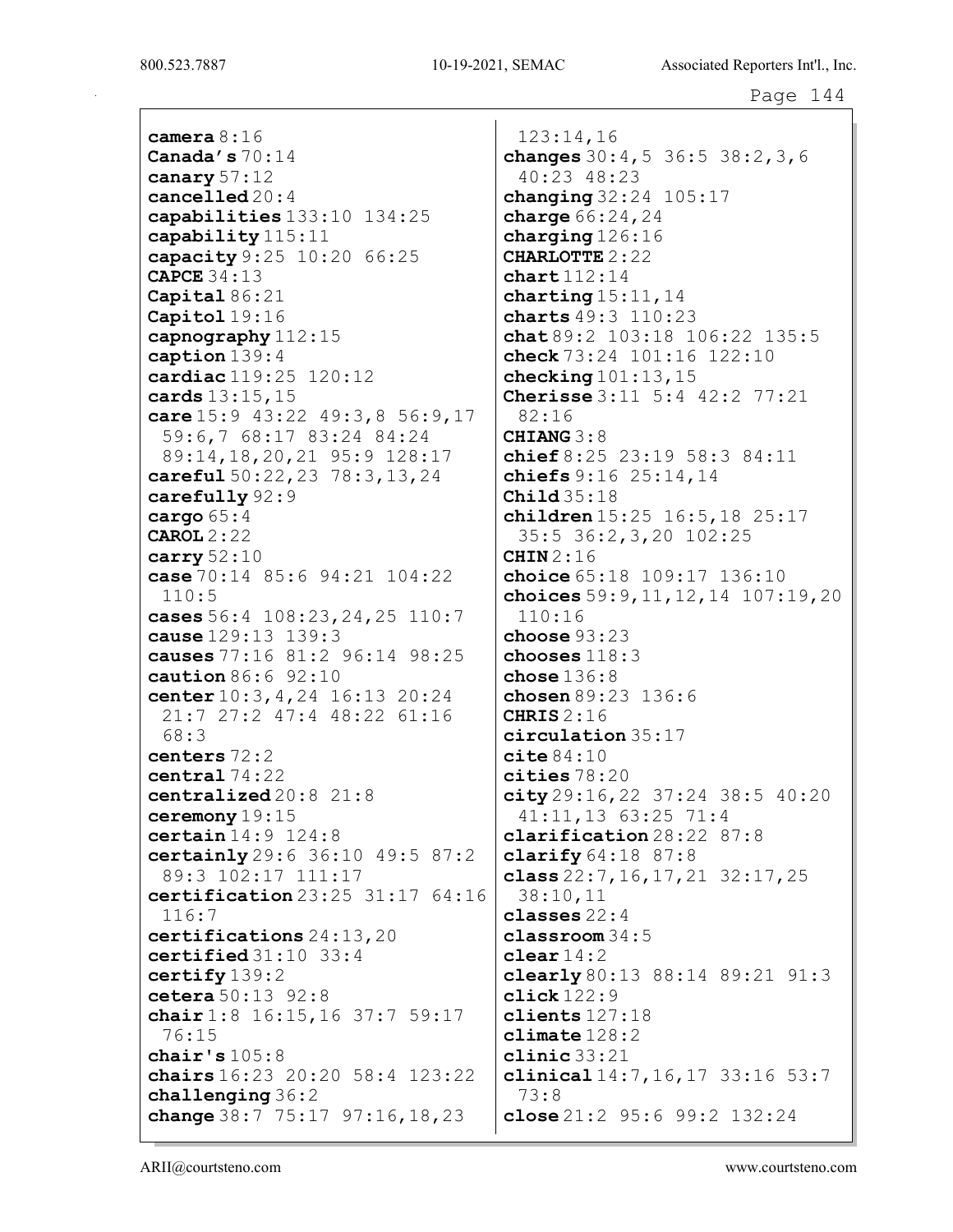800.523.7887

closely  $55:20$ closing  $56:3, 4, 7$ clouds  $19:7$ co-sponsors 13:23 31:15, 22  $\cosh 57:12$  $code 122:12$ coding  $123:3$ Cole  $68:12,12$  $\texttt{collaboration} 67:9$ collaborative  $12:18$   $22:23$   $29:18$ 30:2,19 110:19 120:8 122:16  $129:22$   $130:3$   $136:9$ collaborator 111:7 colleague  $132:9$ colleagues  $47:11$   $88:2,10$   $94:17$  $133:7$ collect 69:9 112:3, 12  $\texttt{collected}135\text{:}15$ collecting  $26:7$  116:5  $\text{collection}$  115:12 combat 11:19 62:6 combination 66:3 69:21 come  $11:18$   $13:22$   $14:5$   $22:25$  $27:5, 8, 15$  29:2,3 46:16 47:13 52:23 53:5,10 55:23 58:5 59:8 63:4 71:18 78:24 89:13,17,21 94:12 104:17 106:8 122:3  $133:3$ comes  $38:14$  40:19 41:13 43:23 72:8 122:3 coming  $15:9$   $16:23$   $20:22$   $22:13$ 25:15,15 31:8 54:22 60:21 63:21 88:20 112:24 115:7 125:14 133:13,22 135:25 command  $68:16$ commenced  $4:2$ comment  $45:22$  77:25 84:24 88:25  $98:14$ comments 47:3 49:11 57:7 64:7 64:20 68:11 69:17 73:17 75:15 75:24 79:3 80:3,11,11 87:6 88:20 92:11 96:20 98:8 99:7 103:4 131:10 132:23 136:14 commission  $79:24$   $87:20$ **commissioner**  $30:12$   $36:15,16$ 43:17,19 45:19 47:21 59:16  $61:22, 22$   $67:13$   $77:2, 14$   $80:23$ 84:20 87:23 88:3 96:4,11,16 97:4 98:20 99:3 103:7 commissioner's  $29:12$   $61:20$ 

commit  $55:12$   $116:4$ committee 16:15, 16 32:20 33:6 36:14,18 37:5 46:13,17 47:23 47:24 50:2 59:21 60:4,7 71:15 73:21 77:8 79:6,12 82:10 90:25 102:24 105:7 108:20  $113:12$ committees 11:14 20:17, 19, 21 47:22 48:4 72:23 73:6 commonly  $65:25$ communi $10:16$  $$ communication 67:4 communications  $106:5$ communities  $54:24$   $56:18$   $57:21$ 79:10 91:10 community 12:10, 11, 14 13:5, 9, 11 23:7, 14, 17 53: 23 57: 22 58: 17 58:19 59:7 62:5,6 65:9,20  $85:25$ company  $130:4$  $compared 120:9$ **complete**  $7:11 \ 54:15$ completely 109:7  $complex$  126:6 compliance  $12:2$   $125:5$ ,  $13$   $127:6$ complicated 32:23 component  $11:9$  84:17 components 30:11  $con16:6$   $17:10$ concept 91:16 94:8 concepts  $76:4$ concern  $49:6$   $93:3,19$   $116:15$ concerned 36:18 50:17 87:3 concerning  $30:5$ concerns 9:18 11:4,15 34:12 85:9 103:10 131:4 concluded  $137:4$ concludes  $37:10$ condition  $122:20$   $126:3$  $conditions 122:24$ conference  $17:4$ ,  $14$ ,  $22$ confirm 75:3 131:15 connect 23:21 76:16 125:15,16 consequences  $87:10$ consider 34:3 54:5, 24 57:4 94:11 102:22 110:20 111:8,11  $126:19$ considerable 72:5 136:16 consideration 35:22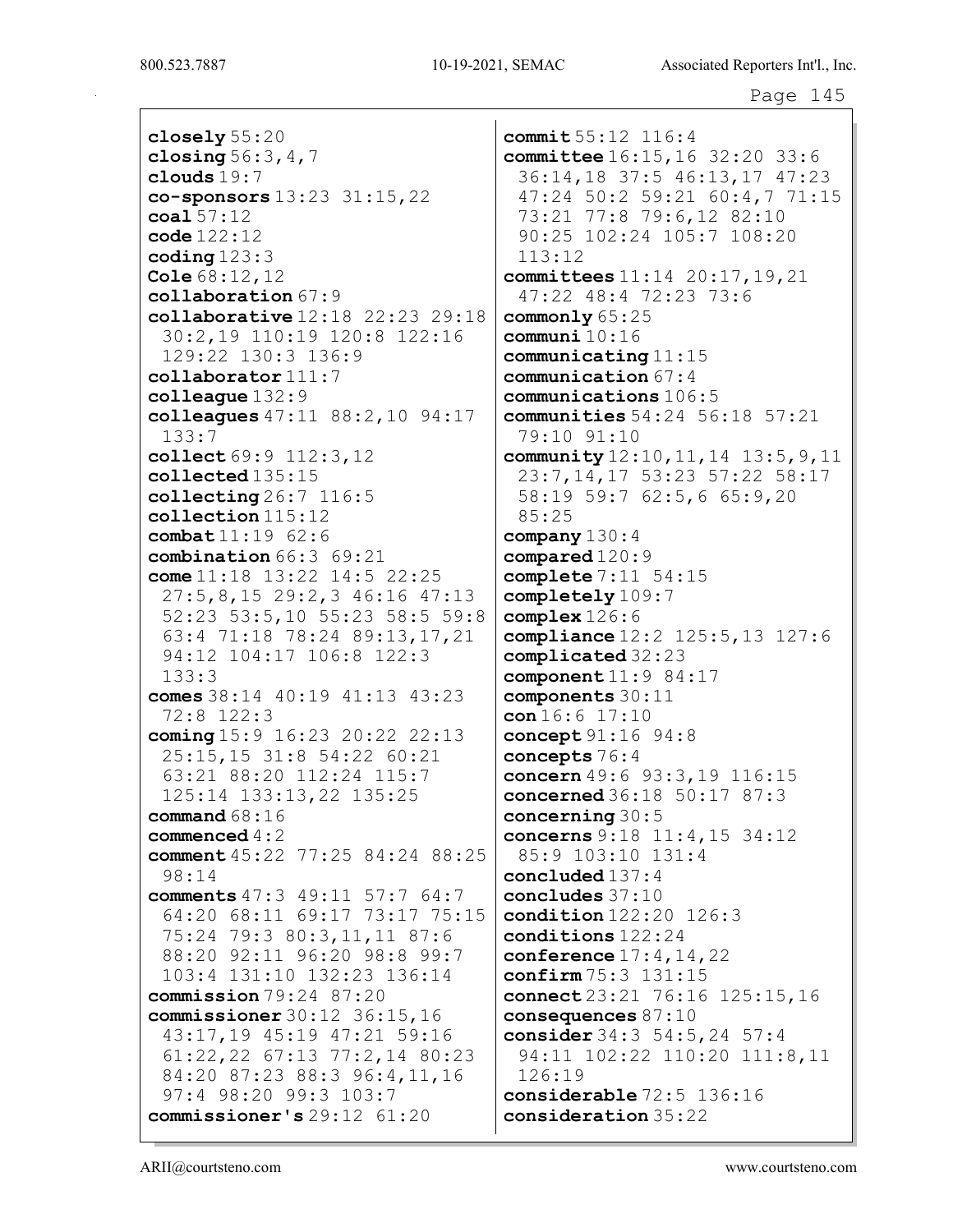considered 34:2 79:20 considering 30:3 110:20 consistent 40:23 consisting 139:5 constantly 124:22 construction 101:23 consult 101:21 consultant 110:15 contact 23:20 31:23 131:22 135:24 contacted 66:16 contacts 14:19,20,23 33:17,19 131:25 content 94:3 122:2 123:23 context 90:2 continual 124:13 continually 121:9 126:18 continue 9:4,14 10:10 13:24 16:2,13 17:2 19:24 25:22 43:12 50:24 116:18 121:10,14 127:14,15 134:13 continued 116:17 continues 16:16 23:15 63:24 continuing 13:25 15:6 49:8 120:4 contribute 59:13 control 25:2,4 27:23 28:2 109:21 110:13 114:5,10,19 131:16 controlled 134:8 controversial 62:2 controversy 128:4 conversation 57:25 85:3,5,9 90:14 93:16 106:4,7 132:17 conversations 58:25 59:19 72:21 83:16 85:23 convinced 91:24 Cooper 5:6,7 27:19,21 34:25 35:3,4 37:12,13 39:7,8 42:6,7 44:12,13 75:21 76:24 77:4,5 77:17 79:4 80:2,5,20,20,22 81:4,20,22 84:18 87:15,16 88:11 92:13,15 93:21,22 95:17 95:20,23 96:7,10 98:6,15,18 98:24 100:5,6 102:10,11 103:6 Cooper's 84:24 92:16 cooperation 61:19 67:9 coordinate 136:4 coordinated 70:3,7 coordination 61:19

coordinator 35:6 coordinators 16:3 33:4 74:8  $123:21$ core  $9:11$ correct 64:13,14 87:13 99:12 102:15 104:9 105:24 113:18 115:23 117:13 correlation 115:23 117:4 cost 117:18 118:2,5,24 119:6 124:7,8,11,15 125:7 126:22 127:11 129:5,12 costs 116:20 127:4 council 25:24 29:2 58:21 59:18 73:5 councils 25:23 counsel 11:13 63:17 102:13 counterproductive 82:6 counties  $12:12,13,16,24$ country 78:21 county 6:10 12:14, 20, 21, 23 13:2 13:6 95:5,10 103:13,18 105:6 107:4,5,7 108:4,11,16 110:9 110:11 111:24 couple 25:20 37:23 97:7 111:23 course 36:19 85:25 130:15 courses 32:13,16 coursework 13:21  $court 68:8$ cover  $12:12 \ 124:6$ covered 21:21 47:19 COVID 9:5,7 12:6 34:7 36:12 89:3 96:6 98:22 116:23 COVID-19 77:16 81:2 85:10 96:14 98:25  $COX 3:4$ crafting 96:15 CRAWFORD 2:22 create 115:2 created 30:16 31:25 creates 60:23 credential 107:13 credentialed  $108:2, 9, 15, 16$ credentials 17:16  $c$ rew  $62:16$ crews 63:2 83:16 cripple 95:15 crippled 95:9 crisis 50:18 51:13 54:12,13 78:10,15 critical 131:4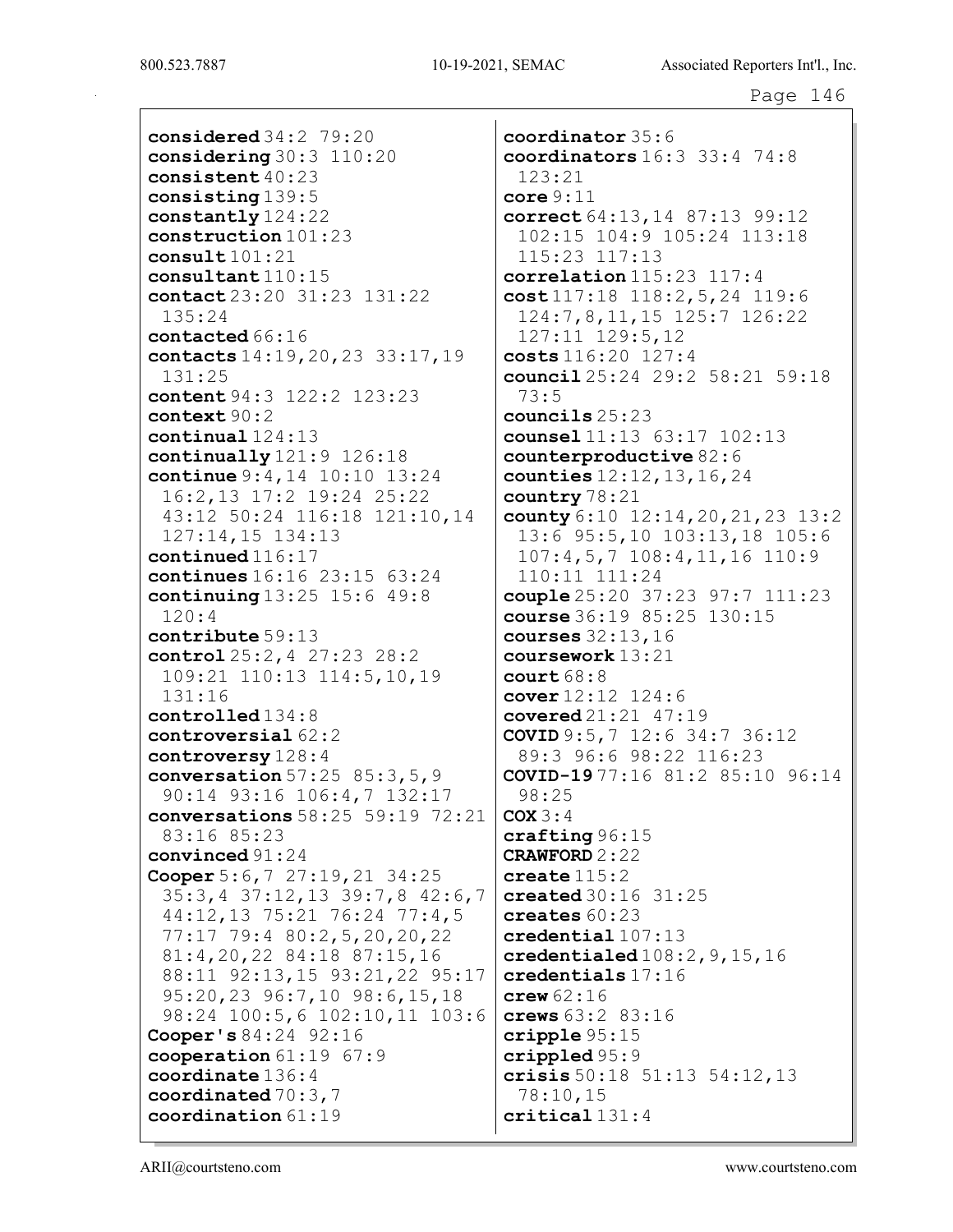criticism 120:13 CRUPI 3:7 crutch 65:14 curate 133:14 curator 135:20 current 13:8,11 41:11 66:4 86:19 103:8 116:17 119:20 124:18 currently 21:19 23:25 66:4 74:2 74:25 105:6 136:2 Cushman 2:6 5:8,9,9 39:9,10,10 42:8,9,9 44:14,15,15 75:25,25 76:14,21 100:7 131:11,11 132:7 136:4 cyanide 38:8 D D.L 112:3 D.O.H 9:21,23 10:12 49:16 Dailey 5:10,11,11 29:8 30:15,20 39:11,12,12 42:10,11,11 44:16 44:17,17 48:10,13 73:18 74:14 85:14,15 87:5,23 88:11,24 93:2 100:9,10,10 104:2,3,11 daily 9:13 damage 86:15 DAN 2:14 DANA 2:23 data 15:5 16:14 25:17 26:7, 9, 19 27:3 41:14 46:22 48:12,22 72:22,22 73:3 103:13 104:4 105:12,14 110:21 112:4,13 114:22 115:12,23 116:2,5 117:4,5,15 122:6 133:21 134:7 date 1:6 15:22 123:15 124:25 131:15 134:15 dates 136:17 Dave 5:22,22 David 2:3,14,23 7:18 27:17,20 39:22 75:21 day 65:16 91:20 139:9 days  $30:13$ deal 9:8 35:22 54:17 61:5 dealing 71:5 DEAN 2:24 deaths 91:20 DEBRA 2:4 decade 41:12 December 31:19 decide 129:4

decided 75:20 128:25 decision 130:11 decisions 65:23 84:2,9 decreasing 23:9 dedicating  $115:22$  $define$  34:18 defined 34:6  $defining 33:24$ definitely 15:7 46:14 61:13 67:16 81:25 definitions  $14:3$  34:14 definitive 94:12 delay  $4:5$  31:8  $delayed 18:21$ delays 11:2,19 50:8 63:4 deliver 90:10 delivered 127:20 delivery 92:24 demand  $51:18$ DEMAY 2:5 department 1:3 10:3 21:3, 4 29:15 41:14 49:9 50:15 53:25 56:17 60:12 61:5 64:13 66:9 68:21 85:19,22 91:4 95:7 102:14 107:6 departments 65:14 78:20 108:6 deputy 8:25 9:16 21:6 23:19 61:22,22 desaturation 112:11 description 33:7 destinations 55:25 56:5 69:24  $\det$ ail  $109:19$ detailed 134:4  $\texttt{details}$   $115:24$ determination 129:21 134:25 determine 18:10 28:10 130:20 determined  $125:22$ Detraglia 5:12,13 39:13 develop  $121:10$   $127:12$ developed 12:21 22:7 developing 47:7 development 129:23 130:4,10 device  $111:9$ devices 117:25 diabetes 122:14,18 dialogue 97:10 dichotomy 86:4 dictionary 16:14 didn't 119:17 differences 111:10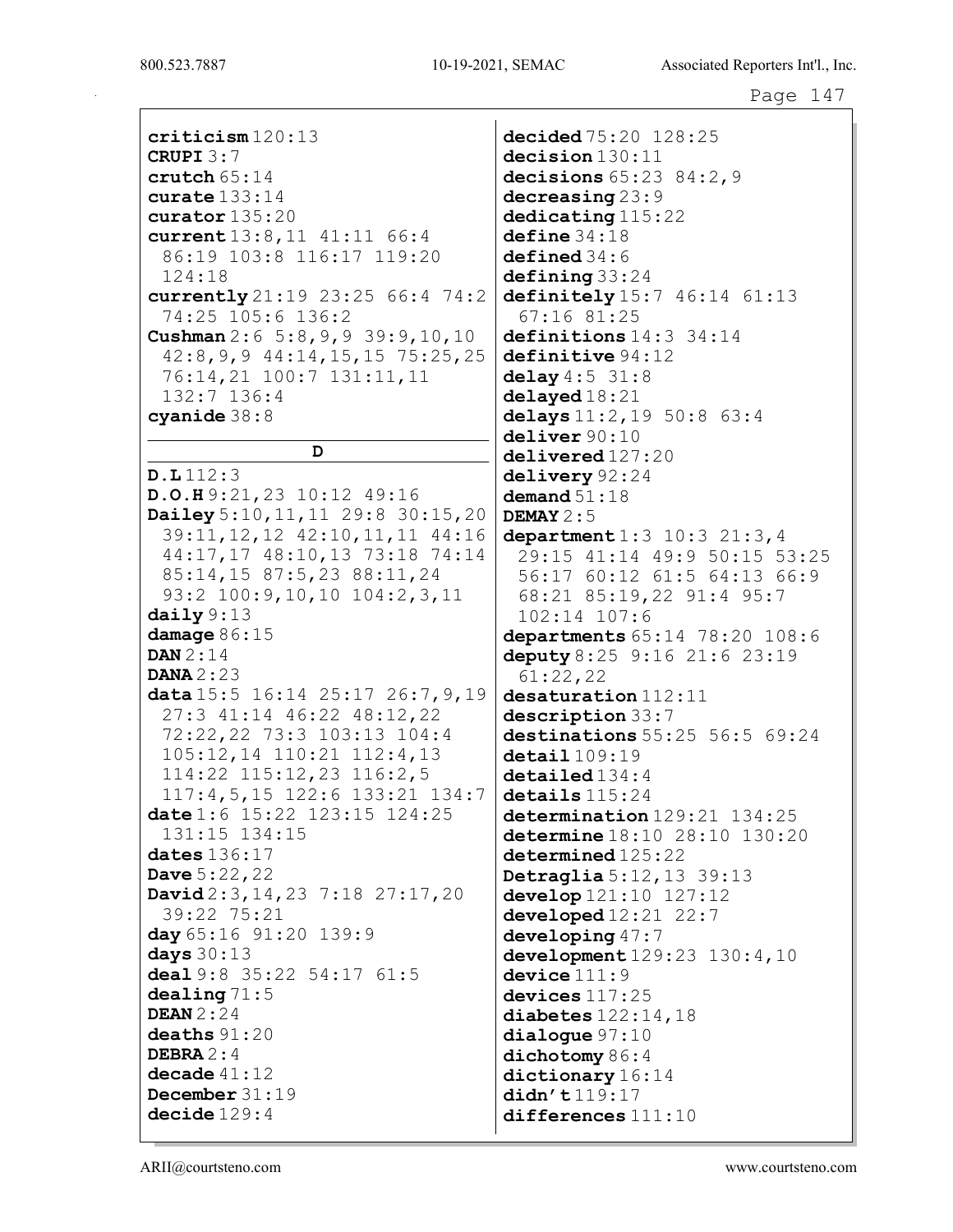Page 148

different 9:7,20,20 10:10 11:18 11:25 14:2,25 17:23 19:12 24:22 51:23 52:22 53:3 54:4 70:8 76:6 108:3 110:18 113:20 114:12,25 115:2 125:12 126:20 134:7 136:8,12 differentiate 112:3 differently  $58:9$ difficult 86:16 120:17 DIGLIO 3:13 diligently  $48:15$ direct 27:4 91:11 117:13 123:22 135:21 direction 21:5 65:11 67:21 94:22 directions 84:7 directly 43:19 122:5 125:16,17 126:2 135:6 director 21:6 29:7, 8 30:22 43:18 49:14 54:11 76:19 97:25 107:3,4,5 110:5 133:16 135:19 director's 19:23 directors 22:11 59:5 73:21 85:2 107:11 118:20 disaster 47:7,15 discharge  $71:6$ discovered 55:5 discretion  $105:9$ discuss 55:21 60:5 63:15 67:14 79:6 110:5 134:21 135:22 discussed 31:6 33:12 38:2 41:4 46:9 55:15 79:21 115:10 116:13 118:20 123:13 discussing 87:12 discussion 32:6 33:9 36:11,14 37:8,16,23 41:8 43:14 60:10 77:7,12,23 78:9 81:23 82:18 82:25 83:23 92:20,22 93:13 116:16 120:15,20 discussions 26:15 53:22 56:25 78:4 83:22 115:9 133:3 dispatch 72:2 distance 13:20 14:3 33:23 34:8 distinction 80:5 distribute  $74:6$ distributing 74:12 distribution 73:19 74:4,5,10 district 25:14 86:21 diversion 9:24 10:2, 5, 15, 19 65:13,17 66:11,16,17,20 67:2

67:6,7,10 68:15 69:8 70:4,4,6 71:24 72:3,3 73:20 74:3,16 diversions 9:21 10:9,23 66:22 69:6 72:10 75:2 diversity  $94:9$ divert 56:10 72:17, 17 DIVVERS 3:6 Doc  $52:2$ docs 12:25 18:3 52:25 doctor's 14:24  $dotors 52:21$ document 35:17 109:25 documentation  $48:9,20$ documents 30:11 doing 59:21 69:11 71:11 91:5 113:9,23 114:18 119:10 dollar 118:6 dollars 117:21 118:5,10,12,22 125:20 126:12 129:5,13  $domino 11:11$ Don 28:24 64:8,21 92:18 DONALD 2:25 Donna 3:2 91:12 DONNARUMMA 3:7 door 62:20,22 67:25 doors  $69:2$ dosage 41:10 110:16 128:15 dosages 41:3 dose 41:19 doses 41:19 dosing 38:3 40:22 41:2 113:14 117:9 118:21 128:4 double 101:14,16 downstream  $60:23$  87:10 Doynow 4:3,17 5:13,14 6:13 7:13 7:17,19,22,24 8:2,8,12 26:4 29:6 30:21 34:24 37:12,17,18 37:19 38:16 39:14,15 40:15 41:16 42:12,13 43:11,24 44:18 44:19 45:18 46:6 48:2 49:10 50:3,4 53:18,19 57:6,8,9 59:20,25 64:7,20,23 68:11 69:17 71:20 73:16 75:5,14 76:8,20 77:6,17,20,22,24 79:2 79:4 80:2,10,14,19 81:3,4,20 82:8,14,25 83:3,19,20 84:18 85:13 87:5,7,13,15 88:23 89:5 89:7 91:7,12 92:11,18 93:20 93:21 95:17,21 96:19 98:5,12 99:6,21 100:8,11,12,22 101:11

ARII@courtsteno.com www.courtsteno.com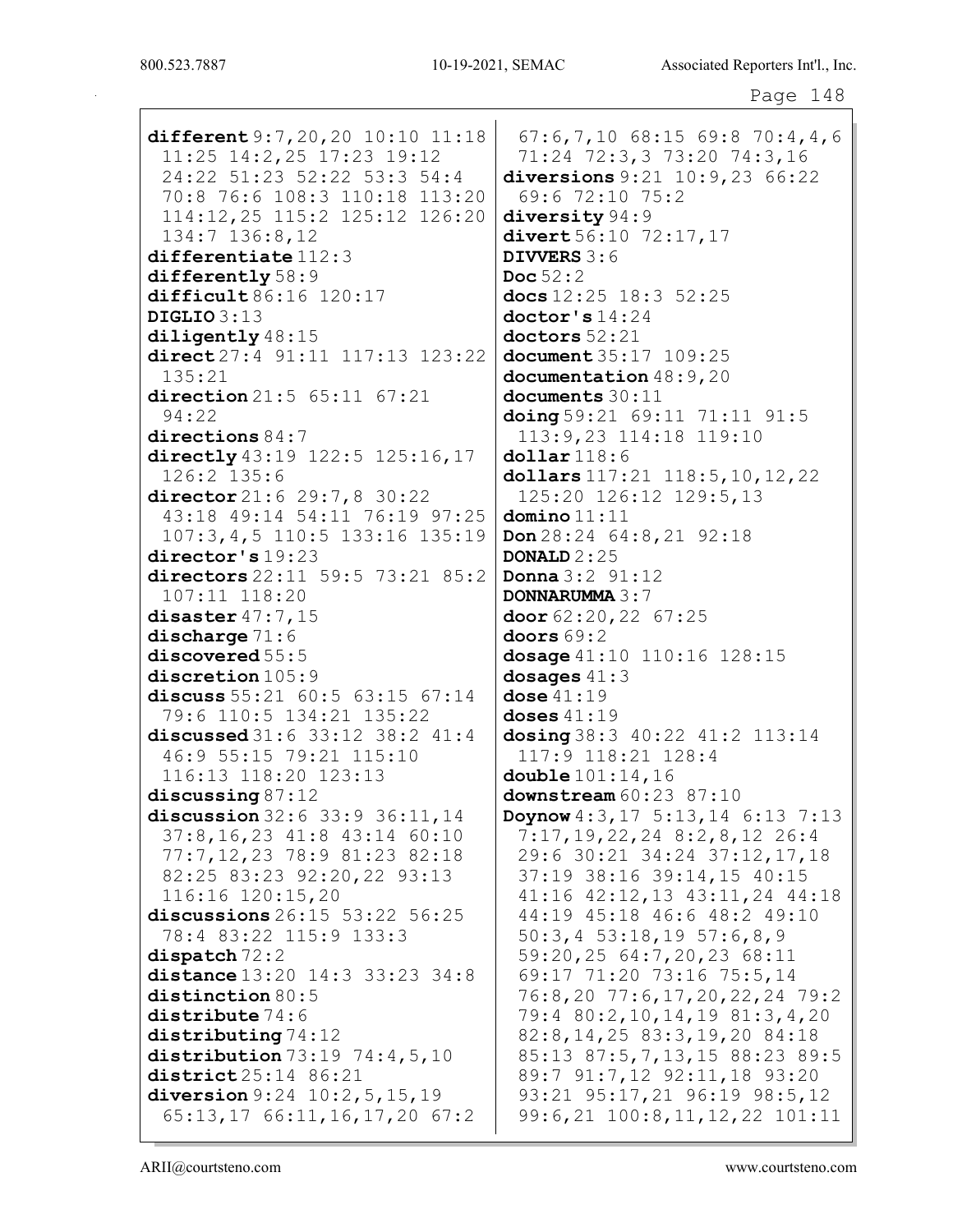102:6,10 103:5,16 104:16 106:15,18,24 111:16,20,25 112:19 114:3 115:4 119:14 123:5 131:10 132:23 136:14,22 136:25 Dr 1:8 4:21,23,25 5:3,3,4,6,8 5:10,12,12,13,15,17,18,19,21 5:24,25 6:2,3,4,5,6,8,9,14,16 7:9,19 8:17 27:19,21 30:15 31:3 34:25,25 35:3 37:12,13 37:14,17,19 38:16,21,23,25 39:3,5,7,9,11,13,14,16,18,20 39:22,25 40:3,5,7,9,10,12,15 41:20,22,24 42:2,4,6,8,10,12 42:14,16,18,20,22,24 43:2,4,6 43:6,8,12,24 44:2,4,6,8,10,12 44:14,16,18,20,22,24 45:2,4,7 45:9,11,13,15 46:4,8 48:2,3 48:10 50:3 53:18 57:8 64:23 75:21,21,22,22 76:20,24 77:4 77:6,17,24 79:2,4 80:2,3,5,14 80:20,20 81:4,20 83:2,5,8,14 83:19 84:18,23 87:5,7,15,16 87:23 88:11 89:5 91:12,13,25 92:13,15,16,18 93:2,12,12,20 93:21,22,24 94:24 95:2,17 98:6,18 99:9,13,17,18,21,24 99:25 100:3,5,7,9,11,13,15,17 100:19,21,24 101:3,4,6,7,7,9 102:10,10,15 103:5,16 105:10 114:8 117:17 129:15 132:9 136:4  $draff 59:23$ drawing 133:6 drawn  $133:4$ driving 8:18 drop 71:9 dropped 92:6 due 21:16 48:23 95:7 116:23 duplication 32:13 duty 19:18 91:2 DUVALL  $2:25$ dynamic 66:4 DZIURA 2:13 E E 74:20 **E.D** 49:13 E.M 71:24 74:21 E.M.S 11:4,5,8 12:3 14:24 15:25 16:5,18 18:2 19:24 20:5,19 21:5 22:5 23:3,4,7,11,13 25:5 25:17 35:2,5 36:12,16,18,24 43:18,18,20,22 46:12,17 47:23 48:5,5 49:19 50:20,21,25 51:9 51:12,25 52:6,6,16 53:7 54:13 57:2,18,22 58:17 60:14 61:6 61:16 62:3,5,10,16,25 64:4,15 65:3,8,20 68:3 70:24 71:4,14 71:25 72:4,7 73:9 74:7,19,20 77:3,8,14 78:8,11 79:5,8,12 79:13,24 80:24 81:8 82:23 83:7,24 85:17,20,24 86:24 88:5 90:10,16,22 91:10,19 93:8,10 94:14 96:13,18 98:21 103:7 107:3 108:6 110:9 E.M.S.C 83:23 102:24 E.M.T 14:8,12 31:15 33:18 114:13 E.M.T.s 18:9 E.R 14:10,24 52:21,25 62:14 66:15,23 98:4 E.R.s 52:20 68:15 97:25 ear  $128:9$ earlier 28:15 88:20 early 13:18 35:25 36:6 easier 120:3,21 easily 74:16 116:9 easy  $65:22$ echoed  $131:5$ ecosystem  $11:7$  50:17 education 13:14 20:11,16 23:24 31:3,5 84:21 85:9 96:17 103:7 113:25 educational 84:8,17 99:4 educators 14:16 EDWARD 2:5 effect 11:11 60:24 effective 93:8 effectively 98:11 effort 87:11 115:14 efforts 64:25 eight 56:6 110:22,25 117:21 118:5 125:19 eighteen 15:19, 21 82:21 eighty  $108:23$ eighty-two 109:3 Eisenhauer 2:3 68:5,6 84:11,22 84:23 Eisenhower 35:4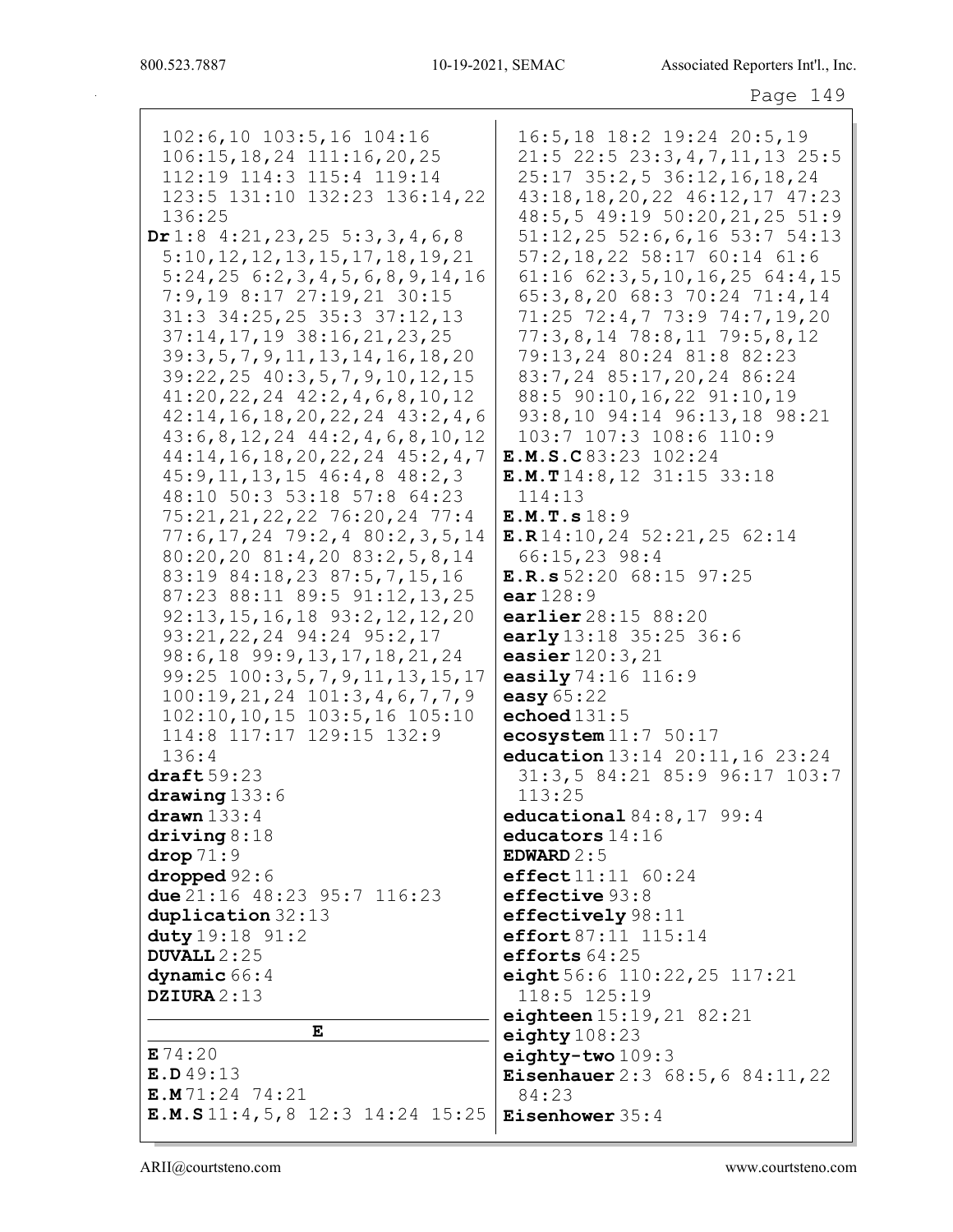either 10:6 20:11 21:10 37:8 53:12 65:15 94:18 97:13,13 102:4 107:14 electronic 24:7 electronically 15:10, 15 elements 86:8 email 31:24 32:2, 5 47:16 72:15 103:18,24,24 104:24,25 106:11 106:11,20,25 123:21 131:20,25 emailed 76:4 123:25 emails  $15:7$  65:25 emergency  $16:25$  21:16, 22 49:9 50:10 56:16 64:12 65:4,14 68:21 71:7,14 81:15,17,18,19 90:24 92:24 107:6 109:8 emotion 94:4 emphasize 18:3 emphatically 45:5 employ 80:8 employees 46:18 ems.instructors@health.ny.gov 32:2 encompassed 58:13 encourage 13:23 20:4 55:18 56:14 57:25 93:5,8 103:9 encouragement 84:7 ended  $130:5$ endorse 128:22 endorsement  $45:25$   $46:5$ endotracheal  $109:3, 11$  111:5 ends 65:17 Enforcement 85:24 engage 56:9 70:22 engaged 53:22 England 57:11 enormous 35:13 115:22 ensure  $67:10$ enter 123:18,22 126:2 enters 90:2 entire 71:2 95:10 111:14 112:13 112:16 116:22,22 117:19,21 123:3 125:20 entirely 57:13 102:15 133:9 entities 70:8 entity 70:25 127:25 128:20 envelope 69:2 environment 64:17 environments 23:5,14 62:4 64:11 equally 36:10 81:7 equip  $107:22$ 

equipment  $117:8$ errors  $134:5$ especially 30:3 36:2 50:12 51:15 52:15 60:21 61:15 78:4 110:15 essentially 85:8 118:10 129:10 establish 43:17 established 35:11,23 establishment 89:20  $et 50:12$  92:8 ET3  $51:23$   $52:3$ ethics 75:22 etomidate  $107:18$  109:14 Euro 112:23 evaluate 46:23 evaluated 130:12 evening 137:2 event 15:2 17:16 18:23 84:25 eventually 34:15 everybody  $4:4,78:15,21,25$ 11:22 14:4 17:14,20 19:19 20:4 24:14 31:22 64:25 68:7 71:22 91:4 136:19,22 everybody's 60:8 75:15 evidence 79:14 exact  $126:3$ exactly 102:16 example 18:18 33:24 122:13 133:10 134:18 exceed 25:9 excellent 7:13 11:14 13:24 18:6 18:8,15 34:24 46:4 90:4 exception 8:17 excited 12:7 15:4 16:18 22:8 25:7 exciting 20:22 exclusive 132:21 excuse 68:5 123:11 128:19 executive 13:8,12 21:20,24 22:25 23:15,22 24:2,12,16,16 24:25 55:7 61:21 62:2 63:13 64:15 Executives 58:3 existence 68:18 exodus 95:7 expanded 22:9 expansion 14:6 15:4 89:11 expect 34:15 expecting 51:3 expensive  $88:14$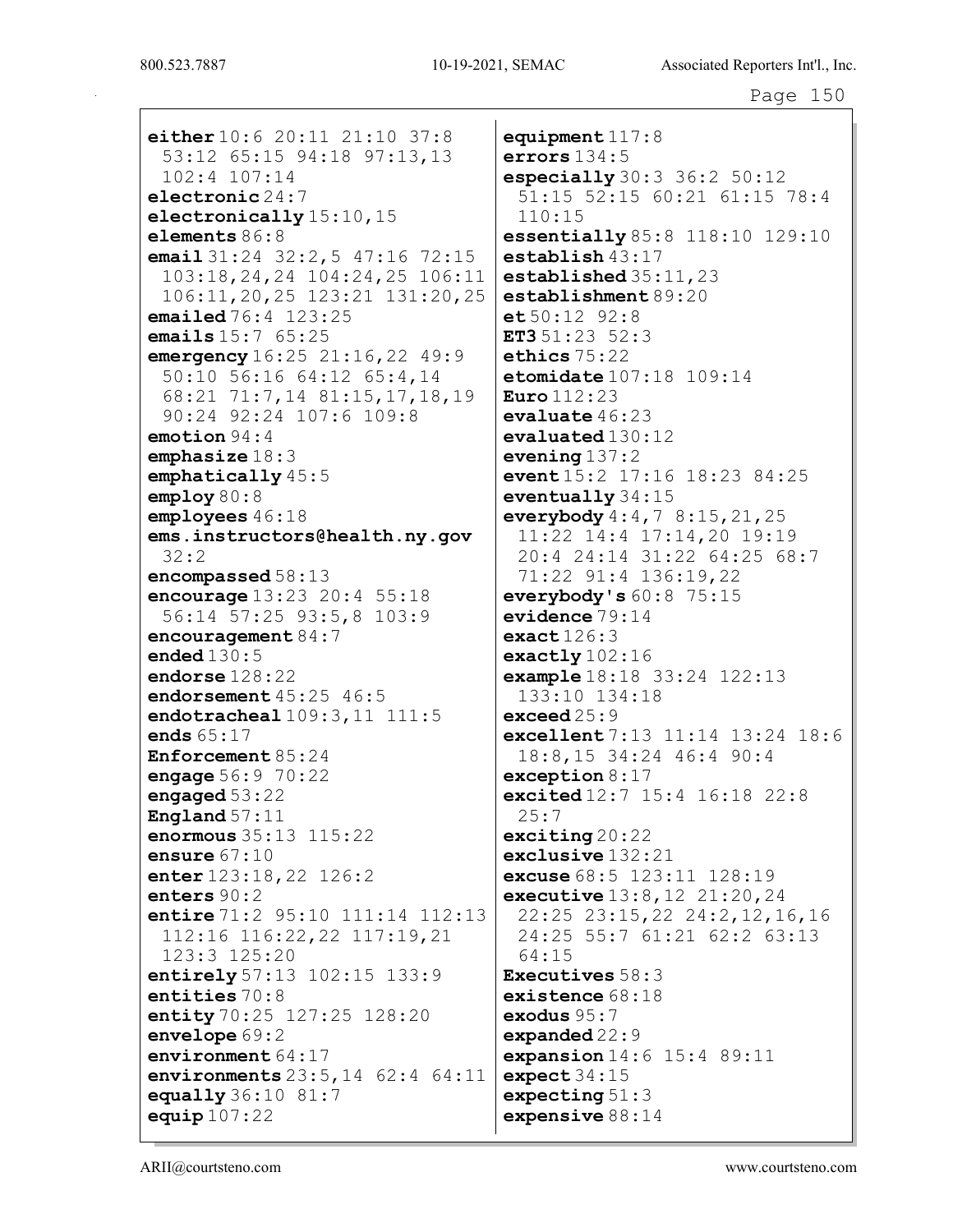Page 151

experienced 82:20 expert 43:21 expertise 60:2 explain 65:21 explained 135:12 explicit 64:10 explicitly 77:10 94:19 explore 54:3 express 9:17 expressed 11:4 116:14 extend  $59:4$ extended 11:2 22:20 51:4 extending 24:13,18,19,19 extensive 99:4 extensively 79:6 extent 24:17 132:13 extra 117:16 extremely 86:7,16 95:16 130:16

F

facilitate 26:15 32:14 63:21 67:4 facilities 21:9 27:14 70:11 114:19 facility 54:17,19 72:2 109:24 facing 26:19 78:21 fact 79:12 factor 130:11 familiar 43:15,15 70:15 79:16 family 19:9,13 63:7 far 25:6 55:17,24 69:20 117:2 123:2 126:5 127:2,5 faster 117:12 favor 7:24 94:11,18 97:4 136:23 fear 55:22 feature 114:16 115:2 126:24 127:19 129:6,19 features 116:17 117:16 118:14 120:5,8 121:8,10 124:22 125:3 125:14 126:10,14,21 127:3,9 127:12,15 fee 117:22 feedback 62:4 117:2 120:18 130:15 131:3 feeding 135:8 feel 13:2 14:17 23:18,20 81:23 82:9 83:25 90:12 110:14 119:4 feeling 46:13 feels 87:23 feet 81:11 82:4

felt 41:9 93:5 102:24 field 9:12 25:5 35:12,16 47:2,4 57:18 83:25 92:25 130:17 131:9 fifteen 41:5 56:20 86:19 fifty 12:11 108:2 fifty-five 108:5,24 figure 26:15 51:24 52:22 71:18 122:24 figured 51:20 file 31:16,19 fill 24:4 final  $124:19$ finalized 36:8 finalizing 35:15 finally 29:19 find 11:16 22:13 23:18 49:2 56:18 61:8,8,23 66:17 76:6 85:7 113:8,18 114:14 117:13 121:16,21 126:3 finished 22:18 116:10 fire 29:15 41:14 85:24 107:11 108:6 first 20:2 23:3 24:9 35:10 37:23 48:9,9,18 58:7 61:22 65:11 75:8,8,12 77:25 85:15 89:24 96:3 101:18 112:4,7 115:18 118:6 five  $25:20$  54:5 62:20 69:7 108:21 109:18 110:12 five- $106:9$ flag 4:13 19:15, 15 109:21  $flax 10:3, 4, 17, 23 20:24 27:2$ 49:16 61:16 66:9 75:2 flight 52:10 108:18 flip  $121:4$ floated 32:9 floor  $82:13$   $98:13$ ,  $14$ flowing  $48:24$ flown 19:16  $flu 85:21,21$ **fluid**  $47:2,3$ focus 53:4 97:19 focused 79:7 117:3 130:4 folded 34:15 folks 30:22 57:3 59:24 60:6 101:12 103:9 follow 68:13 85:16 87:22 88:2 135:19 following 85:17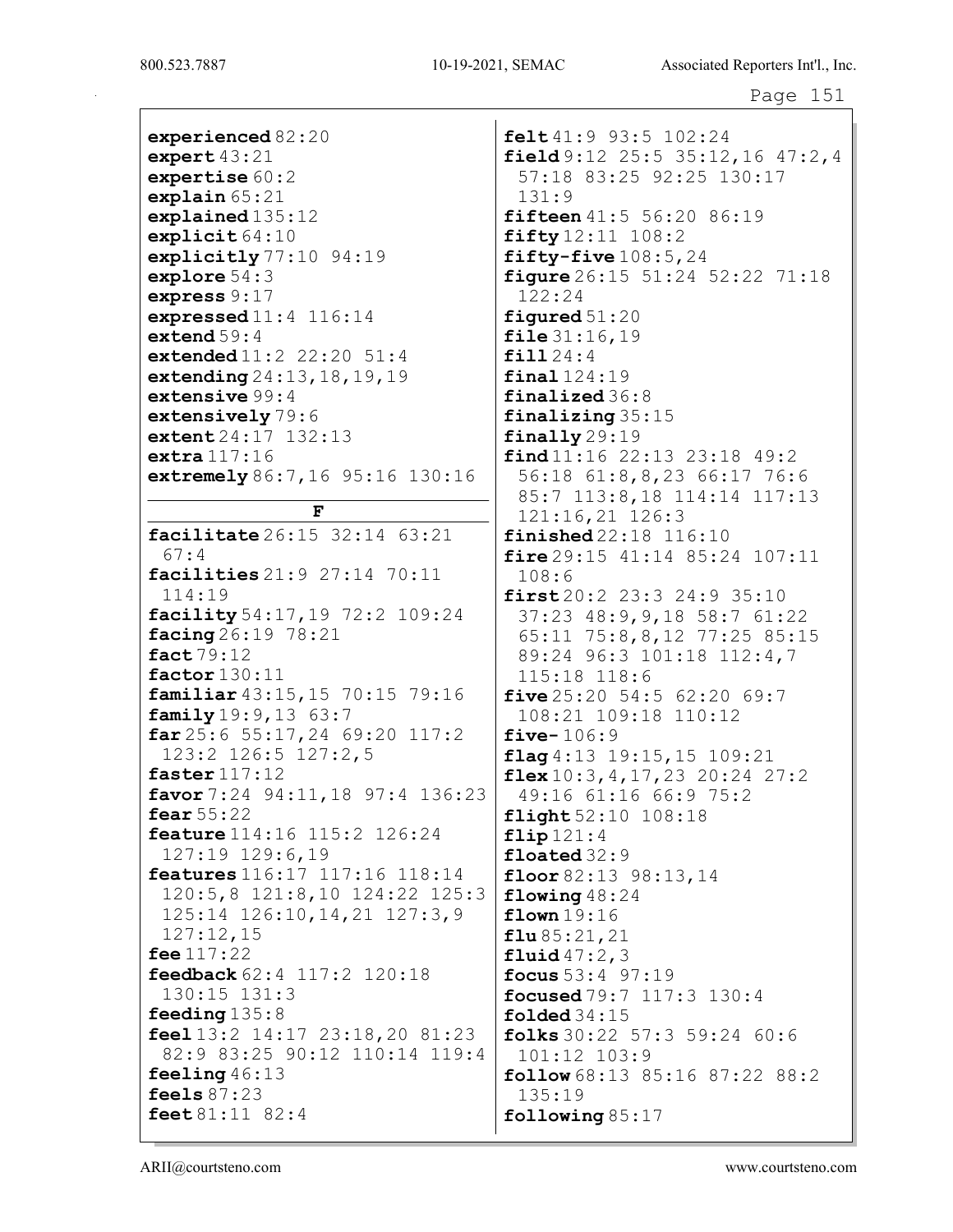font 120:18 football 92:5 foregoing 139:2,5 forgive 104:2 forgot 8:3 117:20 form 15:10 24:5 26:20 31:17,17 31:20,24 32:24 94:4 109:22 110:2 formally 26:18 106:13 110:7 format 120:22 formatting 30:10 38:5 former 129:22 forming 94:20 forms 24:3 27:5 31:14,21 73:24 formulary 46:19 FORNESS 3:4 forth 11:24 131:14 forty 12:12,13 109:14 forty-five 62:12 forty-four 110:24 forums 125:13 forward 14:22 16:19 20:22 21:22 23:16 25:22 30:17,18 37:22 41:13 43:23 47:14,21 48:5 51:15 53:16 55:22 61:3 64:2 69:16 72:14 75:20 84:14,15 105:21 123:24 125:6 128:7 FOSTER 139:2,11 found 120:9 122:15  $four 25:20 54:5 63:10 69:7$ 108:6 four-hour 10:6 fourteen 103:21 111:4 fourth 20:12 frankly 65:15 76:17 free 13:2 23:18, 20 62:13 85:11 120:5 freeware 116:19 frequent 65:24 66:5,14 92:15 front 11:24 13:14 54:15 frustrating 62:25 frustrations 130:6 fuel 78:7 80:8 full 65:6 109:8 fully  $24:7$ function 74:20 128:21 functionality 119:20,22 125:21 functions 9:11 125:25 funding 22:14 further 50:19,19,20 65:9 86:15

96:14 116:16 future 16:24 18:2 30:18 33:9 80:9 93:18 102:21 106:12 119:24 120:21 125:21 126:10 126:15,24 G G.C.S 110:22,24 general 46:13 65:3 86:3 101:23 generate 46:8 GENNA 3:2 getting 14:15 15:16 50:12 54:21 73:3 86:6 93:13 113:24 123:21 131:20  $GILL$  $3:3$ give 15:17 28:6 81:14 98:17 103:17 104:20,25 106:9,20 118:12 given 9:24 67:25 76:5 78:4, 9 94:9 123:15 132:16,19 gives 20:6 109:10 giving 27:2 112:13 glad 59:23 go 10:2,19 18:2 22:21 24:9 27:6 28:5,9 32:4,4 40:16 45:21,23 50:4 52:4,10 57:4 61:3 62:19 64:23 66:15,25 67:21 69:2 70:15 73:22,23,24 80:14 81:5 81:11 83:3,20 89:7 92:17 97:24 103:14 105:16,18,21 106:3,5,15 111:2 113:24 115:24 122:4 123:8 124:14 125:4,18 128:7 129:2,21 132:2 136:6 goal 12:13 13:5 28:4 30:9,15 73:4 74:19,19 75:7,12 125:11 God  $4:15$ goes 19:14 21:13 70:16 74:3 105:22 106:5 116:19 going 9:3 10:9,23 12:5 14:12,22 16:21 17:18 18:16,18,25 19:4 20:9 21:2,17,21 22:13 24:10 28:11,16 29:11,12,21 30:18 33:6,13 38:20 50:18,20 53:6 55:9,11 57:14,15,17 58:5,5,25 59:9 60:5 61:4,8,11 66:11,17 67:6 68:4 69:21 70:18 71:17 82:10 89:2,23 90:7 91:22 92:2 96:22 102:23 103:18 104:25 112:25 117:3 121:20 123:13,23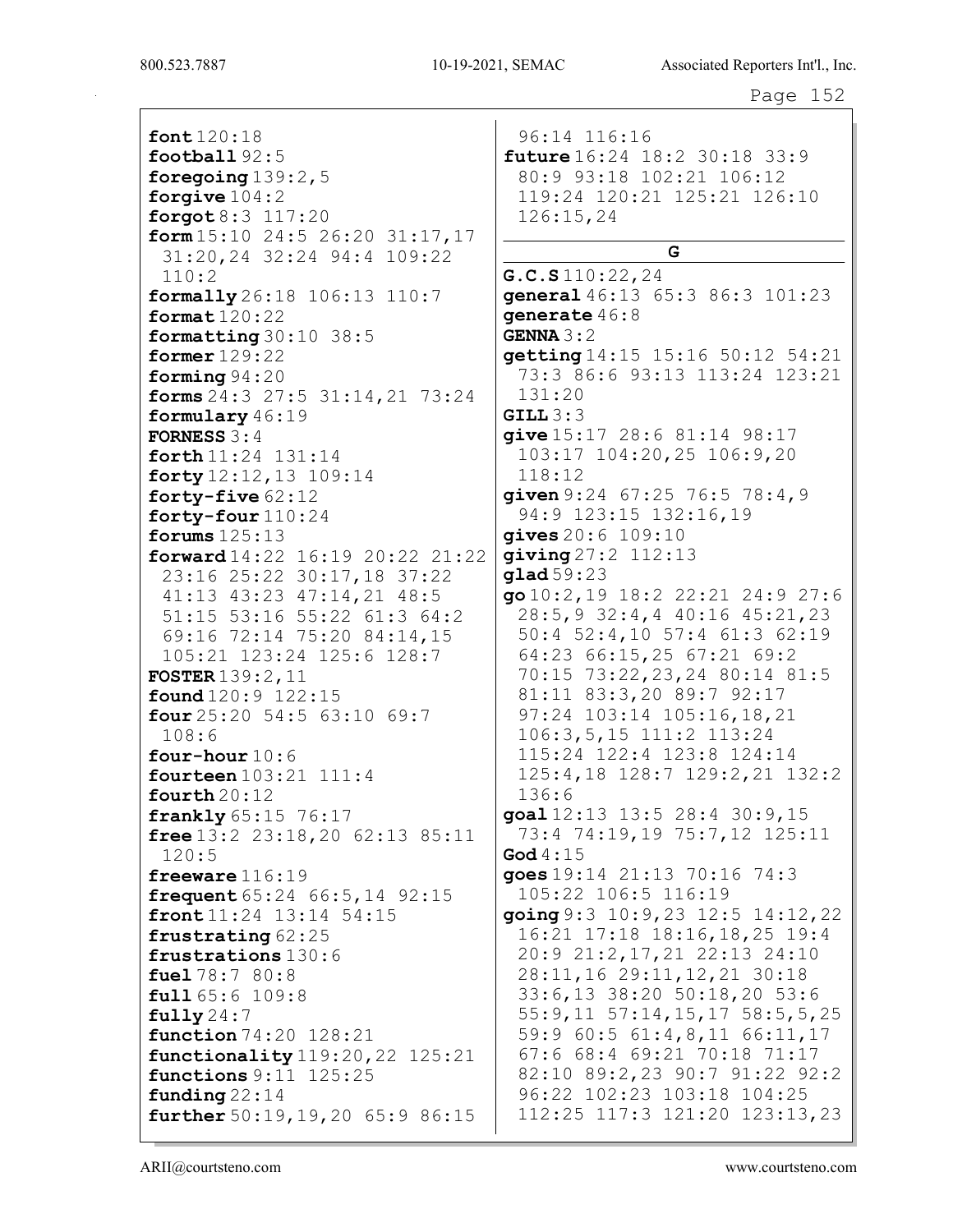125:6 126:12,14 127:11,17 128:14 129:4, 12, 16 130:17 131:24 134:12 135:16,20 136:3 Gomez 3:10 5:15,16 39:16,17,17  $42:14, 15, 15, 44:20, 21, 21, 83:2$ 83:2,4 97:22,23,25 100:13,14  $good 4:4, 8, 19 6:21 13:7 29:4$ 30:18,19 37:20 60:10,14 69:20 92:8 93:25 127:2 136:25  $q$ otten  $67:12$ **government** 53:24 55:6 qovernor 89:9 governor's  $55:7$  $grant 22:7, 18, 20$ qrants  $119:12$ great 9:8 13:22 17:18 36:19 55:4 58:23 70:14 98:9 hate  $76:9$ qreater 58:22 86:21 110:25 Greenberg  $2:12$  8:14 26:10 27:19 28:3,23 29:9,24 34:20 47:10 51:11 60:9 61:13 64:14 66:2 69:4 71:21 74:2,18 75:7 104:9 104:15 105:10, 15, 25 129:20 135:25 136:21,24 **GREGORY 3:3** GREGSON  $2:15$  $qrip34:7$  $ground108:19,25$  $group 16:22, 23 17:20 34:13$  $97:5$ 35:13 47:10 51:7 52:15,19 53:14 58:23 71:16 84:15 94:22  $107:10$ qroups  $119:8$  $grow 16:2 113:22$  $139:7$ qrowing  $25:7$  113:24  $growth25:19$  $quad 19:21$ quess 76:14 94:18 96:23 98:19 118:17,18 119:8 124:9 126:11 127:8 128:9 135:22 quidance 24:15 28:7,25 43:21 quidelines 63:20 guys 116:9  $H$  $halt103:3$ hand  $82:7$ handle 65:16 135:7

handsome  $27:22$ handy  $46:16$ **HANYS** 58:22 happen 19:25 20:11 24:21 28:11 67:11, 12, 14 69:9 76:11 84:16  $92:2$  130:9 happened 18:20 78:18 happening  $26:16$  72:19 86:24 happens 126:11, 23 happy  $13:3, 4$  15:23 22:22 23:21 26:2 37:10 63:15 71:15,17 104:19,23 105:9 106:14 111:15  $114:2$   $127:4$   $131:2,2$  $hard14:11$   $124:10$   $134:16$  $harmful$   $133:17$ HASTAC 37:24 38:12  $He's 106:8$ **head**  $59:21$   $68:21$ heads  $68:20$ health 1:3 10:3 21:3 22:15 50:15 53:25 60:12 61:5 66:9 68:17 80:23 82:24 83:24 84:24 89:13, 18, 20, 21 91:4 92:24 96:4,12 98:20 107:5,7 healthcare  $11:7,8,10$  54:10, 11 54:14 71:2,13 79:18 82:19 86:20 89:10,16 90:21 91:18 **hear**  $47:21$   $61:17$   $64:9$ ,  $22$   $81:23$ 93:2 105:8 120:13 130:16 heard 37:14 49:24 55:3 56:19 **hearing**  $4:2$  9:18 92:20 120:18  $held18:24 84:13$ help  $23:6$   $26:17,22$   $30:25$   $47:11$ 49:18 51:20,24 52:5,5,24 53:6 59:23 62:6 63:14 66:19 71:17 72:9 125:15 134:15 helped  $9:2$  19:20 26:12,14 67:3 helpful 33:2 56:12 helping  $14:15$   $18:4$   $34:17$ helps 15:16 52:14, 23 71:24 hereof  $139:4$ hereto  $139:4$ hereunto 139:8 hesitancy 93:15 **hey**  $58:24$   $59:18$  $\text{hi } 57:9,10$  69:18 112:22 114:9  $high 56:20,21$ 

handled 76:18

hands  $107:25$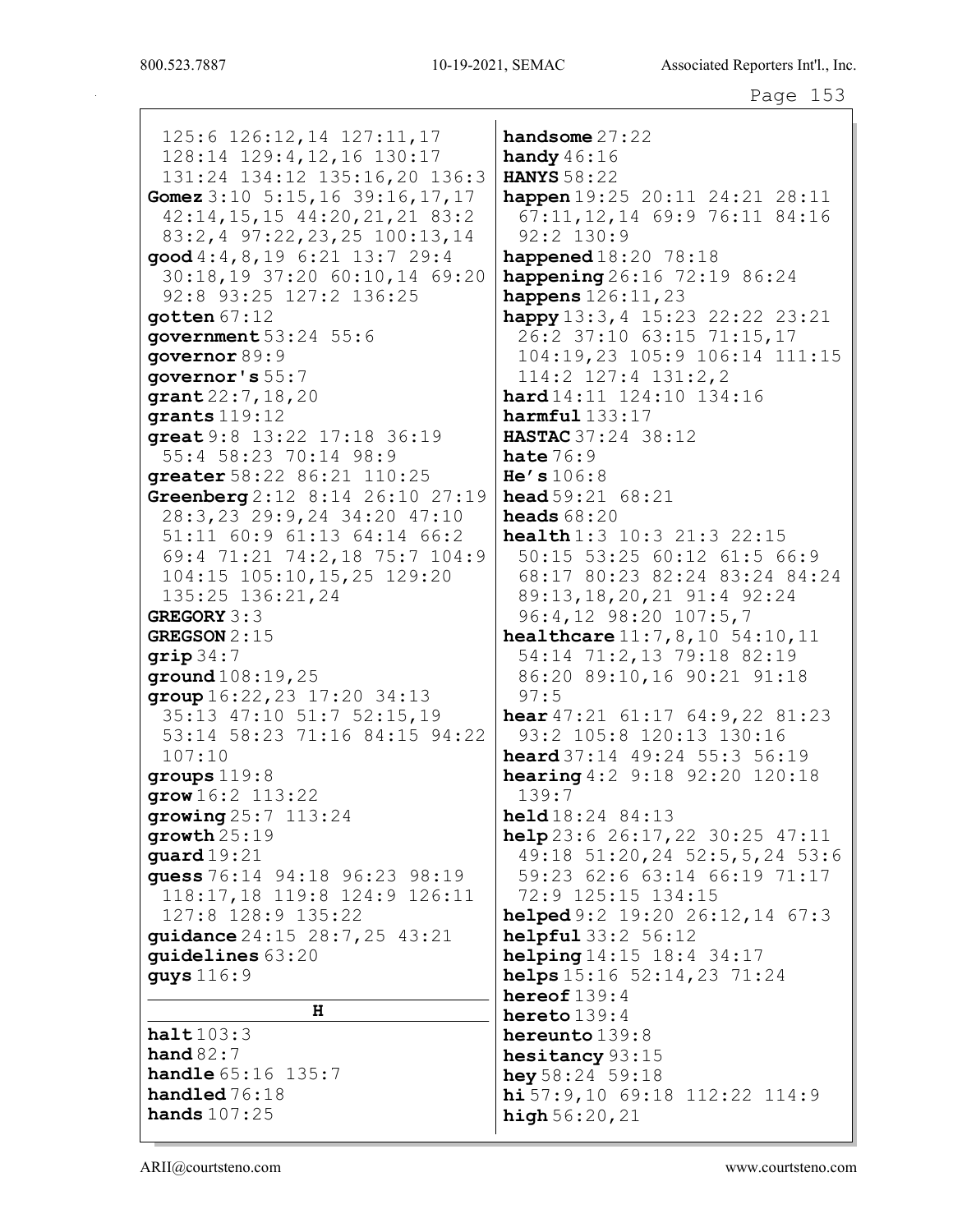high-level 53:22 higher  $56:20$ highest  $103:2$ highlight 17:19 highly 9:5 hiring 25:16 histories 72:11 hold 21:19 60:14 holding 31:10 116:3 holdup  $111:18$ homes 21:8 50:12 78:18 honestly 65:5 81:22 hope 31:8 73:11 136:19 hopeful 55:18 hopefully 4:9 12:7 14:25 22:10 22:23 25:8 35:20 48:6 52:12 53:5 67:6 72:20 73:4 75:16 hospital 10:15 11:5 12:3 26:8 48:21 50:18,24 51:2 52:4,5,11 53:25 54:21 56:14,24 57:15,19 58:2,12,12,14,19,20,21 59:6 59:16,17 60:15 62:5 65:7 66:16 67:5 68:14,20,25 69:5,8 70:25 71:6,8 81:18 85:2 88:2 89:15 97:6 108:18 109:9 133:10 134:4,7,10 hospitals 9:19,24 10:13,18,20 11:2 14:11,14 21:8 23:12 26:13,13 27:13 49:20 50:8,10 57:21 58:9 60:18 61:5,10 62:21 67:10 70:23 74:15 78:11 95:6 117:8 122:4 125:16 134:20,22 135:2 hot 84:4 90:6 120:14 133:11 **hour**  $20:14$  63:8 hour-and-a-half 63:8 hours 14:7,9,17 26:21 31:12 33:18 60:16 63:10 70:17 110:4 house  $12:5$ HOWARD 3:3 huge 35:14 113:10 128:15,17 human  $33:21$ humans 33:20 87:4 hundred  $86:20$  90:15 107:25 108:5,6,8,21 113:4 118:11,22 126:12 129:5,12 HUTH  $3:3$ hybrid 8:24 17:6 34:19 hyperglycemia 122:17 hypo 122:17

hypotension 112:11 I I.M 41:7,9 I.V 41:7 I'll 115:18 idea 15:17 45:25 60:10 83:23 92:2,8 128:25 129:2 ideal 47:20 ideas  $11:18$  18:6, 15, 16 54:5 58:6 60:5 identified  $26:13$ identify 27:15 ill 34:6 illness 83:12 imagine 82:21 86:22 immediately 27:4, 12 37:21 74:24 132:6 134:6 immunizations 92:7 impact 53:17 54:9 63:11 79:7 124:24 impacted 109:7 implement 29:16 121:19 implementable 47:8 implementation 32:22 implications 59:12 92:23 implore 56:13 importance 35:9 important 11:6 14:18 36:10 49:8 50:7,14 51:21,22 64:3 72:19 83:7,17,18 88:17 110:16 114:23 119:4,12 128:6 129:6 importantly 36:9 improve 33:3 122:22 improvement 109:18 inboxes  $125:14$ incidences 110:11 **include** 54:16 59:18 89:3 90:19 92:14 included 85:18,21 135:13 includes 16:17 74:5 125:3 134:3 including 8:25 25:24 67:13 125:24 incorporate 59:5 increase 15:13 127:5 incredible 35:6 61:18 incredibly 120:15 increments 10:7 indefinitely 124:9,11,15 indicated 131:13 132:10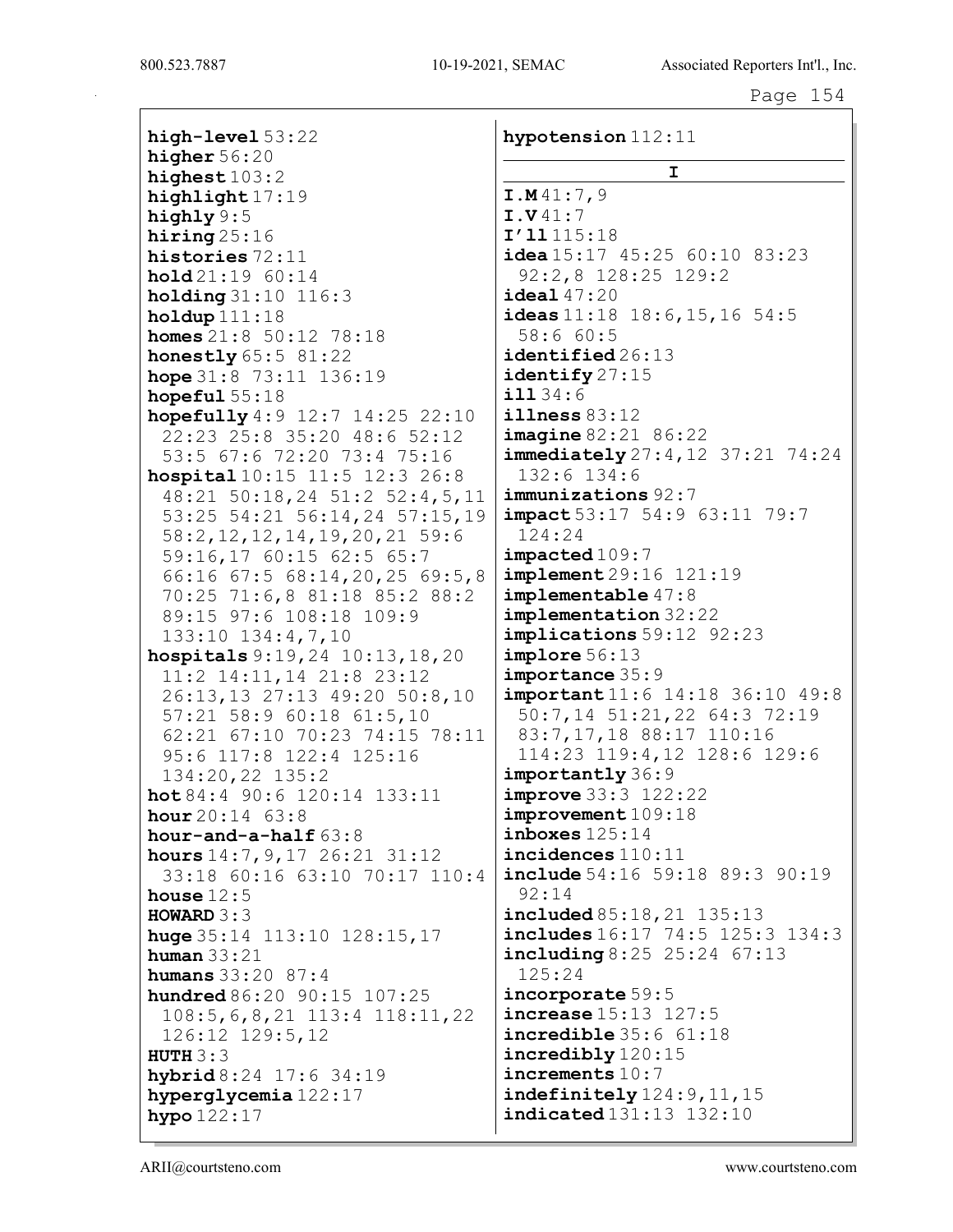indicating 94:5 indication 134:23 individual 19:17 77:6 114:25 116:6 118:15,15 119:23 131:8 individuals 90:17,23 91:5,22 indivisible 4:15 induction 109:15 industry 57:15,18,19 58:2 68:25 influence 56:24 influenza 89:4 informal 85:3 informatics 117:15 information 13:3 16:11 23:18,20 26:9 35:21 45:20 48:24 72:20 73:4 74:11 84:2 85:4 91:10 103:23 104:20 105:20 115:14 121:25 132:11 133:4,6,8,12,14 133:16 135:9,14 informational 77:9 84:13 informed 84:2,9 infrastructure 98:10 initial 92:13 95:18 115:9 initiative 49:16 71:3 136:11 innovation 17:25 20:19,19 51:23 innovations 17:22 46:17 47:24 48:5 65:2 inpatient 56:21 insertion 111:8 inside 58:13 instantaneously 121:5 institution 66:22 69:11 instruction 34:21 instructor 31:11,12,24,25 33:4 127:23 instructors 15:3 integrate 55:10 109:9 intent 97:8 intention 117:11 inter 54:17,19 interact 20:7 34:3 126:19 interacts 79:18 intercepted 55:2 interest 28:13 97:20 116:6 interested 104:22 113:13 interesting 116:14 interpreted 88:21 90:8 interrupting 104:3 interventions 49:6 intimately 79:16 investigations 9:12

investment 72:5 invoices 12:6  $involved 75:23 87:4 107:10$ 108:17 involves 58:17 108:14 issue 11:5 35:22 48:14 49:23 76:7 77:7 79:6,20 82:7 84:21 94:2,12 97:13 114:24  $i$ ssued  $13:16$ issues 4:6 11:5,19 21:17 27:3 35:9,24 43:22 48:11 54:7 65:15 71:4 110:6 130:2 132:6 It's 87:13  $item 37:23 40:17,19 43:14,15$ 77:10 84:5 133:11 items  $19:10$   $21:21$   $37:22$ ,  $23$   $46:9$ 61:23 J Jabbari 72:9  $Jack 76:2$  $JACOB 2:5$ Jan 75:7 January 29:5, 17 35:21 36:7 46:11,21 47:13 55:16,17,23 73:13 75:8 104:17 136:17  $JASON 3:14$ jason.winslow@suffolkcounty... 107:2  $JEFFREF2:6$ **Jeremy** 2:6 131:11  $j$ ob  $11:14$  $Joe 2:13$  64:8,21 John 3:12 8:4,10 24:10 join 17:7,8,9 18:5,17 71:15 77:11 113:11 joke 121:11 JONAS 2:23 Jonathan 2:7, 7 3:12 69:19 99:17 **JOSEPH 3:13**  $$ Journal 57:12 judgement 85:12 June 131:12  $i$ ustice  $4:16$ justify 124:11, 14 126:21

## K

KACZOR 2:18 **KAHM 3:2**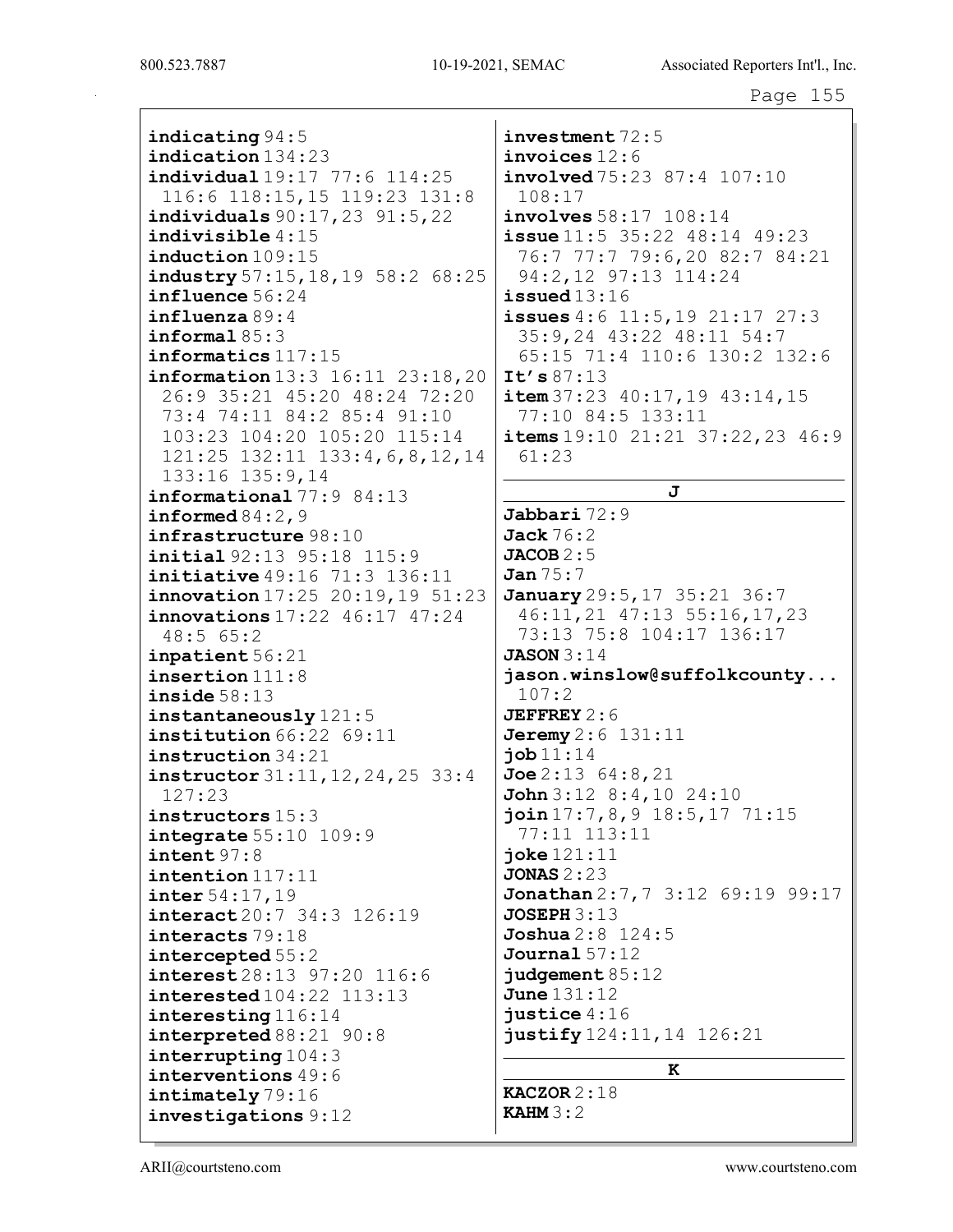keep 97:21 113:23,24 121:14 122:8 125:17 134:15 keeping 35:6 88:15 89:24 130:22 kept 103:11 116:21 121:14 ketamine 41:4,6,15,19 46:23 107:19 109:14 128:3,4,6 key 11:8 keys 109:20 kicking 95:12 **kilogram**  $41:5,7,7,9$ kind 12:20,21 19:6 53:2 58:6,14 63:25 75:25 91:2 113:22 120:13,17 130:16 know 9:4,4 10:18 11:24 12:20 14:8,10 15:6 18:3 20:5,8 21:23 23:2,11 25:9,20,22 26:23 27:12,15,15 28:15,25 30:11 48:10,11 49:19 50:7,10 50:11 51:5,12,15,16,16 52:2,7 52:12,20,20,21,23 53:4,9,9,13 58:24 61:14,15,20,21,25 62:7 62:8 63:3,5,6,7,12,15,17,20 63:23,25 64:4 66:10,14,25 67:12,13,20,22,24 68:2,14 69:5,5,13,14,23 70:2,6,12,24 71:10,18 72:15,16 73:22 75:8 76:25 78:2,5,12,15 79:16 81:5 81:7,9 82:3,4,6,6,18 85:7 87:17,17,21,21,23,24 92:2 93:2,14,23 94:3,8 98:2 102:22 106:2 108:4 111:3 113:2,14 119:25 120:2,15 122:13,23 123:12,15 125:10 126:19,23 127:21 128:16 129:9 130:2,11 130:16,21 131:3 132:10 133:11 134:15 136:5,19 knowing 78:11 knows 70:5 Kroll 3:10 7:5,6 57:8,10,10 59:22 89:5,6,8 91:21 96:21,21 Kugler 2:14 5:17,18,18 7:16,16 7:18,18,19 27:17,17,20,20 28:21 39:18,19 42:16,17 44:22 44:23 100:15,16 L labor 65:15 lack 60:20

91:8,13 97:14 98:9 101:18 102:15 language 32:8 94:4,19 117:2 large 21:12 58:24 86:10 108:4 119:8,11 large-scale 127:5 largely 35:17 larger 90:22 largest 68:16 104:21 lately  $10:9$ launch 116:23 1aw 85:24 101:22, 23 lawyer 101:21 leaders 18:8 20:5 52:16 57:19 58:2 68:25 leadership 10:12,15 19:24 20:8 20:13 22:6 66:12,21 67:5 69:10 70:23 81:15 88:6 94:15 learning 13:20 14:3 33:23 34:4 34:8,19 **leave** 37:7 49:2 77:8 92:16 104:16 105:8 leaving 76:16 left 76:5 100:8,23,24 101:4,6 legal 102:13  $\texttt{lequality} 51:5$  $leqibly$   $121:6$ length 79:21 lengthy 36:13 let's 37:14 76:21 103:10 106:7 112:20 let's  $4:4$ **letter** 36:15 37:3 45:19 46:8 59:15 84:19 88:19 90:19 91:6 96:16 97:3 letting 111:13 level 18:14 33:19 55:2,14 58:15 64:16 68:22 74:24 110:8 116:7 117:15 119:6 133:11 LEVINKSY 2:20 LEWIS 1:8 2:8 liability 128:16 liberty 4:16 life 19:13, 17, 17 48:17, 19 liked 111:14 likes 126:25 limited 53:23 line 19:18 67:20 123:3,3 124:23 Lined 20:13 lines 34:14 119:10

Langsam 3:14 45:23 46:4 82:11

LAI 3:5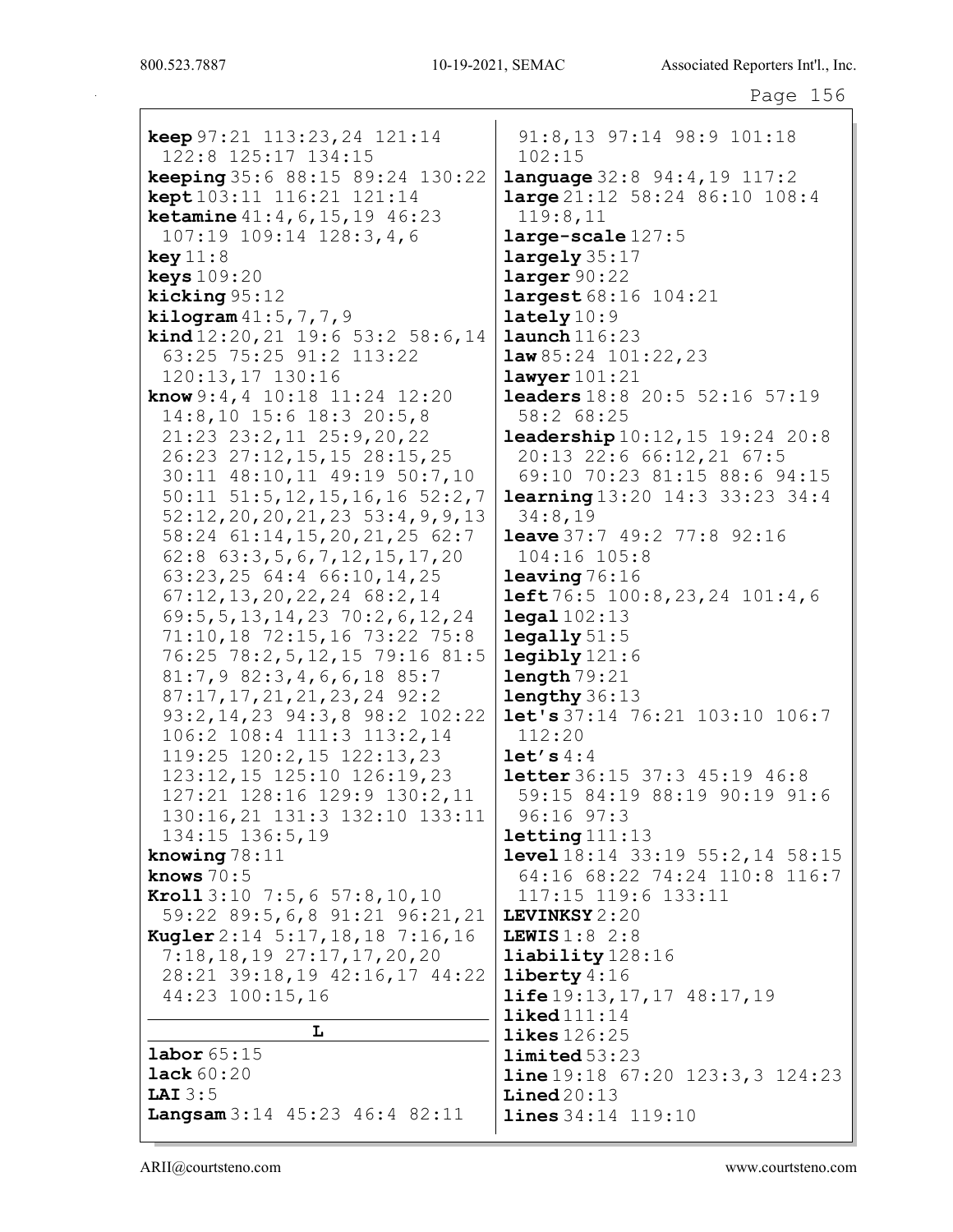## Page 157

link 122:5 linked 48:21  $list 74:4, 5, 10, 15 134:3, 5$ listed 119:24 122:6,18 listen 109:24 **literally** 19:8 74:25 literature 35:14 little 10:8 13:9 19:12 20:18 21:2 25:8 30:4 33:9,17 49:12 58:8 65:25 66:2,5 83:10 94:25 118:24 135:3 live 94:21 135:5 living 86:17 128:3 load 56:22 69:25 70:10 133:22 local 22:24 49:20 52:20 53:24 53:25 55:10,14 57:21 58:15 74:24 85:2 134:9,9  $locally74:6$ locations 133:22 lock 118:14 log 114:21 134:5 long 24:2 31:9,17 61:7 103:11 106:8,16 129:23 130:21 longer 27:10 54:7,12 70:12 71:8 longevity 52:13 look 16:7,24 27:6 29:7 35:11,23 46:14 51:15 52:16,19 53:10 55:20 56:14 58:12 59:24 63:2 63:18 66:11 69:7 75:22 78:17 78:19 102:5 111:18 114:15 130:18 131:2,2 looked 14:10 19:4 28:16 130:11 looking 10:7 12:25 21:10,11 36:4 46:24 55:6 60:21 70:10 71:12 92:23 119:5 122:25 129:23 looks 4:4 28:18 lose 86:14 92:8 loss 48:12 lost 19:17 48:23 86:20 90:13 98:3 lot 9:18 17:18 55:8,9,12 56:13 60:18 73:20 83:15 92:10,21 107:23 113:15,17 118:25,25 122:12 125:14 127:3 130:14 lots 11:17 12:5 15:7 53:11 72:21 **love** 113:16 127:3 lower 53:12 Lynch 2:8 5:19, 20 39:20, 21, 21

42:18,19,19 44:24,25,25 100:17,18 124:5,5,18 M M.S.C 84:11 M.S.P 17:21 MAGER 2:5 main 17:11 109:20 110:19 111:10 maintain 30:17 maintained 132:13 maintaining 130:5 majority 36:19 101:24,25 102:3 102:17,18 making 69:10 87:18 88:14 90:23 95:3,4 96:24,25 97:2 125:10 132:4 134:24 man 78:21 manage 71:24 management  $60:21$  70:4,5 manager 16:10 25:13 35:5 mandate 17:12 78:7, 14, 15, 19 79:22 80:8 85:21,22 86:18 87:9,14 88:22 89:10,13,17,22 93:17 94:5,20 95:4,8,15,19 96:6,12,25 97:2 98:2,3,21 129:9,9 mandated 79:13 96:5 mandates 78:4,22 85:18 89:11 91:21 93:10 mandating 78:5 mandatory 97:5 manner 10:21 15:17 29:13,21 Mar  $5:22$ MARIE 3:13 Mark 2:16 7:7,23 53:20 57:6 83:21 115:6 132:25 133:2 Mark's 84:23 markedly 33:3 Markowitz 2:3 5:21,22,23 39:22 39:23,24,24 42:20,21,21 45:2 45:3,3 100:19,20 Marshall 1:8 2:8 5:24,25,25 37:14,17,19 38:17 39:25 40:2 40:2,16,18 41:18 42:22,23,23 43:12,13,25 45:4,5,5 46:8,10 48:3,3 100:21 **Maryanne** 2:9 6:24, 25  $mass 95:7$ massive 133:20 material 122:11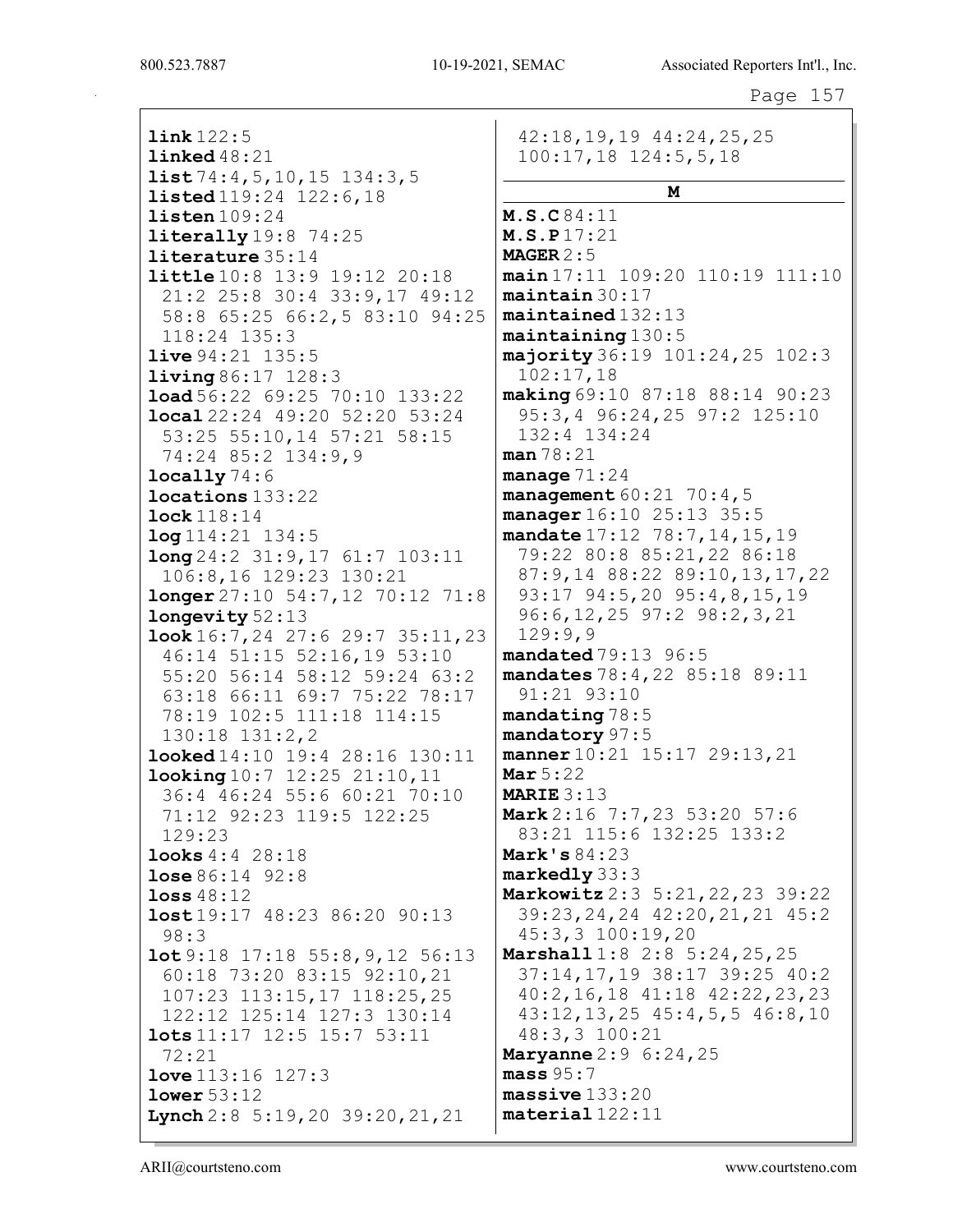materials 99:4 105:15,21 matter 43:21 63:7 117:9 127:19 MATTHEW 2:15 maximum 41:19,19 Maynard 6:2,3,3 40:3,4,4 42:24 42:25,25 45:7,8,8 94:24,24 100:25 101:2,2 McEvoy 2:10 7:3,4,4 31:3,4,4 34:22,25 MCGOWN 2:19 McMillan 24:10 mean  $28:23$  30:10  $41:5$  56:4,8 64:24 66:20 70:14 83:17 91:19 92:20 106:16 113:5 means 57:17 65:20 68:15 76:14 83:18 101:25 measures 51:9 meat 109:8 mechanism 65:18 123:14 med 37:15 48:12 76:22 media 124:21 medic 107:13 109:23 110:3 medical 17:22,25 22:11 25:2,4 27:23 28:2 37:20 43:18 59:5 70:23 73:21 76:19 81:17,19 85:2 88:6 89:11,12 90:24 94:14 97:24 107:3,11 109:21 110:4,13 114:5,10,19 118:20 120:11 133:16 medication 107:19 110:16 117:18 medications 128:5 medicine 15:2 65:5 68:20 81:15 81:18 90:10 92:25 meds 117:8 meet 16:16 25:22,23 meeting 4:5 15:8 16:12 30:14 32:7 33:5,15,25 35:8,21 36:7 37:9 46:12,21 47:6,14 57:5 58:2 72:21 73:13 75:21 76:2 76:10 101:22 102:9 105:16 106:13 130:13 136:2,18 meetings 55:17,21 61:21 meets 47:23 member 8:4 19:13 59:22 96:23 105:3,5 members 6:19 8:16 19:10 54:4 58:16 60:4 73:5 79:9 85:24 102:2,3 108:14 116:14 memorial 18:20,22 19:10 mental  $22:15$ 

mention 37:22 47:5 110:17 135:5 mentioned 20:25 33:12 37:4 46:20 48:5 54:11 56:2 91:25 121:19 merged 108:19 message 94:16 met 31:5 37:20 75:19 115:8 131:12 metrics 20:18 47:22 48:6 73:8 MICHAEL  $2:10$  3:4 MICHELE 3:4 mid-standards 29:14 Mike 2:10 7:3 31:4 49:10 military 127:21 milligram 41:7,9 milligrams 41:5,5,6 mind 29:9,22 130:22  $mine 57:12$ minimum 12:15 minute 106:10 minutes 7:15 27:7 62:13,20,23 62:24 MIRABILE 3:9 misconstrued 96:24 misconstruing 93:16 misleading 133:17 misses 94:2 mission 33:6 missions 25:23 mistake 95:25 mitigate 69:12,20 mobile 61:9 120:22 model 12:20 models 13:22 51:23 52:3,17 116:15 moment 9:9 68:6 moments 19:6 51:13 110:6 monitor 10:11 month 20:2,10,16 60:4 113:7 114:20 117:22 124:8 125:20 monthly 124:11 months 15:19,21 25:21 56:6 59:2 59:3 82:21 132:16 morning 13:19 morphine 41:3 motion 7:15,19 8:2 32:21 37:24 38:14 40:14,19 41:13 43:10,16 43:23 45:17,19 46:11,18,20 76:25 77:13,23 80:13,16,17,22 81:7,11,13,21,24 82:3,12 87:9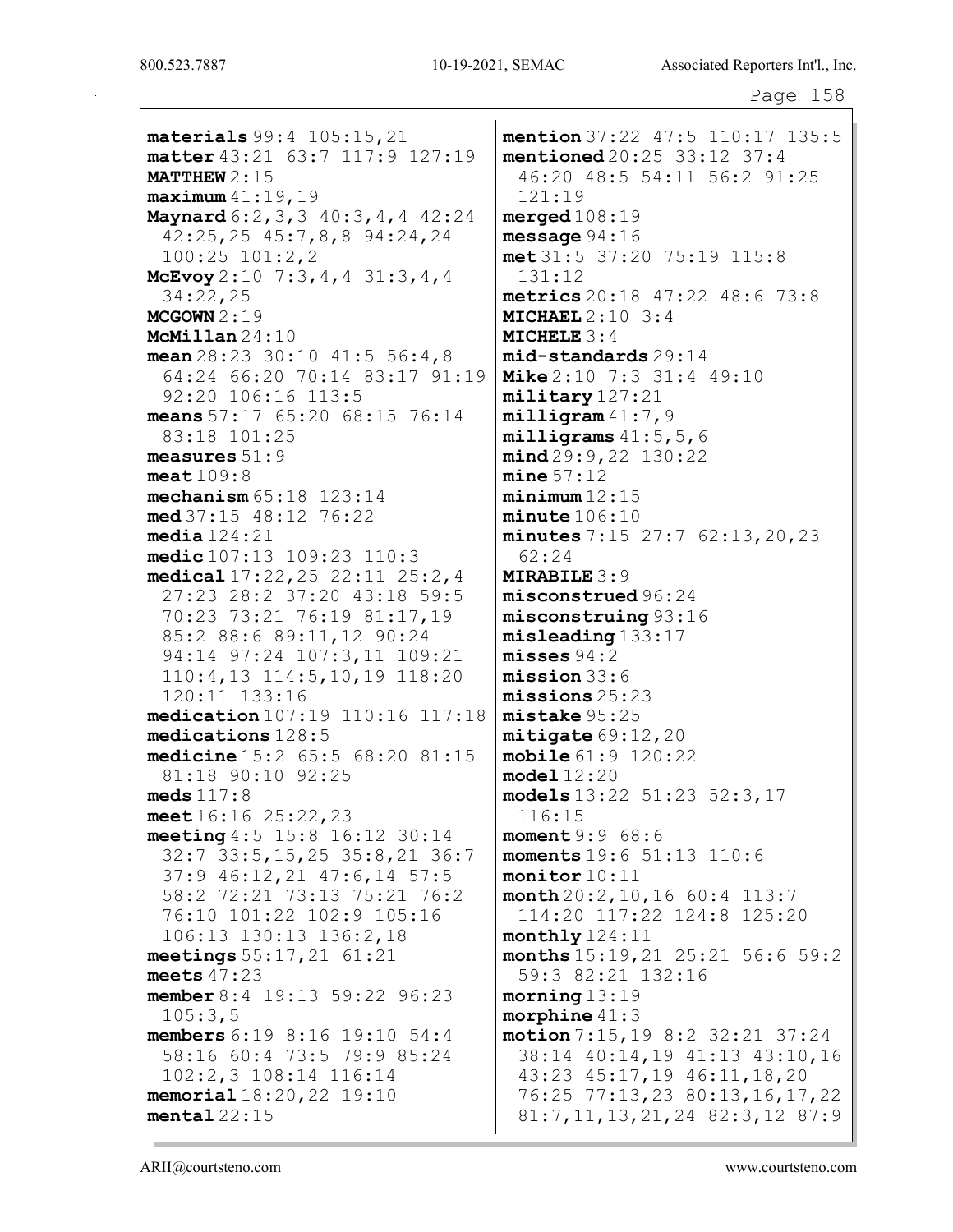$92:13, 14, 15, 16$   $94:10, 20, 23$ negotiations 65:15 95:18 96:3,15,22 97:15,17 Negozi  $23:19$ 98:4,13 99:3 101:19,24 102:4 never  $85:17$ 102:8,21,23 136:20  $new 1:2 11:18 12:7 13:15,17$ 14:22 16:9,13 17:21 20:17 move  $8:23$  16:19 23:16 25:22 30:17 37:14 47:21 53:16 55:16 22:4 25:12, 13, 14, 15, 17 27:24 55:22 64:2 84:6 103:10 112:20 28:4 29:11, 16, 22, 25 30:3 moved 19:7 49:11 95:24 130:25 36:17 37:24 38:5 40:20 41:11  $136:20$ 41:13 45:19 46:16 47:22 48:4  $moving 14:18, 20 16:20 20:21$ 48:8 57:11 58:22 59:6 63:12 63:24 71:4 80:25 81:16 86:21 21:22 31:2 47:14 48:5,8 69:15  $72:14$ 88:6 89:12,16 94:15 96:5 multiple 117:25 101:22,23 110:18 116:24 **Murphy**  $2:11 \t6:4,5,5 \t40:5,6,6$ 119:10 120:4 121:10 124:22  $43:2,3,3$   $45:9,10,10$   $101:3$ 125:3 126:19 127:15,18,18 Muru 111:21 112:21 115:11  $139:2$ 122:19 127:25 132:8 135:7  $news 95:5$ nice 8:21 15:13 18:23 25:19 N NIKOLAOS 2:11 N.C.O38:10  $nine 55:2 60:24 69:8 108:7$ name  $19:16$  68:7 139:9 ninety 108:23, 25 109:15 112:5, 9 names 18:22 19:3, 9 ninety-five 113:6 narrowed  $74:23$  $ninety$ -nine  $109:10$ ninety-one 109:11  $\mathtt{national}:15$ national 23:25 24:2, 4 34:13 ninety-six 118:10  $95:5$  $non-54:18$  64:16 nature  $72:12$  $non-COVID$  12:6 navigate  $26:17$ non-physician 108:14 navigation  $54:25$   $56:12$  $non-traditional 23:5.14 62:4$  $near 125:11$ 64:11  $nearing 12:13$  $non-voting 6:19 8:4 59:22$  $\texttt{nearly} 29:19$  $normally 10:6 14:9$ necessarily  $50:6$ ,  $25$  $note 110:10$ necessary  $24:17$  90:13  $\texttt{noted}34:11$ necessity  $32:12$   $85:7$ Notice  $43:23$ NEDOCS  $66:11$  $noticed 97:11$ need 8:3 10:2, 19 11:12 17:14 notices 73:20 21:9 24:4,22 30:12 31:12  $noticing 67:17$ 32:21 36:11 38:17 41:16 45:23 notification 109:21 125:13 46:14 47:9 50:22,23 51:6,8 notifications  $10:5$  67:18, 19, 24 52:4,10,16 55:15 57:21 61:4  $notion 96:16$ 61:11 62:10 63:6 65:2 66:10 **November 17:5 139:9** 66:25 68:10,25 69:22 70:9 number 14: 9, 25 15: 14 23: 24 25: 9 78:3 80:20 83:6 91:6 92:10 27:5 40:22 48:17 52:7,8,9 97:21 99:7 101:24,25 114:22 53:22 54:3 85:23 86:19,22 119:5 130:9 132:18 134:10  $102:2, 2, 18, 19$   $103:2$   $117:24$ **needed**  $4:6$  24:24 32:4 34:7 127:16 133:7 needs 25:23 32:24 45:21 60:12 numbers  $86:10$  $61:2,12$  69:9 84:16 nurse 54:24 56:11, 21 62:15  $neqative 81:8$ 66:24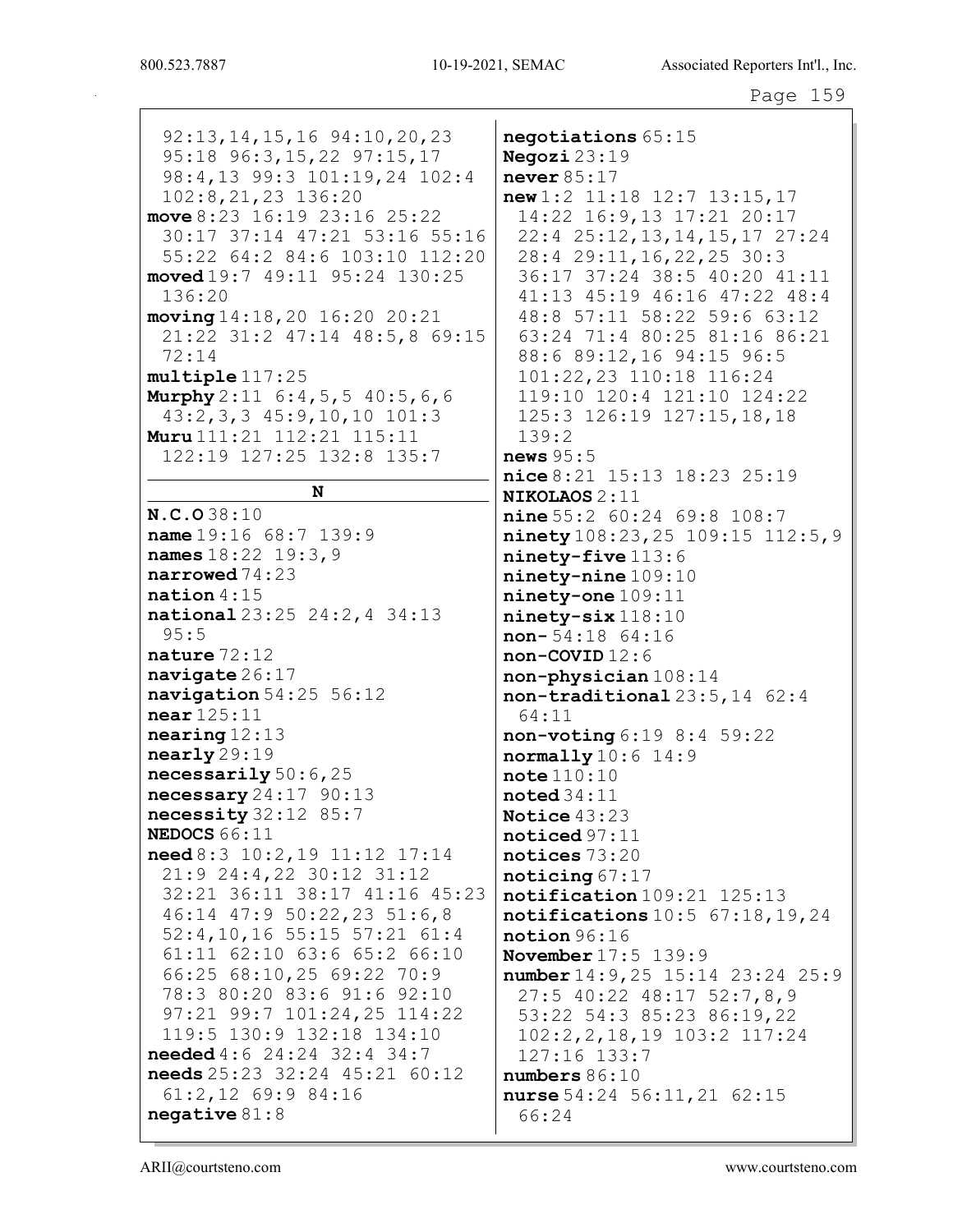nurse-to-patient 56:19 nurses 81:18 98:3 nursing 21:8 50:12 78:18 O O'Connor 6:20,21 O'CONNOR 2:17 Oasis 22:19  $ob/$ gyn  $95:7$ obligation 87:21 132:11 observation 89:9 obstetrics 95:9 obvious 124:24 obviously 15:5,6 65:19 113:20 134:7 occasions 20:3 OCTOBER 1:6 office 14:24 19:23 29:13 61:20 135:21 officially 101:20 offline 76:16,18 106:19 offload 9:18 23:9,10 51:17 60:16 62:16 63:14 73:7 offloading 70:17 Oh 119:19 okay 4:3,19 7:24 8:9,11 26:4 27:6 28:21 31:2 34:25 37:14 38:16,19,20 40:14,15 41:20 43:11,24 45:18 46:6,8 48:2 62:22 73:16 75:14 76:8,20 77:22 82:8 85:13 96:7,8,9 97:9,12 98:17 99:9,13 100:24 102:6 103:5,15 106:24 112:17 112:20 114:9 132:7 136:15 old 47:19 **Olsson** 2:14 6:6, 7, 7 40:7, 8, 8 43:4,5,5 45:11,12,12 91:13,15 101:4,5,5 Olsson's 93:12 onboarding 117:22 once 20:10 24:14 94:13 102:12 113:7 116:10 one-day 22:15 ones 55:11 ongoing  $49:5$   $74:14$ online 73:23 110:14 118:21 oops 16:3 open 11:24 19:5,7 37:8,15 55:6 94:10 101:22 105:16 116:22 121:14,15 122:14

opened 54:22 operate 19:25 operating 9:5 operation 10:3,4,24 20:24 27:2 61:16 operational 24:8 53:8 73:13 75:11 operations 9:6,16,17 51:14 55:10 operations' 9:15 opinion 94:9 opioids 40:23 opportunities 32:14 54:18,23 55:25 56:7,13 57:3 opportunity 14:18 16:8 17:7 18:8,15 20:6 33:22 51:22 53:9 53:15 55:5,13 132:22 opposed 14:21 33:17 120:22 130:5 opposition 86:8 96:22 option 8:24 92:19 93:4,11 110:13 118:12,15,21 options 54:4 92:12 order 13:4,12 15:22 17:13 21:25 23:22 24:4,16 30:17 38:10,11 41:3 62:2 63:8,21 64:15 119:17 134:13 136:11 order's 24:25 orders 13:8 21:20 22:25 23:15 23:22 24:2,12,16 55:7 63:13 107:16 Oren 3:5 6:23 organization 18:10 66:13 102:12 118:6,7 127:6 organizations 41:10 113:8 119:9 127:5  $originalized 10:21 120:11$ organophosphate 38:8 original 94:23 97:15 98:4 121:25 122:10  $\texttt{oundht}$  58:18 outline 64:3 outlines 63:25 outside 58:14 127:18 134:20 overall 56:15 109:10 overcrowding 49:14 overloading 47:3 overly  $28:11$ oversight  $17:22$ ,  $25$ overstepping 90:17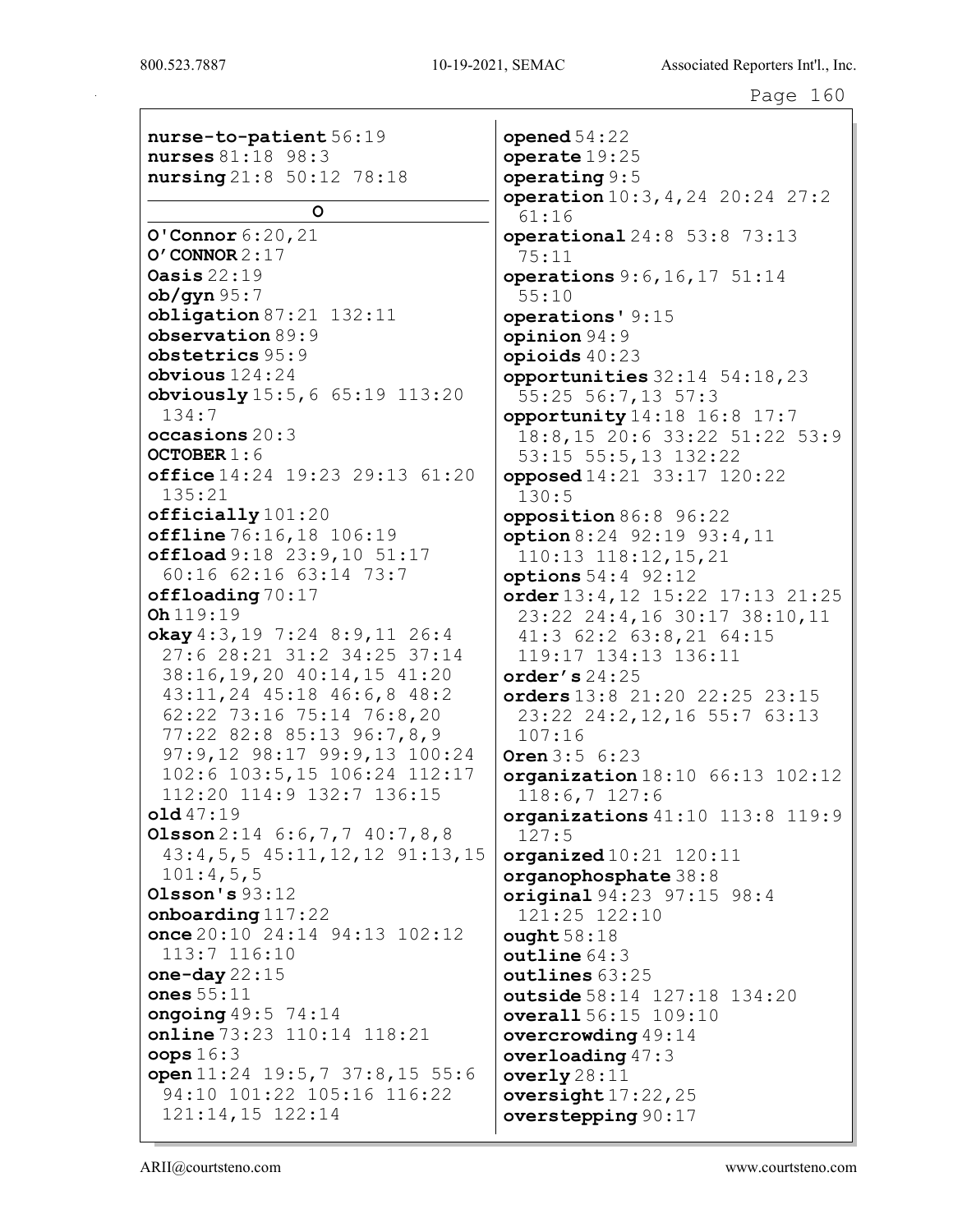| overwhelmed $56:18$                       | 130:10 132:8                        |
|-------------------------------------------|-------------------------------------|
| $\alpha x 112:15$                         | participants $1$                    |
| OZGA 4:19, 23, 25 5:3, 6, 8, 10, 12       | participate 12                      |
| 5:15,17,19,21,24 6:2,4,6,8,12             | participated $1$                    |
| $6:14, 16, 19, 23$ 7:3,5,7,9,11           | participating                       |
| $8:3,6,9$ 38:19,23,25 39:3,5,7            | particular 22:                      |
| 39: 9, 11, 13, 16, 18, 20, 22, 25         | particularly $1$                    |
| $40:3,5,7,9,12,14$ $41:20,22,24$          | $17:19$ 36:18                       |
| 42:2, 4, 6, 8, 10, 12, 14, 16, 18, 20     | 83:24 126:25                        |
| $42:22, 24$ $43:2, 4, 6, 8, 10$ $44:2, 4$ | parties 74:13                       |
| 44: 6, 8, 10, 12, 14, 16, 18, 20, 22      | partners 56:14                      |
| 44:24 45:2, 4, 7, 9, 11, 13, 15, 17       | partnership 22                      |
| 96:2, 9 98:17 99:9, 11, 13, 15, 17        | parts 53:11, 12                     |
| 99:20,24 100:3,5,7,9,11,13,15             | <b>pass</b> $49:18,25$              |
| 100:17, 19, 21, 24 101:3, 6, 9, 13        | $102:7$ $112:4$ ,<br>passed 15:22 3 |
| P                                         | passes $8:2$ 40:                    |
| P.C.R.s15:18 48:9,12                      | 102:4 118:13                        |
| P.D.F72:16 75:3 120:16 121:22             | $passwords 114$ :                   |
| 122:14 130:23                             | path 64:5                           |
| p.m1:7,74:2137:3                          | pathway $24:22$ ,                   |
| $\mathtt{pace}$ $16$ : $20$               | $\mathbf{patience}$ 4:20            |
| <b>PACK</b> $16:2,3$                      | patient 9:12 1                      |
| $\texttt{packet21:24}$                    | 33:17,1960:                         |
| <b>page</b> $14:4$ $139:4$                | $70:18$ 109:5,                      |
| <b>pages</b> 139:5                        | patients 33:22                      |
| paid 118:23 120:5                         | 46:25 47:3 4                        |
| <b>PAMELA</b> $2:11 \ 3:5$                | 52:3,8,954:                         |
| pamphlet 17:9                             | $70:12$ $71:6,7$                    |
| pandemic 13:22 21:15 24:21                | $97:20$ $103:3$                     |
| 82:20                                     | <b>PAUL</b> $3:6$ , $6$             |
| panel $17:23$                             | pay 117:23 118                      |
| pants $65:4$                              | 127:11 128:1                        |
| <b>paper</b> 15:11, 18                    | paying $68:17-1$                    |
| paperwork 15:13, 16 31:25 32:3            | paywall $117:11$                    |
| <b>paramedic</b> 12:10, 14 13:6 14:15     | paywalls 116:1                      |
| 23:17 31:16 40:20, 21, 24 41:12           | $\texttt{pediatric}35:1$            |
| 107:14,16 109:17 114:13                   | 120:11                              |
| paramedical $108:17$                      | pediatrics 110                      |
| $\texttt{parameter} 12:11 \quad 13:10,11$ | $peer - 110:7$                      |
| 23:15                                     | peer-reviewed                       |
| parameters 18:9 107:11 108:2,9            | people $4:8$ 16:                    |
| 110:13                                    | $33:14,18$ 48:                      |
| parliamentarian 101:21                    | 66:6 68:16 7                        |
| $part11:10$ 13:7,25 14:16 15:24           | 84:8 85:11 8                        |
| 20:5 21:6 25:17 26:23 32:23               | 119:12 121:3                        |
| 49:23 50:16,17 58:2 59:11                 | 127:11 135:6                        |
| 60:10,17 63:14 66:8 67:18                 | <b>people's</b> 58:9                |
| 79:17 84:5 88:8 99:2 117:20               | percent90:15                        |
| 118:7 121:7 129:21,24 130:2               | 109:13,14,16                        |

 $5$ s 104:5  $= 12:22$  47:16 86:11  $ed108:7$  $ing 17:21$ particular 22:12 51:17 85:20  $Ly 10:8,25 12:5 14:12$ 18 63:2 68:9 79:7  $:25$  128:2  $13<sup>1</sup>$  $: 14$  $22:19$  127:25 134:13 , 12 126:17 128:12 25 50:2 101:19,24  $:4,7$ 2 38:13 passes 8:2 40:14 43:10 45:17  $: 13$ passwords 114:24 pathway 24:22,23 29:11 65:12 20 8:21 111:17 patient 9:12 14:19,20,23 15:9 33:17,19 60:15 61:7 62:16  $:5,7,9$  128:17  $: 22$  35:12,16 46:15 3 49:4,7 50:12 51:6 54:21,22 56:10 65:17 70:12 71:6,7 88:16 90:15 :3 110:25 129:7,17 118:4 126:12 127:4 8:10,13,23 129:18 7 119:5 129:3  $:11$ 6:15,22 pediatric 35:12,16,23 110:11,16 110:10  $\mathsf{red}\,110\!:\!9$ people 4:8 16:5 25:8,10,20 48:15 60:7 64:12 6 73:21,24 83:11 1 86:4,6,10 118:25 1:3 126:12 127:3,3  $5:6$  $: 9$ 15 108:10 109:11,11 109:13,14,16,16 110:24 112:5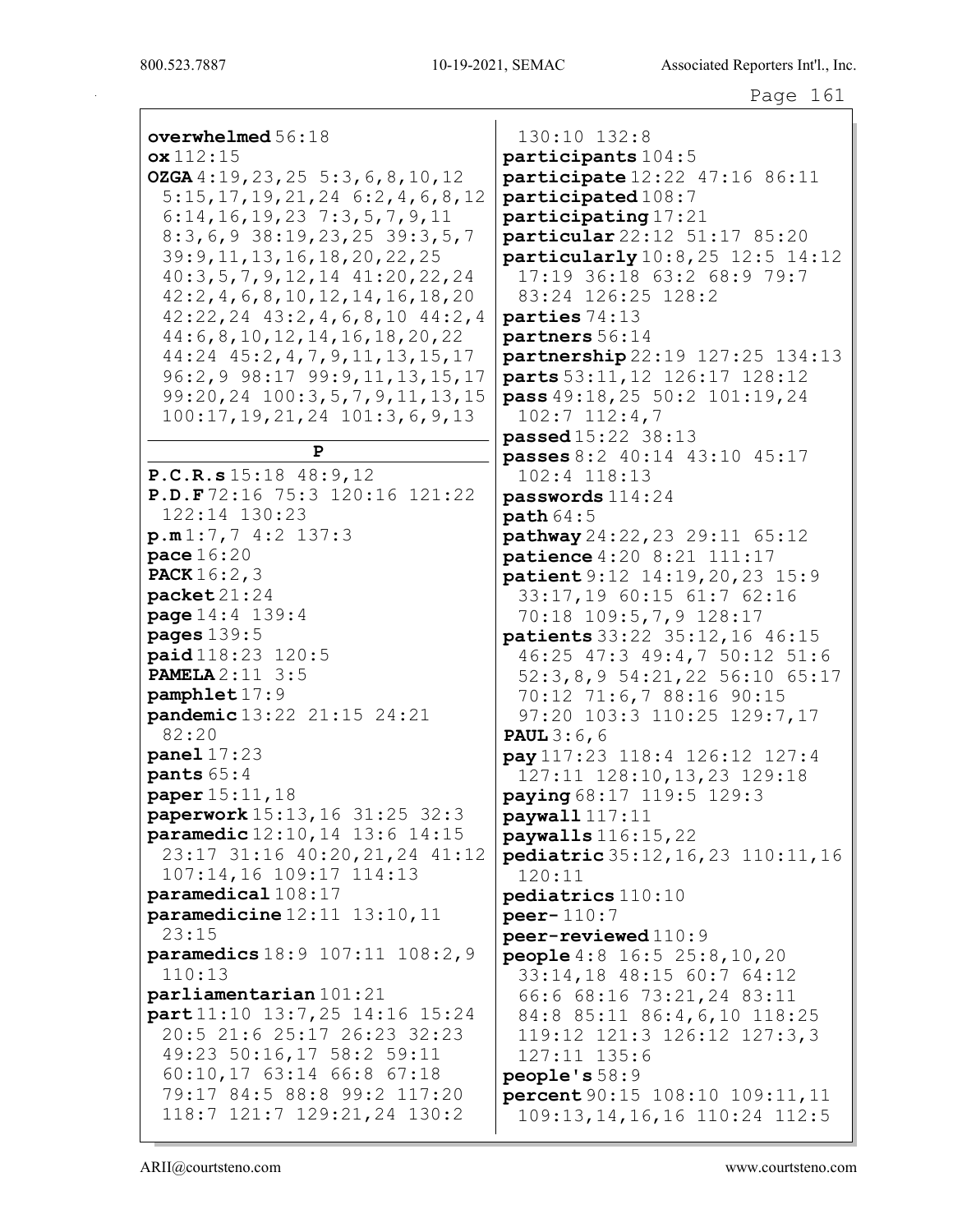113:6 perceptions 58:10 perform 110:22 performance 73:7,8 performances 108:22 period 13:10 14:13 22:2 31:17 41:6 periods 27:10 49:22 51:4 permission 28:7 permitted 36:22 person 4:8 8:22 17:7 25:15,17 31:13 104:14 135:21 personally 88:6 personnel 77:15 79:24 81:19 96:13,18 98:22 perspective 32:11 94:25 pertains 33:24 Peter 2:2 15:6 phenomenal 35:5 133:23 Philippi 115:7 **Philippy** 2:16 7:7, 8, 21, 23, 23 53:18,20,20 83:19,21,21 115:6 116:12 118:9,17 119:15 132:25 133:2 135:18 phone 67:14 121:4, 6 124:20 phrase 94:20 phrased 94:2 physician 25:3 27:24 43:19 81:18 108:14 109:23 110:14 133:7 physicians 17:24 52:15 55:19 56:24 62:15 84:15 90:13 109:8 114:6,11 135:23 pick 17:15 piece 11:9 68:16 110:21 134:17 135:4 pieces 55:9 113:12 135:4 **Piggot** 6:9,9 8:18 Pigott 2:15 6:8 40:9 43:6 101:6 101:7 pilot 107:8 pipeline 59:3 place 20:8 21:25 23:23 24:2 30:19 40:21 58:6 62:2,19 63:19 65:11 68:23 69:23 70:20 74:22 91:3 98:10 111:6,6 117:5 139:3 placement 109:4,12 placements 109:5 plan 12:21,23 79:18 116:24

125:17 planning 58:21 59:17 125:6  $plane 69:11$ platform 72:9 73:2,3,12 75:10 131:23 played 97:12 plays 11:8 please 8:16 11:23 13:2 20:4 29:8,23 41:17 43:25 44:23 47:16 49:25 55:20 68:7 91:15 98:18 99:22 103:24 **Pledge** 4:11,13 Plus 123:19 pockets 51:17 65:5 point 9:15 18:24 21:8 22:3 30:13 36:20 37:9 41:6 53:7,8 53:8 67:12 70:11 76:11 84:23 86:7 87:8 89:18 90:5 93:13 97:14 113:9 116:18 131:21 135:24 pointed 91:21 pointing 90:3 points 123:18 police 78:20 policies 27:25 28:2 34:20 58:6 131:14,17 policy 13:17 14:5,22 24:15 33:12,23 34:9,16 75:20 123:12 political 90:2,7 92:5 93:13 97:10 politically 92:3 politics 82:24 97:21 population 86:4 portal 15:12 24:7 31:24 116:9 portion  $21:12,13$ Portoro 2:9 6:24,25,25 position 43:17 87:18 97:13 positions 14:7 25:13 positive 52:2 possible 8:16 9:2 19:20 121:21 possibly 12:25 25:21 62:9 post 109:20 posted 22:24 73:23 132:12 postings 23:13 postponed 20:3 46:11,21 potential 35:15 36:11 70:9 79:7 92:4,5 potentially 36:5,22 37:8 56:10 83:12 87:25 88:18 95:15 115:12,16 126:10 133:17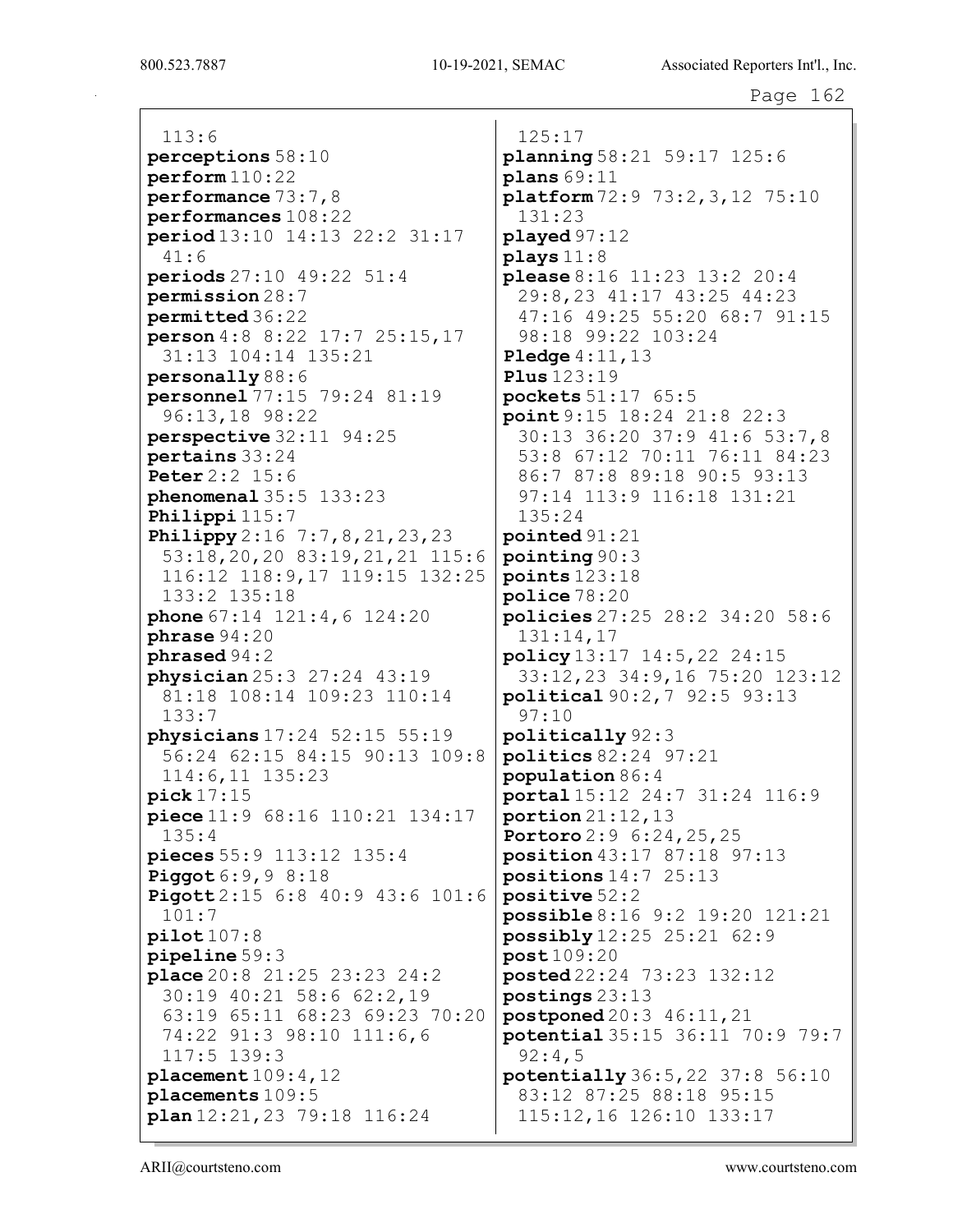PowerPoint 103:22 106:2 practice 33:10 practices 51:20 53:6,11,14 56:9 practitioners 25:3 pre 16:6 17:10 69:22 pre- 17:21 59:5 87:25 pre-hospital 43:22 46:24 59:6 68:20 81:19 predictable 57:13 prehospital 92:25 94:16 Preparedness 107:6 present 6:22 7:2,6,8 8:5,7,8 19:9 66:10 73:19 103:13 104:7 105:21 presentation 103:17,21,22 104:4 104:12,25 105:8 106:4,10,12 106:19 111:12,14,21 112:21 presentations 49:13 75:18 76:24 presented 104:13 105:16 presenter 104:17 presenters 103:11 presenting 18:4 105:12 press 46:24 pretty 19:2 33:11 99:2 prevent 51:9 preventable 83:12 previous 15:23 previously 95:24 103:19 123:13 price 126:21 pricing 116:15 primarily 48:22 primary 48:16 56:9,17 printing 13:15 prior 15:18 37:21 47:4 104:10 105:20 119:21 130:22 133:3 136:2 priorities 116:10 privy 65:24 pro-form 133:5 proactive 51:8 83:6 probably 13:18 16:19 24:12 27:7 32:23 33:21 54:5 57:11,14,17 70:24 117:3,10 128:6 problem 26:14 48:16 49:19 50:24 50:25 51:2 54:16 58:16 60:6 71:13 97:22,23 111:20 128:16 128:18 129:24,25 problematic 30:7 problems 9:25 21:9 23:8 26:17 53:2 65:5 71:11

procedure 108:20 109:4,6 proceeding 137:4 proceedings 139:6 process 25:16 29:25 30:16 35:15 105:17,19,19,22 109:18 132:19 134:12,21 processing 12:5 produced 26:9,11 product 124:19,19,21,22 126:17 134:2 products 113:3 professionals 82:19 86:20 90:17 91:18 profoundly 49:8 program 9:23 13:6 15:25 16:10 22:5 25:13,18 35:5 63:24 71:23 74:5,12 103:17 104:21 107:4,8 108:18 110:3 123:21 123:23 129:24 130:14,15,19 131:5,7,13,15,21 132:14 133:15 134:3,18 135:10 programs 16:2,18 31:16 progress 107:15 prohibitive 118:25 129:14 project 76:22 projecting 127:16 projections 127:14 prolonged 27:10 promulgate 132:15,20 proof 17:15 proper 84:8 properly 133:24 proportion 86:15 proposals 130:12 proposed 32:8 protocol 36:5 38:4,7 103:22 110:17,19 111:7 113:18 114:14 117:13 119:21 120:9 121:16,21 122:8,12,17 123:11,18 126:4 127:6 128:14 protocols 29:11,15,18 30:3 37:25 38:3,5,8,10,12 40:20,21 40:24,25 41:12 47:7,9,15 55:11 90:10,25 105:12 117:8 119:17 120:2,2,21 121:22 122:15,21,23 123:11,12 125:13 126:20 130:8,22 131:17 132:16 132:21 136:12 provide 25:4 99:4 107:17 provider 36:24 79:18 107:12,14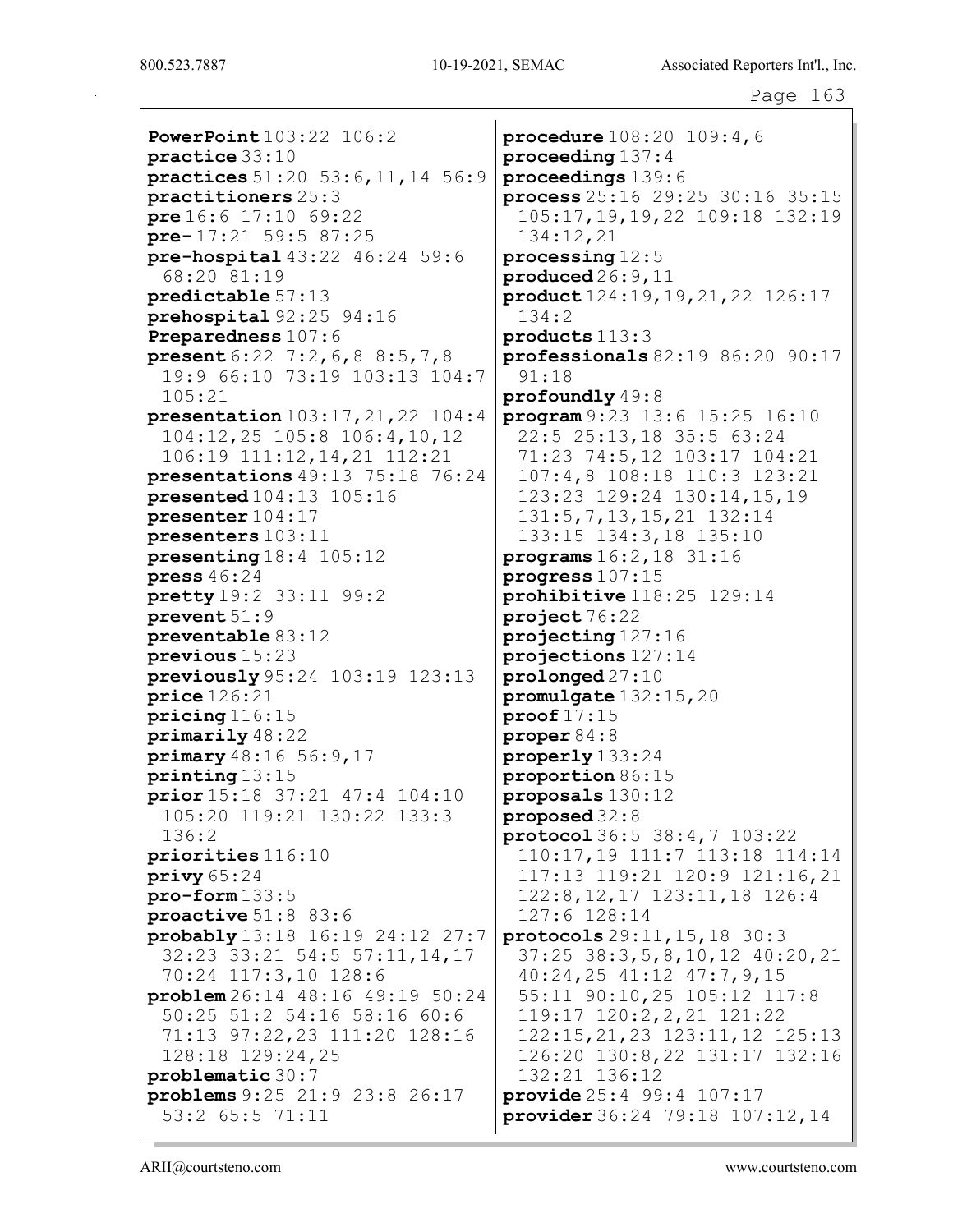107:17 108:15 114:15 116:8 117:24 118:23,24 121:24 126:13 133:23 providers 23:4, 13 25:5 36:12, 17 49:19,21 52:6,13 60:15 62:3  $76:17$ 62:15 64:4,15 71:25 77:3 78:8 78:11 80:24 81:9,17 82:23 83:7,24 85:3 90:22,22 91:19 92:22 93:5,8,10 96:5 103:8 107:23 113:16,18 117:24 118:4 118:4 120:19 122:4,12 125:16  $110:24$ 125:17 126:8 127:20 129:5,19 131:8 135:23  $provides '121:20$ provides  $43:20$ providing  $46:15$   $90:12$   $124:6$ 125:12 127:2 **Psychiatry** 35:19 **public** 60:25 79:19 82:24 86:11  $92:24$  107:5 publicly 90:14 **pulled** 120:12 122:2  $pulse 112:15$ purchase 107:22 118:14, 16  $58:18$ purchased 75:10 132:12 purposes 77:12  $121:6$ push 84:14, 15  $pushed 50:19$ put  $10:4$  19:22 23:6 26:20 47:9 50:16 58:6 70:20 88:25 89:23 93:6,7 94:25 103:18 105:23 106:22 107:24 120:14 122:11  $129:9$   $134:8$ , 22 putting 21:23 51:25 95:11 97:9  $135:8$ Q quality 20:18 47:22 48:6 109:18 quarter  $75:9,12$ question 26:7 27:18, 22 29:9 58:15 105:11 116:13 117:21 118:18 121:3 123:10 124:17 126:11 127:8,24 128:2 questions 20:6 24:11 26:2,5 29:7 30:21 33:11 34:25 37:11  $121:13$ 37:13 48:3 49:11 81:3 85:5,6 85:12 111:24 112:19,25 113:2 114:2,4 115:5 119:14 124:4  $135:6$ quick 26:5, 6 27:22 29:9 111:23

 $113:3$   $123:10$ quickly 113:18 130:7 quirk  $58:7$ quite 40:22 56:21 60:23 65:5 **quorum** 7:12 101:12,14  $\mathbb{R}$ R.S.I103:14, 17, 21 104:21  $107:13, 16$   $108:2, 3, 10, 12, 15, 19$ 108:22 109:23 110:3,7,11,22 Rabrich 2:6 7:9,10 87:7,8  $rain18:25 19:5$  $ran 33:5 136:16$ range  $111:4$ ranks  $56:3$ rapidly 115:3 121:21  $rate109:10$ **rates** 30:6 112:8 ratios  $56:19.21$  $re$ -educate  $54:10$  $re-organizing 119:16$  $reach 13:3 23:19,20 28:12 47:10$  $read19:3$  95:24 96:2 120:17,21 ready  $132:2$  $real 26:5 27:3,3,14 110:5$ 134:11,12  $real$ ign  $54:10$ **realistic** 75:12 92:23 reality  $34:12$ ,  $12$  $realize 26:14 121:4,15$  $realizes 122:20$ really 12:17, 21 14:15 15:3 16:18 17:2,19 18:7,23 20:22 21:7 26:12 27:2,15 32:21 52:16,24 53:15 97:19 104:13 111:9 126:19 134:16 reason  $66:23$   $67:19$   $79:11$ ,  $11$ ,  $21$ 121:13 126:8 **reasonable**  $32:10$   $67:23$ reasons 9:25 10:10 25:10 89:22 recall 38:9 102:16,20 receive  $14:19$  $\texttt{receiving}\,72\texttt{:}15\,109\texttt{:}24$ recertification 31:12 32:12 recertify 32:15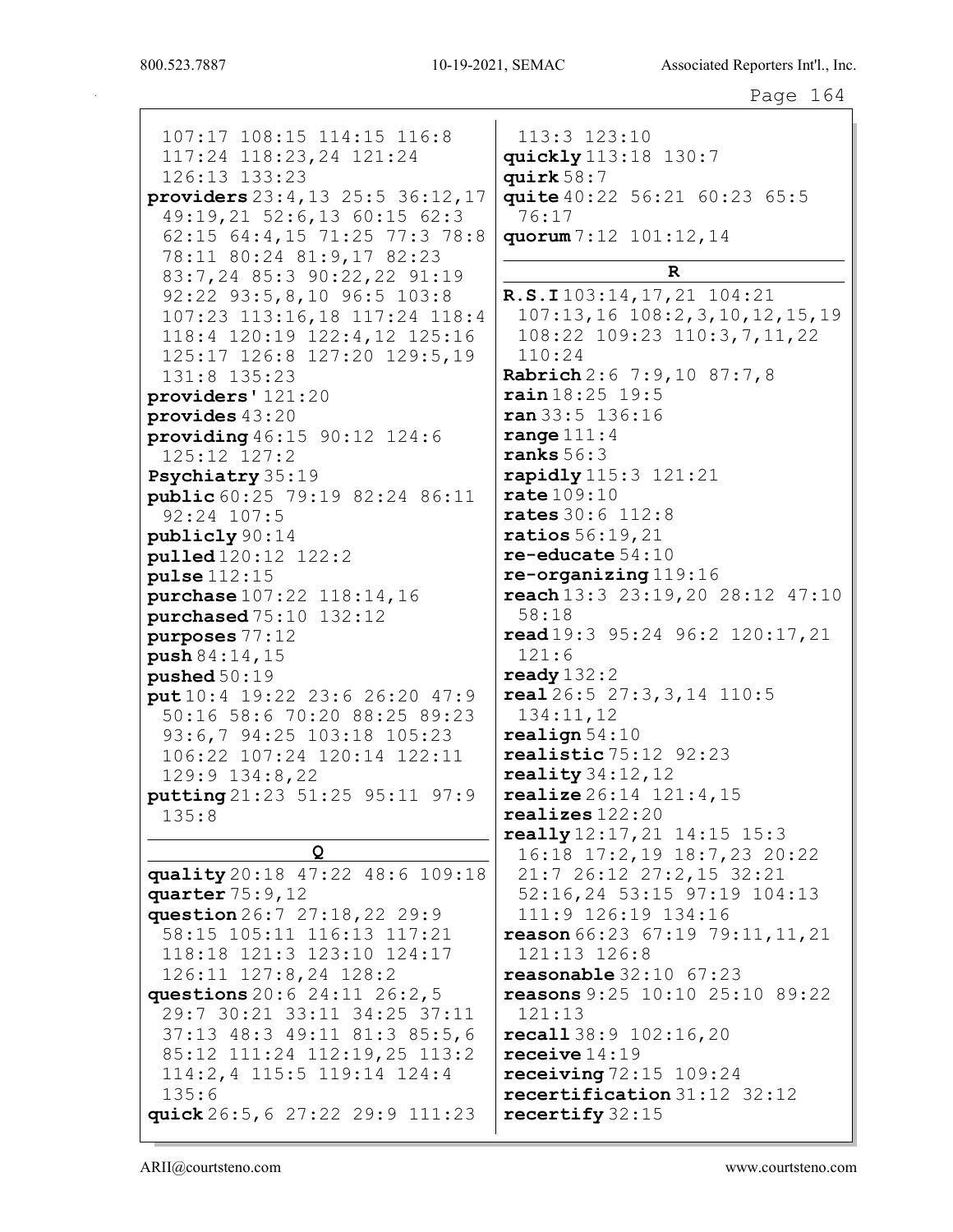recognition  $35:24,25$  36:6 recognize 28:10 30:24 50:16 recognizes 122:20 recognizing 65:2 recommend 36:4,16 77:14 79:12 79:22 80:23,24 82:3 92:14 96:4,12 98:21 103:6 110:20 111:10 recommendation 37:6 50:6 79:23 81:13 87:14,19,22 88:4,9,19 90:12 94:12 95:3 recommendations 36:8 47:14 90:24 recommended 79:23 recommending 77:2 79:22 82:22 94:5 95:3 98:7 recommends 95:18 96:11 98:20 record 32:16 48:22 68:10 81:6 82:2,2 84:19 95:22 104:6 127:2 137:3 139:6 recording 4:3 records 101:16 recruiting 79:9 reduce 52:7 reducing 67:7 reestablishes 59:3 reevaluate 24:22 refer 54:12 reference 121:25 regard 46:22 128:3 regarding 128:4 regardless 84:4 region  $10:25$   $28:5,6,10,12$   $41:15$ 47:8,8 53:21 63:22 67:25,25 68:3 74:13,23 83:4 95:5 132:9 134:4,9 136:7 region's 123:20 125:15 regional 27:25,25 55:14 68:2 70:4 71:12 84:25 107:3 119:11 123:10,20,22 131:17 133:15 regionally 70:2 123:15 regions 9:20 10:25 11:2 22:24 23:9 28:19,20 66:6 71:22 104:22 130:20 134:19 136:12 registrations 16:6 registry 23:25 24:3,5 34:14 regs 13:12 regular 10:17 11:13,21 40:24 61:21 79:19 88:13,14 regularly 58:3

regulate 21:23 regulated  $58:8,8$ regulation 21:24 regulations 12:2 21:15,17,22 27:25 69:8 regulatory 58:19 reimagining 54:17 reinforces 68:24 related 12:6 13:20 14:3 21:17 24:25 29:3 61:23 69:10 72:22 91:20 relation 10:15 release 125:6 released 16:14 22:4 124:24 126:24 relieve 54:20 religious 86:18 REMAC 102:2 108:11, 12, 13 132:15 remain 8:16 remember 133:12 remind 16:5 30:22 68:7 reminded 24:14 reminder 8:15 11:23 removed 38:11 removes 92:15 repeat 41:2 80:12,17,19,21 99:22 report 8:13 9:3 15:20 26:3 31:7 35:2 37:10 43:19 47:25 73:14 115:12 129:3 reportable 35:10 reported 139:3 reporter 68:8 reporting 48:7 reports 15:9 represent  $53:21$   $95:4$ represented  $6:11$   $106:13$ Republic 4:14 request 28:13 96:15 105:2 requested 104:21 requesting 46:22 requests 25:24 43:17 114:10 134:20 require 110:21 124:12 required 33:18 38:10  $requirement 38:11 118:22$ requirements 69:6 reread 98:15 rescinding 81:21 rescue 40:20,21 41:12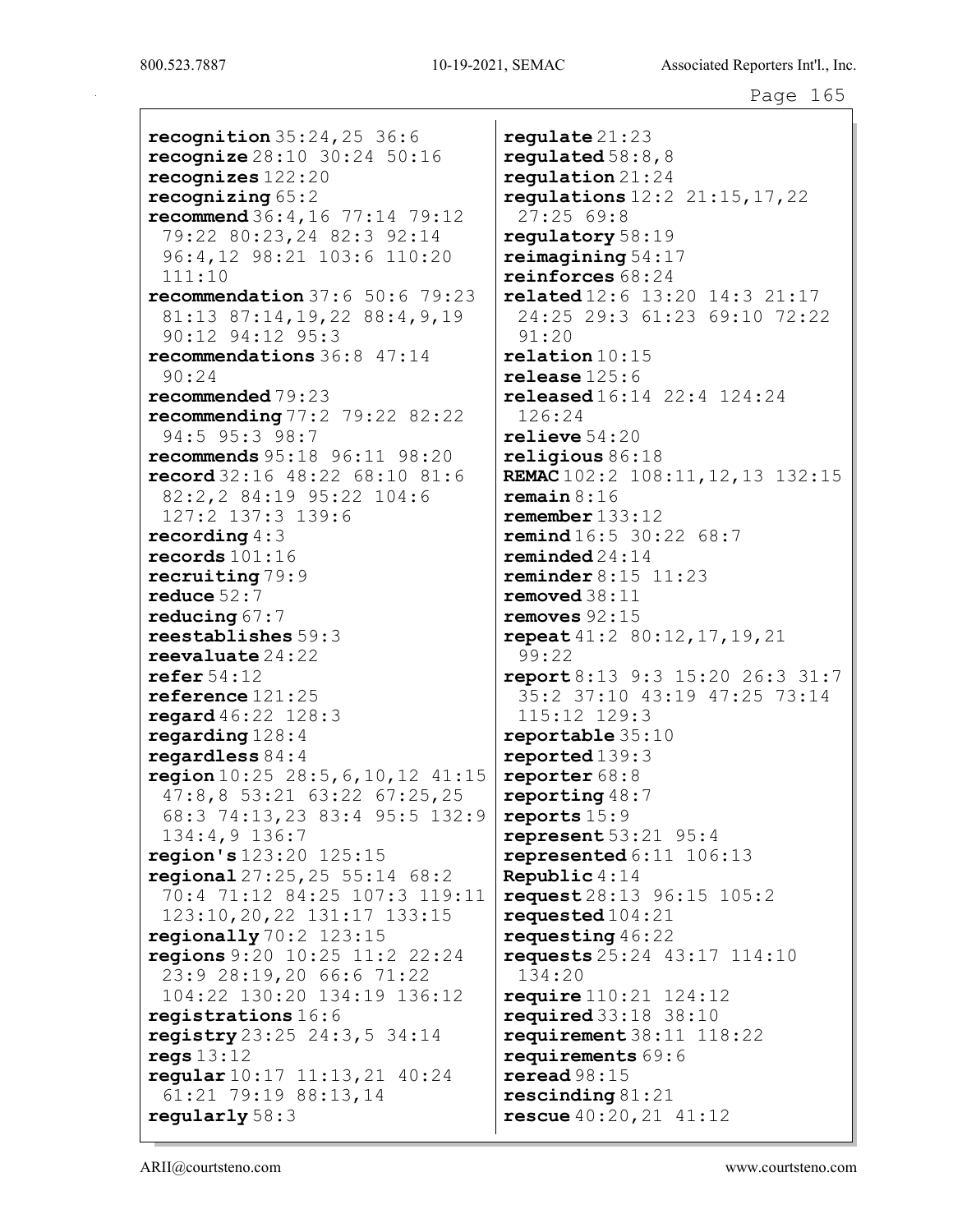research 105:13 115:11 resolution 21:25 resolutions 10:13 11:16 resolve 49:23 60:6 resource 60:21 62:14 71:24 72:7 74:19,20,21 130:16 133:23 134:14 resources 60:14 62:8,10 64:4 78:10 84:8 85:8 115:22 116:4 116:8 respect 80:6 respectfully 43:16 respond 79:5 responder 48:9 responders 86:15 response 16:25 48:18 60:24 responses 9:13 124:2 responsibilities 56:23 responsibility 128:10 132:15,20 responsible 51:5 rest 86:22 restate 95:22 96:8 result 48:20 87:11 results 115:17 resuscitation 47:2 retention 32:6 33:3 retirements 31:7 retiring 25:10 return 66:19 return-to-work 21:11 revenue 126:14 127:13 review 58:20 59:17 104:6,14 reviewed 29:12 110:8 reviewing 29:23 right 4:4 8:18 11:21 12:12 14:11 16:4 19:2 21:24 33:25 34:10 38:21 48:8 49:24 51:13 51:18,22 62:3 64:14 66:4 74:3 74:25 75:17 76:2 83:11 86:13 91:13,25 95:21 98:12,20 99:6 99:7 103:10,16 114:12 115:22 119:23 122:2,5 123:19 125:25 128:16 129:9 130:13 133:20 134:8,19,21 135:2 136:3,22,25 rises 68:22 risk 36:23 90:21,22 102:25 road 22:14,21 62:11 95:12 129:16 Rob 40:13 Robert 2:12 3:7,7 6:17

ROBERTS 2:20 robust 89:24 109:17 Rochester 10:25 rocuronium 107:20 109:16 role 11:8 21:14 56:17 roles 52:22 roll 4:18,21 7:11 38:17 41:16 43:25 99:8 125:6 rolled 12:22 rollout 116:11  $rollout's 112:25$ rollouts 113:23 ROMANO 2:24 room 6:11 12:25 49:21 50:11 51:16 71:8,14 rotational 119:11 rotations 33:16 roughly 30:13 round 24:9 route 129:21 run 19:22 21:4 running 75:6 103:12 rural 60:22 Ryan 2:12 26:4 27:17 33:12 47:10,17 50:16 60:11 64:10 68:13 73:18 75:5 127:24 128:25

## S

 $safe 8:19 88:15 93:7$ safety 46:24 86:11 96:17 99:4 129:7 Saratoga 12:16 17:7 SARS 96:6 98:22 SARS-CoV- 80:25 SARS-CoV-2 77:15 96:13 98:25 satisfied 121:18  $save 107:25$  $saw 111:10$ saying 64:12 72:16 80:9 81:6 93:3 97:7 117:3 129:11 131:9 says 72:5 90:20 93:7 111:7 122:15 scale  $73:12$ scan 15:12 121:22 scanned  $120:16$ scanning 123:3 scenario 130:21 scheduled 20:9 47:18, 24 schoolhouses  $114:19$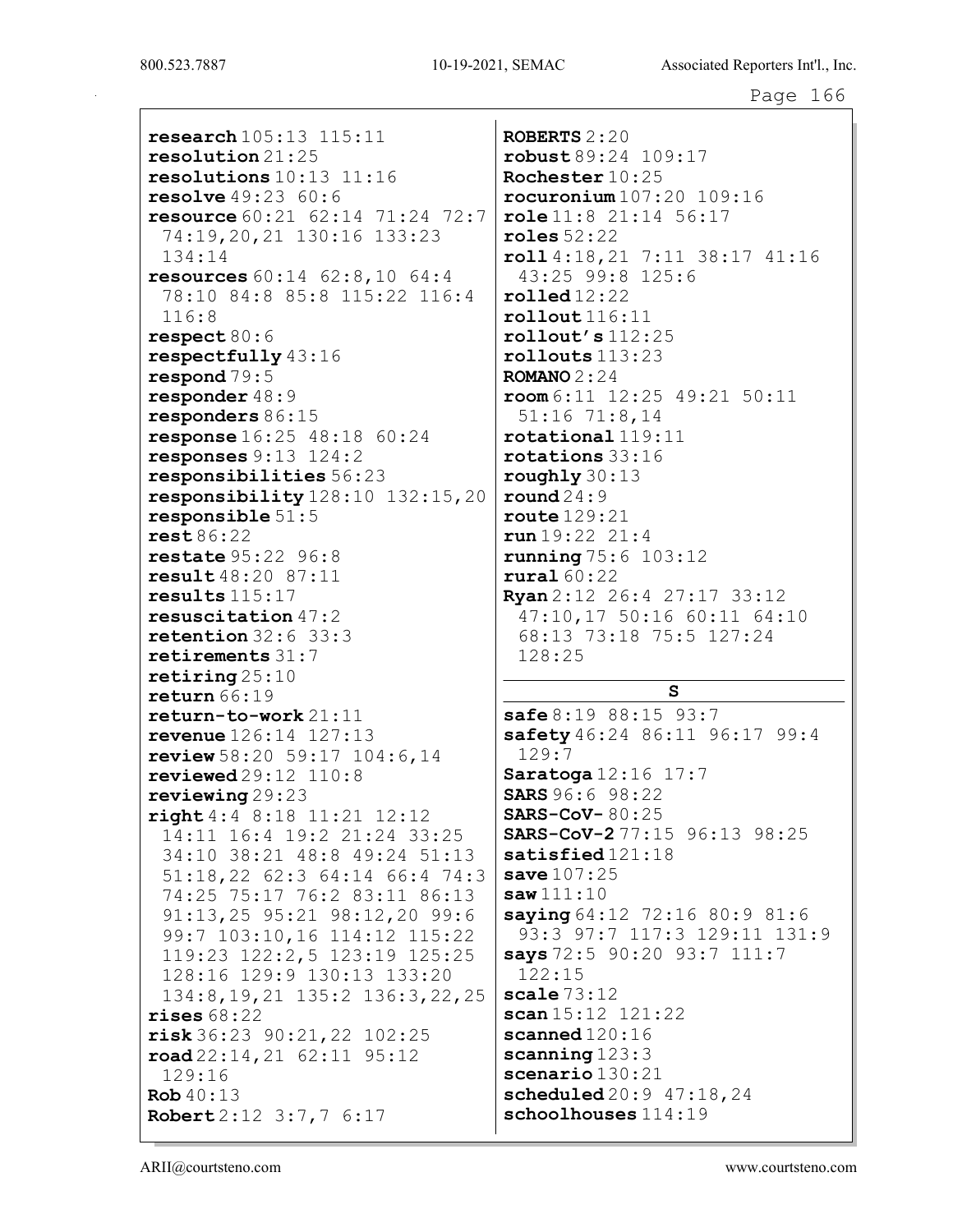| science $82:19$ $85:16$ , $17$ $87:3$ , $18$ | 53:5,10 54:1 55:1 56:1 57:1           |
|----------------------------------------------|---------------------------------------|
| 88:7 94:14 95:13                             | $57:25$ $58:1,16,23$ $59:1,14$ $60:1$ |
| scientific 79:14 85:8                        | 61:1 62:1 63:1,21 64:1 65:1           |
| scope $33:9$                                 | 66:1 67:1 68:1 69:1 70:1 71:1         |
| scores 66:12                                 | 72:1 73:1 74:1 75:1 76:1 77:1         |
| SCOTT $3:8$                                  | 77:10,13 78:1 79:1 80:1 81:1          |
| screen 38:20 122:9                           | 81:8,10 82:1,2 83:1 84:1 85:1         |
| scroll 117:13 119:20, 23 120:3               | 86:1 87:1,17 88:1 89:1 90:1           |
| 121:7                                        | 91:1 92:1 93:1 94:1,11 95:1           |
| scrolling 121:18                             | 96:1,10,11 97:1 98:1,20 99:1          |
| search 10:2, 4, 17, 23 20:24 26:25           | 100:1 101:1 102:1 103:1 104:1         |
| 61:15 66:8 75:2 114:22 116:7                 | 105:1, 3, 6 106:1 107:1 108:1         |
| 117:9 119:22 121:14,15,15                    | 109:1 110:1,20 111:1 112:1            |
| 122:13,19                                    | 113:1 114:1 115:1 116:1,14            |
| seat $120:14$                                | 117:1 118:1 119:1 120:1 121:1         |
| second 7:20, 21 14:6 20:12 32:17             | 122:1 123:1 124:1 125:1 126:1         |
| 35:22 38:14 40:16,18,19 41:13                | 127:1 128:1 129:1 130:1 131:1         |
| 43:23 77:18,19 82:11,12,15,16                | 132:1 133:1 134:1 135:1 136:1         |
| 82:17 99:2 116:13 126:4                      | 137:1 138:1 139:1                     |
| 136:21                                       | SEMSCO 16:17 45:20, 24 46:7           |
| secondarily 110:8                            | 77:11                                 |
| seconded 97:17 98:13                         | SEMSCO's $46:5$                       |
| seconder 97:15                               | SEMSCO's $45:24$                      |
| Secondly 101:20                              | send 9:23 15:6 31:25 36:14            |
| section 116:20 119:21                        | 45:19 47:16 59:15 67:19,23,24         |
| see $4:8$ $8:21$ $15:4,24$ $16:19$           | 75:3 91:6 94:15 103:24 104:24         |
| 22:12 25:19 33:22 34:22 47:11                | $105:19$ $134:6$                      |
| 50:20 53:14,16 56:2 58:16                    | sending 55:3 67:18 97:3 124:3         |
| 59:10 60:18 68:8 69:2 72:2,11                | 134:2                                 |
| 73:25 74:22,24 76:21 91:19,20                | senior $66:21$                        |
| $104:4,5,13$ $112:14,14$ $113:9,11$          | sense $13:21$ $81:10$ , $15$          |
| 115:16,17 117:7 126:7 127:14                 | <b>SENSENBACK 2:19</b>                |
| 136:19                                       | sent135:14                            |
| seeing 10:24 19:23 23:8 50:8,18              | separate $71:14$                      |
| 51:16 57:11 66:14 78:16,23                   | sepsis 35:24, 25 36:6                 |
| 83:11 113:17, 19, 22                         | September 20:10                       |
| seeking $94:19$                              | series $10:10$ $51:13$                |
| seen 9:22 10:9 13:21 15:13                   | serve 79:9 88:16                      |
| 52:11 63:24 66:5 67:8 81:7                   | service $62:17$                       |
| 86:3                                         | <b>services</b> $46:16$ 53:24 54:19   |
| <b>SEMAC</b> 1:1, 5 2:1 3:1 4:1, 8 5:1       | 84:25 90:25                           |
| 6:1 7:1 8:1 9:1 10:1 11:1                    | session 20:11 84:13                   |
| $12:1$ $13:1$ $14:1$ $15:1$ $16:1,17$        | sessions $17:11$                      |
| 17:1 18:1 19:1 20:1 21:1 22:1                | set 60:3 114:16 123:18 132:2          |
| 23:1 24:1 25:1 26:1 27:1 28:1                | setting $76:12$                       |
| 29:1,3 30:1 31:1 32:1 33:1                   | settings $38:13$                      |
| 34:1 35:1, 21 36:1 37:1, 5, 21               | $settled$ 32:10                       |
| 38:1 39:1 40:1 41:1 42:1 43:1                | seven 108:8 109:4 132:16              |
| 43:16 44:1 45:1 46:1 47:1                    | seventeen $18:22$                     |
| 48:1 49:1 50:1 51:1 52:1 53:1                | seventy-five $113:4$                  |
|                                              |                                       |
|                                              |                                       |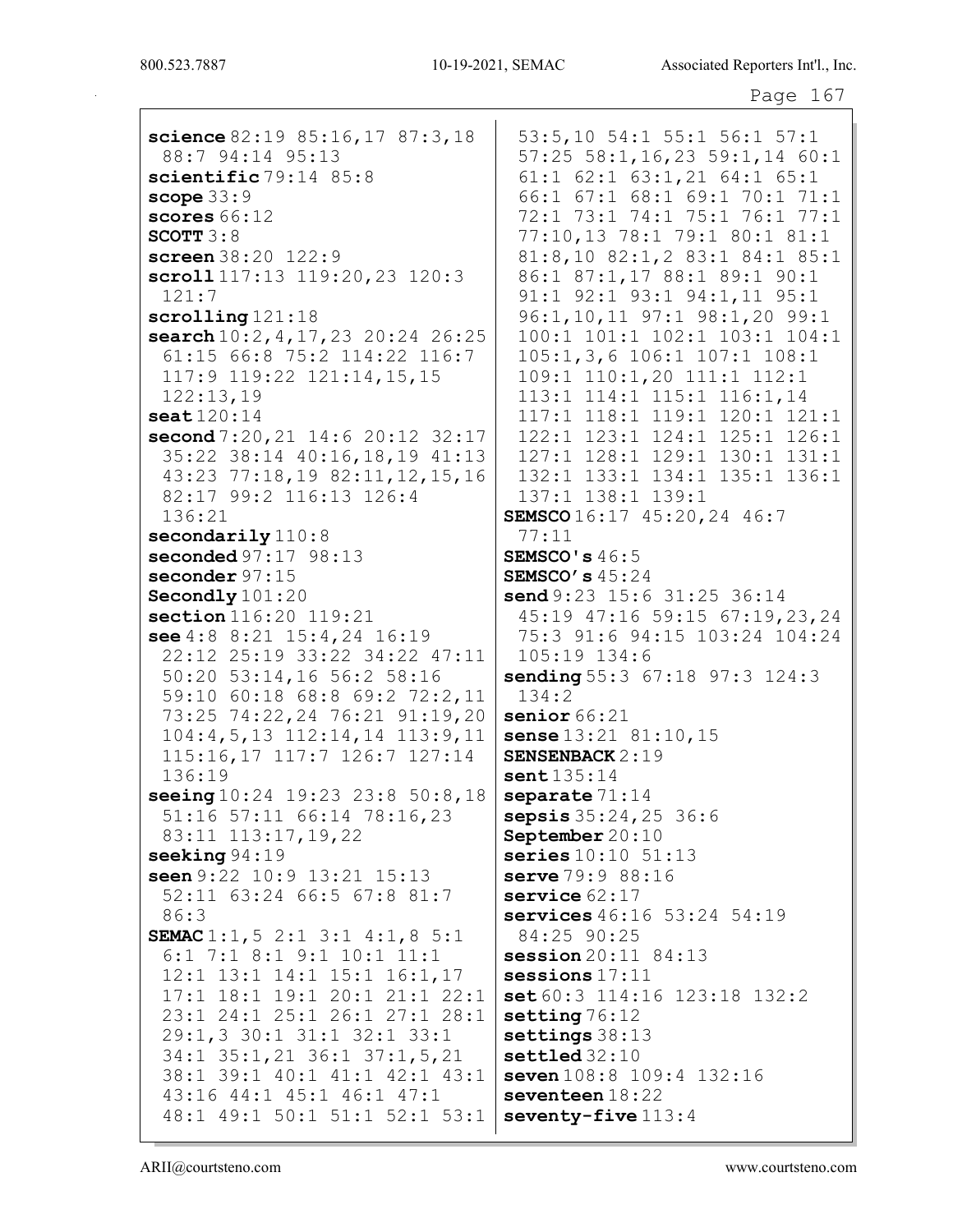seventy-two  $110:4$ shape  $15:9$ share 13:3, 4 18:14 53:15 104:23 105:9 111:15 119:8 shared 18:16 19:9 23:12 24:14 73:5 74:11 84:10 sharing  $74:10$ short 14:13 31:14, 16, 19, 21 54:6 79:22 133:25 shortages 78:22 shorter 22:2 shot 98:17 show 17:15 73:14 103:20 shows  $17:9$ side  $12:3,3,4,10$  14:8 15:5 16:9 19:7 51:23 71:6 73:9,10 113:15 130:19 136:5 sideways 121:4  $sign 110:2$ significant  $48:11,17$   $49:6$  63:11 85:23 86:14 125:7 significantly  $63:3$ signs 16:6 17:4,4,5 18:13,19 31:11,13 126:2 136:19 signups 113:10,11 similar 37:5 86:23 simple 101:24 simply  $49:20$ **single** 32:5 70:25 sir 95:20 sister 37:5 sit 4:5 32:19,20 63:15 108:19 site 16:12 32:9 132:12 133:21 sites 9:6,7 132:4 sitting 34:5 situation 46:5 59:8 62:9 63:4,6 68:22 86:14,16 113:19 situations 66:15  $six 30:13 56:6$ sixty 30:13 109:13 sixty-eight 108:25 sixty-forty 32:15 size 117:23 120:18 skill 107:13,17  $sky 19:4,7$ slang 126:4 slide 103:21 slides 103:19 104:7,12 105:13 slightly 61:25 110:18 slowly 80:21 96:11

small 54:8 107:9 113:10, 12 smaller 38:13 Smith 3:15 123:7, 9, 9 136:3 smoke 90:20 smoking 92:8 smoothly 19:22 social 124:21 society 86:9 89:12 software 71:23 72:9 75:10 sole 107:17 132:21  $solution 51:2.4 60:18$ solutions 49:2 54:7,16 71:19 solve 71:10,13 someone's 122:24 somewhat 48:4 54:8 soon 116:8 124:2 131:14,24 sooner 30:14 75:11 sorry 4:5 8:9 20:13 27:21 50:4 74:21 77:21 85:14 92:18 98:16 99:11 104:2 105:11 114:7 117:20 118:9 123:6,17 132:25 sort 30:10 32:3 33:19 34:6 63:20 134:23 SOTTOLANO 2:4 soul 136:5,7 sounds 109:25 source 91:10 122:2,10 132:22 Southern 83:4, 9 84:13, 24 spaces 88:13 speak 30:23 68:8 76:2 83:10,12 84:23 96:10,22,23 111:13 SPEAKER 26:6 46:3 50:3,5 105:10 105:23 speaking 30:23 81:12 115:7 133:12 special 19:20 specific 50:6 63:25 85:7 113:19 114:15 127:21 specifically 77:2 spells 34:9  $\texttt{spike}$   $113:11$ spill 65:8 spillover 65:19 split 32:15 113:13 spoke 133:6 spoken 49:15 97:4 STAC 16:17 stadium 76:19 staff 8:13 9:3 12:7 20:7 31:7 89:24 97:24

ARII@courtsteno.com www.courtsteno.com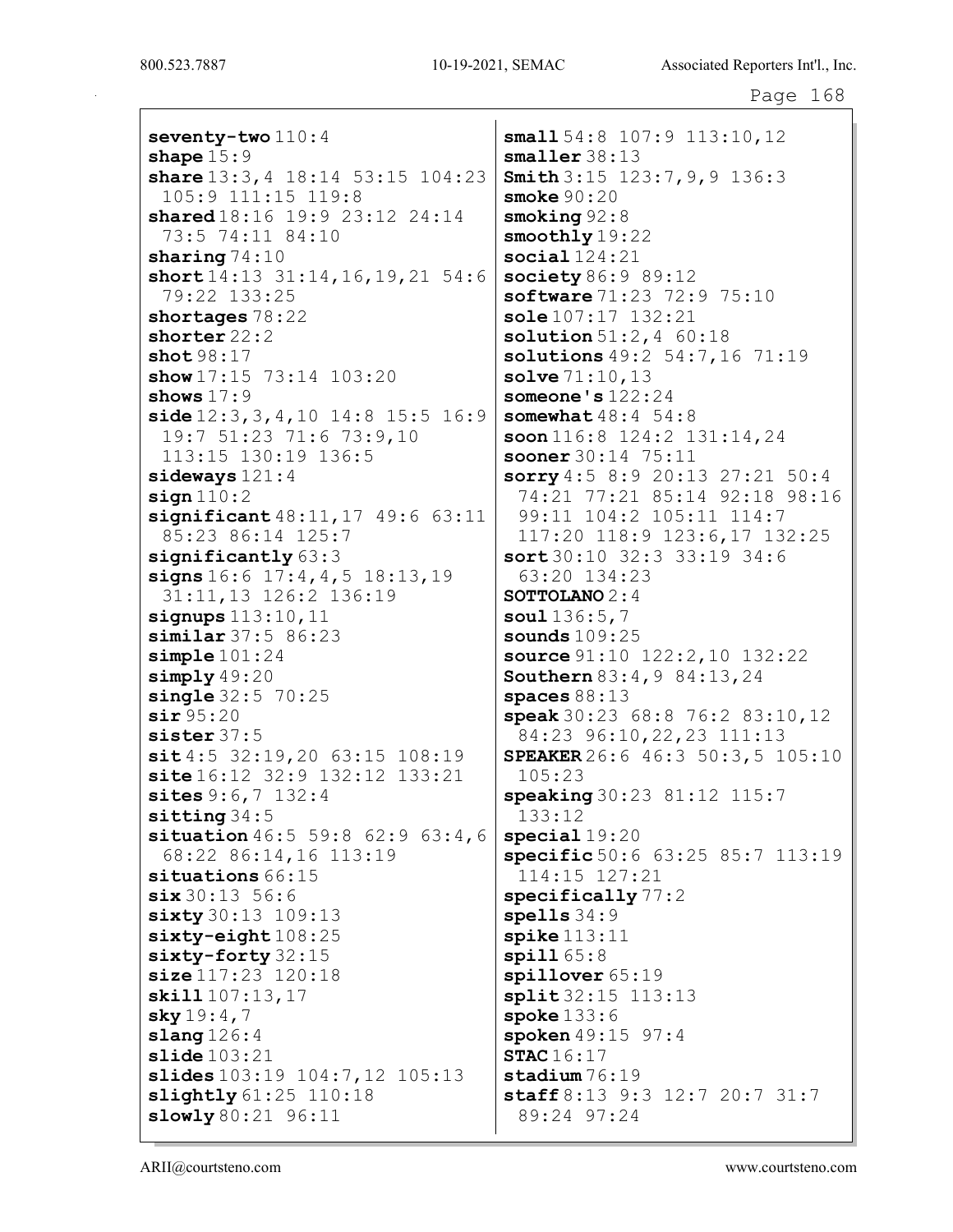staffing 21:13 51:14 60:20 65:15 86:13 staffs 98:4 stairs 52:10 stakeholders 53:23 57:22 stance 93:14 stand 4:11 63:5 87:18 standalone 107:15 standards 1:5 37:15,20 76:22 standing 31:2 stands 4:15 102:14 star 19:13,13 start 4:5 11:24 50:19 52:12 54:3,9 55:20 56:2,3 63:18 78:17 started 71:3 107:8 127:25 starting 9:10 16:10 20:10,20,21 54:8 state 1:2 9:21 14:17 16:24,25 17:24 22:10,22 24:5 26:7 27:24 29:2 36:17 43:18,21,22 46:19,22,23,25 47:7 53:12 55:5,23 58:4,20 59:6,17 68:7 74:23 75:2,19 76:5 78:18 79:24 80:13,25 81:16 84:19 86:23 88:6 89:12,17 94:15 95:10 96:5 101:22,23 104:22 105:2,4 110:18 113:4,22 115:24 116:18,23 119:6 122:6 122:15 123:19 124:6,15 125:9 125:20 126:18 127:17,25 128:7 128:10,22 129:3,18 130:21,23 132:9 133:5,13 134:6,9,21 135:11 136:6,18 139:2 stated 91:3 139:4 statement 33:6 59:15 78:6, 24 80:7 90:2 93:6,7 96:24,25 97:2 statements 13:17 14:5 33:13 93:17 95:13 123:12 states 4:14 47:11 114:25 134:19 statewide 22:6 57:24 58:3 67:18 67:19,23 72:7 74:15 136:11 stating 83:6 94:19 111:6 stationed 62:9 status 73:25 statute 132:20 statutory 132:15 stenographic 98:19 step 72:13 109:18

STEPHEN 3:10 stepping  $89:19$   $91:24$ steps  $18:11 \ 54:8$ Steve 7:5 57:9 59:20 60:9 68:12 71:16 89:5,7 96:21 131:11 **Steven** 2:13 3:8, 10, 15 57:10 112:23 115:20 121:2 123:17 131:19 133:19 135:18 136:4 **Stony**  $108:18$ stop 136:10 stopped  $79:21$ stories 56:19 straight  $122:5$  135:16 strain 78:12 strained 51:10 strains 50:20 strengthen  $134:13$ stress 11:6 stressed 95:16 strokes 27:9 strong 79:23 80:7 81:12 87:17 strongly 36:16 77:13 80:24 82:3 87:18 93:5 94:8 96:4,12,22 97:4 98:21 102:24 structured  $120:10$ student 14:12 students 14:15 study 47:20 70:14  ${\tt stufff20:22}$  76:17 stumbled  $135:16$ subcommittee 90:9 108:13, 13, 16 subcommittee's 31:3 subcommittees  $55:19$ subject 43:21 94:10 submit 15:12, 12 24:4, 7 103:19 submitted 32:24 85:6 104:10 Suboxone 46:12 subscribed  $139:8$ substance 22:15 substantially 38:6 success 109:10 110:3 successes 109:4 successful  $110:23$  116:11 succession 76:15 succinylcholine  $107:18$  109:15 sudden 63:9 113:10 suffering 70:21 sufficient 83:25 Suffolk 6:10 103:12,17 105:6 107:3,5,7,9 108:4,11 110:9,11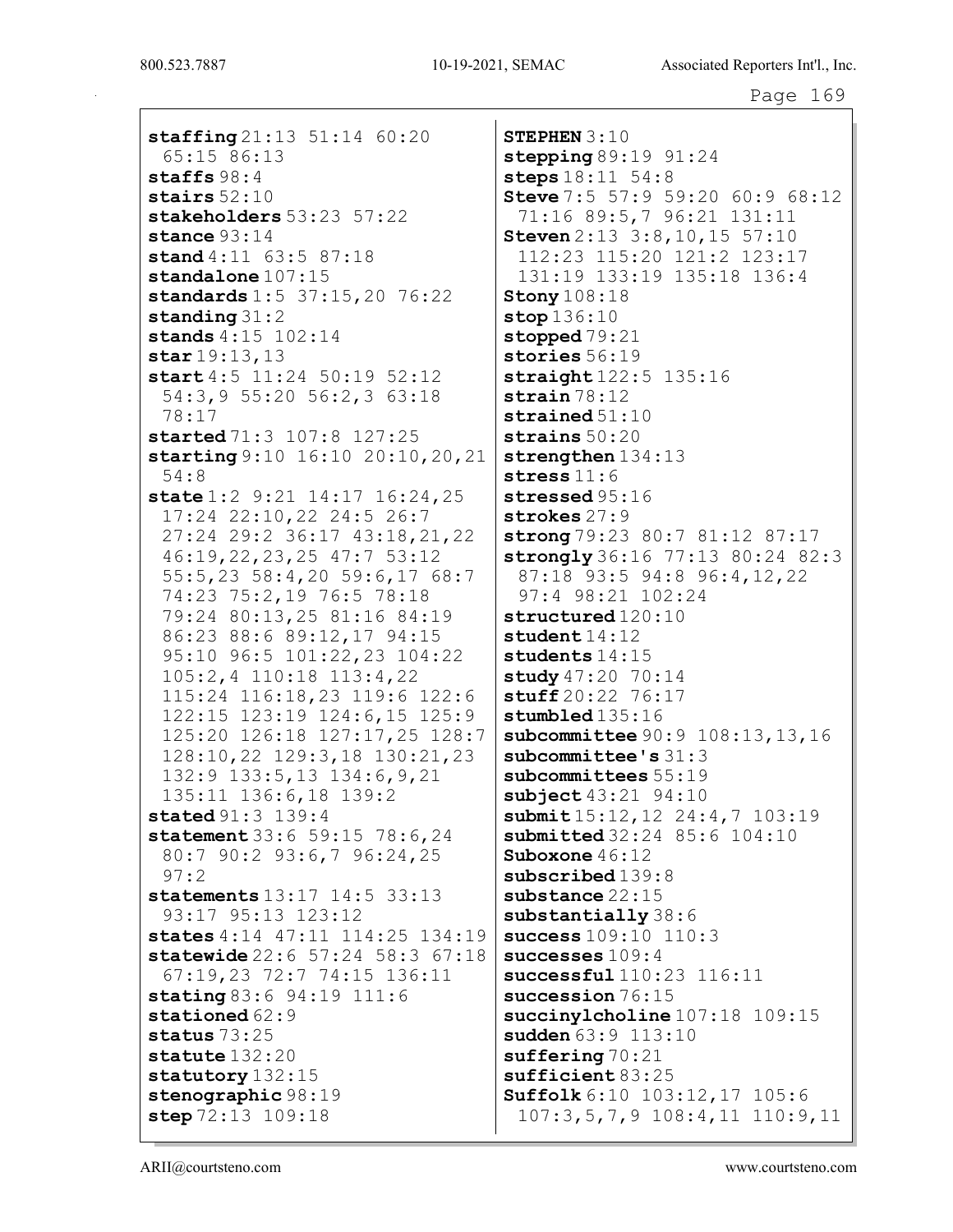111:24 suggest 60:3 89:2 93:24 101:21 103:6 119:3 suggesting 88:21 suggestion 15:3 93:25 98:6 suggestions 49:17,22,25 57:20 SUGRUE 3:6 summaries 135:8 sun 19:8 super 16:15,16 supervision 25:3 27:23 supervisor 22:6 supply 41:14 support 25:15 48:17, 19 61:4, 6 61:11,14 78:14 81:6 83:5,10 83:13 86:6,11 87:2 89:13,17 95:2 124:10,13 125:3 supporting 97:25 98:3 supportive 78:2 82:22 83:15 86:12 89:22 92:21 93:9 supports 89:9 94:22 supposed 74:6 supraglottic 109:5 111:7 sure 8:14 10:18 11:23,25 14:8 29:20 53:19 66:12 67:4,20 69:10 74:2 76:10 79:16 82:9 86:24 88:2,15 97:12 99:23 102:15 106:20 111:25 113:12 116:21 117:19 125:8,10 126:21 127:24 131:19 132:4,11,18 133:5 134:14 136:24 surge 49:15,16 83:11 suspect 37:15 sustainability 129:24 130:3 switch 114:13 115:3 sympathize 50:9 synchronous  $34:4,19$ Syracuse 10:8 system 11:7,8,11 28:11 48:20 50:21,23 51:9,9,13,24 52:6,25 54:10,12,13,14,15 55:9,23 56:15 58:12,14 60:25 63:2 68:17 70:4,5,13 71:2,13 72:4 72:9 73:7 89:20,21 95:16 97:6 107:3 108:4,10 109:22 110:14 123:4 133:7 systemic 58:16 systems 21:5 53:25 54:25 56:2 56:11,24 65:8

T table 75:20 76:10 102:8 104:11 take 15:18 16:7 18:5, 11, 14 22:14 24:21 26:2 49:3 51:8,22 62:12 69:21 93:14 121:20 131:3 taken 21:14 119:22 125:7 takes 120:23 TALBOT 2:15 talk 16:23,23 48:10 49:13 58:4 66:6 76:21 90:21 talked 31:7 32:7 47:6 69:22 76:3,22 89:10 talking 10:17 17:24,25 20:17 30:5 34:18 84:5 90:9 122:21 talks 33:16 teach 32:14 teachable 110:6 team  $9:2$ technical 4:6 technically 135:10 technology 72:6,8 130:9 telemedicine 23:23 46:18 52:11 52:24,25 55:4,4 63:19 tell 11:17 15:22 18:24 26:22 27:4 61:14 129:20 telling 29:17 tells 57:12 templates 13:4 ten 14:19,20,23 33:19 56:6,20 62:23,24 108:22 109:16 110:21 ten-year 107:8 tend 56:16 tenuous 86:13 term 54:6,7 129:10,23 130:21 terms 14:2 36:6 46:15,25 48:24 116:7 terrible 94:15,16 territory 89:19 90:11 test 22:8 testing 88:13, 14 92:15 98:7, 9 126:20 tests 22:16 thank 4:17,20,22 6:12 7:13 8:14 8:24 9:11 10:14 14:14 17:20 18:4 19:19,20 20:20 26:4 27:21 28:21 30:20 34:23,24 35:4 37:11,12,17,19 38:16 40:15 43:11,24 48:2 49:10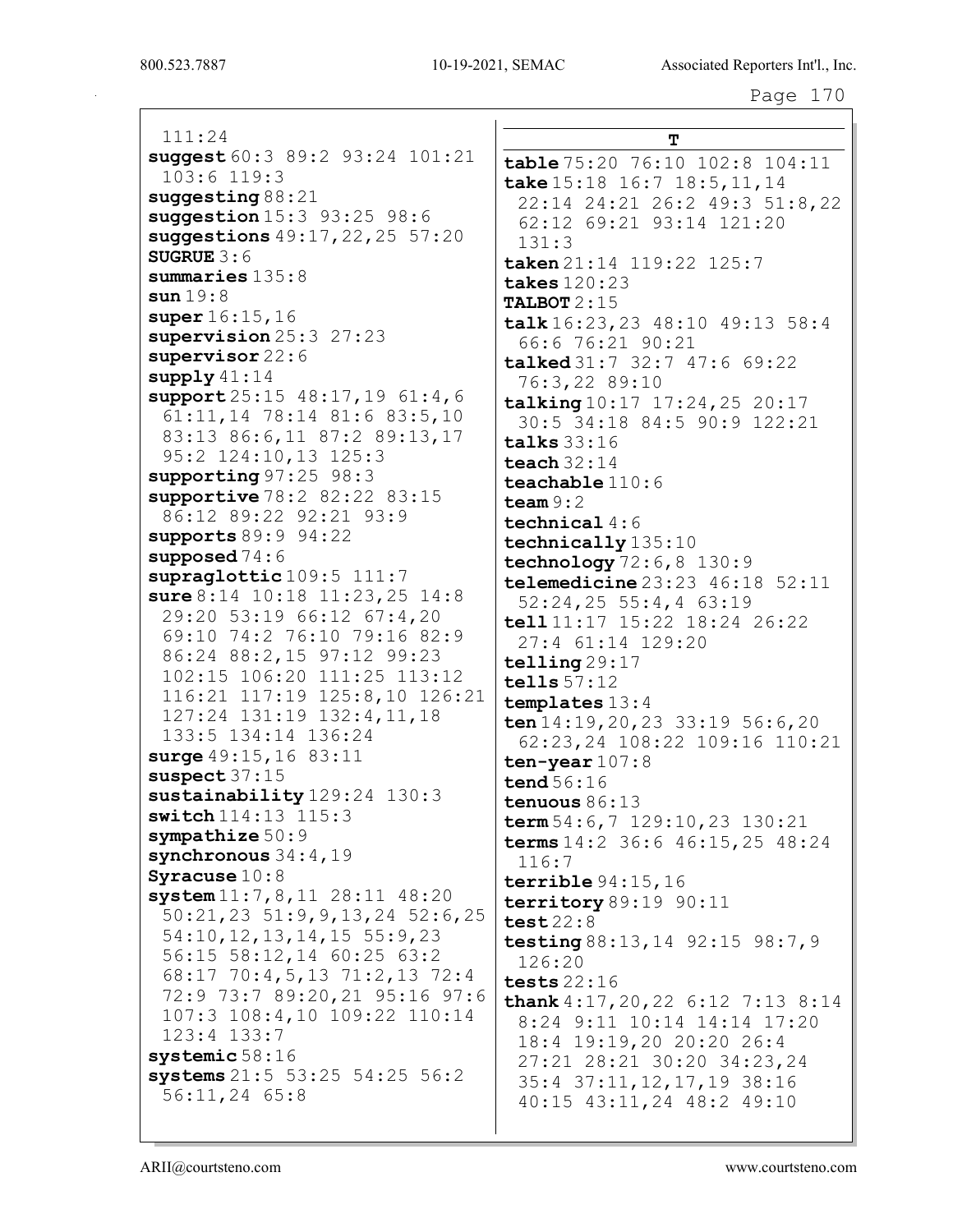64:19 68:10 71:19,20 73:16 76:20 77:16,17,22 79:2,25 80:2,10 82:8 85:13 87:5 88:10 91:15 92:10 93:20 99:24 103:4  $103:5, 16$  111:16, 17, 19 112:17 115:19 116:12 135:18 136:15 thanks  $8:20, 20, 57:6, 59:20, 64:24$ 106:17 112:22 115:7 124:16  $125:19$ that'd $17:760:2,2$ theirs  $136:9$ they're  $51:3$   $102:3$ thing  $13:16$   $15:8$   $28:4$ ,  $16$ ,  $17$ ,  $24$ 29:4 32:4 47:5 63:16 66:18 71:21 76:23 81:14 90:4 110:2  $TIM3:9$ 117:19,21 119:7 129:17 130:23  $133:22,25$ things  $10:7$  11:12, 18 14:25 16:24 17:18,19 18:14,18 23:3 23:10,24 24:22 26:16 27:9,16 30:6,19 31:5 33:11,24 35:7 51:20 53:6, 13, 21 54:17, 24 57:2,20 58:13 60:5 61:17 63:13,16 66:18 69:14,15 70:7 70:20 72:11,18 73:7 74:8 75:17 84:14 92:7 105:18 106:3 115:9 118:19 120:11 122:6 130:18 131:2 133:2 think  $8:6, 18$  11:6, 13, 13 16:22 20:11, 14, 17 30:8 32:21 33:3, 4 33:12,20 36:9 38:19 46:4 48:4 48:13,14 50:7,7,8,14,22 51:2  $51:6, 8, 21$   $52:2, 14$   $53:11$   $55:4$ 55:13 56:11,12 57:10,24 58:11 58:18,23 59:13 60:9,10,11,12  $60:17, 25$   $61:3, 12, 13$   $63:19, 23$  $64:3$   $65:9,10$   $66:2,3$   $67:3,16$ 68:24 69:20 70:19,21 72:19 75:12 76:6 77:7 78:3,4,6,9,12 78:17,23 80:6,15 82:5 83:5,7 84:5,16 86:13 88:5,8,17 90:21  $91:8, 9, 14$   $92:4, 6, 7, 9, 19, 20, 22$ 93:2, 4, 15, 18, 24, 24 94: 7, 7, 13 95:10, 11, 12 96:3 100:8 101:3 102:4 118:19,22,25 119:15 120:7 124:3 126:9 127:10  $128:10, 13, 25$   $129:3, 6, 13, 18$  $131:12$ thinking  $59:10$ third  $20:2, 13, 15$ 

thirteen  $111:4$ thirty-two  $27:7$ thought 18:25 90:3 119:12 thoughts 75:15 thousand  $108:5$ **three**  $26:21$ ,  $21$   $35:9$   $37:21$   $41:6$ 60:16 75:23 92:12 107:10,10 111:8 123:19 130:12 throughput  $54:15$ throw  $33:8$ Thursday 20:2, 12, 15 tie  $101:15.19$ Tier  $83:4,984:13,24$  $\texttt{til1} 46:11 59:3$ time  $1:7$   $4:9$   $13:10$   $14:13$   $19:8$ 22:2 24:18 25:17 27:3,3,14 33:5 37:4 49:22 51:4 52:14 54:9 62:18 63:8,10 67:11 73:19 74:3 75:19,22 85:17 93:10 94:6,13 98:16 101:17 102:8,23 103:4,12 106:16 109:13, 14, 16, 17 110:5 115:10 120:24 123:16,16 124:10 131:15 136:16 139:3 timely  $15:17$   $29:13$ ,  $21$ times  $9:18$  18:21 23:9,10 26:8 26:11 49:14 51:17 60:16 63:14  $71:973:8$ **TINKLEPAUGH 3:13** tiny  $120:23$ today 8:21 9:2 13:12 20:18 29:14 35:9 57:5 58:11 108:21 115:8 123:20 125:21 131:20,21  $132:3$   $134:3$  $\text{told}37:4$ tomorrow  $13:18$   $47:23$ ton  $125:2$ tonight  $124:2$  $top 116:10$  $top-level 68:25$ topic  $90:7$ Toradol  $41:3$ ,  $4$  $\texttt{total}$  108:8, 21, 25 127:16  $\text{totally} 133:18,19$ touch  $9:19$ touched  $121:7$ tough  $83:16$ track 35:7 72:10 127:2 tracking  $32:11$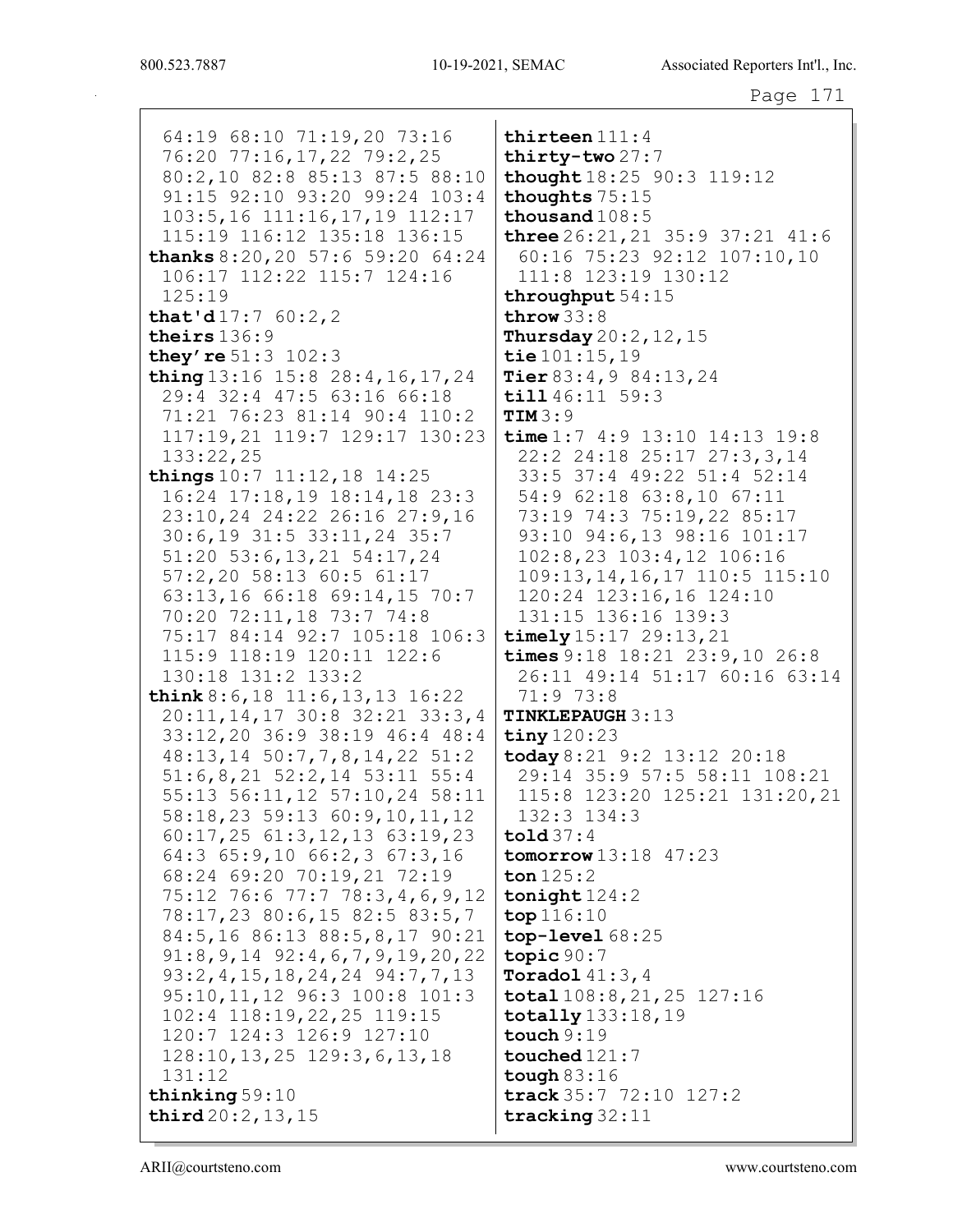traditional 54:19 64:17 train 22:9 107:22 trainer 22:9 training 22:3,6 tran 84:19 transcription 30:25 139:5 transfer 54:18,19 transit 37:3 transmittal 84:20 transmitting 37:3 transport 48:18 52:8,9 107:23 transported 49:7 transporting 68:2 transports 52:7 trauma 16:9,10,12,25 21:5 25:13 27:9 43:20 48:22 68:2 72:4 73:9 120:2,11 tread 92:9 treat 46:18 69:23 treatment 23:23 35:11 63:19 tree 19:14 tremendous 35:14 67:9 trending 72:11 triage 62:8 trouble 79:9 91:17,17 troubled 85:15 true 121:13 139:6 truly 54:14 try 11:18 13:4 22:13 23:6 48:15 48:25 51:8 57:21 62:6 71:12 71:18 96:7 trying 10:18 11:15 18:10,13 21:16 26:15 61:23 63:12 67:9 72:14 tube 109:25 turned  $66:10$ turning 24:6 128:9 twelve 15:18,21 17:23 36:21 59:2 111:4 twenty 56:20 108:9 twenty-five 7:14 108:10 110:23 twenty-four 59:2 70:17 twenty-six 108:2 twenty-two 109:2 two 10:6 13:17 20:12,17 21:2 22:4,16 25:14 33:12 41:19 48:4 49:12 60:15 75:17 76:3 87:25 103:11 107:12 109:20,22 110:10,12,19 111:5,9 115:9 123:6,18

two-day  $22:5$ type 120:22 124:10 typewritten 139:5 U  $ultime 12:13 30:9$ ultimately 69:21 70:13 132:14 unanimously 36:14 38:14 unavailable 71:5 unbeknownst 36:25 understand 11:3 60:19, 19, 20 80:5,17 87:10 91:16 119:18 124:6 132:8 133:12 understanding 14:2 16:21 41:3 51:7 62:18 91:18 107:16 124:10 understood 80:16 undertaking 133:21 unfunded 129:9 UNIDENTIFIED 26:6 46:3 50:3,5 105:10,23 unified 38:4 40:24 unit 12:8 25:14 United 4:14 units 38:12 University 108:18 unload 49:18 unsuccessful 109:6 unvaccinated 103:3 update 20:16 31:11 113:3 123:14 130:7 updated 73:24 130:8 updates 124:13 130:9 upheld 86:18 87:25 upload 131:16,22 urban 56:18 use 28:6 38:9,11 41:15 46:12,24 47:7 59:25 107:21 109:13 113:18,20,21 117:24 122:19,24 129:10,12 135:7,10 useful 120:9 126:11 127:10 133:9 user 117:21 118:6 120:24 125:20 user's 116:6 usernames 114:24 users 113:4 119:23 120:8 124:12 127:16 Usually 135:7 utilization 46:23 60:14 utilize 38:12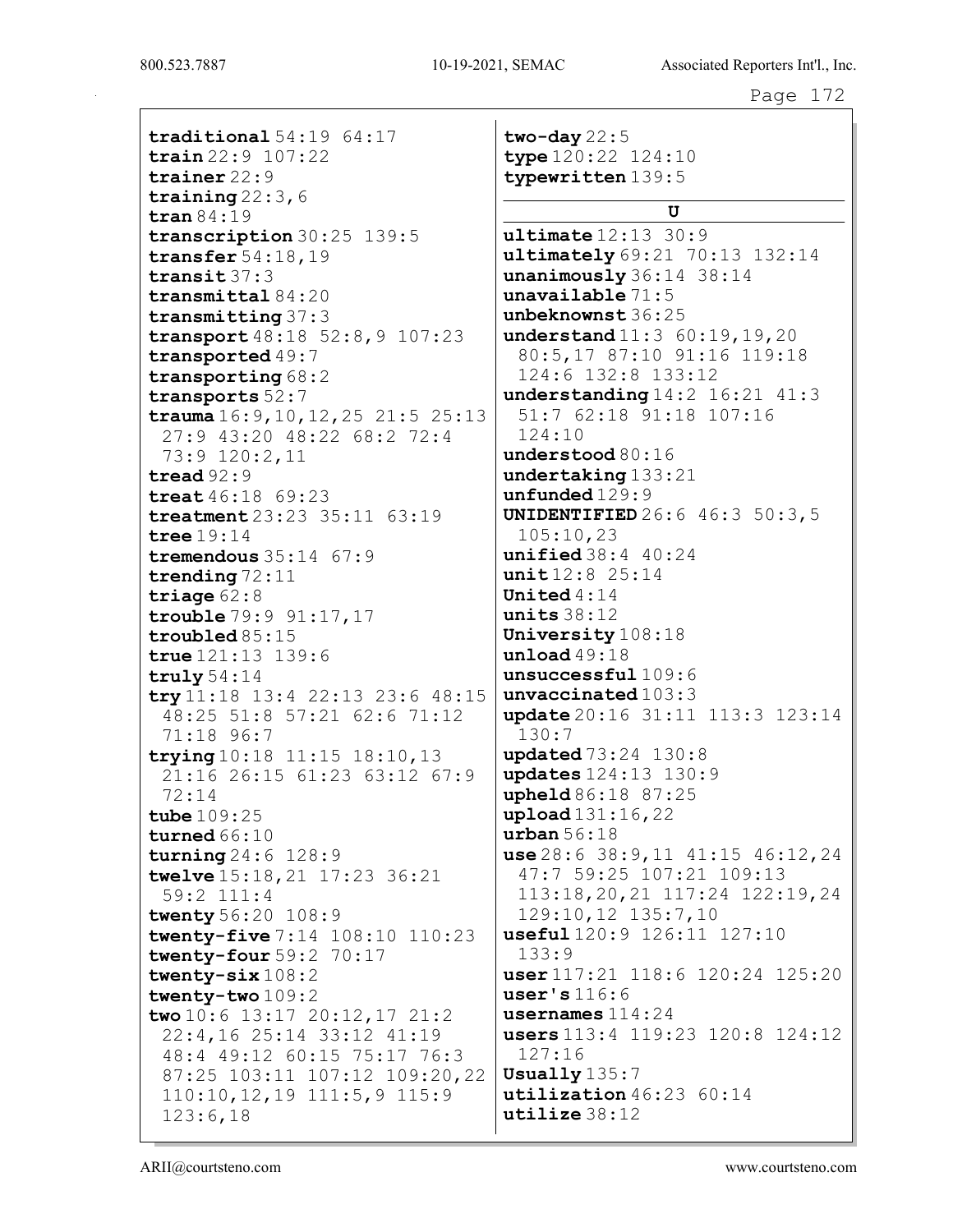| utilizing 129:4                                      | voluntary 79:8<br>volunteer 63:3                                 |
|------------------------------------------------------|------------------------------------------------------------------|
| $\mathbf v$                                          | volunteering $63:7,10$                                           |
| V.L112:3                                             | vote 38:17 41:17 43:25 45:21, 24                                 |
| vaccinated 17:13 36:12, 17 77:3                      | 46:7 77:10 80:11 81:5,6 82:10                                    |
| 77:15 80:25 81:9 82:23 91:19                         | 92:13 95:22 96:20 98:14 99:7                                     |
| 93:6,9 98:7,22 103:9                                 | 99:8 101:19 105:7                                                |
| vaccination 9:7 17:15 79:13                          | voted $36:14$                                                    |
| 86:5 87:3 88:13 89:3,4 92:14                         | votes $101:15$                                                   |
| $96:6,13$ 97:5                                       | <b>voting</b> 8:15 80:17 82:10 96:23                             |
| vaccinations 81:16 103:8                             |                                                                  |
| vaccine 17:12 36:22 78:3, 7, 19                      | W                                                                |
| 79:17 85:18,22 86:2,7,12                             | wait $26:8, 11, 17, 21$ 27:6 49:14                               |
| 93:10 95:8,19 96:17 99:5                             | 49:21 61:7 62:22 70:17 136:21                                    |
| vaccines 82:3 85:10 92:21                            | <b>waiting</b> $47:21$ 51:4                                      |
| Val 4:17 17:9 38:18 43:11, 25                        | waivers $21:11$                                                  |
| 47:17 80:19,21 95:23 98:16                           | walk 62:20, 21 94:14                                             |
| 99:7 101:11                                          | Walt $40:10$                                                     |
| Valerie's $34:22$                                    | Walters 2:4 6:14, 15, 15 40:10, 11                               |
| valuable 130:16                                      | 43:6,7,7 45:13,14,14 77:24,25                                    |
| <b>VANAUKER 3:12</b>                                 | 79:2 80:3,4,4 92:18,19 93:20                                     |
| <b>VANCORT 3:2</b>                                   | $101:7,8,8$ $120:7$ $125:19$ $126:9$                             |
| ventilator 107:23                                    | 127:8 128:24                                                     |
| venture 92:6                                         | <b>Walters' 93:24 95:2</b>                                       |
| <b>VENUE</b> $1:10$                                  | wandering $90:11$ $91:2$                                         |
| verbally 106:10                                      | want 7:15 8:18 10:14 13:23                                       |
| verifications 16:13                                  | 17:17 18:11 20:20 23:18 25:6                                     |
| verify $109:24$                                      | 28:10 29:16 43:12 45:24 47:5                                     |
| vernacular 126:5                                     | 48:10 56:13 63:5 64:2 68:6                                       |
| version 120:5, 6 121:11, 12, 17                      | 70:15,19 76:11,12 77:4 78:13                                     |
| vet 33:21 105:13 123:22 131:23                       | 81:14 82:2 84:18 87:7 89:8                                       |
| <b>vetted</b> 103:20 104:8, 12 105:2, 5              | 93:14 95:14 97:11, 12, 14 102:7                                  |
| 106:13                                               | 102:11 103:23 106:19,20                                          |
| vetting 105:13, 16, 18 132:3                         | 109:19 118:14 131:15                                             |
| $\verb video 112:6 $                                 | wanted 9:17, 19 16:20 17:19                                      |
| <b>view</b> 9:15 22:3 53:7,8,8 58:11                 | 29:20 64:18                                                      |
| 58:14 59:4 116:9                                     | wants 71:16 76:25 104:17, 24                                     |
| $violation 116:6$                                    | 105:20 106:11,19 121:24                                          |
| violet86:8                                           | <b>Washko</b> $2:78:4,5,7,1169:18,19$                            |
| $virtual\,34:2,12$                                   | wasn't 66:21 127:9                                               |
| virtually 6:10 8:23 16:13 17:10                      | watching $27:2$                                                  |
| 31:1368:9                                            | waveform $112:15$                                                |
| <b>virus</b> $37:3$ $77:16$ $81:2$ $96:14$           | waves $28:15$                                                    |
| 98:23,25<br><b>visits</b> 16:12 55:12                | way $15:10$ 24:9 25:10 52:2 53:3<br>59:25 61:8,20 69:3 70:3 90:8 |
|                                                      | 97:13 102:4 106:8 109:25                                         |
| $visually 109:24$<br>vital 16:6 17:4, 4, 5 18:13, 19 | 115:16 120:3,10 121:16 122:11                                    |
| 31:11,13 136:19                                      | 122:22 123:22 125:12 126:19                                      |
| voice $30:24$                                        | 128:6 135:13 136:9                                               |
| volume $15:21,23$ 53:13                              | ways 14:19 36:10, 10 55:6, 21                                    |
|                                                      |                                                                  |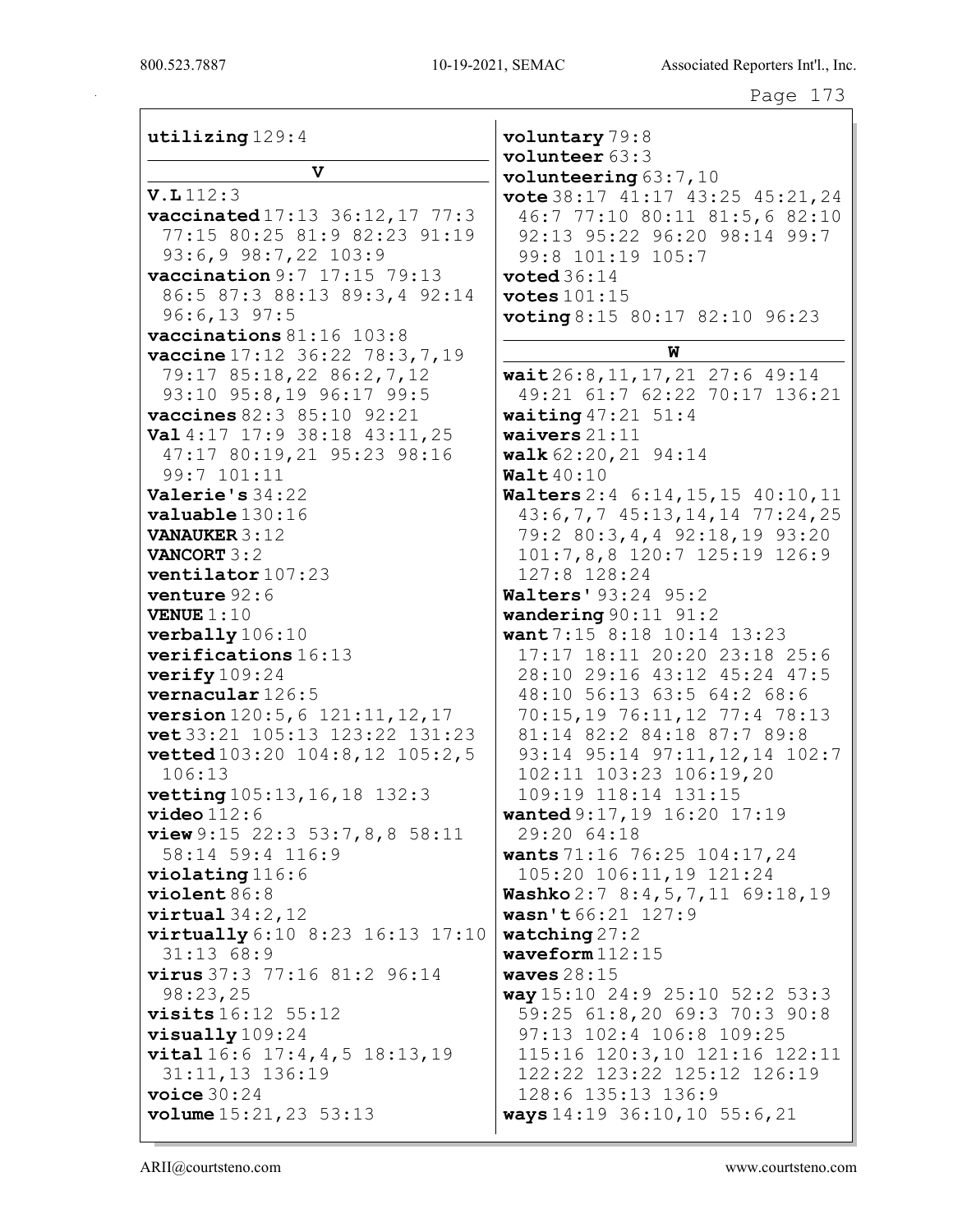| . . |  |
|-----|--|
|-----|--|

| 69:20 71:18 113:20 114:12                                                                                                                                                                       | 108:1 109:1 110:1 111:1 112:1                                                                                                                                  |
|-------------------------------------------------------------------------------------------------------------------------------------------------------------------------------------------------|----------------------------------------------------------------------------------------------------------------------------------------------------------------|
| 117:12                                                                                                                                                                                          | 113:1 114:1 115:1 116:1 117:1                                                                                                                                  |
| we'll 4:9 13:8, 18 16:11 24:8                                                                                                                                                                   | 118:1 119:1 120:1 121:1 122:1                                                                                                                                  |
| 31:8 38:17 46:6 62:23 72:6,20                                                                                                                                                                   | 123:1 124:1 125:1 126:1 127:1                                                                                                                                  |
| 73:13 75:16,16 76:21,21 99:7                                                                                                                                                                    | 128:1 129:1 130:1 131:1 132:1                                                                                                                                  |
| 102:6 111:17 113:9 114:21                                                                                                                                                                       | 133:1 134:1 135:1 136:1 137:1                                                                                                                                  |
| 121:14 127:14                                                                                                                                                                                   | 138:1 139:1                                                                                                                                                    |
| we're $4:4$ 10:7 12:7, 10, 13 13:3                                                                                                                                                              | website 26:8 33:14 34:21 74:17                                                                                                                                 |
| 13:4,17 18:15 22:7,13 23:8                                                                                                                                                                      | 122:5 130:24 132:5 133:5,14                                                                                                                                    |
| 25:7 33:5,25 34:8 47:20 50:8                                                                                                                                                                    | week $35:8$                                                                                                                                                    |
| $50:17, 18, 20$ $51:16$ $58:5, 5, 8, 8$                                                                                                                                                         | weekly $19:24$                                                                                                                                                 |
| 58:25 61:3,10,10 66:20,25                                                                                                                                                                       | weeks 26:21 47:18 97:7                                                                                                                                         |
| 68:22 71:10, 11, 12 72:13 73:2                                                                                                                                                                  | weight $92:8$                                                                                                                                                  |
| 74:10 75:9 78:5,16 80:17                                                                                                                                                                        | welcome 4:7 6:23 37:18 106:11                                                                                                                                  |
| 81:11, 12 82:18 83:11 84:3, 5                                                                                                                                                                   | well-phrased 96:19                                                                                                                                             |
| 87:12 88:15 89:23 92:22 93:13                                                                                                                                                                   | went 18:22 24:12 82:4                                                                                                                                          |
| 95:4 103:12 113:3,17,23                                                                                                                                                                         | weren't21:16 104:9 109:9                                                                                                                                       |
| 119:19 121:20 125:2,5,12                                                                                                                                                                        | West $83:10$                                                                                                                                                   |
| 126:20 127:2,15 128:3,14                                                                                                                                                                        | WHEREOF $139:8$                                                                                                                                                |
| 129:16 134:2,12                                                                                                                                                                                 | who've $14:14$                                                                                                                                                 |
| we've 11:17 14:10 15:13 24:14                                                                                                                                                                   | Wicelinski 2:12 6:16, 17, 17                                                                                                                                   |
| 26:13 27:8,11 28:12 30:5 55:3                                                                                                                                                                   | 40:12, 13, 13 43:8, 9, 9 45:15, 16                                                                                                                             |
| 63:24 66:5 67:8,12 69:6 71:3                                                                                                                                                                    | 83:8,9                                                                                                                                                         |
| 78:5 82:20 85:20 86:3 90:13                                                                                                                                                                     | widespread $96:17$                                                                                                                                             |
| 107:7,7,19 108:21,24 113:19                                                                                                                                                                     | width $121:5$                                                                                                                                                  |
| 117:2 121:14 124:24 129:8,8<br>130:25 132:3 134:2 135:13<br>we'll 117:16 136:3<br>We're 36:18 58:14<br>wearers $65:4$                                                                           | <b>WIEDMAN</b> $3:11$<br>WILCOX $2:21$<br><b>WINSLOW</b> 3:14 103:15 104:19<br>$106:9, 17, 22, 25$ $111:19$ $112:5, 9$<br>112:12,18<br>Wiscelinski 101:9,10,10 |
| weather $18:23$<br>WebEx $1:1$ , $10$ $2:1$ $3:1$ $4:1$ $5:1$<br>$6:1$ 7:1 8:1 9:1 10:1 11:1<br>12:1 13:1 14:1 15:1 16:1 17:1<br>18:1 19:1 20:1 21:1 22:1 23:1<br>24:1 25:1 26:1 27:1 28:1 29:1 | wise $9:25$<br>wish 37:5 107:22<br>wishes $108:15$<br>withdraw $81:13,25$ $94:22$<br>withdrawing $94:10$                                                       |
| 30:1 31:1 32:1 33:1 34:1 35:1                                                                                                                                                                   | <b>WITNESS 139:8</b>                                                                                                                                           |
| 36:1 37:1 38:1 39:1 40:1 41:1                                                                                                                                                                   | wonderful $17:8$ $25:10$                                                                                                                                       |
| 42:1 43:1 44:1 45:1 46:1 47:1                                                                                                                                                                   | wondering $65:22$ 80:16                                                                                                                                        |
| 48:1 49:1 50:1 51:1 52:1 53:1                                                                                                                                                                   | wonders $12:17$                                                                                                                                                |
| 54:1 55:1,21 56:1 57:1 58:1                                                                                                                                                                     | word 122:14,18                                                                                                                                                 |
| 59:1 60:1,3 61:1 62:1 63:1                                                                                                                                                                      | work 10:13 11:19 12:19 13:24                                                                                                                                   |
| 64:1 65:1 66:1 67:1 68:1 69:1                                                                                                                                                                   | 20:21 21:13 23:5,13 26:12                                                                                                                                      |
| 70:1 71:1 72:1 73:1 74:1 75:1                                                                                                                                                                   | 28:11,19 29:21 30:12 33:6                                                                                                                                      |
| 76:1,9 77:1 78:1 79:1 80:1                                                                                                                                                                      | 35:6,14 46:17 50:9,23 51:7                                                                                                                                     |
| 81:1 82:1 83:1 84:1 85:1,3                                                                                                                                                                      | 54:18,20 55:10 62:3,14 63:22                                                                                                                                   |
| 86:1 87:1 88:1 89:1 90:1 91:1                                                                                                                                                                   | 64:12,15 67:6 69:12 71:16                                                                                                                                      |
| 92:1 93:1 94:1 95:1 96:1 97:1                                                                                                                                                                   | 73:6,14 117:6 124:21 126:24                                                                                                                                    |
| 98:1 99:1 100:1 101:1 102:1                                                                                                                                                                     | 127:6 134:10                                                                                                                                                   |
| 103:1 104:1 105:1 106:1 107:1                                                                                                                                                                   | workers 78:21 89:10, 14, 18 97:5                                                                                                                               |
|                                                                                                                                                                                                 |                                                                                                                                                                |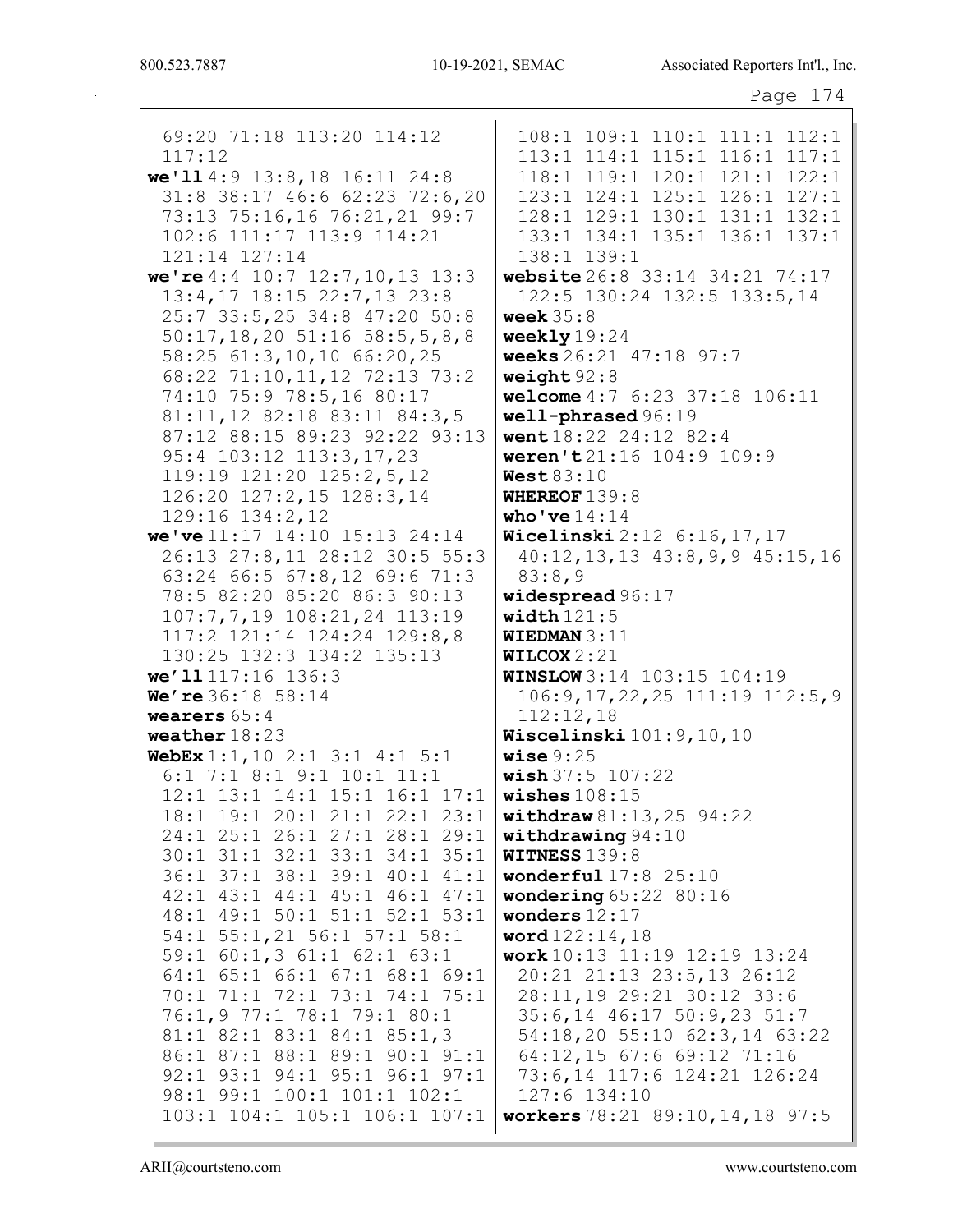800.523.7887

Page 175

| workflow 23:7<br>workforce 88:15                                   | $\mathbf{1}$                     |
|--------------------------------------------------------------------|----------------------------------|
|                                                                    | 1139:5                           |
| workgroup 35:10, 23 94:11, 20<br>95:11                             | $10-19-20211:12:13:14:15:1$      |
|                                                                    | 6:1 7:1 8:1 9:1 10:1 11:1        |
| working 10:12, 16 11:22 12:17, 20<br>34:14 48:15,25 52:20,22 57:22 | 12:1 13:1 14:1 15:1 16:1 17:1    |
|                                                                    | 18:1 19:1 20:1 21:1 22:1 23:1    |
| 71:10,17 72:25 73:2 75:9                                           | 24:1 25:1 26:1 27:1 28:1 29:1    |
| 125:2,10 134:16                                                    | 30:1 31:1 32:1 33:1 34:1 35:1    |
| workload $17:3$                                                    | 36:1 37:1 38:1 39:1 40:1 41:1    |
| works $52:17$                                                      | 42:1 43:1 44:1 45:1 46:1 47:1    |
| worse $57:15,18$                                                   | 48:1 49:1 50:1 51:1 52:1 53:1    |
| worst121:12<br>worth $90:3$                                        | 54:1 55:1 56:1 57:1 58:1 59:1    |
|                                                                    | 60:1 61:1 62:1 63:1 64:1 65:1    |
| worthy 77:7                                                        | 66:1 67:1 68:1 69:1 70:1 71:1    |
| wouldn't 15:20 28:20 136:10<br>write $80:21$                       | 72:1 73:1 74:1 75:1 76:1 77:1    |
|                                                                    | 78:1 79:1 80:1 81:1 82:1 83:1    |
| written $122:16$                                                   | 84:1 85:1 86:1 87:1 88:1 89:1    |
| wrong $120:15$                                                     | 90:1 91:1 92:1 93:1 94:1 95:1    |
| X                                                                  | 96:1 97:1 98:1 99:1 100:1        |
|                                                                    | 101:1 102:1 103:1 104:1 105:1    |
| Y                                                                  | 106:1 107:1 108:1 109:1 110:1    |
| yeah 28:23 40:18 46:10 69:18                                       | 111:1 112:1 113:1 114:1<br>115:1 |
| 82:23 91:15 96:2 98:24 101:13                                      | 116:1 117:1 118:1 119:1 120:1    |
| 104:16 112:18 113:25 114:9                                         | 121:1 122:1 123:1 124:1 125:1    |
| 118:11 119:15 123:7 125:24                                         | 126:1 127:1 128:1 129:1 130:1    |
| 132:25                                                             | 131:1 132:1 133:1 134:1 135:1    |
| year 12:9 15:23 16:11 17:6                                         | 136:1 137:1 138:1 139:1          |
| 18:23 19:11, 21 22:20 24:13, 20                                    | 11th $17:5$                      |
| 25:21 29:19 31:18,18 61:10                                         | 138139:6                         |
| 75:9,13 85:25 105:5 108:23                                         | 14th 17:5                        |
| 116:25,25 118:10,12,23 126:13                                      | 1541:4                           |
| 129:5,13                                                           | 191:6                            |
| years 21:3 40:22 70:18 107:15                                      | $\mathbf{2}$                     |
| 108:22 110:12,21                                                   |                                  |
| YEDIDYAH 3:14                                                      | 281:2<br>2:401:74:2              |
| York 1:2 $17:21$ 27:24 29:16,22                                    | 2011 107:9                       |
| 36:17 37:24 38:5 40:20 41:11                                       | 2020108:24                       |
| 41:13 58:22 59:6 63:24 71:4                                        | 20211:6 108:24 139:9             |
| 80:25 81:16 86:21 88:6 89:13                                       |                                  |
| 89:17 94:15 96:5 101:22,23                                         | 3                                |
| 110:18 116:24 119:10 127:18                                        | 31st 31:19                       |
| 139:2                                                              |                                  |
| you're 37:18 66:11                                                 | 4                                |
| z                                                                  | 5                                |
| zero $69:7$                                                        | 5:00137:3                        |
| $z$ oom $16:7$                                                     | 5:111:7                          |
|                                                                    |                                  |
| 0                                                                  | 6                                |
|                                                                    |                                  |

www.courtsteno.com